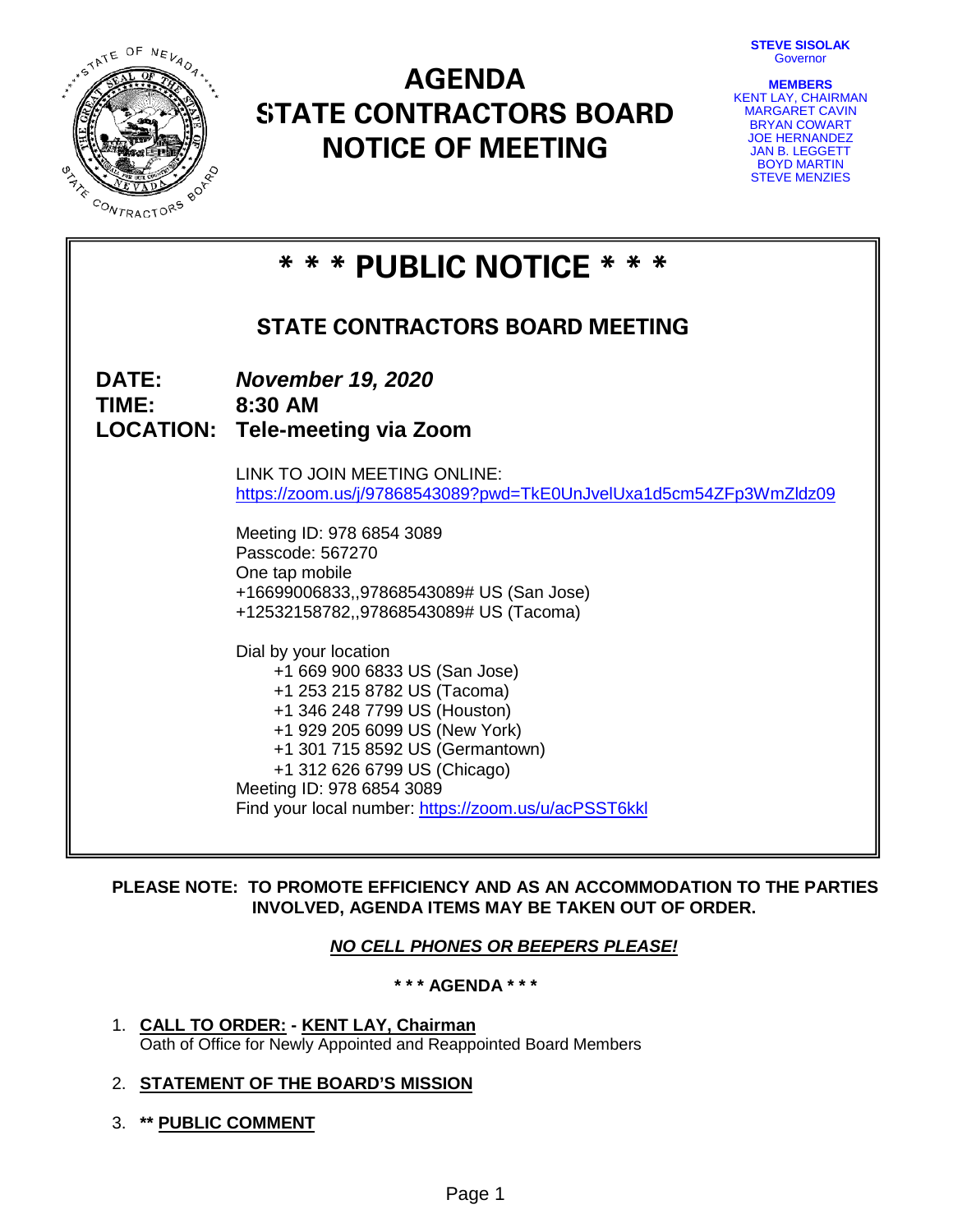## 4. **APPROVAL OF AGENDA**

- a. Approval of Agenda with the Inclusion of any Emergency Items and Deletion of any Items For Possible Action
- b. Recommendations for Agenda items for Future Board Meetings

## 5. **APPROVAL OF MINUTES**

October 15, 2020 – For Possible Action

## 6. **ELECTIONS AND COMMITTEE APPOINTMENTS**

- a. Election of Treasurer For Possible Action
- b. Designation of Board Member to Serve on the Commission on Construction Education pursuant to NRS 624.570 – For Possible Action
- c. Appointment of Board Member to Serve on the Residential Recovery Fund Subcommittee For Possible Action

## 7. **EXECUTIVE SESSION**

- a. Executive Officer's Report
- b. Review of Monthly Department Statistics For Possible Action
- c. Report of Disciplinary Hearing Outcomes for October 2020
- d. Report of Application Denial Hearing Outcomes for October 2020
- e. Legislative Discussion For Possible Action
	- Discussion Concerning Potential Initiatives for the 2021 Legislative Session, including but are not limited to:
		- BDR 322 Related to Disciplinary Actions
		- BDR 323 Related to Cease & Desist
		- BDR 324 Related to Residential Recovery Fund
		- Discussion Regarding Proposed BDR Concerning Employees of Contractors For Possible Action
- f. Approval of Review of Expenditures Conducted in Accordance with NRS 622.234 For Possible Action
- g. Review and Approval of Revenue and Expenditures for October 2020 For Possible Action
- h. Legal Report For Possible Action
	- Discussion Concerning Potential or Pending Litigation

(A public body may interrupt the open meeting and exclude the public for the purpose of having an attorney-client discussion of potential and existing litigation pursuant to NRS 241.015(3)(b)(2))

i. Subcommittee Reports Executive Subcommittee, Recovery Fund Subcommittee, Classification/Regulation Subcommittee, Finance Subcommittee.

## 8. **RECONSIDERATION OF DECISION IN THE MATTER OF LARRY A. THOMAS – For Possible Action:**

## 9. **APPROVAL OF CONSENT AGENDA – For Possible Action:**

a. Ratification of Staff Approved License Applications, Changes of Licensure, Reinstatement of Licensure, Voluntary Surrenders (List Attached, Items 1 to 386)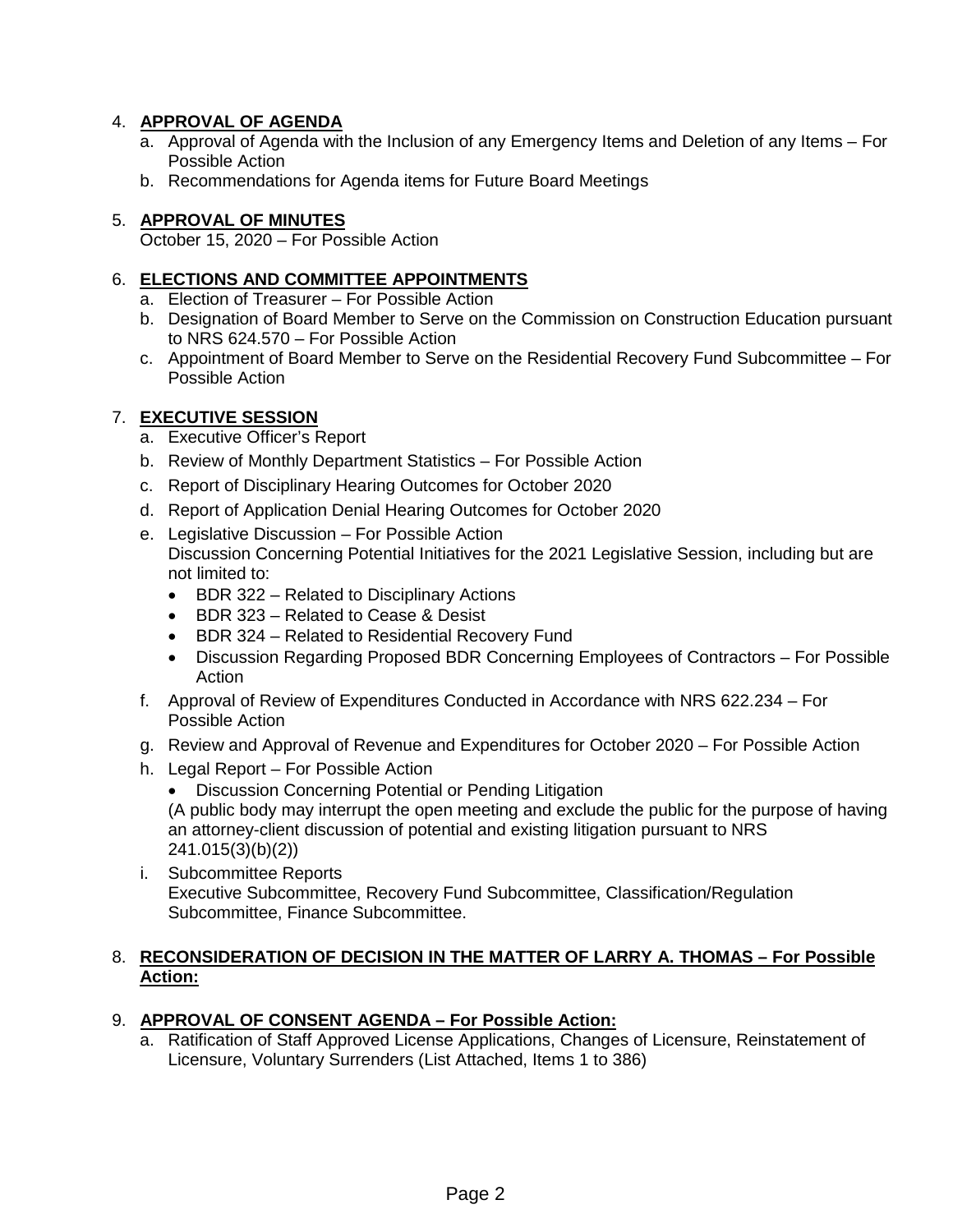## **NEW LICENSE APPLICATION DENIAL HEARINGS 9:30A.M.**

- 10. **NEW APPLICATION DENIAL HEARING – For Possible Action:** BEYOND CONSTRUCTION LLC Dusty Edward Simonian, Managing Member/Proposed Qualified Individual
- 11. **NEW APPLICATION DENIAL HEARING – For Possible Action:** SLIDE MTN CONSTRUCTION LLC Jack Hunt Healy, Managing Member/Proposed Qualified Individual, Cody Lynn Engebretson, Managing Member
- 12. **NEW APPLICATION DENIAL HEARING – For Possible Action:** BRIGADOON COMMUNICATIONS INC Mark Edward Welden, President, Proposed CMS and Trade Qualified Individual

## 13. **NEW APPLICATION DENIAL HEARING – For Possible Action:**

C S T STORAGE AND COVERS, INC. Timothy John Carpenter, President James R Hickey, Secretary/Treasurer Thomas James Dedonder, Proposed CMS and Trade Qualified Individual

## 14. **NEW APPLICATION DENIAL HEARING – For Possible Action:**

NEW VIEW LANDSCAPES LLC Michael William Lawrence, Manager/ Proposed CMS and Trade Qualified Individual Cherie Lyn Lawrence, Manager

## 15. **NEW APPLICATION DENIAL HEARING (Continued from September 17, 2020) – For Possible Action:**

NEXTGEN ASSOCIATES INC dba SERVICEMASTER RESTORATION BY EMT Michael John Demeter, President and Proposed Qualified Individual Frederick Mark Bower, Secretary William Roy Elliott III, Treasurer

(Portions of this hearing may be closed to the public in accordance with NRS 624.110 (2) to discuss certain financial data related to the applicant.)

## 16. **NEW APPLICATION DENIAL HEARING (Continued from September 17, 2020) – For Possible Action:**

JFC LANDSCAPE MAINTENANCE LLC Roberto Camarena-Gonzalez, Manager Jeffrey James Hugo, Proposed Qualified Individual

(Portions of this hearing may be closed to the public in accordance with NRS 624.110 (2) to discuss certain financial data related to the applicant.)

## 17. **NEW APPLICATION DENIAL HEARING (Continued from September 17, 2020) – For Possible Action:**

WEST STAR BUILDERS LLC Luis Borrego Jr., Manager/Proposed CMS Qualified Individual, Jason Omar Warfield, Proposed Trade Qualified Individual

(Portions of this hearing may be closed to the public in accordance with NRS 624.110 (2) to discuss certain financial data related to the applicant.)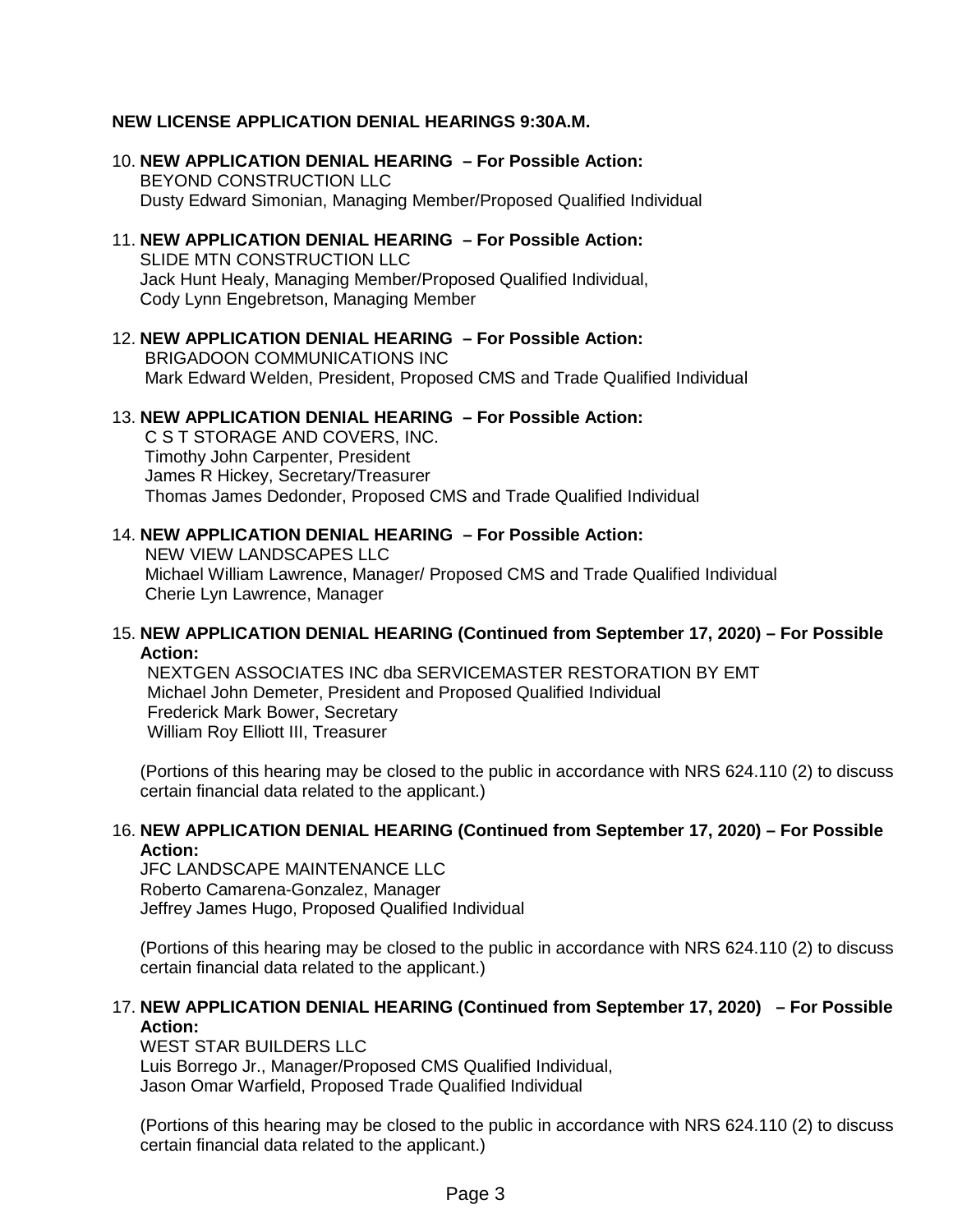## 18. **\*\*PUBLIC COMMENT**

Adjournment – For Possible Action

## **\*\* PUBLIC COMMENT**

Pursuant to Section 2 of Directive 006, members of the public may submit written public comment by email to **PublicComment@nscb.state.nv.us**. Emails received prior to adjournment of the meeting will be entered into the record. Any public comment offered at the time of the meeting will be limited to 3 minutes.

## **PUBLIC NOTICE**

Pursuant to Section 1 of the Declaration of Emergency Directive 006 ("Directive 006"), the requirement contained in NRS 241.023(1)(b) that there be a physical location designated for meetings of public bodies where members of the public are permitted to attend and participate has been suspended. Pursuant to Section 3 of Directive 006, the requirement contained in NRS 624.020(4)(a) that public notice agendas be posted at physical locations within the State of Nevada has likewise been suspended.

Notice of this meeting was posted on the Nevada State Contractors Board Internet Website and the Public Notice Website.

## **PLEASE NOTE:**

- 1) Persons/facilities desiring copies of the board's agenda must submit their request in writing every six months.
- 2) With regard to any board meeting, it is possible that an amended notice will be published adding new items to the original agenda. Amended notices will be posted in accordance with the Open Meeting Law: however, they will not be mailed to individuals on the board's mailing list.
- 3) Members of the public who are disabled and require special accommodations or assistance at the meeting are requested to notify the board office in writing at 5390 Kietzke Lane, Suite 102, Reno, NV 89511 or 2310 Corporate Circle, Suite 200, Henderson, NV 89074 or by calling 775- 688-1141 or by contacting Crystal Caywood at 702-486-1136 prior to the date of the meeting.
- 4) Pursuant to NRS 241.020(6), please take notice: (1) Items on the agenda may be taken out of order; (2) Two or more agenda items may be combined for consideration; and (3) At any time, items on the agenda may be removed from the agenda or discussion of the items may be delayed.
- 5) Subject to the provisions of NRS 241.050(5), interested parties may request a copy of supporting materials related to this meeting by contacting the following individuals:

Crystal Caywood 2310 Corporate Circle, Suite 200, Henderson, NV 89074 702.486.1136 [ccaywood@nscb.state.nv.us](mailto:ccaywood@nscb.state.nv.us)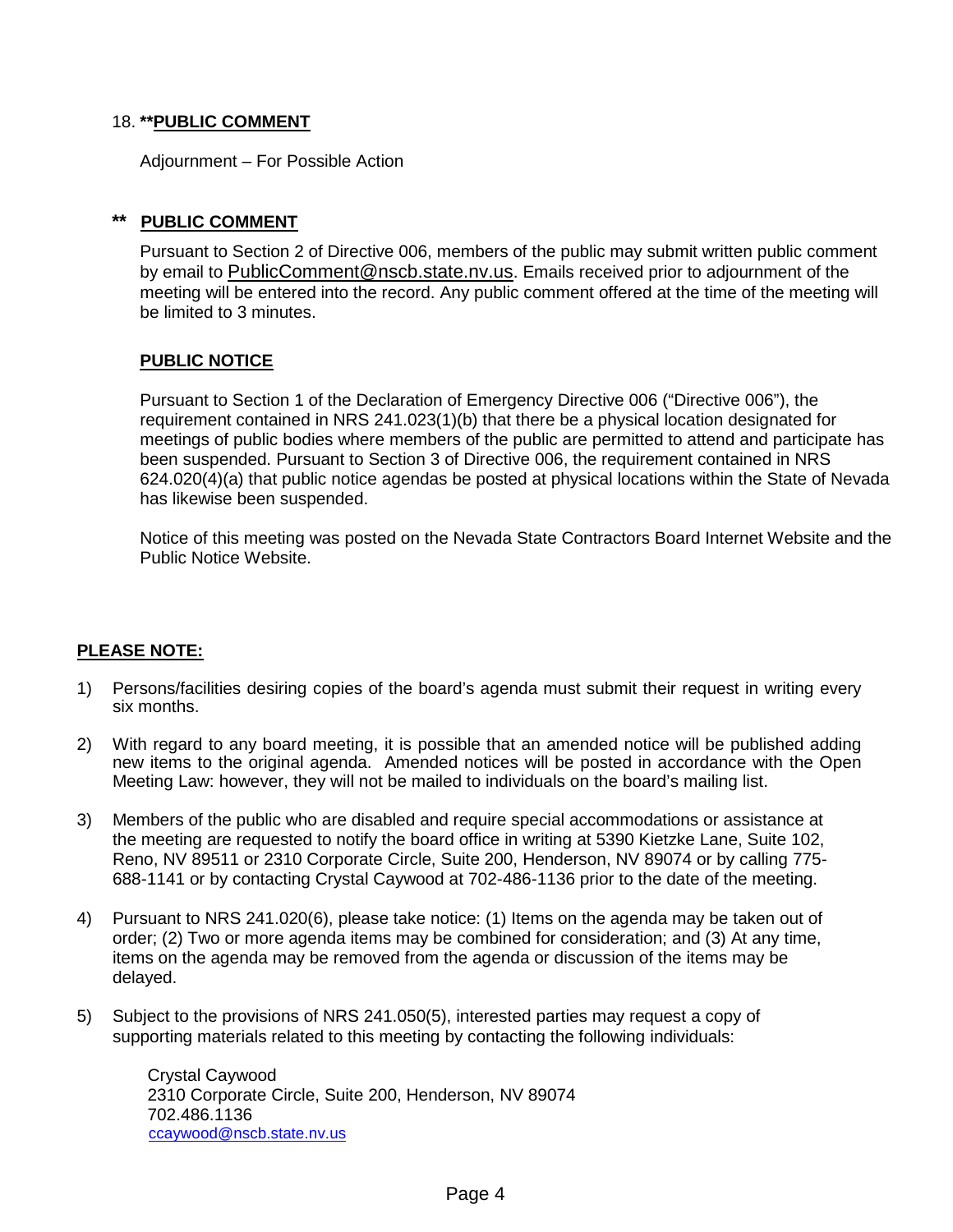Page 1 of 107

#### **NEW APPLICATIONS**

## **1 2GT LIMITED LAS VEGAS, NV**

SUPPORT MECHANICAL SERVICES; JARRAD SETH GREENSTEIN, President; PAUL SANDY GREENSTEIN, Secretary; ANUP THAKKAR, Treasurer MARCO ANTONIO GODINEZ CMS and Trade CONTRACTORS LICENSE APPLICATION, 1016072

Approved DATE: 10/28/2020

LIMIT: \$500,000.00 BOND: \$15,000.00 CLASS: C21

#### **2 3 GENERATIONS PLUMBING LLC PAHRUMP, NV**

 JORDAN ARTURO CASTRO-PRECIADO, Manager JORDAN ARTURO CASTRO-PRECIADO, CMS and Trade CONTRACTORS LICENSE APPLICATION, 1016444

Approved DATE: 10/12/2020

LIMIT: \$25,000.00 BOND: \$5,000.00 CLASS: C-1D PLUMBING CONTINGENT UPON PASSING REQUIRED CMS AND TRADE EXAMS

## **3 A & G CONTRACTING LLC HENDERSON, NV**

 WILLIAM HARRY EVERS, Managing Member; MICHAEL WILLIAM BROADAWAY, Managing Member TERRY LEE HUSKEY Trade; MICHAEL WILLIAM BROADAWAY, CMS CONTRACTORS LICENSE APPLICATION, 1016183

Approved DATE: 10/02/2020 LIMIT: \$500,000.00 BOND: \$15,000.00 CLASS: C2-ELECTRICAL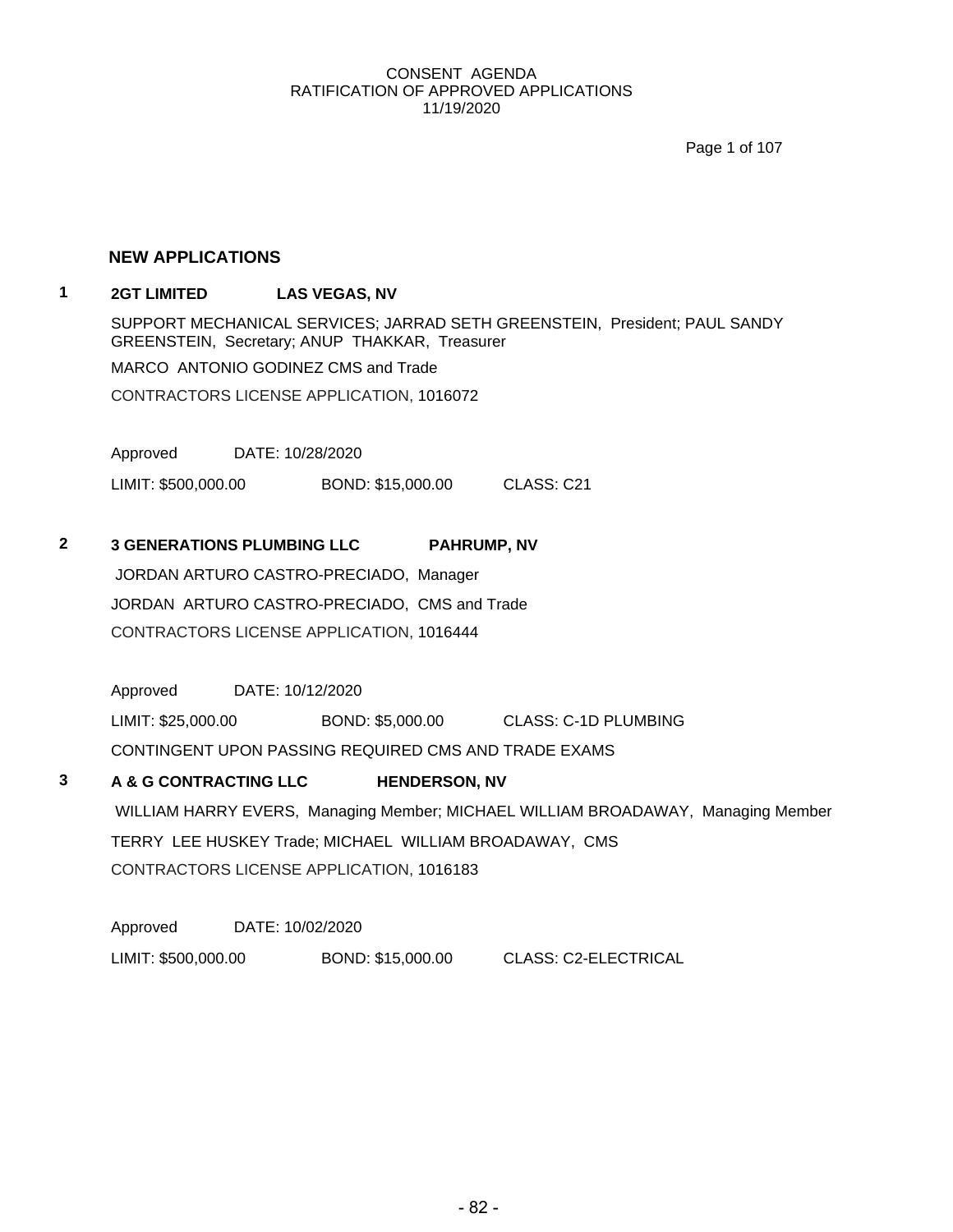Page 2 of 107

#### **4 A & I INDUSTRIES LLC LAS VEGAS, NV**

 INKHAM THOUN ADAMS Managing Member; WADE HARPER ADAMS Managing Member KENT LEROY SCHANK CMS and Trade

CONTRACTORS LICENSE APPLICATION, 1016138

Approved DATE: 10/21/2020

LIMIT: \$245,000.00 BOND: \$15,000.00 CLASS: B-2 RESIDENTIAL AND SMALL **COMMERCIAL** 

CONTINGENT UPON PASSING REQUIRED TRADE EXAM

## **5 A 2 Z PLUMBING LLC NORTH LAS VEGAS, NV**

 ROBERTO ALEXIS RANGEL-MELGOZA, Managing Member ROBERTO ALEXIS RANGEL-MELGOZA, CMS and Trade CONTRACTORS LICENSE APPLICATION, 1016396

Approved DATE: 10/28/2020

LIMIT: \$10,000.00 BOND: \$2,000.00 CLASS: C-1 PLUMBING AND HEATING CONTINGENT UPON PASSING CMS & C-1 EXAMS BY 03/23/2021

## **6 A J CONSTRUCTION LLC SILVER SPRINGS, NV**

 JOSHUA QUINTON CARRADINE, Manager JOSHUA QUINTON CARRADINE, CMS and Trade CONTRACTORS LICENSE APPLICATION, 1014790

Approved DATE: 10/13/2020 LIMIT: \$245,000.00 BOND: \$15,000.00 CLASS: C-1D PLUMBING

**7 A J CONSTRUCTION LLC SILVER SPRINGS, NV**

 JOSHUA QUINTON CARRADINE, Manager JOSHUA QUINTON CARRADINE, CMS and Trade CONTRACTORS LICENSE APPLICATION, 1014791

Approved DATE: 10/13/2020 LIMIT: \$245,000.00 BOND: \$15,000.00 CLASS: B-1 PREMANUFACTURED HOUSING; B-2 RESIDENTIAL & SMALL COMMERCIAL CONTINGENT UPON PASSING B-2 EXAM BY 12/10/2020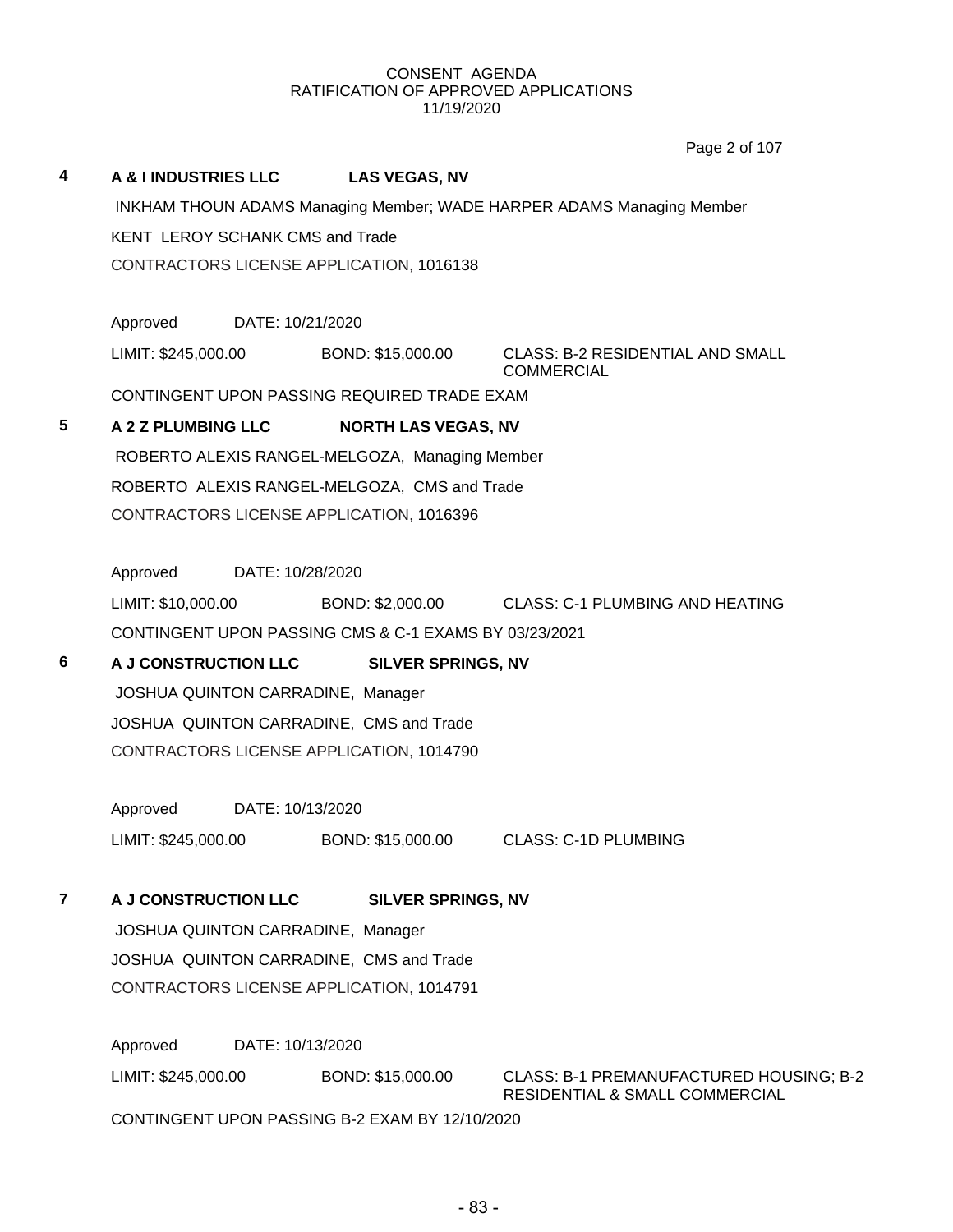Page 3 of 107

| 8  | <b>ACTION CONCRETE LLC</b>               |                  | <b>RENO, NV</b>                                 |                                                                                                                                                    |  |  |
|----|------------------------------------------|------------------|-------------------------------------------------|----------------------------------------------------------------------------------------------------------------------------------------------------|--|--|
|    | <b>SAUL ELNAN VEGA Managing Member</b>   |                  |                                                 |                                                                                                                                                    |  |  |
|    | SAUL ELNAN VEGA CMS and Trade            |                  |                                                 |                                                                                                                                                    |  |  |
|    |                                          |                  | CONTRACTORS LICENSE APPLICATION, 1016101        |                                                                                                                                                    |  |  |
|    |                                          |                  |                                                 |                                                                                                                                                    |  |  |
|    | Approved                                 | DATE: 10/23/2020 |                                                 |                                                                                                                                                    |  |  |
|    | LIMIT: \$245,000.00                      |                  | BOND: \$15,000.00                               | CLASS: C5                                                                                                                                          |  |  |
|    | <b>MUST CHANGE NAME</b>                  |                  |                                                 |                                                                                                                                                    |  |  |
| 9  | <b>ADAME HANDYMAN SERVICES LLC</b>       |                  |                                                 | <b>LAS VEGAS, NV</b>                                                                                                                               |  |  |
|    |                                          |                  |                                                 | ADAME CONSTRUCTION; LUIS GERARDO ADAME CASTILLO, Managing Member; ZULMA FRANCO-<br>JIMENEZ, Managing Member; BENJAMIN SCOTT WILCOX Managing Member |  |  |
|    | BENJAMIN SCOTT WILCOX CMS and Trade      |                  |                                                 |                                                                                                                                                    |  |  |
|    |                                          |                  | CONTRACTORS LICENSE APPLICATION, 1016439        |                                                                                                                                                    |  |  |
|    |                                          |                  |                                                 |                                                                                                                                                    |  |  |
|    | Approved                                 | DATE: 11/02/2020 |                                                 |                                                                                                                                                    |  |  |
|    | LIMIT: \$300,000.00                      |                  | BOND: \$15,000.00                               | <b>CLASS: B-2 RESIDENTIAL AND SMALL</b><br><b>COMMERCIAL</b>                                                                                       |  |  |
| 10 | <b>ADRIAN TORRES</b>                     |                  | <b>CARSON CITY, NV</b>                          |                                                                                                                                                    |  |  |
|    |                                          |                  | TORRES MAINTENANCE; ADRIAN TORRES-IBARRA Owner  |                                                                                                                                                    |  |  |
|    |                                          |                  | ADRIAN TORRES-HERNANDEZ, CMS and Trade          |                                                                                                                                                    |  |  |
|    |                                          |                  | CONTRACTORS LICENSE APPLICATION, 1015215        |                                                                                                                                                    |  |  |
|    |                                          |                  |                                                 |                                                                                                                                                    |  |  |
|    | Approved                                 | DATE: 10/22/2020 |                                                 |                                                                                                                                                    |  |  |
|    | LIMIT: \$10,000.00                       |                  | BOND: \$2,000.00                                | CLASS: C-10 LANDSCAPE                                                                                                                              |  |  |
|    |                                          |                  | CONTINGENT UPON PASSING C-10 EXAM BY 01/07/2021 |                                                                                                                                                    |  |  |
| 11 | <b>ADVANCED POWERING SERVICES INC</b>    |                  |                                                 | <b>LAS VEGAS, NV</b>                                                                                                                               |  |  |
|    | <b>BOWER, Treasurer</b>                  |                  |                                                 | JOSEPH ANTHONY LUSKER, President; TIMOTHY WILLIAM SCHARF, Secretary; RICHARD JOSEPH                                                                |  |  |
|    |                                          |                  | TIMOTHY WILLIAM SCHARF, CMS and Trade           |                                                                                                                                                    |  |  |
|    | CONTRACTORS LICENSE APPLICATION, 1015224 |                  |                                                 |                                                                                                                                                    |  |  |

Approved DATE: 10/12/2020

LIMIT: \$10,000.00 BOND: \$2,000.00 CLASS: C-2 ELECTRICAL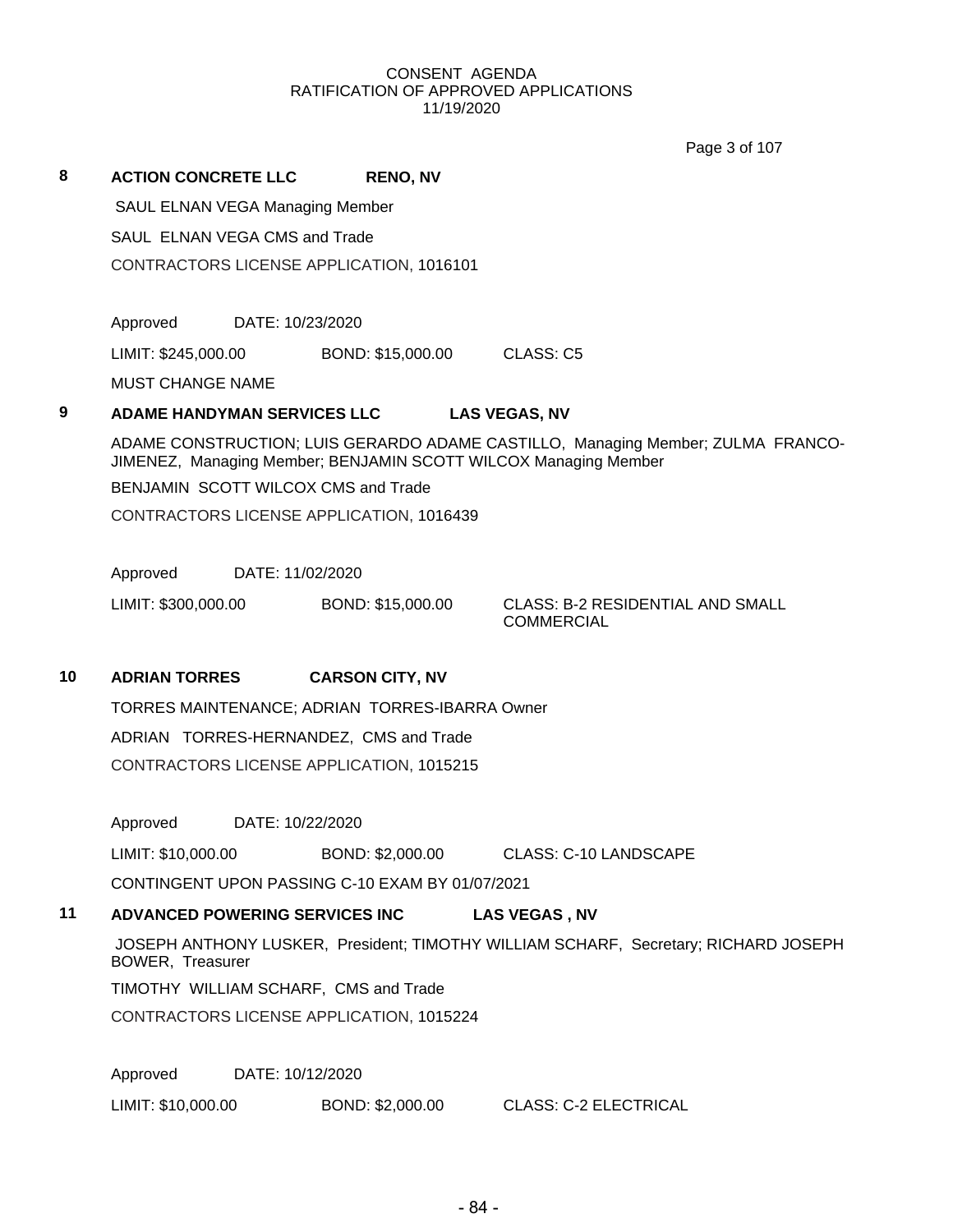Page 4 of 107

## **12 ADVANTAGE CONSTRUCTION LLC LAS VEGAS, NV** JASON TODD GRESHAM Manager; KENNETH JAMES KESICK Manager KENNETH JAMES KESICK CMS; JASON TODD GRESHAM Trade

CONTRACTORS LICENSE APPLICATION, 1015875

Approved DATE: 10/02/2020 LIMIT: \$2,000,000.00 BOND: \$30,000.00 CLASS: B2-RESIDENTIAL AND SMALL

**COMMERCIAL** 

## **13 ADVANTAGE CONSTRUCTION LLC LAS VEGAS, NV** JASON TODD GRESHAM Manager; KENNETH JAMES KESICK Manager KENNETH JAMES KESICK CMS; JASON TODD GRESHAM Trade CONTRACTORS LICENSE APPLICATION, 1015876

Approved DATE: 10/02/2020 LIMIT: \$500,000.00 BOND: \$15,000.00 CLASS: C3-CARPENTRY

## **14 ADVANTAGE CONSTRUCTION LLC LAS VEGAS, NV**

 JASON TODD GRESHAM Manager; KENNETH JAMES KESICK Manager KENNETH JAMES KESICK CMS; JASON TODD GRESHAM Trade CONTRACTORS LICENSE APPLICATION, 1015877

Approved DATE: 10/02/2020 LIMIT: \$500,000.00 BOND: \$15,000.00 CLASS: C4-PAINTING AND DECORATING

## **15 ADVANTAGE CONSTRUCTION LLC LAS VEGAS, NV**

 JASON TODD GRESHAM Manager; KENNETH JAMES KESICK Manager KENNETH JAMES KESICK CMS; JASON TODD GRESHAM Trade CONTRACTORS LICENSE APPLICATION, 1015879

Approved DATE: 10/02/2020 LIMIT: \$250,000.00 BOND: \$15,000.00 CLASS: C18-MASONRY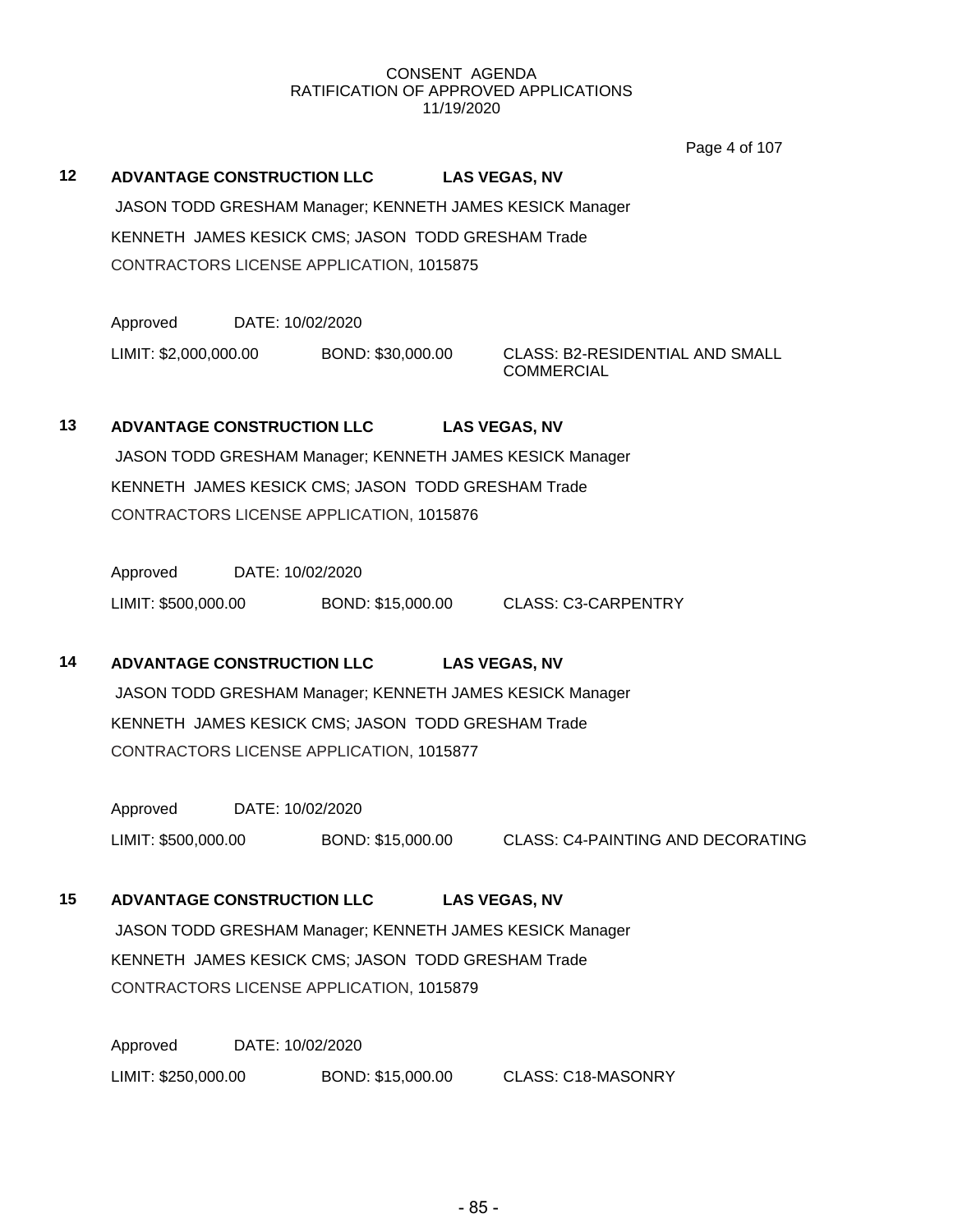|    |                                                          |                      | Page 5 of 107                                                                      |  |  |  |  |
|----|----------------------------------------------------------|----------------------|------------------------------------------------------------------------------------|--|--|--|--|
| 16 | <b>ADVANTAGE CONSTRUCTION LLC</b>                        |                      | <b>LAS VEGAS, NV</b>                                                               |  |  |  |  |
|    | JASON TODD GRESHAM Manager; KENNETH JAMES KESICK Manager |                      |                                                                                    |  |  |  |  |
|    | KENNETH JAMES KESICK CMS; JASON TODD GRESHAM Trade       |                      |                                                                                    |  |  |  |  |
|    | CONTRACTORS LICENSE APPLICATION, 1015880                 |                      |                                                                                    |  |  |  |  |
|    |                                                          |                      |                                                                                    |  |  |  |  |
|    | Approved<br>DATE: 10/02/2020                             |                      |                                                                                    |  |  |  |  |
|    | LIMIT: \$250,000.00                                      | BOND: \$15,000.00    | CLASS: C20-TILING                                                                  |  |  |  |  |
| 17 | ALL AMERICAN FIRE PROTECTION LLC                         |                      | <b>LAS VEGAS, NV</b>                                                               |  |  |  |  |
|    |                                                          |                      | ANTHONY MICHAEL RICCIARDI Managing Member; CHRISTOPHER ALLEN COOK, Managing Member |  |  |  |  |
|    | CHRISTOPHER ALLEN COOK, CMS and Trade                    |                      |                                                                                    |  |  |  |  |
|    | CONTRACTORS LICENSE APPLICATION, 1015950                 |                      |                                                                                    |  |  |  |  |
|    |                                                          |                      |                                                                                    |  |  |  |  |
|    | Approved<br>DATE: 10/29/2020                             |                      |                                                                                    |  |  |  |  |
|    | LIMIT: \$25,000.00                                       | BOND: \$5,000.00     | <b>CLASS: C41B-FIXED FIRE EXTINGUISHING</b><br><b>SYSTEMS</b>                      |  |  |  |  |
|    | CONTINGENT ON PASSING CMS/TRADE EXAMS                    |                      |                                                                                    |  |  |  |  |
| 18 | ALL IN ONE REMODELING LLC                                | <b>LAS VEGAS, NV</b> |                                                                                    |  |  |  |  |
|    | SALVADOR LEON FALS Manager                               |                      |                                                                                    |  |  |  |  |
|    | RUSSELL LEE LAMBRECHT, CMS and Trade                     |                      |                                                                                    |  |  |  |  |
|    | CONTRACTORS LICENSE APPLICATION, 1016626                 |                      |                                                                                    |  |  |  |  |
|    |                                                          |                      |                                                                                    |  |  |  |  |
|    | Approved<br>DATE: 10/23/2020                             | BOND: \$5,000.00     | <b>CLASS: C-3 CARPENTRY MAINTENANCE MINOR</b>                                      |  |  |  |  |
|    | LIMIT: \$50,000.00                                       |                      | <b>REPAIR</b>                                                                      |  |  |  |  |
| 19 | <b>ALLIED DOOR AND GLASS LLC</b>                         | <b>LAS VEGAS, NV</b> |                                                                                    |  |  |  |  |
|    | MIKE KENDINIAN Manager                                   |                      |                                                                                    |  |  |  |  |
|    | MIKE KENDINIAN CMS and Trade                             |                      |                                                                                    |  |  |  |  |
|    | CONTRACTORS LICENSE APPLICATION, 1015449                 |                      |                                                                                    |  |  |  |  |
|    |                                                          |                      |                                                                                    |  |  |  |  |
|    | Approved<br>DATE: 10/06/2020                             |                      |                                                                                    |  |  |  |  |
|    | LIMIT: \$100,000.00                                      | BOND: \$10,000.00    | CLASS: C8-GLASS AND GLAZING                                                        |  |  |  |  |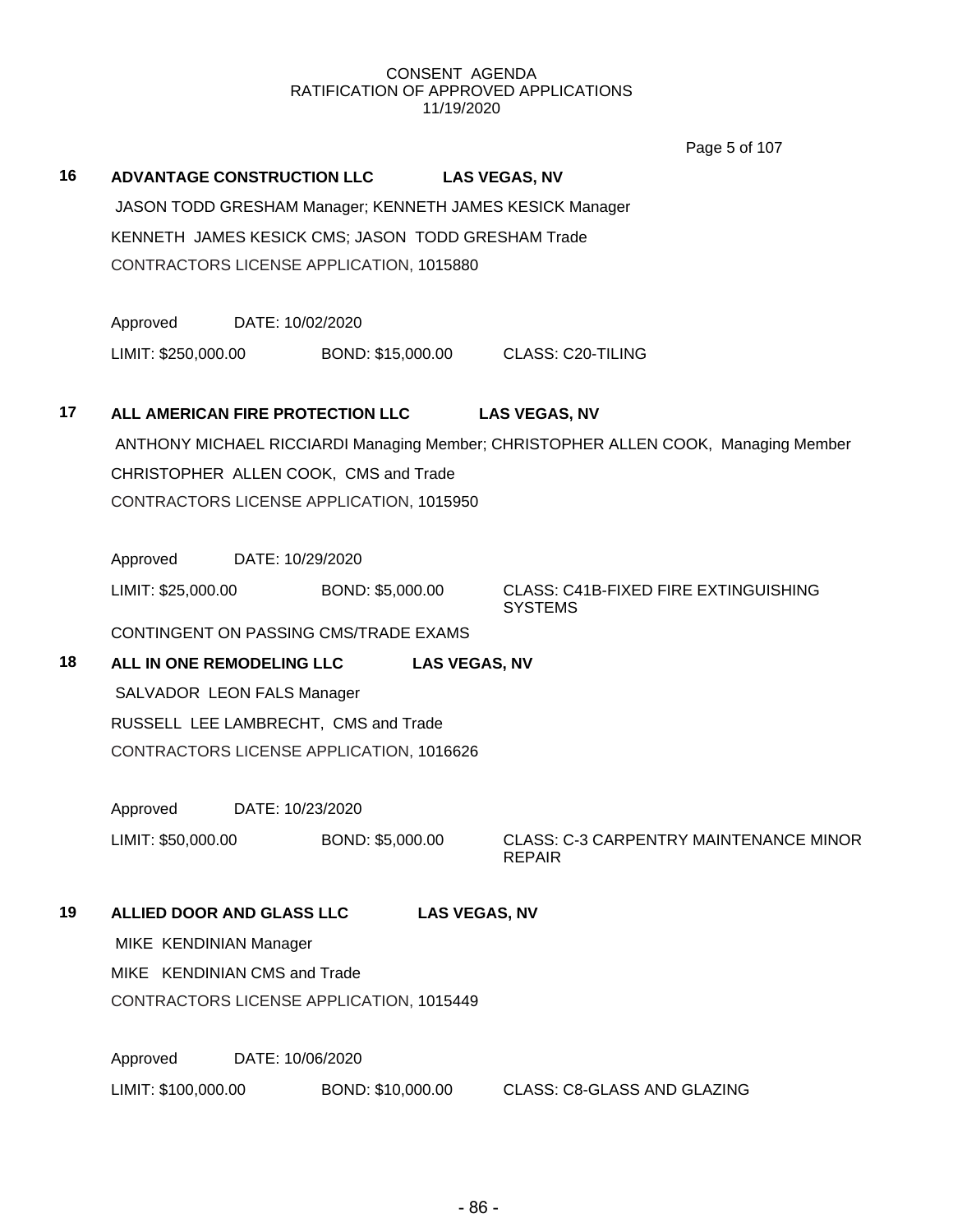Page 6 of 107

**20 ALPHA PLUMBING LLC LAS VEGAS, NV** LOUISA POGHOSIAN, Managing Member LOUISA POGHOSIAN, CMS and Trade CONTRACTORS LICENSE APPLICATION, 1014857

Approved DATE: 10/15/2020 LIMIT: \$10,000.00 BOND: \$2,000.00 CLASS: C-1D PLUMBING CONTINGENT UPON PASSING REQUIRED TRADE EXAM

#### **21 AMES CONSTRUCTION INC BURNSVILLE, MN**

 RAYMOND G AMES President TODD MARTIN GODERSTAD CMS; CHRISTOPHER DANIEL WILSON, Trade CONTRACTORS LICENSE APPLICATION, 1016063

Approved DATE: 10/28/2020

LIMIT: Unlimited BOND: \$50,000.00 CLASS: C-2 ELECTRICAL

#### **22 AMIGO CONSTRUCTION LLC LAS VEGAS, NV**

 CIPRIANO ROSALES-BUGARIN Manager; MARIA MAYELA CELIS Manager; CARLOS ALBERTO CASTILLO-CASTRO Manager MARIA MAYELA CELIS CMS; CIPRIANO ROSALES-BUGARIN Trade CONTRACTORS LICENSE APPLICATION, 1016779

Approved DATE: 10/29/2020

LIMIT: \$245,000.00 BOND: \$15,000.00 CLASS: C-2D LOW VOLTAGE CONTINGENT UPON PASSING REQUIRED TRADE EXAM

**23 ARKEL INTERNATIONAL LLC BATON ROUGE, LA**

 MAUREEN SUZANNE KELLEY, Managing Member JAMES BLAKELY SMITH, CMS and Trade CONTRACTORS LICENSE APPLICATION, 1016474

Approved DATE: 10/06/2020 LIMIT: \$5,000,000.00 BOND: \$50,000.00 CLASS: C-2 ELECTRICAL CONTINGENT UPON PASSING REQUIRED CMS EXAM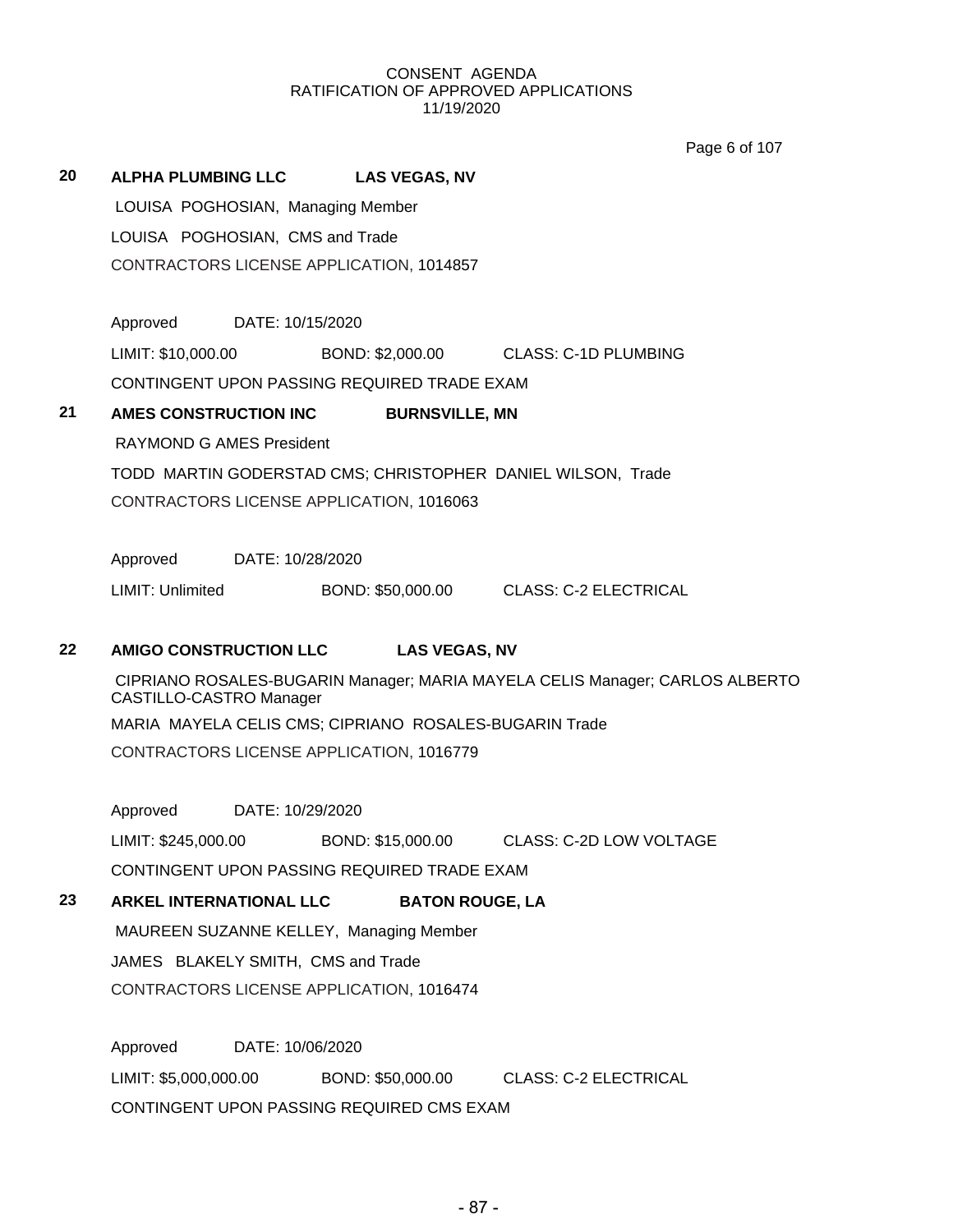Page 7 of 107

**24 ARKEL INTERNATIONAL LLC BATON ROUGE, LA** MAUREEN SUZANNE KELLEY, Managing Member CHRISTOPHER LANCE DUNAVANT, Trade; JAMES BLAKELY SMITH, CMS CONTRACTORS LICENSE APPLICATION, 1016475

Approved DATE: 10/08/2020

LIMIT: \$5,000,000.00 BOND: \$50,000.00 CLASS: B GENERAL BUILDING

#### **25 ARTISTIC HOSPITALITY LAKELAND, FL**

 JASON SCOTT WELLING, President; PHILIP JENNINGS WOODS, Treasurer JASON SCOTT WELLING, CMS and Trade CONTRACTORS LICENSE APPLICATION, 1016019

Approved DATE: 10/06/2020 LIMIT: \$4,300,000.00 BOND: \$30,000.00 CLASS: B-GENERAL BUILDING

## **26 ASPECT DEVELOPMENT LLC LAS VEGAS, NV**

 MATTHEW WAYNE SMITH, Managing Member; JOHN MICHAEL STRATTON Managing Member JOHN MICHAEL STRATTON CMS and Trade CONTRACTORS LICENSE APPLICATION, 1016059

Approved DATE: 10/06/2020 LIMIT: \$2,000,000.00 BOND: \$30,000.00 CLASS: B2-RESIDENTIAL AND SMALL

COMMERCIAL

#### **27 AUSTIN COMMERCIAL LP DALLAS, TX**

 AUSTIN COMMERCIAL INC General Partner; BRADLEY PAUL BROWN, President; JUSTIN BRET HOLT, **Secretary** JAMES R AUGUSTYN CMS and Trade

CONTRACTORS LICENSE APPLICATION, 1016313

Approved DATE: 10/28/2020 LIMIT: Unlimited BOND: \$50,000.00 CLASS: B CONTINGENT UPON PASSING EXAMS BY 3/17/2021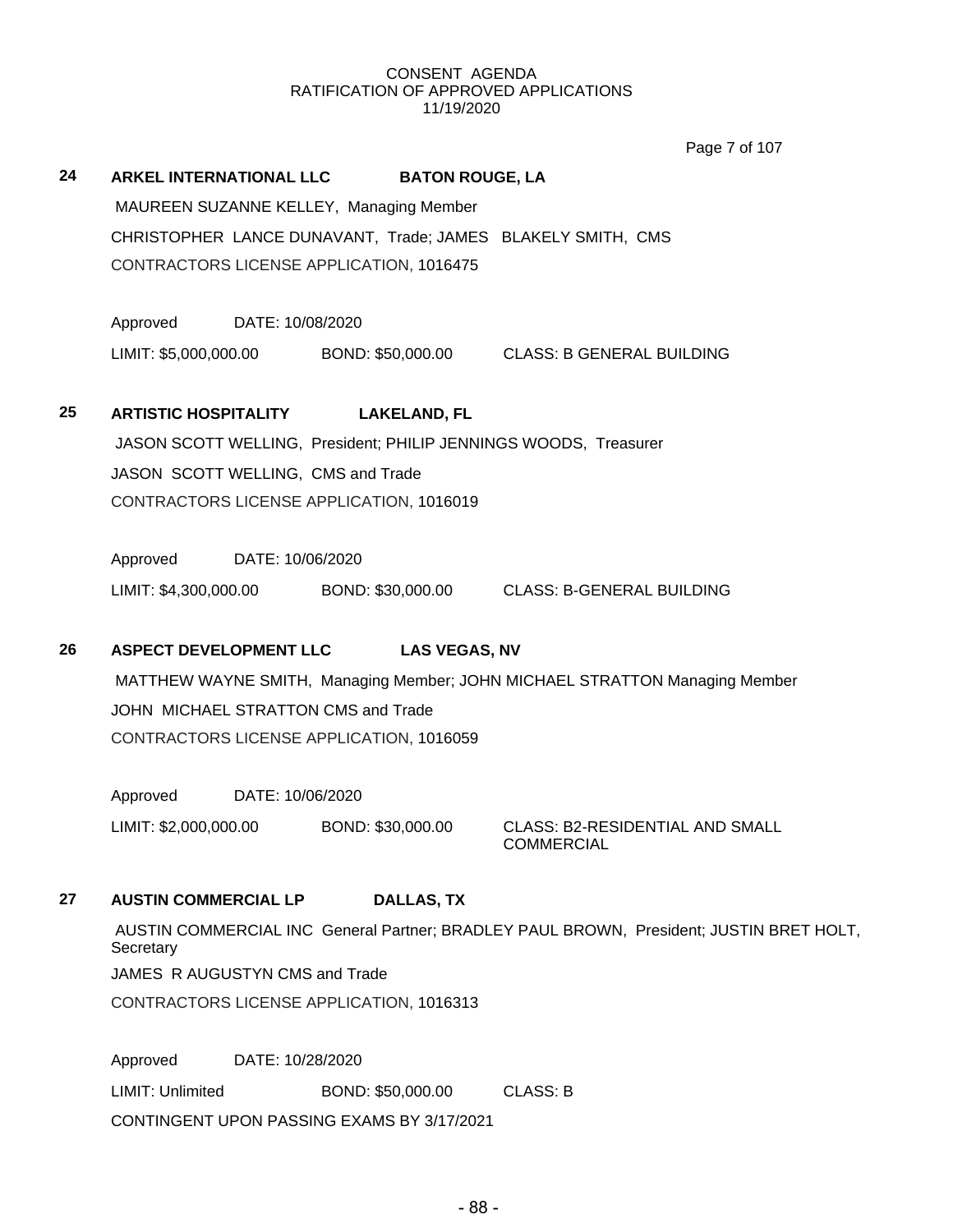Page 8 of 107

| 28 | BLEACHER RESTORATORS OF COLORADO LLC<br>DANIEL RICHARD BAKER, Manager<br>LAWRENCE ARTHUR KIRKPATRICK, JR CMS and Trade<br>CONTRACTORS LICENSE APPLICATION, 1016139 |                  |                                               |  | <b>LITTLETON, CO</b>                                          |
|----|--------------------------------------------------------------------------------------------------------------------------------------------------------------------|------------------|-----------------------------------------------|--|---------------------------------------------------------------|
|    | Approved DATE: 10/09/2020                                                                                                                                          |                  |                                               |  |                                                               |
|    | LIMIT: \$10,000.00                                                                                                                                                 |                  | BOND: \$2,000.00                              |  | <b>CLASS: C24-ERECTING SCAFFOLDS AND</b><br><b>BLEACHERS</b>  |
|    | CONTINGENT ON PASSING CMS EXAM                                                                                                                                     |                  |                                               |  |                                                               |
| 29 |                                                                                                                                                                    |                  | BLEACHER RESTORATORS OF COLORADO LLC          |  | <b>LITTLETON, CO</b>                                          |
|    | DANIEL RICHARD BAKER, Manager                                                                                                                                      |                  |                                               |  |                                                               |
|    |                                                                                                                                                                    |                  | LAWRENCE ARTHUR KIRKPATRICK, JR CMS and Trade |  |                                                               |
|    |                                                                                                                                                                    |                  | CONTRACTORS LICENSE APPLICATION, 1016140      |  |                                                               |
|    | Approved DATE: 10/09/2020                                                                                                                                          |                  |                                               |  |                                                               |
|    | LIMIT: \$10,000.00                                                                                                                                                 |                  | BOND: \$2,000.00                              |  | CLASS: C26B-BUILDING ACCESSORIES AND<br><b>SPECIALTIES</b>    |
|    | CONTINGENT ON PASSING CMS EXAM                                                                                                                                     |                  |                                               |  |                                                               |
| 30 |                                                                                                                                                                    |                  | BLUE DESERT POOLS LLC LAS VEGAS, NV           |  |                                                               |
|    |                                                                                                                                                                    |                  | VANNESSA HILDA PEREZ, Managing Member         |  |                                                               |
|    | VANNESSA HILDA PEREZ, CMS and Trade                                                                                                                                |                  |                                               |  |                                                               |
|    |                                                                                                                                                                    |                  | CONTRACTORS LICENSE APPLICATION, 1016293      |  |                                                               |
|    | Approved DATE: 10/06/2020                                                                                                                                          |                  |                                               |  |                                                               |
|    |                                                                                                                                                                    |                  |                                               |  | LIMIT: \$100,000.00 BOND: \$10,000.00 CLASS: C-17B PLASTERING |
|    |                                                                                                                                                                    |                  | CONTINGENT ON PASSING REQUIRED TRADE EXAM     |  |                                                               |
| 31 | <b>BRAND X STEEL ERECTORS INC</b>                                                                                                                                  |                  | <b>SYRACUSE, UT</b>                           |  |                                                               |
|    | JAMIE LYNN POORMAN, President; STEVEN G POORMAN Chief Executive Officer                                                                                            |                  |                                               |  |                                                               |
|    | STEVEN G POORMAN CMS and Trade                                                                                                                                     |                  |                                               |  |                                                               |
|    | CONTRACTORS LICENSE APPLICATION, 1015573                                                                                                                           |                  |                                               |  |                                                               |
|    | Approved                                                                                                                                                           | DATE: 10/06/2020 |                                               |  |                                                               |
|    | LIMIT: \$10,000.00                                                                                                                                                 |                  | BOND: \$2,000.00                              |  | <b>CLASS: C-14 STEEL REINFORCING AND</b><br><b>ERECTION</b>   |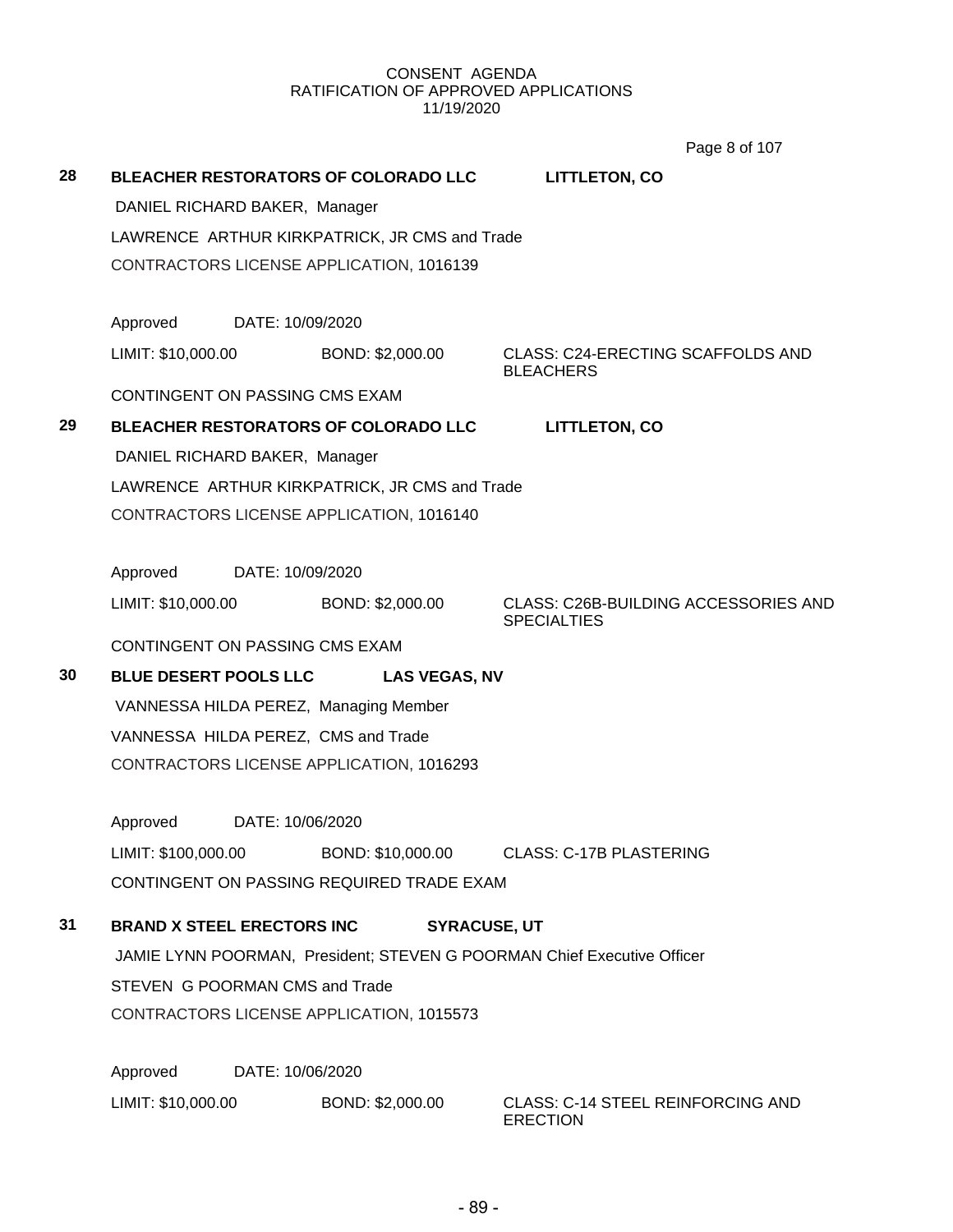Page 9 of 107

| 32 <sub>2</sub> | <b>BROTHERS EXCAVATING &amp; GRADING LLC</b> |                   | <b>NORTH LAS VEGAS, NV</b>        |  |  |  |
|-----------------|----------------------------------------------|-------------------|-----------------------------------|--|--|--|
|                 | JAIME AGUILAR-ESQUIVEL, Managing Member      |                   |                                   |  |  |  |
|                 | JAIME AGUILAR-ESQUIVEL, CMS and Trade        |                   |                                   |  |  |  |
|                 | CONTRACTORS LICENSE APPLICATION, 1016582     |                   |                                   |  |  |  |
|                 | DATE: 10/16/2020<br>Approved                 |                   |                                   |  |  |  |
|                 | LIMIT: \$10,000.00                           | BOND: \$2,000.00  | CLASS: A-7 EXCAVATING AND GRADING |  |  |  |
|                 |                                              |                   |                                   |  |  |  |
| 33              | <b>BUILDERS SPECIALTY PRODUCTS LLC</b>       |                   | <b>RENO, NV</b>                   |  |  |  |
|                 | ACCENT WINDOW; CHARLES PETER BLUTH Manager   |                   |                                   |  |  |  |
|                 | HENRY LAWRENCE PARKER CMS and Trade          |                   |                                   |  |  |  |
|                 | CONTRACTORS LICENSE APPLICATION, 1015476     |                   |                                   |  |  |  |
|                 |                                              |                   |                                   |  |  |  |
|                 | Approved<br>DATE: 10/20/2020                 |                   |                                   |  |  |  |
|                 | LIMIT: \$200,000.00                          | BOND: \$10,000.00 | CLASS: C8                         |  |  |  |
|                 |                                              |                   |                                   |  |  |  |

CONTINGENT UPON PASSING CMS EXAM BY 1/24/2021

#### **34 BULLARD COMPANY OTTAWA LAKE, MI**

 VALERIE KRISTEN BULLARD, President; LEONARD CLARENCE BULLARD, JR Secretary; LEONARD CLARENCE BULLARD, III Vice President

LEONARD CLARENCE BULLARD, JR CMS and Trade

CONTRACTORS LICENSE APPLICATION, 1013526

Approved DATE: 10/28/2020

LIMIT: \$240,000.00 BOND: \$15,000.00 CLASS: C-14G PREFABRICATED STEEL STRUCTURES; C-14I RIGGING AND CRANES

CONTINGENT UPON PASSING CMS EXAM BY 11/27/2020

## **35 BULLARD COMPANY OTTAWA LAKE, MI**

 VALERIE KRISTEN BULLARD, President; LEONARD CLARENCE BULLARD, JR Secretary; LEONARD CLARENCE BULLARD, III Vice President

LEONARD CLARENCE BULLARD, JR CMS and Trade

CONTRACTORS LICENSE APPLICATION, 1013538

Approved DATE: 10/28/2020

LIMIT: \$240,000.00 BOND: \$15,000.00 CLASS: C-5 CONCRETE

CONTINGENT UPON PASSING CMS & C-5 EXAMS BY 11/27/2020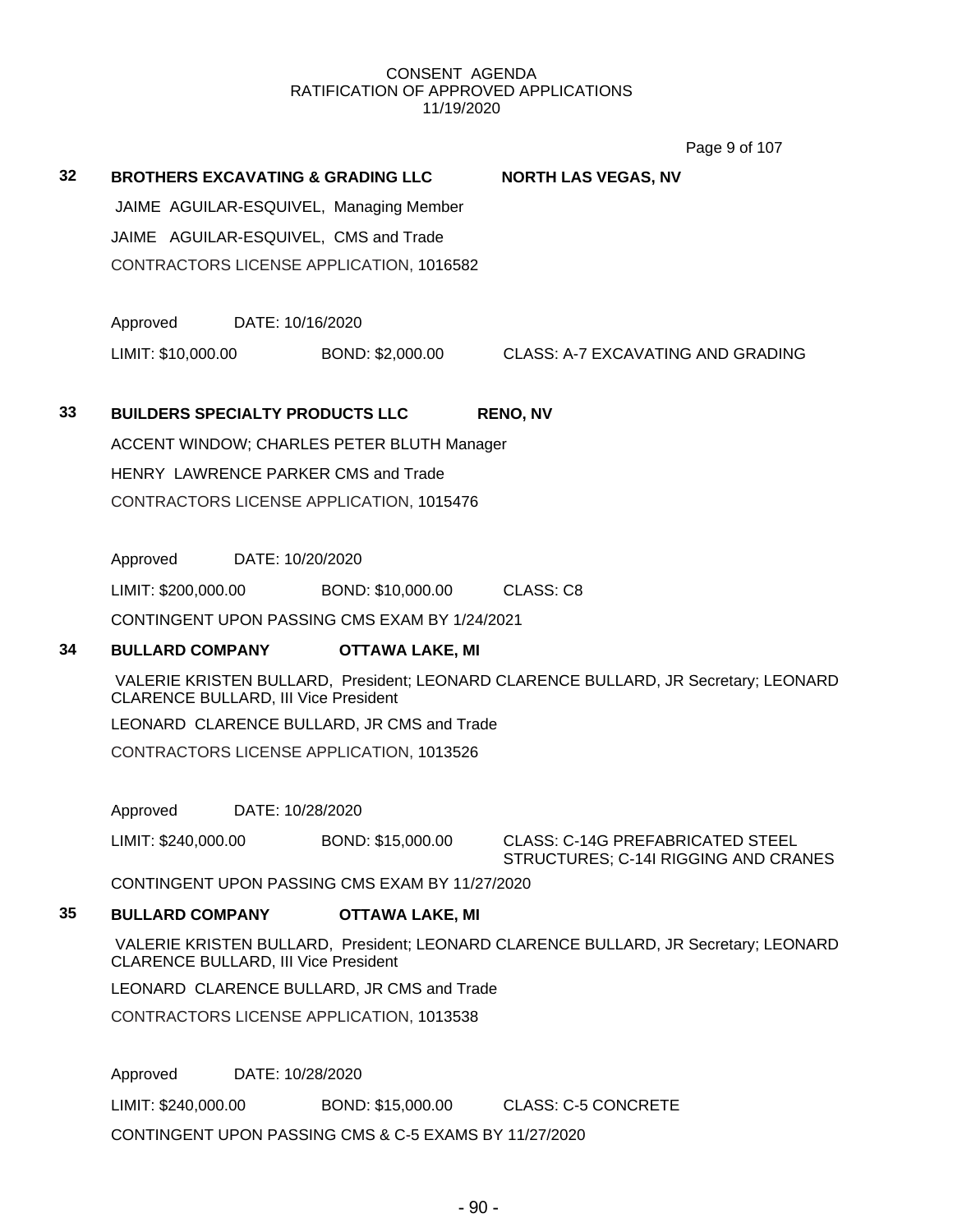Page 10 of 107

| 36 | <b>BURK BROTHERS LLC</b>                    | <b>LAS VEGAS, NV</b>                      |                                                                         |
|----|---------------------------------------------|-------------------------------------------|-------------------------------------------------------------------------|
|    | JOHN WESLEY BURK Manager                    |                                           |                                                                         |
|    | JOHN WESLEY BURK CMS and Trade              |                                           |                                                                         |
|    | CONTRACTORS LICENSE APPLICATION, 1016564    |                                           |                                                                         |
|    |                                             |                                           |                                                                         |
|    | Approved<br>DATE: 10/15/2020                |                                           |                                                                         |
|    | LIMIT: \$5,000,000.00                       | BOND: \$50,000.00                         | CLASS: B-2 RESIDENTIAL AND SMALL<br><b>COMMERCIAL</b>                   |
|    | CONTINGENT UPON PASSING CMS AND TRADE EXAMS |                                           |                                                                         |
| 37 | <b>C A BUILDERS LLC</b>                     | <b>LAS VEGAS, NV</b>                      |                                                                         |
|    | CARL AGBLEZE Manager                        |                                           |                                                                         |
|    | CARL AGBLEZE CMS and Trade                  |                                           |                                                                         |
|    | CONTRACTORS LICENSE APPLICATION, 1016177    |                                           |                                                                         |
|    |                                             |                                           |                                                                         |
|    | Approved                                    | DATE: 10/09/2020                          |                                                                         |
|    | LIMIT: \$425,000.00                         | BOND: \$15,000.00                         | <b>CLASS: C5-CONCRETE CONTRACTING</b>                                   |
|    |                                             |                                           |                                                                         |
| 38 | <b>C F S SYSTEMS LLC</b>                    | <b>DENVER, CO</b>                         |                                                                         |
|    |                                             |                                           | CARLOS JOEL VINDEL FUENTES, Manager; TATIANA M HERNANDEZ-ORELLANA Other |
|    |                                             | CARLOS JOEL VINDEL FUENTES, CMS and Trade |                                                                         |

CONTRACTORS LICENSE APPLICATION, 1015180

Approved DATE: 10/16/2020

LIMIT: \$10,000.00 BOND: \$2,000.00 CLASS: C-41 FIRE PROTECTION

CONTINGENT UPON PASSING REQUIRED CMS AND TRADE EXAMS

## **39 C I I INC LAS VEGAS, NV**

COVER IT WINDOW FASHIONS; JOHN BERNARD BALL, President; PATRICIA ELLEN BALL, Treasurer JOHN BERNARD BALL, Trade; PATRICIA ELLEN BALL, CMS CONTRACTORS LICENSE APPLICATION, 1015392

Approved DATE: 10/13/2020 LIMIT: \$45,000.00 BOND: \$5,000.00 CLASS: C14H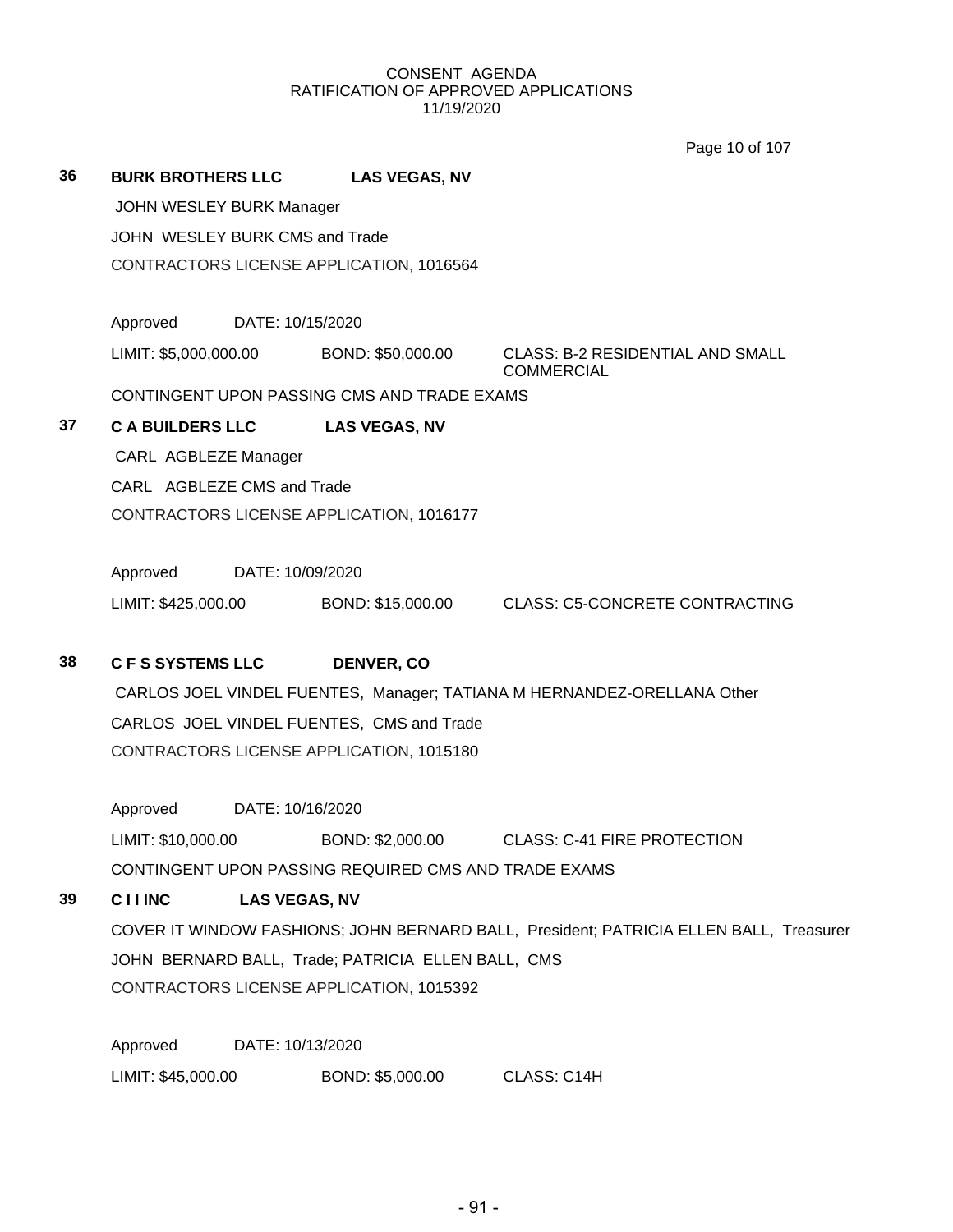Page 11 of 107

| 40 | <b>CENTURY COMMERCIAL SERVICE</b><br>KEITH CLAY ESTES, President; TRACI ANN ESTES Secretary |                  | <b>AUBURN, CA</b>                                                                   |
|----|---------------------------------------------------------------------------------------------|------------------|-------------------------------------------------------------------------------------|
|    | KEITH CLAY ESTES, CMS and Trade<br>CONTRACTORS LICENSE APPLICATION, 1015577                 |                  |                                                                                     |
|    | Approved                                                                                    | DATE: 10/06/2020 |                                                                                     |
|    | LIMIT: \$1,000,000.00                                                                       |                  | BOND: \$30,000.00 CLASS: C-2 ELECTRICAL                                             |
|    | CONTINGENT ON PASSING REQUIRED CMS EXAM                                                     |                  |                                                                                     |
| 41 | <b>CLEAR CONNECTION CORPORATION</b>                                                         |                  | <b>PHOENIX, AZ</b>                                                                  |
|    | KURK E MOODY President; CAROL ANNETTE MOODY Secretary                                       |                  |                                                                                     |
|    | ERNEST RONALD VALDEZ, JR Trade; KURK E MOODY CMS                                            |                  |                                                                                     |
|    | CONTRACTORS LICENSE APPLICATION, 1010789                                                    |                  |                                                                                     |
|    |                                                                                             |                  |                                                                                     |
|    | Approved<br>DATE: 10/09/2020                                                                |                  |                                                                                     |
|    | LIMIT: \$45,000.00                                                                          |                  | BOND: \$5,000.00 CLASS: A- GENERAL ENGINEERING                                      |
|    |                                                                                             |                  |                                                                                     |
| 42 | <b>CLEAR CONNECTION CORPORATION</b>                                                         |                  | PHOENIX, AZ                                                                         |
|    | KURK E MOODY President; CAROL ANNETTE MOODY Secretary                                       |                  |                                                                                     |
|    | KURK E MOODY CMS and Trade                                                                  |                  |                                                                                     |
|    | CONTRACTORS LICENSE APPLICATION, 1011346                                                    |                  |                                                                                     |
|    | Approved<br>DATE: 10/09/2020                                                                |                  |                                                                                     |
|    | LIMIT: \$45,000.00                                                                          | BOND: \$5,000.00 | <b>CLASS: A-19C ELECTRICAL CONDUITS FOR</b><br>UNDERGROUND TRANSMISSION             |
| 43 | <b>CLIFFS PALLET RACK INSTALLATION LLC</b>                                                  |                  | <b>BLUM, TX</b>                                                                     |
|    | Member; CLIFFORD JAMES SATTERFIELD, JR Managing Member                                      |                  | EVELYN LOUISE SATTERFIELD, Managing Member; CLIFFORD JAMES SATTERFIELD, SR Managing |
|    | CLIFFORD JAMES SATTERFIELD, JR CMS and Trade                                                |                  |                                                                                     |
|    | CONTRACTORS LICENSE APPLICATION, 1015988                                                    |                  |                                                                                     |
|    |                                                                                             |                  |                                                                                     |
|    | Approved                                                                                    | DATE: 10/09/2020 |                                                                                     |

LIMIT: \$45,000.00 BOND: \$5,000.00 CLASS: C14J-CONVEYANCE OF GOODS LIMITED TO PALLET RACKING SYSTEMS ONLY

CONTINGENT ON PASSING CMS EXAM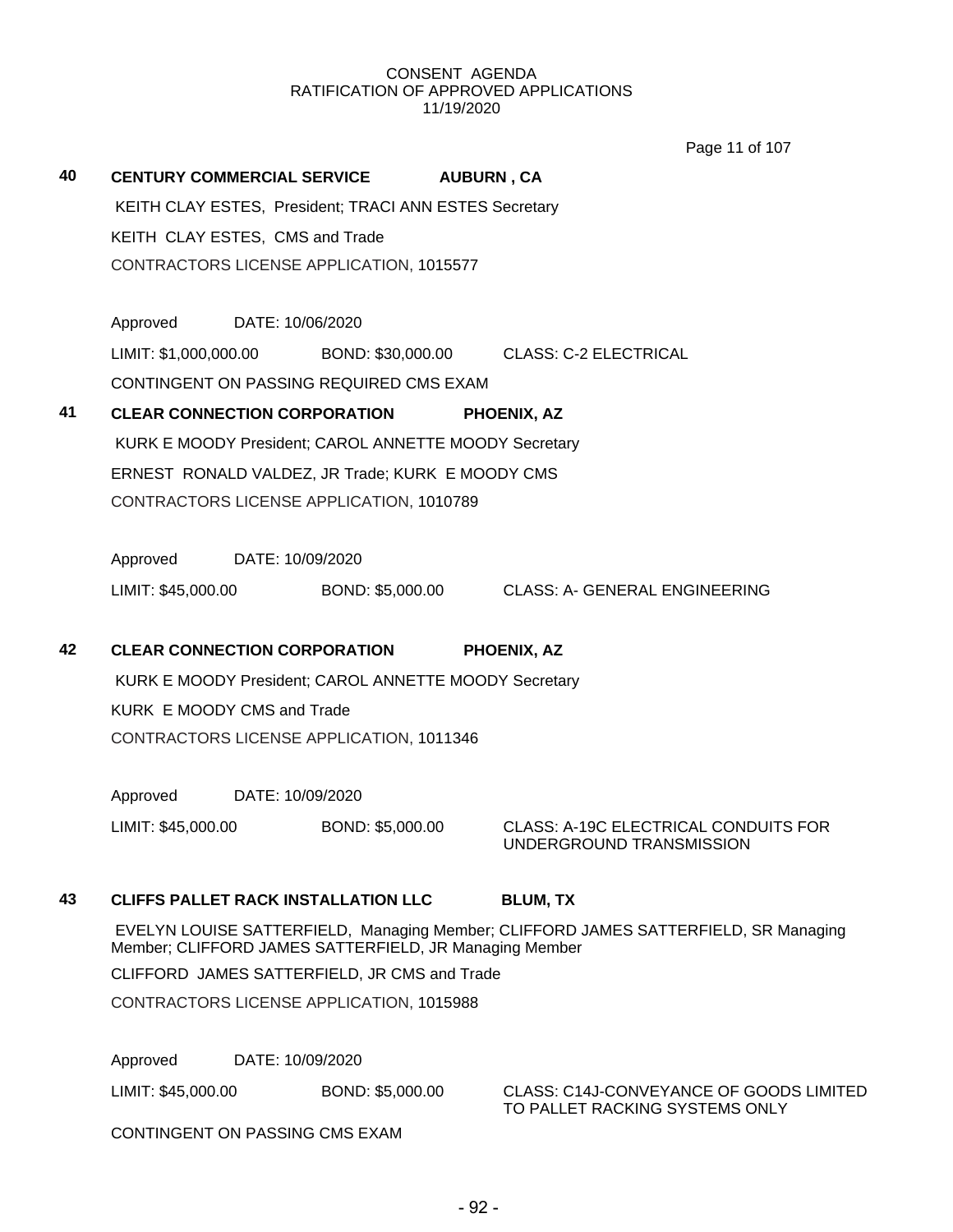Page 12 of 107

# **44 COASTAL DESIGN CONCEPTS LLC LAS VEGAS, NV**

 WYATT WESLEY UNDERWOOD Managing Member WYATT WESLEY UNDERWOOD CMS and Trade CONTRACTORS LICENSE APPLICATION, 1015492

Approved DATE: 10/16/2020

LIMIT: \$200,000.00 BOND: \$10,000.00 CLASS: A-22 UNCLASSIFIED DESIGNATED TO THE INSTALLATION OF SYNTHETIC SAFETY SURFACES ON ATHLETIC FIELDS AND PLAYGROUNDS ONLY.

## **45 COBRA CONCRETE LLC FERNLEY, NV**

 JOSE ANTONIO AYALA Managing Member; JESUS AYALA, Managing Member JOSE ANTONIO AYALA CMS and Trade CONTRACTORS LICENSE APPLICATION, 1015871

Approved DATE: 10/12/2020

LIMIT: \$245,000.00 BOND: \$15,000.00 CLASS: C5

CONTINGENT UPON PASSING EXAMS BY 2/19/2021

## **46 COLTEN P KEEVER SPARKS, NV**

KEEVER BUILT CONSTRUCTION; COLTEN PATRICK KEEVER, Owner COLTEN PATRICK KEEVER, CMS and Trade CONTRACTORS LICENSE APPLICATION, 1016277

Approved DATE: 11/04/2020

LIMIT: \$100,000.00 BOND: \$10,000.00 CLASS: C-3A ROUGH CARPENTRY; C-3B FINISH **CARPENTRY** 

CONTINGENT UPON PASSING CMS, C-3A & C-3B EXAMS BY 03/15/2021

## **47 COMET ELECTRIC INC CHATSWORTH, CA**

 ADAM JEFFREY SAITMAN President; JASON WILLIAM PENNINGTON CFO JASON WILLIAM PENNINGTON CMS; TYRONE BASIL ROOMER Trade CONTRACTORS LICENSE APPLICATION, 1016615

Approved DATE: 10/16/2020 LIMIT: \$5,600,000.00 BOND: \$50,000.00 CLASS: C-2 ELECTRICAL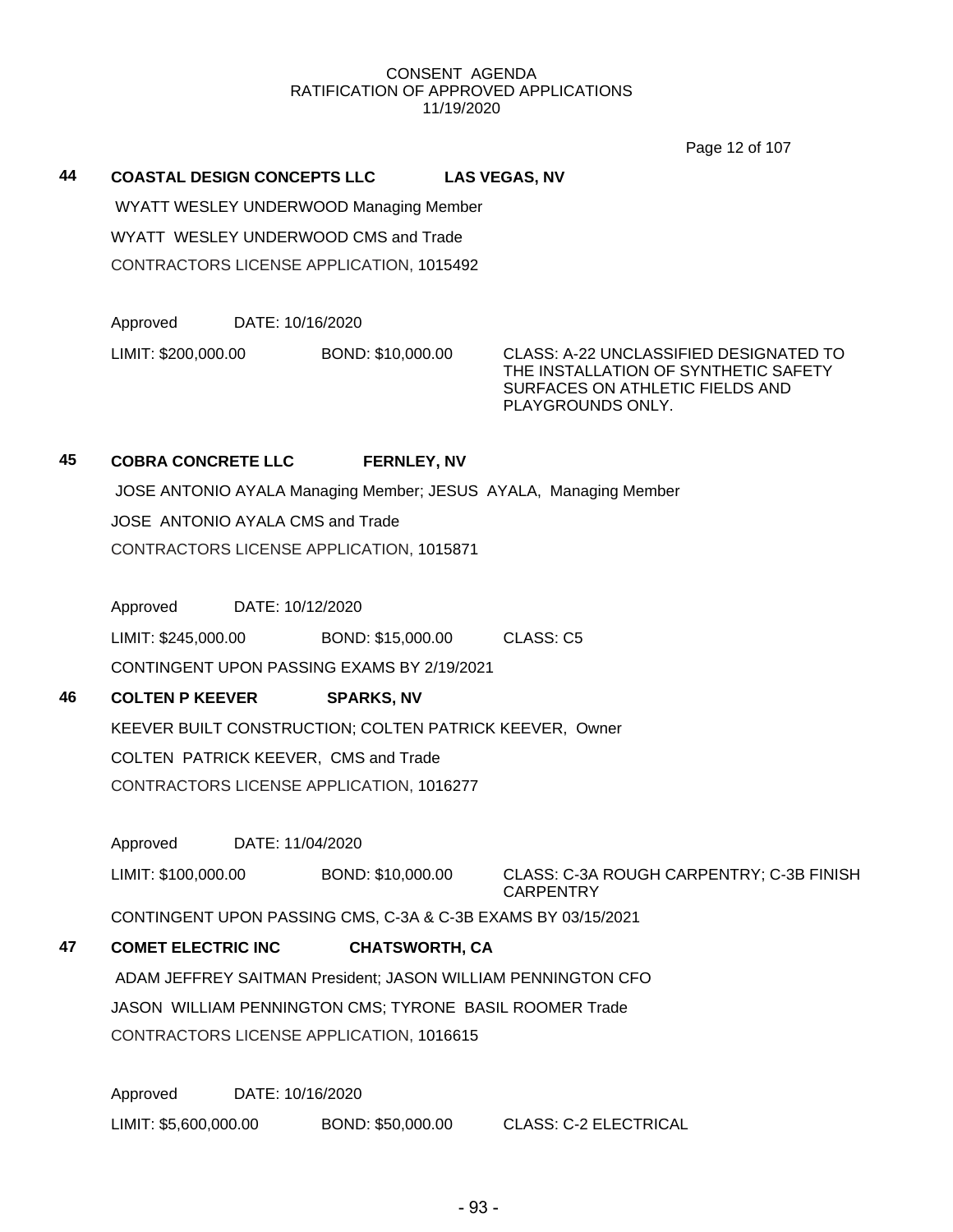Page 13 of 107

| 48 |                                      |                  | CONCRETE BY DESIGN LLC GARDNERVILLE, NV                        |                                                                               |  |
|----|--------------------------------------|------------------|----------------------------------------------------------------|-------------------------------------------------------------------------------|--|
|    | CAYLIN JESSE KEEBAUGH, Manager       |                  |                                                                |                                                                               |  |
|    | CAYLIN JESSE KEEBAUGH, CMS and Trade |                  |                                                                |                                                                               |  |
|    |                                      |                  | CONTRACTORS LICENSE APPLICATION, 1015951                       |                                                                               |  |
|    |                                      |                  |                                                                |                                                                               |  |
|    | Approved DATE: 10/22/2020            |                  |                                                                |                                                                               |  |
|    |                                      |                  |                                                                | LIMIT: \$10,000.00 BOND: \$2,000.00 CLASS: C-5 CONCRETE                       |  |
|    |                                      |                  | CONTINGENT UPON PASSING CMS & C-5 EXAM BY 02/25/2021           |                                                                               |  |
| 49 | <b>CREATIVE GLASS INC</b>            |                  | <b>MINDEN, NV</b>                                              |                                                                               |  |
|    |                                      |                  |                                                                | THOMAS ADAM PARACHOU President; GEORGE ANTHONY PARACHOU, Treasurer            |  |
|    |                                      |                  | BRADLEY JOSEPH PERKINS, Trade; THOMAS ADAM PARACHOU CMS        |                                                                               |  |
|    |                                      |                  | CONTRACTORS LICENSE APPLICATION, 1016060                       |                                                                               |  |
|    |                                      |                  |                                                                |                                                                               |  |
|    | Denied                               | DATE: 10/07/2020 |                                                                |                                                                               |  |
|    | LIMIT: \$0.00                        |                  | <b>BOND: \$0.00</b>                                            | <b>CLASS: C8</b>                                                              |  |
|    |                                      |                  |                                                                | FAILURE TO DEMONSTRATE THE REQUIRED EXPERIENCE AS SET FORTH IN NRS 624.260    |  |
| 50 |                                      |                  | CUTTING EDGE LANDSCAPES LLC LAS VEGAS, NV                      |                                                                               |  |
|    |                                      |                  |                                                                | C E L VEGAS; ARAM ARMENOVICH AGESYAN, Manager; EUGENE EDWARD HORMANN, Manager |  |
|    |                                      |                  |                                                                | EUGENE EDWARD HORMANN, Trade; ARAM ARMENOVICH AGESYAN, CMS                    |  |
|    |                                      |                  | CONTRACTORS LICENSE APPLICATION, 1016090                       |                                                                               |  |
|    |                                      |                  |                                                                |                                                                               |  |
|    | Approved DATE: 10/21/2020            |                  |                                                                |                                                                               |  |
|    | LIMIT: \$50,000.00                   |                  |                                                                | BOND: \$5,000.00 CLASS: C-10 LANDSCAPE CONTRACTING                            |  |
|    |                                      |                  | CONTINGENT ON PASSING REQUIRED CMS/TRADE EXAMS                 |                                                                               |  |
| 51 | <b>D &amp; F CONTRACTING INC</b>     |                  | <b>SMITHTON, IL</b>                                            |                                                                               |  |
|    |                                      |                  | THOMAS JAMES REID, III President; HERBERT H FRENTZEL, Director |                                                                               |  |
|    |                                      |                  | MATTHEW RYAN PATTERSON, CMS and Trade                          |                                                                               |  |
|    |                                      |                  | CONTRACTORS LICENSE APPLICATION, 1015832                       |                                                                               |  |
|    |                                      |                  |                                                                |                                                                               |  |
|    | Approved                             | DATE: 10/22/2020 |                                                                |                                                                               |  |
|    | LIMIT: \$2,750,000.00                |                  | BOND: \$30,000.00                                              | <b>CLASS: B-2 RESIDENTIAL &amp; SMALL</b>                                     |  |

COMMERCIAL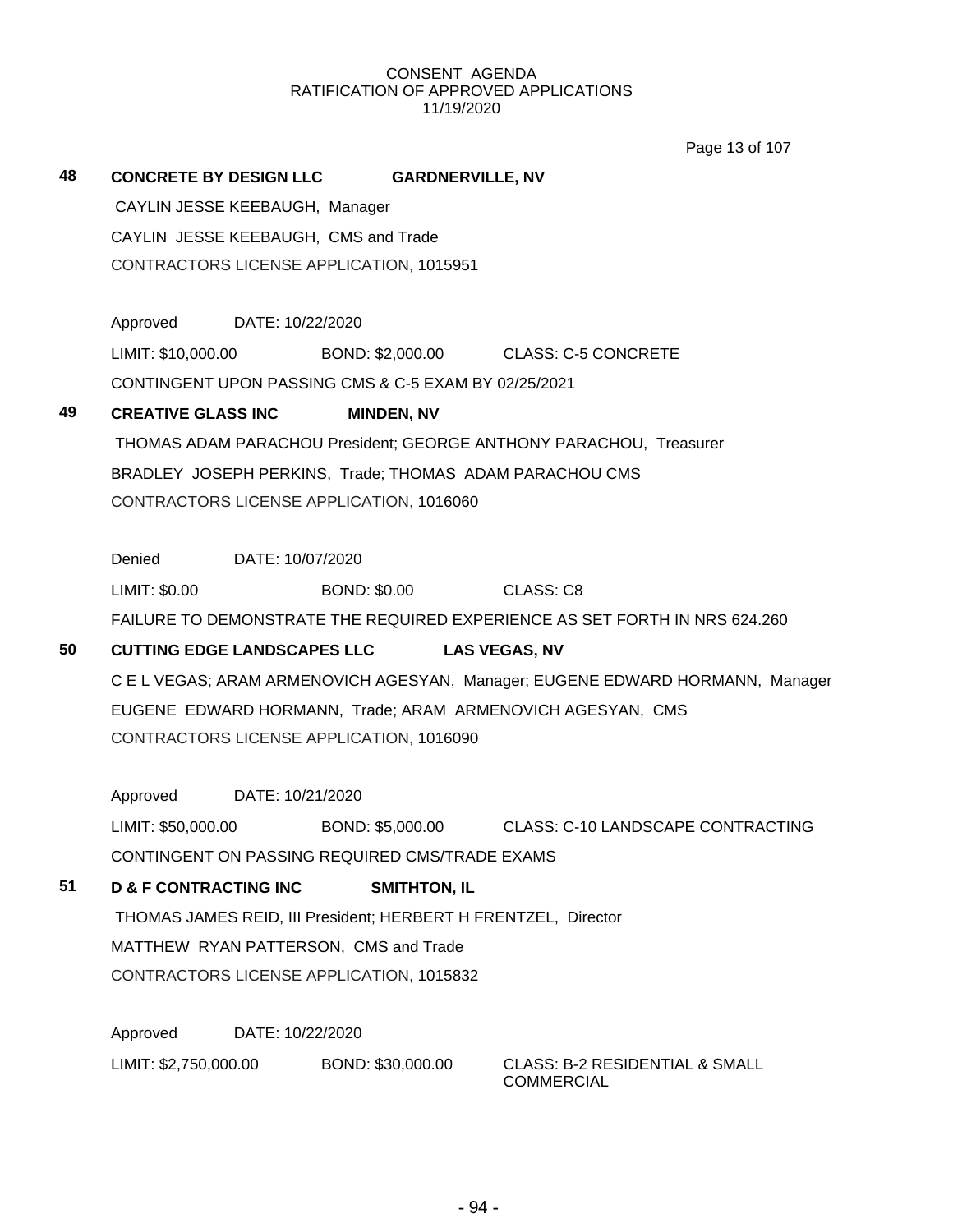Page 14 of 107

#### **52 D & S PLUMBING LLC LAS VEGAS, NV**

 JACINTO LUCIANO SANCHEZ-RIVERA, Manager; HERIBERTO RAFAEL DURAN, Manager; MYLES CLIFTON BENTON Manager

RAYMOND JOHN FABER CMS and Trade

CONTRACTORS LICENSE APPLICATION, 1016364

Approved DATE: 10/06/2020

LIMIT: \$900,000.00 BOND: \$20,000.00 CLASS: B-2 RESIDENTIAL AND SMALL

**COMMERCIAL** 

## **53 D S L B ENTERPRISES LLC NORTH LAS VEGAS, NV**

D LOPEZ CONSTRUCTION; DAVID ISAAC LOPEZ Managing Member DAVID ISAAC LOPEZ CMS and Trade CONTRACTORS LICENSE APPLICATION, 1016830

Approved DATE: 11/02/2020

LIMIT: \$10,000.00 BOND: \$2,000.00 CLASS: C-3 CARPENTRY MAINTENANCE AND

MINOR REPAIR

CONTINGENT UPON PASSING REQUIRED CMS AND TRADE EXAMS

**54 DAKINE HEATING & COOLING LLC LAS VEGAS, NV**

 RYAN LUCAS LONGBOY, Manager RYAN LUCAS LONGBOY, CMS and Trade CONTRACTORS LICENSE APPLICATION, 1016353

Approved DATE: 10/13/2020

LIMIT: \$10,000.00 BOND: \$2,000.00 CLASS: C-21B AIR CONDITIONING

CONTINGENT UPON PASSING CMS & C-21B EXAMS BY 03/21/2021

## **55 DAVID LEE ZITZOW HENDERSON, NV**

DALCON ENGINEERING COMPANY; DAVID ZITZOW, Owner

DAVID ZITZOW, CMS and Trade

CONTRACTORS LICENSE APPLICATION, 1016363

Approved DATE: 10/16/2020 LIMIT: \$10,000.00 BOND: \$2,000.00 CLASS: C-21B AIR CONDITIONING CONTINGENT UPON PASSING REQUIRED CMS AND TRADE EXAMS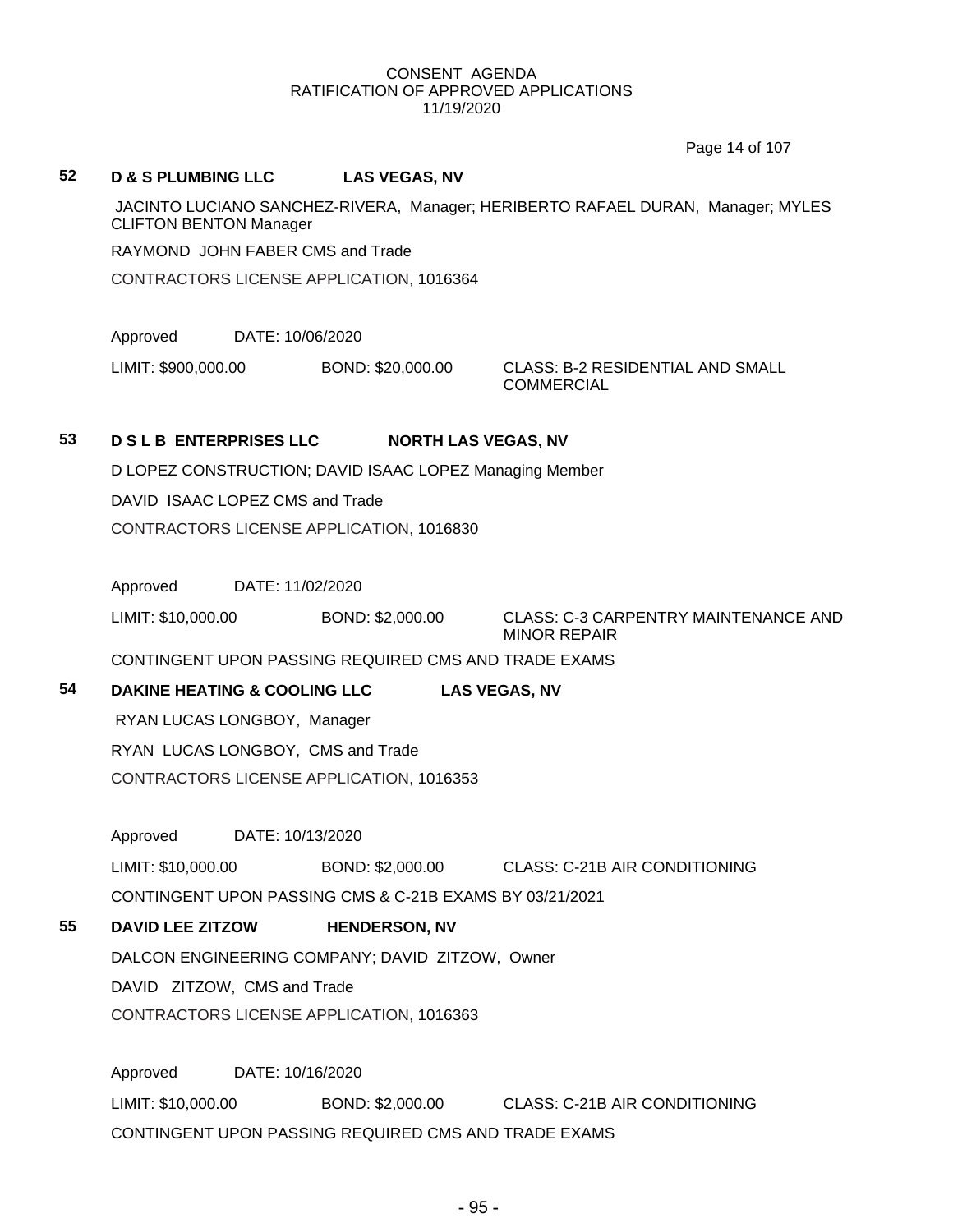Page 15 of 107

| 56 | DEEP SOUTH COMMUNICTIONS LLC     |                  |                                               | <b>BATON ROUGE, LA</b>                                                           |
|----|----------------------------------|------------------|-----------------------------------------------|----------------------------------------------------------------------------------|
|    |                                  |                  | RHETT JEFFERY WESTERMAN, Manager              |                                                                                  |
|    |                                  |                  | RHETT JEFFERY WESTERMAN, CMS and Trade        |                                                                                  |
|    |                                  |                  | CONTRACTORS LICENSE APPLICATION, 1015179      |                                                                                  |
|    | Approved DATE: 10/16/2020        |                  |                                               |                                                                                  |
|    | LIMIT: \$2,800,000.00            |                  | BOND: \$30,000.00                             | <b>CLASS: B GENERAL BUILDING</b>                                                 |
|    |                                  |                  | CONTINGENT ON PASSING REQUIRED CMS EXAM       |                                                                                  |
| 57 | <b>DESIGN MASONRY LLC</b>        |                  | <b>LAS VEGAS, NV</b>                          |                                                                                  |
|    |                                  |                  | <b>TIMOTHY EUGENE BROOKS Managing Member</b>  |                                                                                  |
|    |                                  |                  | TIMOTHY EUGENE BROOKS CMS and Trade           |                                                                                  |
|    |                                  |                  | CONTRACTORS LICENSE APPLICATION, 1016679      |                                                                                  |
|    | Approved                         | DATE: 10/21/2020 |                                               |                                                                                  |
|    | LIMIT: \$1,200,000.00            |                  | BOND: \$30,000.00                             | <b>CLASS: C-18 MASONRY</b>                                                       |
| 58 |                                  |                  | <b>DIERSSEN CONTRACTING NEVADA CORP</b>       | <b>CARSON CITY, NV</b>                                                           |
|    | ANDREW JAMES DIERSSEN, President |                  |                                               |                                                                                  |
|    |                                  |                  | ANDREW JAMES DIERSSEN, CMS and Trade          |                                                                                  |
|    |                                  |                  | CONTRACTORS LICENSE APPLICATION, 1015895      |                                                                                  |
|    | Approved                         | DATE: 10/19/2020 |                                               |                                                                                  |
|    | LIMIT: \$100,000.00              |                  | BOND: \$30,000.00                             | <b>CLASS: B</b>                                                                  |
|    |                                  |                  | CONTINGENT UPON PASSING CMS EXAM BY 2/20/2021 |                                                                                  |
| 59 |                                  |                  | DOOLEY AND MACK CONSTRUCTORS OF GEORGIA INC   | <b>BUFORD, GA</b>                                                                |
|    |                                  |                  |                                               | TIMOTHY R STERRITT, President; CHRISTOPHER WAYNE DOOLEY, Chief Executive Officer |
|    |                                  |                  | CHRISTOPHER WAYNE DOOLEY, CMS and Trade       |                                                                                  |
|    |                                  |                  | CONTRACTORS LICENSE APPLICATION, 1015904      |                                                                                  |
|    | Approved                         | DATE: 10/27/2020 |                                               |                                                                                  |
|    | LIMIT: \$5,000,000.00            |                  | BOND: \$50,000.00                             | CLASS: B                                                                         |
|    |                                  |                  | CONTINGENT UPON PASSING CMS EXAM BY 2/21/2021 |                                                                                  |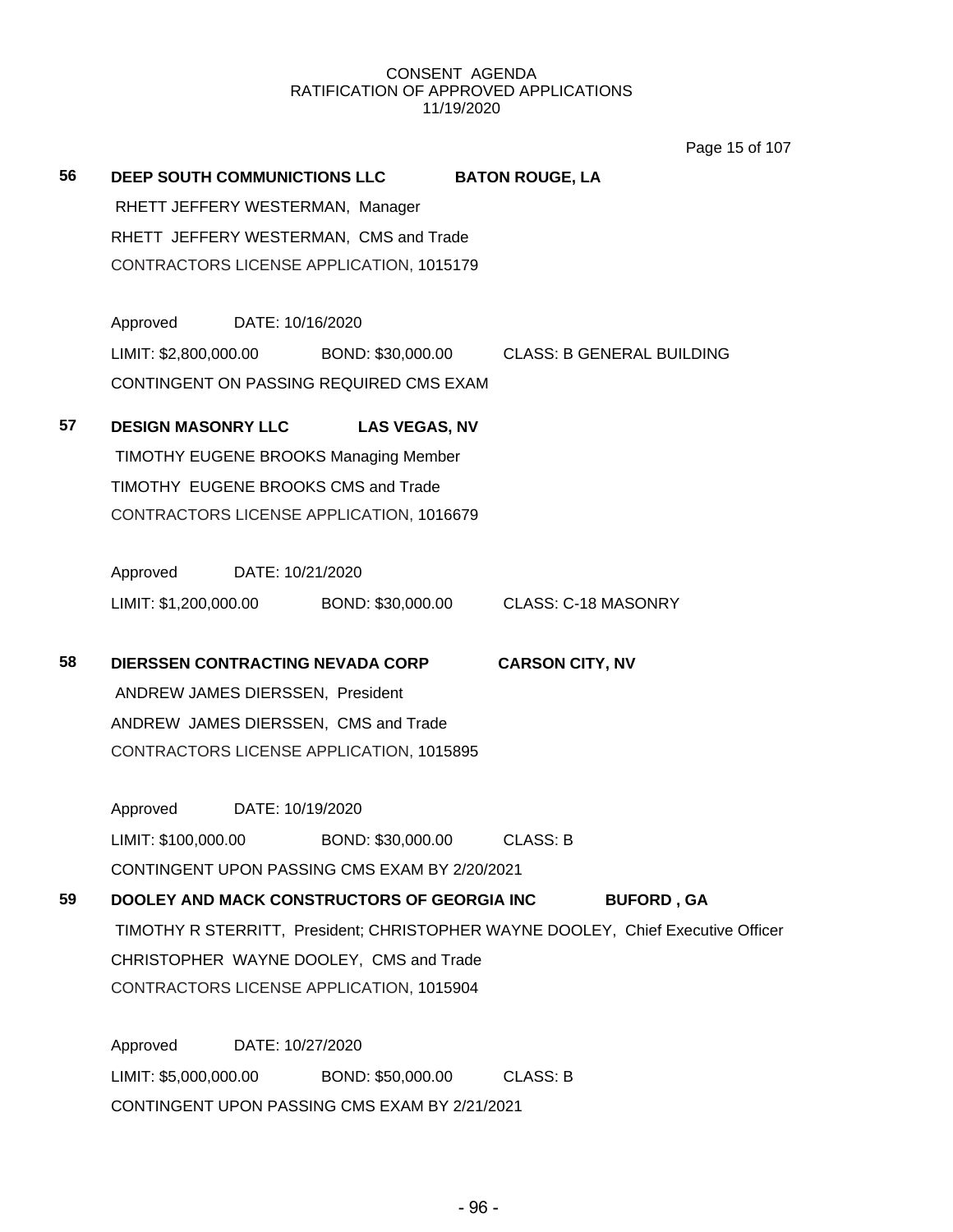# **60 DREAM WORK CONSTRUCTIONS LLC LAS VEGAS, NV** YANCHAO FAN Managing Member; MAN SZE WONG Managing Member; JOHN KUNG HSI LO Managing Member JOHN KUNG HSI LO CMS and Trade CONTRACTORS LICENSE APPLICATION, 1016249 Approved DATE: 10/15/2020 LIMIT: \$200,000.00 BOND: \$10,000.00 CLASS: B-2 RESIDENTIAL AND SMALL COMMERCIAL **61 E C E PAINTING LLC LAS VEGAS, NV** EDUARDO NOLASCO, Managing Member ERIC MANUEL YODER-LEMUS, CMS; EDUARDO NOLASCO, Trade CONTRACTORS LICENSE APPLICATION, 1016414 Approved DATE: 10/21/2020 LIMIT: \$10,000.00 BOND: \$2,000.00 CLASS: C-4 PAINTING AND DECORATING CONTINGENT UPON PASSING CMS & C-4 EXAMS BY 03/23/2021 **62 ELEMENTS MOUNTAIN COMPANY TRUCKEE, CA** JAIME JOANNE LEGARE President; MATTHEW ALEXANDER WARREN Secretary JAIME JOANNE LEGARE CMS; MATTHEW ALEXANDER WARREN Trade CONTRACTORS LICENSE APPLICATION, 1014949 Approved DATE: 10/13/2020 LIMIT: \$200,000.00 BOND: \$10,000.00 CLASS: C-4A PAINTING **63 EMPIRE STONE DESIGN LLC RENO, NV** FELIPE DE LOS SANTOS DE JESUS, Managing Member FELIPE DE LOS SANTOS DE JESUS, CMS and Trade CONTRACTORS LICENSE APPLICATION, 1016573 Approved DATE: 10/23/2020 LIMIT: \$10,000.00 BOND: \$2,000.00 CLASS: C19 Page 16 of 107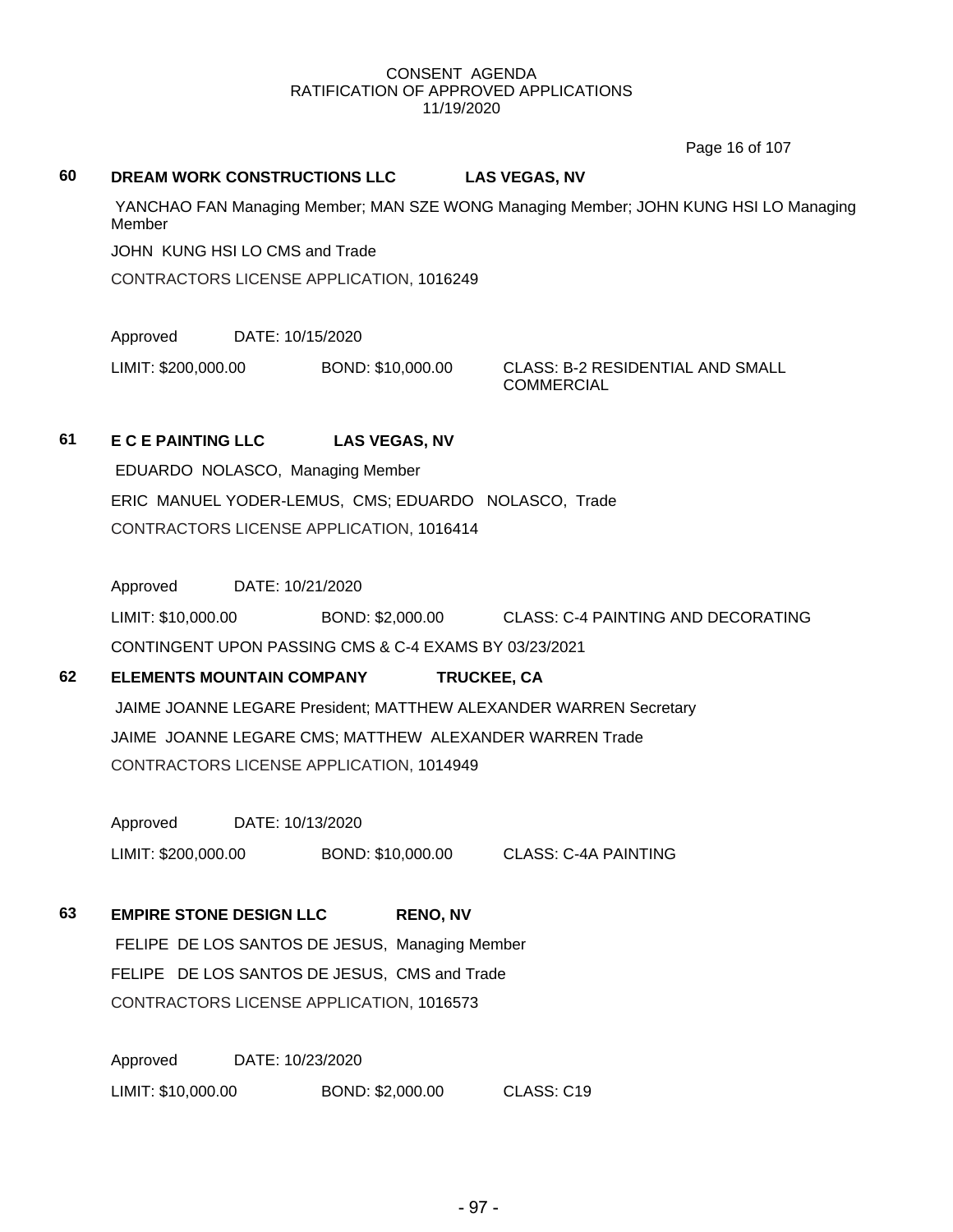|    |                                             |                                                        | Page 17 of 107                                                                   |
|----|---------------------------------------------|--------------------------------------------------------|----------------------------------------------------------------------------------|
| 64 | <b>EVERGREEN TURF INC</b>                   | <b>CHANDLER, AZ</b>                                    |                                                                                  |
|    |                                             |                                                        | KENNETH JAMES FOX, President; JEFFREY RAYMOND NETTLETON, Vice President          |
|    | KENNETH JAMES FOX, CMS and Trade            |                                                        |                                                                                  |
|    |                                             | CONTRACTORS LICENSE APPLICATION, 1015294               |                                                                                  |
|    | Approved DATE: 11/02/2020                   |                                                        |                                                                                  |
|    |                                             |                                                        | LIMIT: \$10,000.00 BOND: \$2,000.00 CLASS: C-10 LANDSCAPE CONTRACTING            |
|    |                                             | CONTINGENT UPON PASSING CMS & C-10 EXAMS BY 01/13/2021 |                                                                                  |
| 65 |                                             | F E DEMOLITION AND REMEDIATION WEST LLC                | <b>CHICAGO, IL</b>                                                               |
|    |                                             |                                                        | F E GROUP HOLDINGS LLC Managing Member; DANIEL CAREY SCHMITTDIEL Managing Member |
|    | JAMES EDWARD FENDLEY, CMS and Trade         |                                                        |                                                                                  |
|    | CONTRACTORS LICENSE APPLICATION, 1015291    |                                                        |                                                                                  |
|    | Approved DATE: 10/27/2020                   |                                                        |                                                                                  |
|    |                                             |                                                        |                                                                                  |
|    | LIMIT: \$200,000.00                         |                                                        |                                                                                  |
|    |                                             | CONTINGENT UPON PASSING EXAMS BY 2/13/2021             |                                                                                  |
| 66 |                                             | <b>FAIRBANKS CONTRACTING &amp; DEVELOPMENT LLC</b>     | GILBERT, AZ                                                                      |
|    | MARTIN MILLS FAIRBANK, Manager              |                                                        |                                                                                  |
|    | MARTIN MILLS FAIRBANK, CMS and Trade        |                                                        |                                                                                  |
|    | CONTRACTORS LICENSE APPLICATION, 1014961    |                                                        |                                                                                  |
|    | DATE: 10/21/2020<br>Approved                |                                                        |                                                                                  |
|    | LIMIT: \$4,600,000.00                       | BOND: \$50,000.00                                      | <b>CLASS: B GENERAL BUILDING</b>                                                 |
| 67 | <b>FASIOLA DESIGN &amp; DEVELOPMENT LTD</b> |                                                        | <b>GENOA, NV</b>                                                                 |
|    |                                             | FRANKIE BOGOMIR FACCIOLLA, Managing Member             |                                                                                  |
|    | FRANKIE BOGOMIR FACCIOLLA, CMS and Trade    |                                                        |                                                                                  |
|    |                                             | CONTRACTORS LICENSE APPLICATION, 1013112               |                                                                                  |
|    | Approved                                    | DATE: 10/22/2020                                       |                                                                                  |
|    | LIMIT: \$60,000.00                          | BOND: \$10,000.00                                      | CLASS: A-12 EXCAVATING, GRADING,<br>TRENCHING AND SURFACING                      |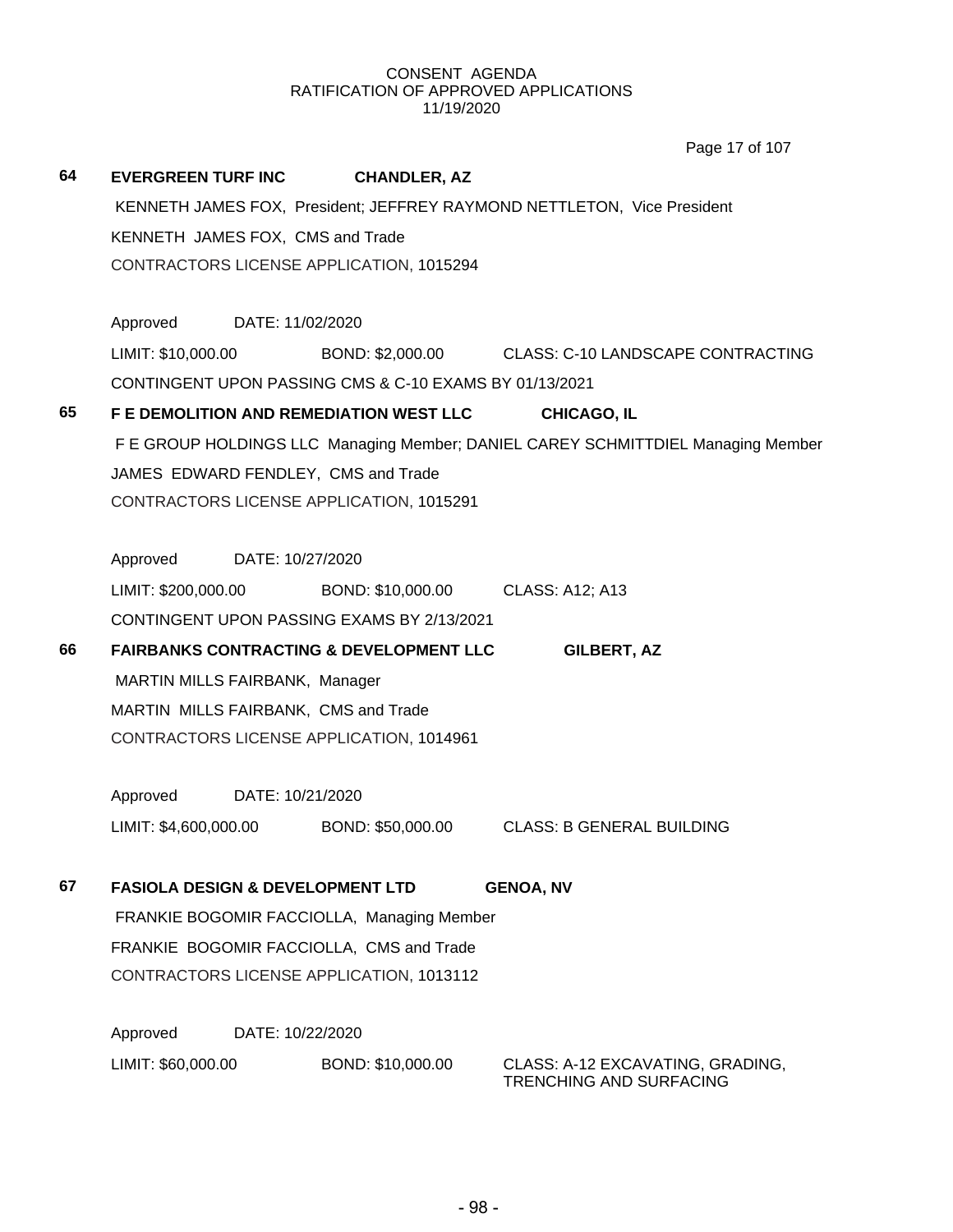Page 18 of 107

| 68                                               | <b>FOSTER COOLING &amp; HEATING LLC</b><br><b>LAS VEGAS, NV</b>                                           |  |  |  |  |  |
|--------------------------------------------------|-----------------------------------------------------------------------------------------------------------|--|--|--|--|--|
| FOSTER COOLING & HEATING; JIANGUANG ZOU, Manager |                                                                                                           |  |  |  |  |  |
|                                                  | JIANGUANG ZOU, CMS and Trade                                                                              |  |  |  |  |  |
|                                                  | CONTRACTORS LICENSE APPLICATION, 1016524                                                                  |  |  |  |  |  |
|                                                  | Approved<br>DATE: 10/15/2020                                                                              |  |  |  |  |  |
|                                                  | LIMIT: \$10,000.00<br>BOND: \$2,000.00<br><b>CLASS: C-21 REFRIGERATION AND AIR</b><br><b>CONDITIONING</b> |  |  |  |  |  |
|                                                  | CONTINGENT UPON PASSING REQUIRED CMS AND TRADE EXAMS                                                      |  |  |  |  |  |
| 69                                               | FRONTIER BUILDING PRODUCTS PACIFIC INC<br><b>SAN LEANDRO, CA</b>                                          |  |  |  |  |  |
|                                                  | BRENTON ARTHELLO CHENEY, President; SPENCER PAUL CHENEY, Secretary                                        |  |  |  |  |  |
|                                                  | SPENCER PAUL CHENEY, CMS and Trade                                                                        |  |  |  |  |  |
|                                                  | CONTRACTORS LICENSE APPLICATION, 1015300                                                                  |  |  |  |  |  |
|                                                  | Approved<br>DATE: 10/27/2020                                                                              |  |  |  |  |  |
|                                                  | LIMIT: \$10,000.00<br>BOND: \$2,000.00 CLASS: C-3D OVERHEAD DOORS                                         |  |  |  |  |  |
|                                                  | CONTINGENT UPON PASSING CMS EXAM BY 01/13/2021                                                            |  |  |  |  |  |
| 70                                               | <b>G B I INSULATION INC</b><br><b>POCATELLO, ID</b>                                                       |  |  |  |  |  |
|                                                  | CHRISTOPHER ALFRED GUTHRIE, President; DUSTIN JOSEPH GUTHRIE Secretary                                    |  |  |  |  |  |
|                                                  | CHRISTOPHER ALFRED GUTHRIE, CMS and Trade                                                                 |  |  |  |  |  |
|                                                  | CONTRACTORS LICENSE APPLICATION, 1016012                                                                  |  |  |  |  |  |
|                                                  | Approved<br>DATE: 10/12/2020                                                                              |  |  |  |  |  |
|                                                  | CLASS: C-1C INSULATION OF PIPES AND DUCTS<br>LIMIT: \$1,500,000.00<br>BOND: \$30,000.00                   |  |  |  |  |  |
|                                                  | CONTINGENT ON PASSING REQUIRED CMS/TRADE EXAMS                                                            |  |  |  |  |  |
| 71                                               | <b>GAVIN DOUGLAS HILST</b><br><b>WASHOE VALLEY, NV</b>                                                    |  |  |  |  |  |
|                                                  | BULLSEYE PLUMBING; GAVIN DOUGLAS HILST, Owner                                                             |  |  |  |  |  |
|                                                  | GAVIN DOUGLAS HILST, CMS and Trade                                                                        |  |  |  |  |  |
|                                                  | CONTRACTORS LICENSE APPLICATION, 1015327                                                                  |  |  |  |  |  |
|                                                  | Approved<br>DATE: 10/22/2020                                                                              |  |  |  |  |  |
|                                                  | LIMIT: \$10,000.00<br>BOND: \$2,000.00<br>CLASS: C1D                                                      |  |  |  |  |  |
|                                                  | CONTINGENT UPON PASSING TRADE EXAM BY 1/14/2021                                                           |  |  |  |  |  |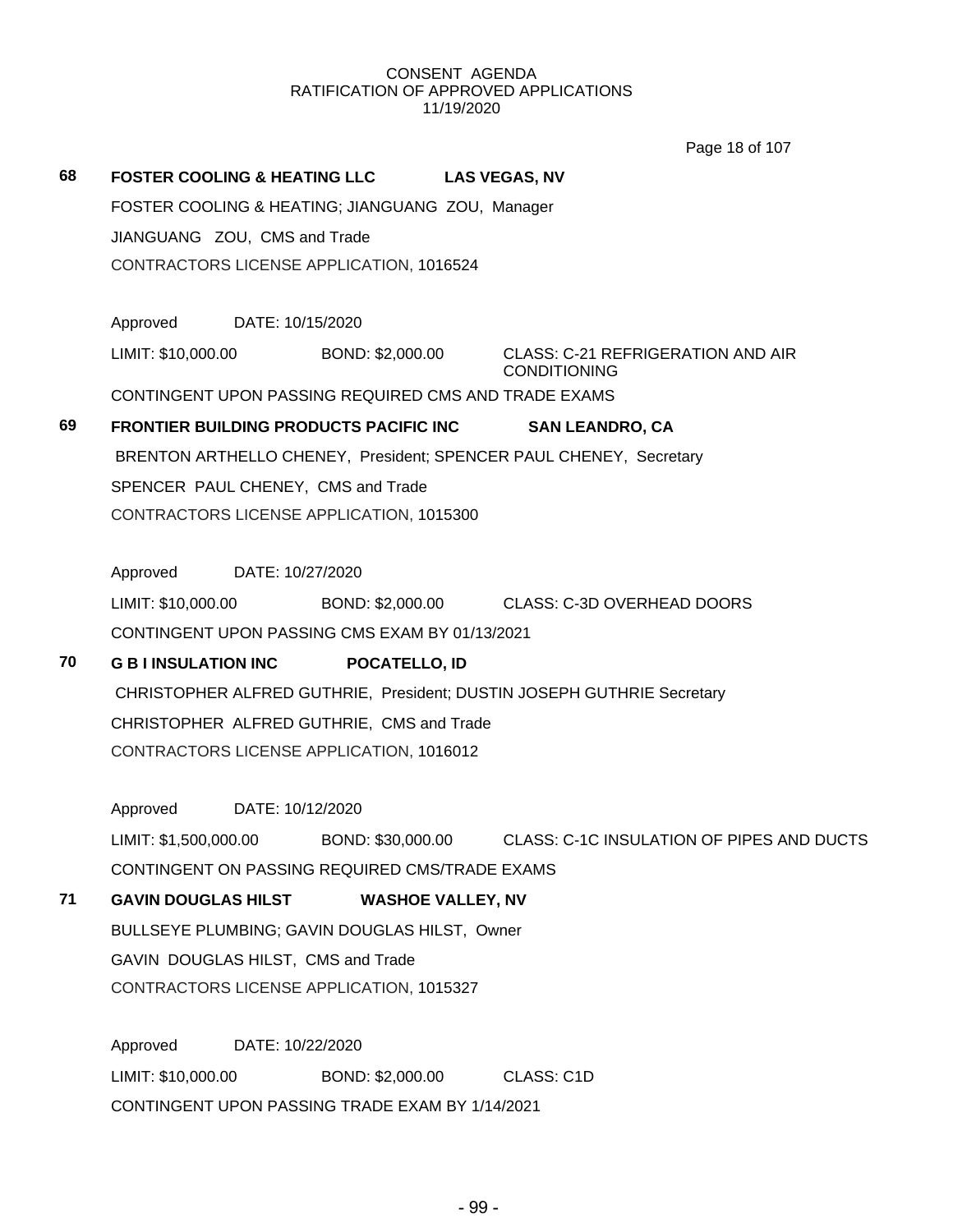Page 19 of 107

| 72 | <b>GENERAL FENCE INC</b>                                          |                  | ELKO, NV                                                      |                                                                              |  |
|----|-------------------------------------------------------------------|------------------|---------------------------------------------------------------|------------------------------------------------------------------------------|--|
|    | MICHAEL EUGENE JENKINS President; ERIN DRAUGHON JENKINS Secretary |                  |                                                               |                                                                              |  |
|    |                                                                   |                  | ANTHONY GEORGE CARROLL Trade; MICHAEL EUGENE JENKINS CMS      |                                                                              |  |
|    |                                                                   |                  | CONTRACTORS LICENSE APPLICATION, 1016486                      |                                                                              |  |
|    |                                                                   |                  |                                                               |                                                                              |  |
|    | Approved                                                          | DATE: 10/22/2020 |                                                               |                                                                              |  |
|    | LIMIT: \$3,100,000.00                                             |                  | BOND: \$30,000.00                                             | <b>CLASS: B-2 RESIDENTIAL &amp; SMALL</b><br><b>COMMERCIAL</b>               |  |
| 73 | <b>GERARDO MENDOZA</b>                                            |                  | <b>RENO, NV</b>                                               |                                                                              |  |
|    |                                                                   |                  | RENO SPARKS LANDSCAPE; GERARDO MENDOZA-AYALA, Owner           |                                                                              |  |
|    |                                                                   |                  | GERARDO MENDOZA-AYALA, CMS and Trade                          |                                                                              |  |
|    |                                                                   |                  | CONTRACTORS LICENSE APPLICATION, 1016485                      |                                                                              |  |
|    |                                                                   |                  |                                                               |                                                                              |  |
|    | Approved                                                          | DATE: 11/04/2020 |                                                               |                                                                              |  |
|    | LIMIT: \$10,000.00                                                |                  | BOND: \$2,000.00                                              | CLASS: C10                                                                   |  |
|    |                                                                   |                  | CONTINGENT UPON PASSING EXAMS BY 3/29/2021                    |                                                                              |  |
| 74 |                                                                   |                  | <b>GOLDEN ARROW CONSTRUCTION LLC</b>                          | <b>LAS VEGAS, NV</b>                                                         |  |
|    |                                                                   |                  | FERNANDO CONTRERAS-CHAVEZ, Managing Member                    | ANNISSA LYNN AGUILLON Managing Member; VICTOR HUGO SANCHEZ, Managing Member; |  |
|    |                                                                   |                  | FERNANDO CONTRERAS-CHAVEZ, CMS and Trade                      |                                                                              |  |
|    |                                                                   |                  | CONTRACTORS LICENSE APPLICATION, 1015843                      |                                                                              |  |
|    |                                                                   |                  |                                                               |                                                                              |  |
|    | Approved                                                          | DATE: 10/02/2020 |                                                               |                                                                              |  |
|    | LIMIT: \$200,000.00                                               |                  | BOND: \$10,000.00                                             | CLASS: C5                                                                    |  |
| 75 |                                                                   |                  | <b>GRAYMAR ENVIRONMENTAL SERVICES INC</b>                     | <b>RENO, NV</b>                                                              |  |
|    |                                                                   |                  | MICHAEL SCOTT GRAY, President; NICOLE SUZANNE GRAY, Secretary |                                                                              |  |
|    | OSCAR HECTOR PEREZ, JR CMS and Trade                              |                  |                                                               |                                                                              |  |
|    |                                                                   |                  | CONTRACTORS LICENSE APPLICATION, 1015836                      |                                                                              |  |
|    |                                                                   |                  |                                                               |                                                                              |  |
|    | Approved                                                          | DATE: 10/21/2020 |                                                               |                                                                              |  |
|    | LIMIT: \$10,000.00                                                |                  |                                                               | BOND: \$2,000.00 CLASS: A GENERAL ENGINEERING                                |  |
|    |                                                                   |                  | CONTINGENT UPON PASSING REQUIRED CMS EXAM                     |                                                                              |  |
|    |                                                                   |                  |                                                               |                                                                              |  |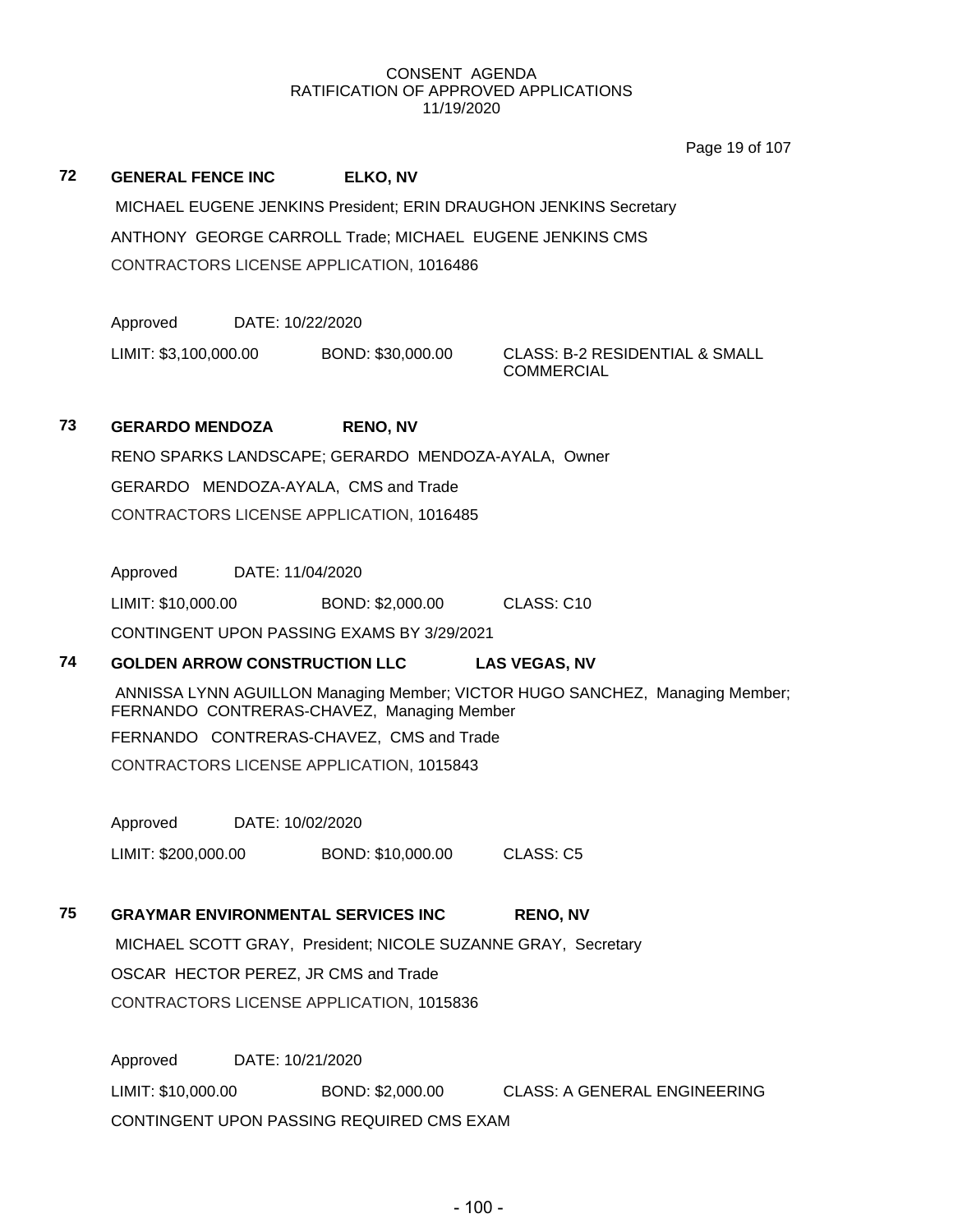Page 20 of 107

#### **76 GREAT BASIN INDUSTRIAL LLC KAYSVILLE, UT**

 SCOTT ALLAN KENT Manager; DANIEL WINDER CLEGG Manager WILLIAM CLIFFORD JONES Trade; SCOTT ALLAN KENT CMS CONTRACTORS LICENSE APPLICATION, 1015963

Approved DATE: 10/27/2020 LIMIT: Unlimited BOND: \$50,000.00 CLASS: C-2 ELECTRICAL

# **77 GREAT RIVER INDUSTRIES 1 LLC NATCHEZ, MS**

 KENNETH D LAWSON, President KEVIN JOSEPH SULLIVAN, CMS and Trade CONTRACTORS LICENSE APPLICATION, 1016300

Approved DATE: 10/28/2020

LIMIT: \$1,000,000.00 BOND: \$30,000.00 CLASS: C-28 FABRICATING TANKS CONTINGENT UPON PASSING REQUIRED CMS EXAM

## **78 H R H AND SON LLC RENO, NV**

 HOSSEIN RAHIMIAN HAGHIGHI Managing Member; JUSTIN AHMAD HAGHIGHI, Managing Member JUSTIN AHMAD HAGHIGHI, Trade; HOSSEIN RAHIMIAN HAGHIGHI CMS CONTRACTORS LICENSE APPLICATION, 1015750

Denied DATE: 10/26/2020

LIMIT: BOND: CLASS: B2

FAILURE TO DEMONSTRATE THE REQUIRED EXPERIENCE AS SET FORTH IN NRS 624.260

## **79 HALO FIRE PROTECTION LLC MESA, AZ**

 NATHAN TAYLOR BOYD, Managing Member; DANIEL JAY FARNSWORTH, Managing Member NATHAN TAYLOR BOYD, CMS and Trade CONTRACTORS LICENSE APPLICATION, 1016281

Approved DATE: 10/15/2020 LIMIT: \$150,000.00 BOND: \$10,000.00 CLASS: C-41 FIRE PROTECTION CONTINGENT UPON PASSING REQUIRED CMS EXAM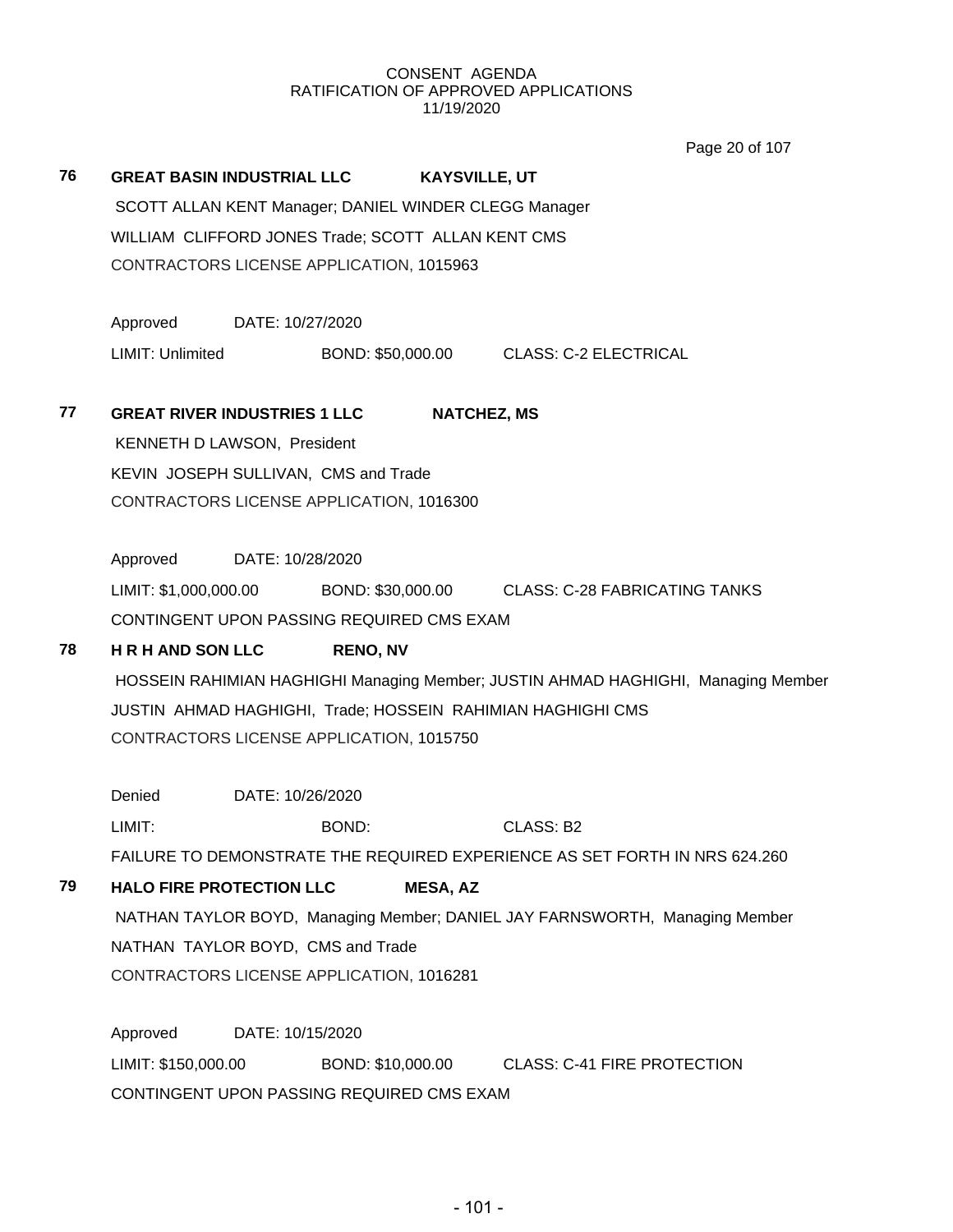Page 21 of 107

| 80 | <b>HARRY BUNFILL</b>               | <b>ORANGEVALE, CA</b>                            |                                                                         |  |
|----|------------------------------------|--------------------------------------------------|-------------------------------------------------------------------------|--|
|    | HARRY BUNFILL, Owner               |                                                  |                                                                         |  |
|    | HARRY BUNFILL, CMS and Trade       |                                                  |                                                                         |  |
|    |                                    | CONTRACTORS LICENSE APPLICATION, 1015583         |                                                                         |  |
|    |                                    |                                                  |                                                                         |  |
|    | Approved DATE: 11/03/2020          |                                                  |                                                                         |  |
|    |                                    |                                                  | LIMIT: \$245,000.00 BOND: \$15,000.00 CLASS: C-15 ROOFING               |  |
|    |                                    | CONTINGENT UPON PASSING C-15 EXAM BY 02/03/2021  |                                                                         |  |
| 81 | HUNT MASONRY INC                   | <b>CONCORD, CA</b>                               |                                                                         |  |
|    |                                    |                                                  | JOHN ANDREW HUNT, President; BARRY TODD SCHWITTERS Vice President       |  |
|    | JOHN ANDREW HUNT, CMS and Trade    |                                                  |                                                                         |  |
|    |                                    | CONTRACTORS LICENSE APPLICATION, 1015713         |                                                                         |  |
|    |                                    |                                                  |                                                                         |  |
|    | Approved DATE: 10/26/2020          |                                                  |                                                                         |  |
|    |                                    | LIMIT: \$350,000.00 BOND: \$15,000.00 CLASS: C18 |                                                                         |  |
|    |                                    | CONTINGENT UPON PASSING EXAMS BY 2/10/2021       |                                                                         |  |
| 82 | <b>HYLKEMA ROOFING COMPANY INC</b> |                                                  | <b>BREA, CA</b>                                                         |  |
|    |                                    |                                                  |                                                                         |  |
|    |                                    |                                                  |                                                                         |  |
|    |                                    | CONTRACTORS LICENSE APPLICATION, 1015687         |                                                                         |  |
|    |                                    |                                                  |                                                                         |  |
|    | Approved<br>DATE: 10/14/2020       |                                                  |                                                                         |  |
|    | LIMIT: \$250,000.00                | BOND: \$15,000.00 CLASS: C15                     |                                                                         |  |
|    |                                    | CONTINGENT UPON PASSING TRADE EXAM BY 2/10/2021  |                                                                         |  |
| 83 | <b>IMCO INDUSTRIAL LLC</b>         | FERNDALE, WA                                     |                                                                         |  |
|    |                                    |                                                  | TYLER WALLACE KIMBERLEY, Managing Member; FRANCIS PATRICK IMHOF Manager |  |
|    | TODD ISSAC PIKE CMS and Trade      |                                                  |                                                                         |  |
|    |                                    | CONTRACTORS LICENSE APPLICATION, 1015791         |                                                                         |  |
|    |                                    |                                                  |                                                                         |  |

Approved DATE: 10/19/2020 LIMIT: Unlimited BOND: \$50,000.00 CLASS: A GENERAL ENGINEERING CONTINGENT UPON PASSING REQUIRED TRADE EXAM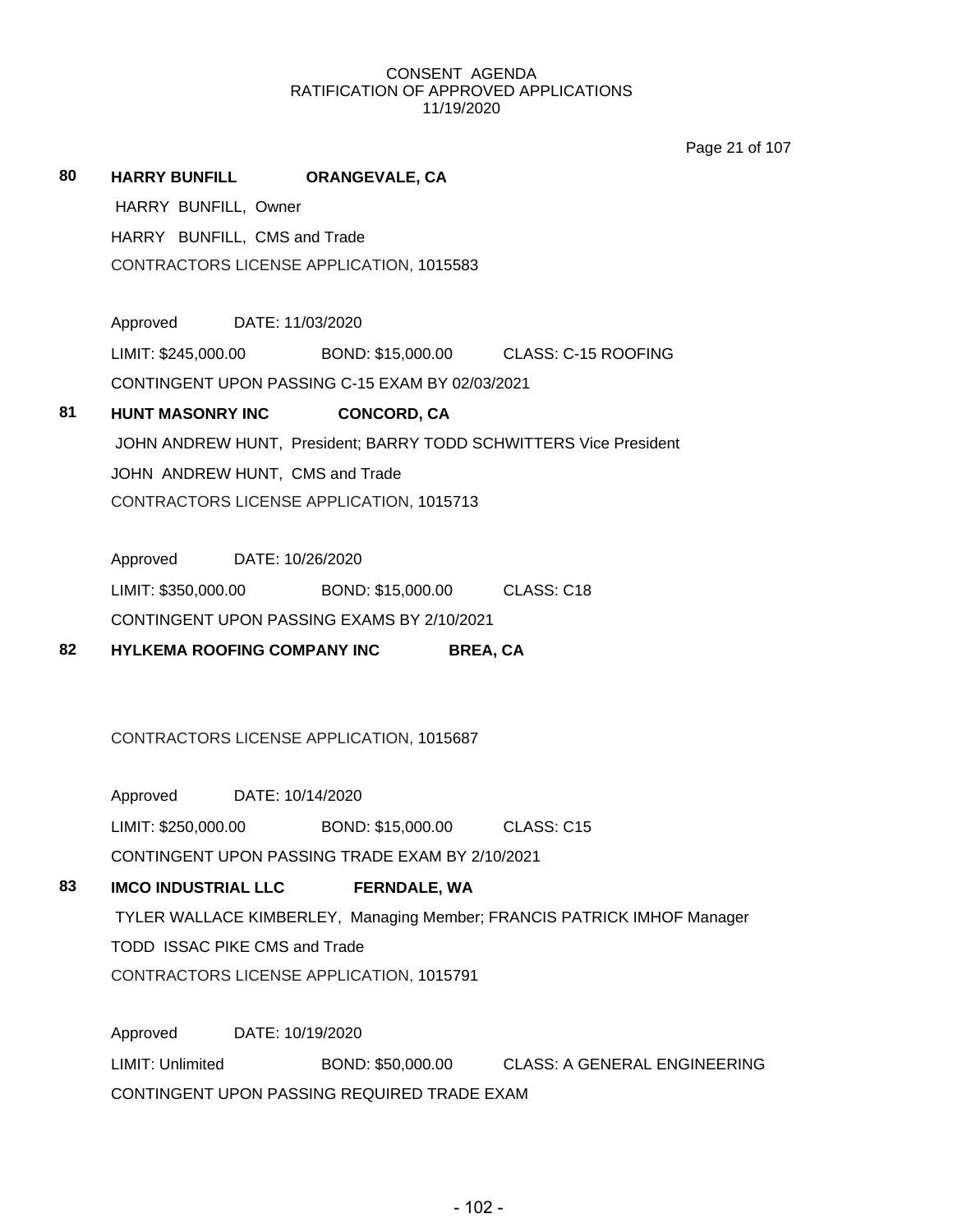Page 22 of 107

#### **84 J & J HEATING AND AIR LLC LAS VEGAS, NV**

 JOHNATHAN KRUSE MEREDITH, Manager; JARRETT LLOYD PERRY, Manager; JASON LEE PERRY, Manager

JARRETT LLOYD PERRY, Trade; JASON LEE PERRY, CMS

CONTRACTORS LICENSE APPLICATION, 1015704

Approved DATE: 10/06/2020

LIMIT: \$10,000.00 BOND: \$2,000.00 CLASS: C-26A KITCHEN AND LABORATORY EQUIPMENT

## **85 J D STAIRS INC LAS VEGAS, NV**

 JONATHAN KEITH WEBSTER President; DONALD WILLIAM WEBSTER Vice President; AMIE LYN WEBSTER Other

JONATHAN KEITH WEBSTER CMS and Trade

CONTRACTORS LICENSE APPLICATION, 1016092

Approved DATE: 10/16/2020

LIMIT: Unlimited BOND: \$50,000.00 CLASS: B-2 RESIDENTIAL AND SMALL

COMMERCIAL

CONTINGENT UPON PASSING REQUIRED TRADE EXAM

#### **86 J N L CUSTOM HOMES LLC SPARKS, NV**

 JARET LOZANO HERNANDEZ, Managing Member JOHN FREDERICK WILSON, Trade; JARET LOZANO HERNANDEZ, CMS CONTRACTORS LICENSE APPLICATION, 1015867

Denied DATE: 10/14/2020

LIMIT: BOND: CLASS: C3A

FAILURE TO DEMONSTRATE THE REQUIRED EXPERIENCE AS SET FORTH IN NRS 624.260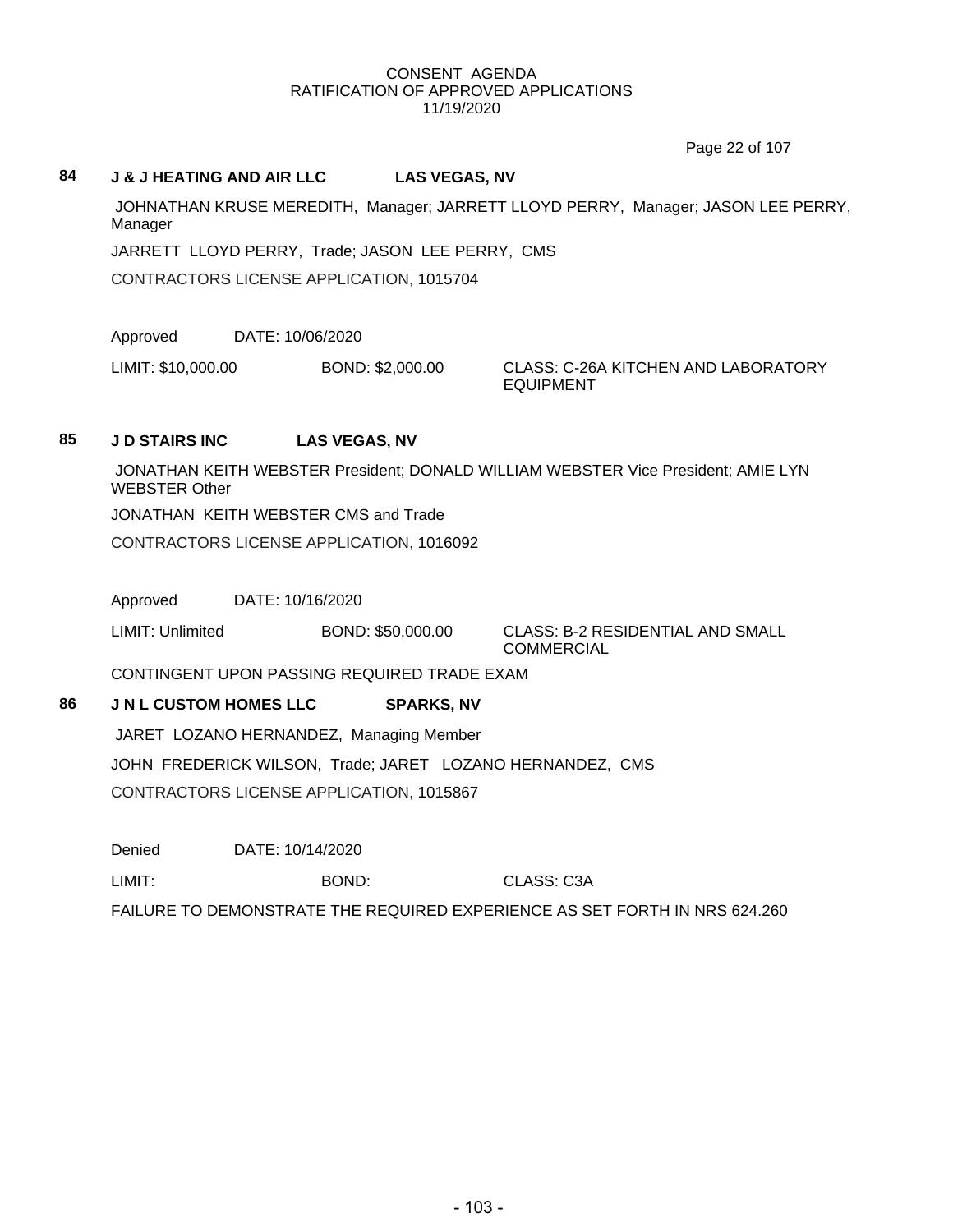Page 23 of 107

|    |                                          |                  |                                                      | Page 23 of 107                                                                 |
|----|------------------------------------------|------------------|------------------------------------------------------|--------------------------------------------------------------------------------|
| 87 | <b>JERRY ALAN LOWE</b>                   |                  | <b>MINDEN, NV</b>                                    |                                                                                |
|    | JERRY ALAN LOWE, Owner                   |                  |                                                      |                                                                                |
|    | JERRY ALAN LOWE, CMS and Trade           |                  |                                                      |                                                                                |
|    |                                          |                  | CONTRACTORS LICENSE APPLICATION, 1013421             |                                                                                |
|    |                                          |                  |                                                      |                                                                                |
|    | Approved                                 | DATE: 10/12/2020 |                                                      |                                                                                |
|    | LIMIT: \$45,000.00                       |                  | BOND: \$5,000.00                                     | CLASS: C-3 CARPENTRY, MAINTENANCE AND<br><b>MINOR REPAIRS</b>                  |
|    | CONTINGENT UPON PASSING C-3 EXAM         |                  |                                                      |                                                                                |
| 88 | <b>KALAMAR LLC</b>                       |                  | <b>LAS VEGAS, NV</b>                                 |                                                                                |
|    | Member                                   |                  |                                                      | YONISBEL CORREDERA DOVAL, Managing Member; GEORGE ADALBERTO TUNDIDOR, Managing |
|    |                                          |                  | GEORGE ADALBERTO TUNDIDOR, CMS and Trade             |                                                                                |
|    |                                          |                  | CONTRACTORS LICENSE APPLICATION, 1016290             |                                                                                |
|    |                                          |                  |                                                      |                                                                                |
|    | Approved                                 | DATE: 10/06/2020 |                                                      |                                                                                |
|    | LIMIT: \$10,000.00                       |                  | BOND: \$2,000.00                                     | <b>CLASS: C-20 TILING</b>                                                      |
|    |                                          |                  | CONTINGENT UPON PASSING REQUIRED CMS AND TRADE EXAMS |                                                                                |
| 89 |                                          |                  | KELLEHER DAVIS CONTRACTING LLC                       | <b>LAS VEGAS, NV</b>                                                           |
|    | ROBERT JOHN DAVIS Managing Member        |                  |                                                      |                                                                                |
|    | ROBERT JOHN DAVIS CMS and Trade          |                  |                                                      |                                                                                |
|    | CONTRACTORS LICENSE APPLICATION, 1016451 |                  |                                                      |                                                                                |
|    |                                          |                  |                                                      |                                                                                |
|    | Approved                                 | DATE: 10/12/2020 |                                                      |                                                                                |
|    | LIMIT: \$500,000.00                      |                  | BOND: \$15,000.00                                    | <b>CLASS: C-18 MASONRY</b>                                                     |
|    |                                          |                  |                                                      |                                                                                |
| 90 | <b>KELLEHER DAVIS CONTRACTING LLC</b>    |                  |                                                      | <b>LAS VEGAS, NV</b>                                                           |
|    | ROBERT JOHN DAVIS Managing Member        |                  |                                                      |                                                                                |
|    | ROBERT JOHN DAVIS CMS and Trade          |                  |                                                      |                                                                                |
|    |                                          |                  | CONTRACTORS LICENSE APPLICATION, 1016452             |                                                                                |
|    |                                          |                  |                                                      |                                                                                |
|    | Approved                                 | DATE: 10/12/2020 |                                                      |                                                                                |
|    | LIMIT: \$500,000.00                      |                  | BOND: \$15,000.00                                    | CLASS: C-4 PAINTING AND DECORATING                                             |
|    |                                          |                  |                                                      |                                                                                |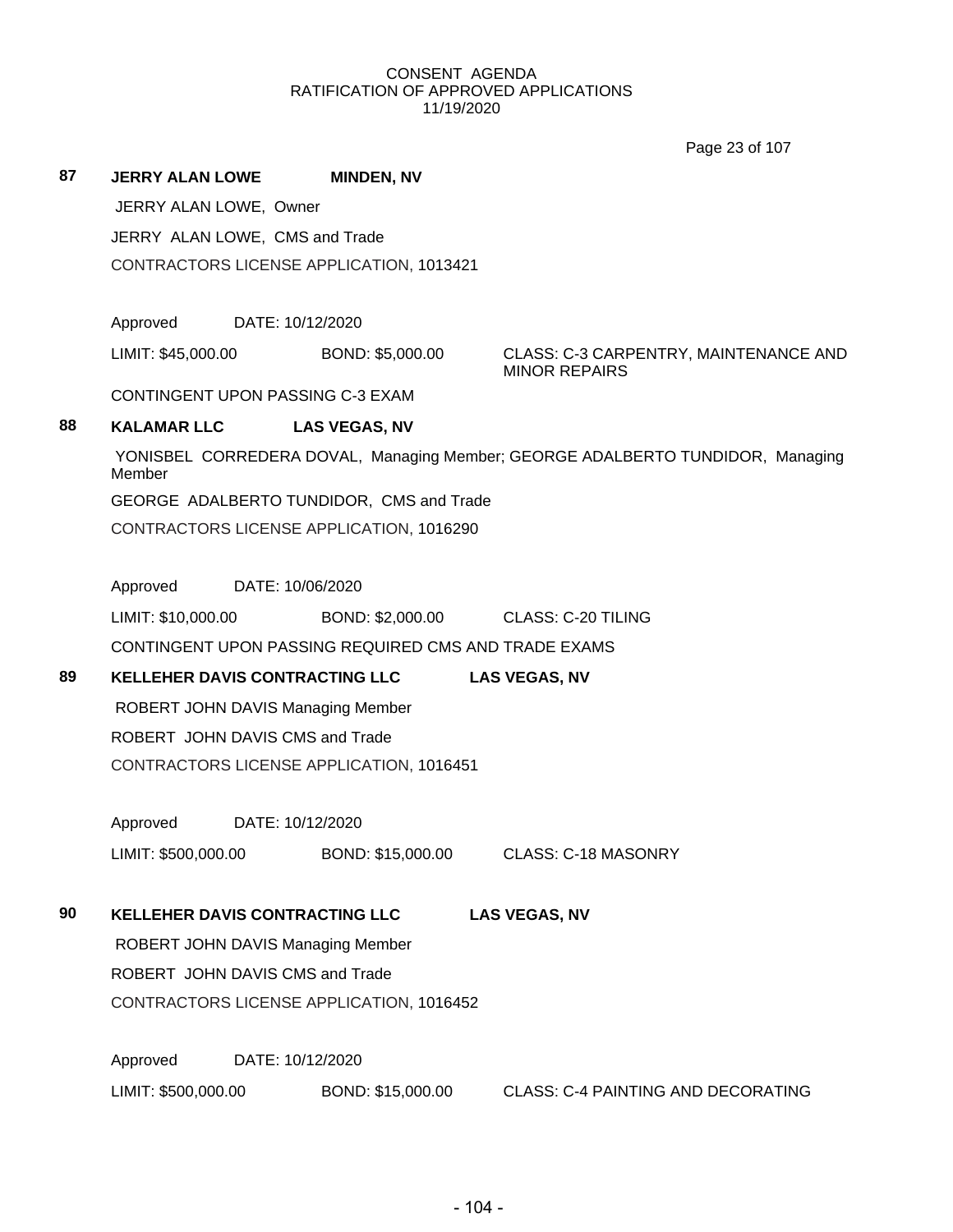Page 24 of 107

| 91 | <b>KERR HOLDINGS LLC</b><br><b>LAS VEGAS, NV</b>               |                                                                                  |  |  |  |
|----|----------------------------------------------------------------|----------------------------------------------------------------------------------|--|--|--|
|    |                                                                | BOSS SECURITY SCREENS; JAMES EDWARD KERR, Managing Member; ELENA LEDOUX, Manager |  |  |  |
|    | ELENA LEDOUX, CMS; ANDREW MARTIN BISHOP, Trade                 |                                                                                  |  |  |  |
|    | CONTRACTORS LICENSE APPLICATION, 1016338                       |                                                                                  |  |  |  |
|    |                                                                |                                                                                  |  |  |  |
|    | Approved<br>DATE: 10/06/2020                                   |                                                                                  |  |  |  |
|    | LIMIT: \$45,000.00<br>BOND: \$5,000.00                         | CLASS: C-3A CARPENTRY MAINTENANCE AND<br><b>MINOR REPAIRS</b>                    |  |  |  |
|    | CONTINGENT UPON PASSING REQUIRED CMS AND TRADE EXAMS           |                                                                                  |  |  |  |
| 92 | <b>KLINE BROTHERS POOLS LLC</b>                                | <b>SHIP BOTTOM, NJ</b>                                                           |  |  |  |
|    | JOSHUA J KLINE, Managing Member; JOHN E KLINE, Managing Member |                                                                                  |  |  |  |
|    | JOHN E KLINE, CMS and Trade                                    |                                                                                  |  |  |  |
|    | CONTRACTORS LICENSE APPLICATION, 1015688                       |                                                                                  |  |  |  |
|    | DATE: 10/15/2020<br>Approved                                   |                                                                                  |  |  |  |
|    | LIMIT: \$100,000.00<br>BOND: \$15,000.00                       | CLASS: A10-COMMERCIAL AND RESIDENTIAL<br><b>POOLS</b>                            |  |  |  |
|    | CONTINGENT ON CP BOND FOR \$30,000                             |                                                                                  |  |  |  |
|    | CONTINGENT ON PASSING CMS/TRADE EXAMS                          |                                                                                  |  |  |  |
| 93 | <b>LANHAM INSULATION INC</b>                                   | SIMPSONVILLE, KY                                                                 |  |  |  |
|    | <b>JAMES DANIEL LANHAM President</b>                           |                                                                                  |  |  |  |
|    | JOHN PATRICK BEAM CMS and Trade                                |                                                                                  |  |  |  |
|    | CONTRACTORS LICENSE APPLICATION, 1016362                       |                                                                                  |  |  |  |
|    | Approved DATE: 10/27/2020                                      |                                                                                  |  |  |  |
|    | LIMIT: \$2,000,000.00 BOND: \$30,000.00                        | CLASS: C1C                                                                       |  |  |  |
|    | CONTINGENT UPON PASSING EXAMS BY 3/21/2021                     |                                                                                  |  |  |  |
| 94 | LAS VEGAS FACILITY SERVICE LLC LAS VEGAS, NV                   |                                                                                  |  |  |  |
|    | MICHAEL BOTARDO MARISTELA, Manager                             |                                                                                  |  |  |  |
|    | MICHAEL BOTARDO MARISTELA, CMS and Trade                       |                                                                                  |  |  |  |
|    | CONTRACTORS LICENSE APPLICATION, 1016540                       |                                                                                  |  |  |  |
|    | Approved<br>DATE: 10/15/2020                                   |                                                                                  |  |  |  |
|    | LIMIT: \$100,000.00<br>BOND: \$10,000.00                       | <b>CLASS: C-1D PLUMBING</b>                                                      |  |  |  |
|    | CONTINGENT UPON PASSING REQUIRED TRADE EXAM                    |                                                                                  |  |  |  |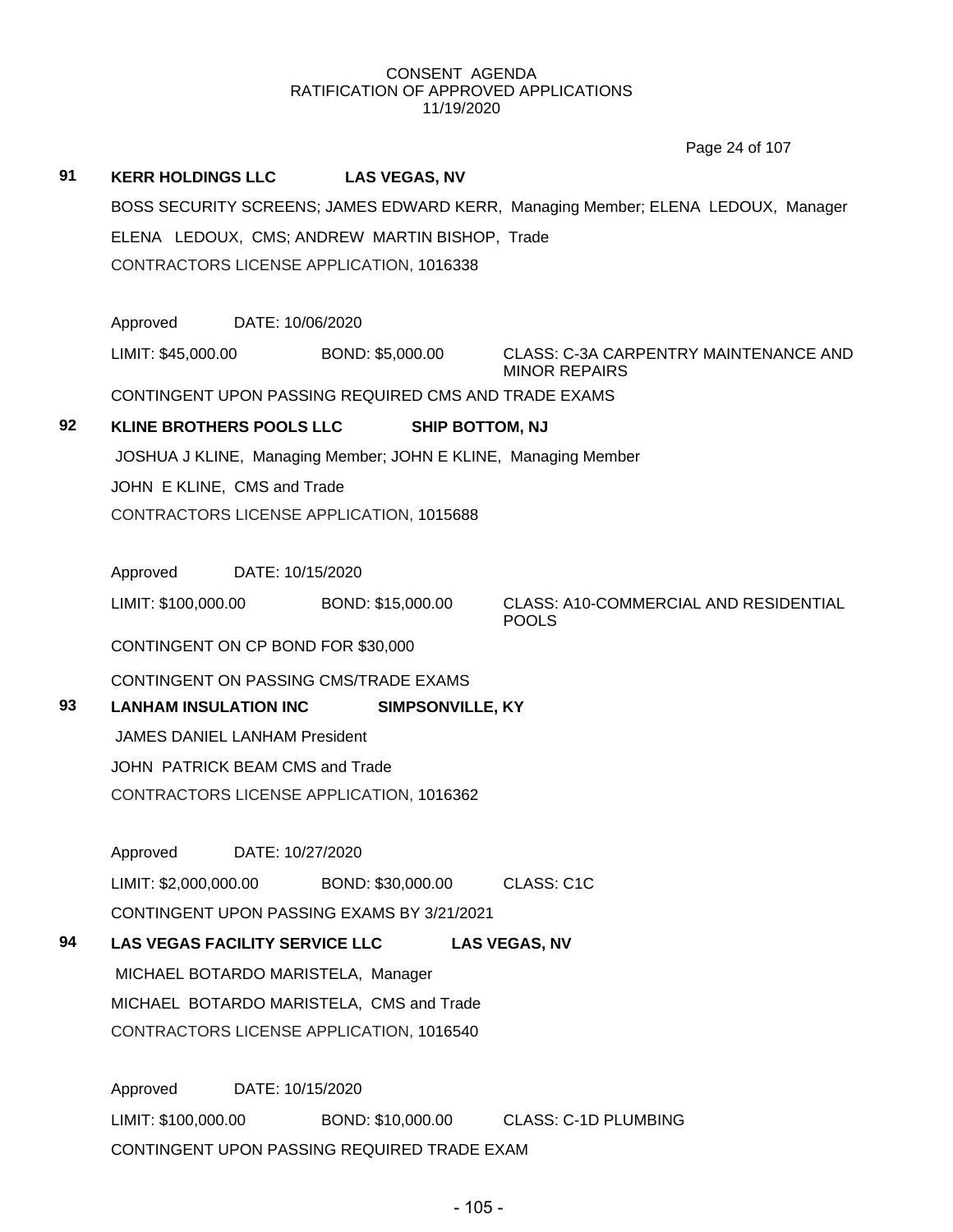Page 25 of 107

**95 LEGACY WIRELESS SERVICES INC CLACKAMAS, OR** JAMES WAYNE KRAMER President JAMES WAYNE KRAMER CMS and Trade CONTRACTORS LICENSE APPLICATION, 1016538 Approved DATE: 10/29/2020 LIMIT: \$45,000.00 BOND: \$5,000.00 CLASS: A-25 TELECOMMUNICATION TOWERS CONTINGENT UPON PASSING REQUIRED CMS EXAM **96 LIFESTYLE POOL & SPA LLC RENO, NV** ANTHONY JOHN HARRIS, JR Manager ANTHONY JOHN HARRIS, JR CMS and Trade CONTRACTORS LICENSE APPLICATION, 1016054 Approved DATE: 10/19/2020 LIMIT: \$10,000.00 BOND: \$2,000.00 CLASS: A10E CONTINGENT UPON \$15,000 CONSUMER PROTECTION BOND **97 LUGO FRAMING LLC RENO, NV** JONATHAN LUGO HERNANDEZ, Manager; EDEN ANGON-FLORES, Manager JONATHAN LUGO HERNANDEZ, CMS; EDEN ANGON-FLORES, Trade CONTRACTORS LICENSE APPLICATION, 1015326 Approved DATE: 10/19/2020 LIMIT: \$290,000.00 BOND: \$15,000.00 CLASS: C-3A CARPENTRY AND REPAIRS **98 M S G LV CONSTRUCTION LLC NEW YORK, NY**

 MARK HARRIS FITZPATRICK, Managing Member; MARC JONATHAN SCHOENFELD, Managing Member; JOSEPH FRED YOSPE, Managing Member

GERRY LIM TAN CMS and Trade

CONTRACTORS LICENSE APPLICATION, 1016131

Approved DATE: 10/16/2020

LIMIT: Unlimited BOND: \$50,000.00 CLASS: B GENERAL BUILDING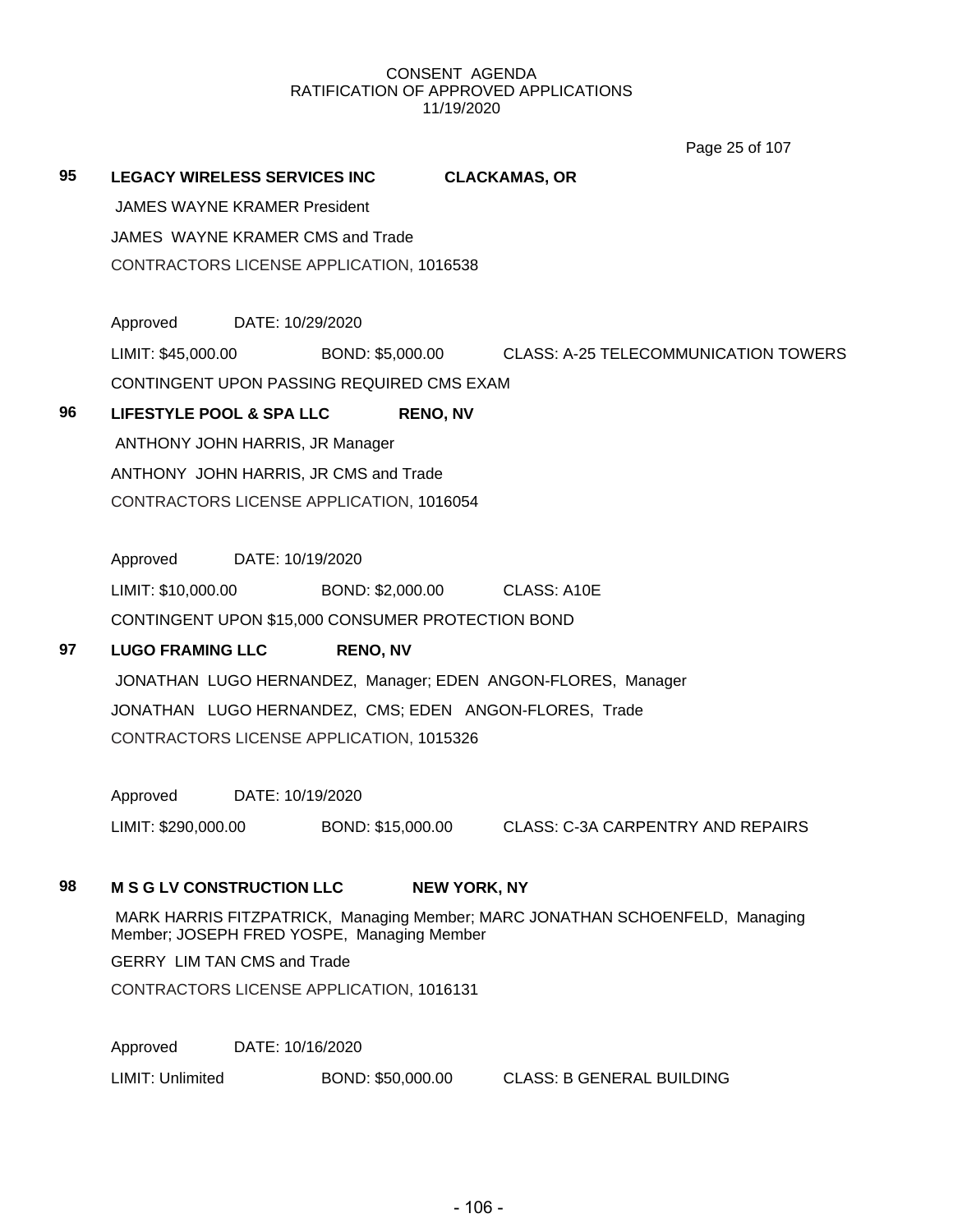Page 26 of 107

#### **99 M S W N V LLC SPARKS, NV**

STEVE M BYUS, Managing Member

WILLIAM ANDREW FAIRBANKS CMS and Trade; STEVE M BYUS, CMS

CONTRACTORS LICENSE APPLICATION, 1015920

Approved DATE: 11/03/2020

LIMIT: \$45,000.00 BOND: \$5,000.00 CLASS: C30

CONTINGENT UPON PASSING CMS EXAM BY 2/21/2021, SURRENDER OF LICENSE #80698 AND RECEIPT OF FICTITIOUS NAME CERTIFICATE

## **100 MAKO STEEL LP CARLSBAD, CA**

 MAKO GP LLC General Partner; ROBERT FRANCIS LESKO Manager; JAMES WESLEY BARTNICK Manager; CAESAR ROBERT WRIGHT Manager

GHIA FABREGAS NELLIS CMS and Trade

CONTRACTORS LICENSE APPLICATION, 1016244

Approved DATE: 10/21/2020

LIMIT: Unlimited BOND: \$50,000.00 CLASS: B5

## **101 MEC ELECTRIC COMPANY WESTLAND, MI**

MICHAEL BASIL MALONE President

MICHAEL BASIL MALONE CMS and Trade

CONTRACTORS LICENSE APPLICATION, 1014738

Approved DATE: 10/20/2020

LIMIT: \$10,000.00 BOND: \$2,000.00 CLASS: C2A

#### **102 MILLER INDUSTRIAL ELECTRIC COMPANY JACKSONVILLE, FL**

 DANIEL AUTREY BROWN, President; HENRY KENNON BROWN, President; SUSAN AUTREY WALDEN, **Treasurer** 

DANIEL AUTREY BROWN, CMS and Trade

CONTRACTORS LICENSE APPLICATION, 1015990

Approved DATE: 10/14/2020 LIMIT: Unlimited BOND: \$50,000.00 CLASS: C-2 ELECTRICAL CONTINGENT UPON PASSING CMS EXAM BY 02/28/2021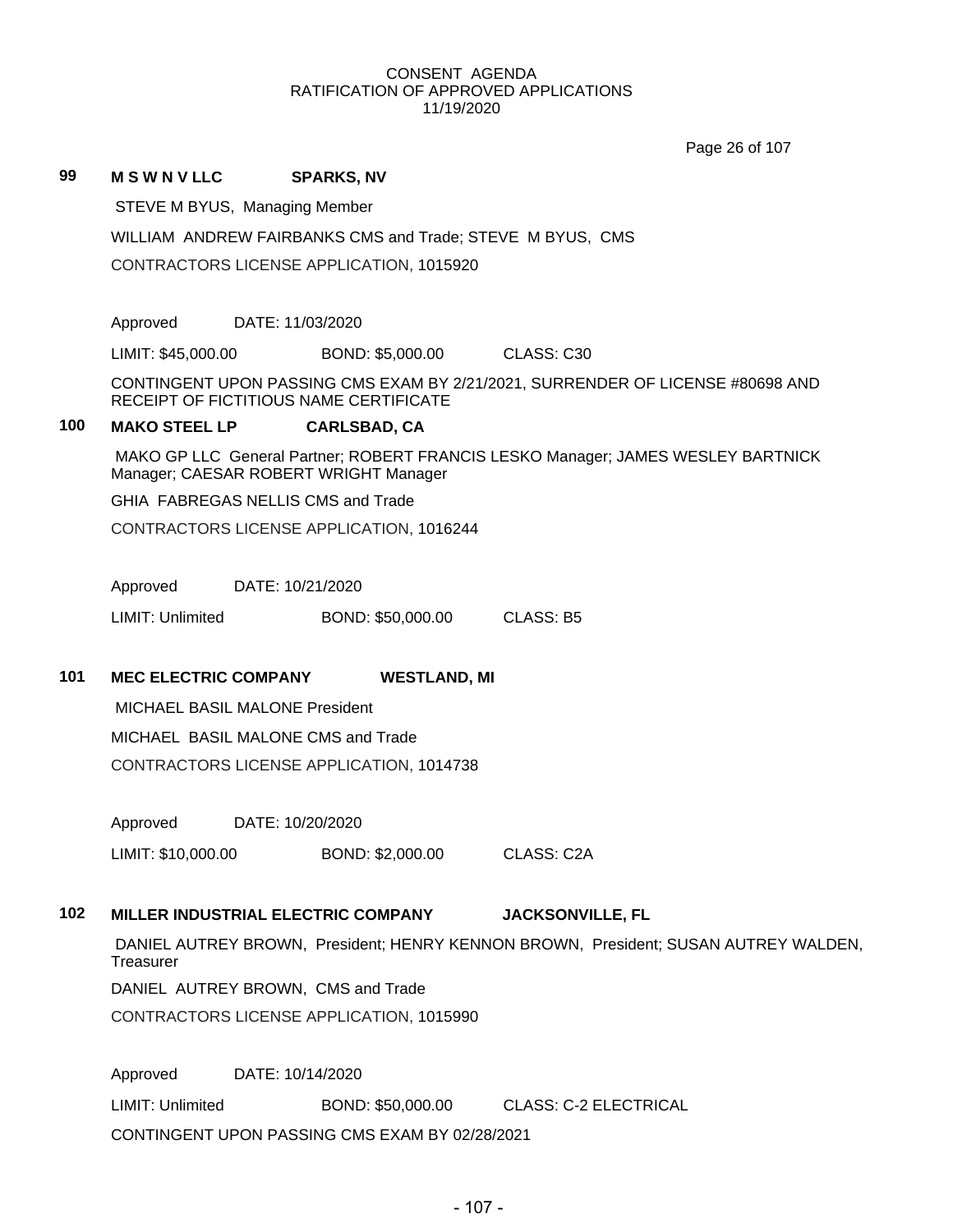**103 N G C DRYWALL AND PAINTING LLC RENO, NV** FERNANDO VALDEZ-PALMA, Manager; ALEXIS MIRANDA, Manager ALEXIS MIRANDA, CMS; HENRIQUE BARRERA-VELAZQUEZ, Trade CONTRACTORS LICENSE APPLICATION, 1015996 Approved DATE: 10/22/2020 LIMIT: \$150,000.00 BOND: \$10,000.00 CLASS: C-4A PAINTING; C-4E DRYWALL CONTINGENT UPON PASSING C-4A EXAM BY 02/27/2021 **104 NATIONAL LIGHTNING PROTECTION CORP AURORA, CO** ROBERT WESLEY RAPP President; BRANDON SCOTT STONIER, Secretary; PAUL ROBERT SVENDSEN, Treasurer ROBERT WESLEY RAPP CMS and Trade CONTRACTORS LICENSE APPLICATION, 1016099 Approved DATE: 10/15/2020 LIMIT: \$245,000.00 BOND: \$15,000.00 CLASS: C-40 UNCLASSIFIED DESIGNATED FOR LIGHTNING PROTECTION SYSTEMS **105 NEOS TRADE BUILDERS LLC RENO, NV** RARES CRACIUN, Managing Member RARES CRACIUN, CMS and Trade CONTRACTORS LICENSE APPLICATION, 1016484 Approved DATE: 10/23/2020 LIMIT: \$10,000.00 BOND: \$2,000.00 CLASS: C-1 PLUMBING AND HEATING CONTINGENT UPON PASSING C-1 EXAM BY 03/29/2021 **106 NEXTEK STRUCTURES RENO, NV** BRENNA MARIE MUNNS, President; KEVIN ROBERT DAVIS, Secretary OCTAVIO SOTO-SALAZAR CMS and Trade CONTRACTORS LICENSE APPLICATION, 1016224 Approved DATE: 10/19/2020 LIMIT: \$2,500,000.00 BOND: \$30,000.00 CLASS: C-3 CARPENTRY, MAINTENANCE AND Page 27 of 107

MINOR REPAIRS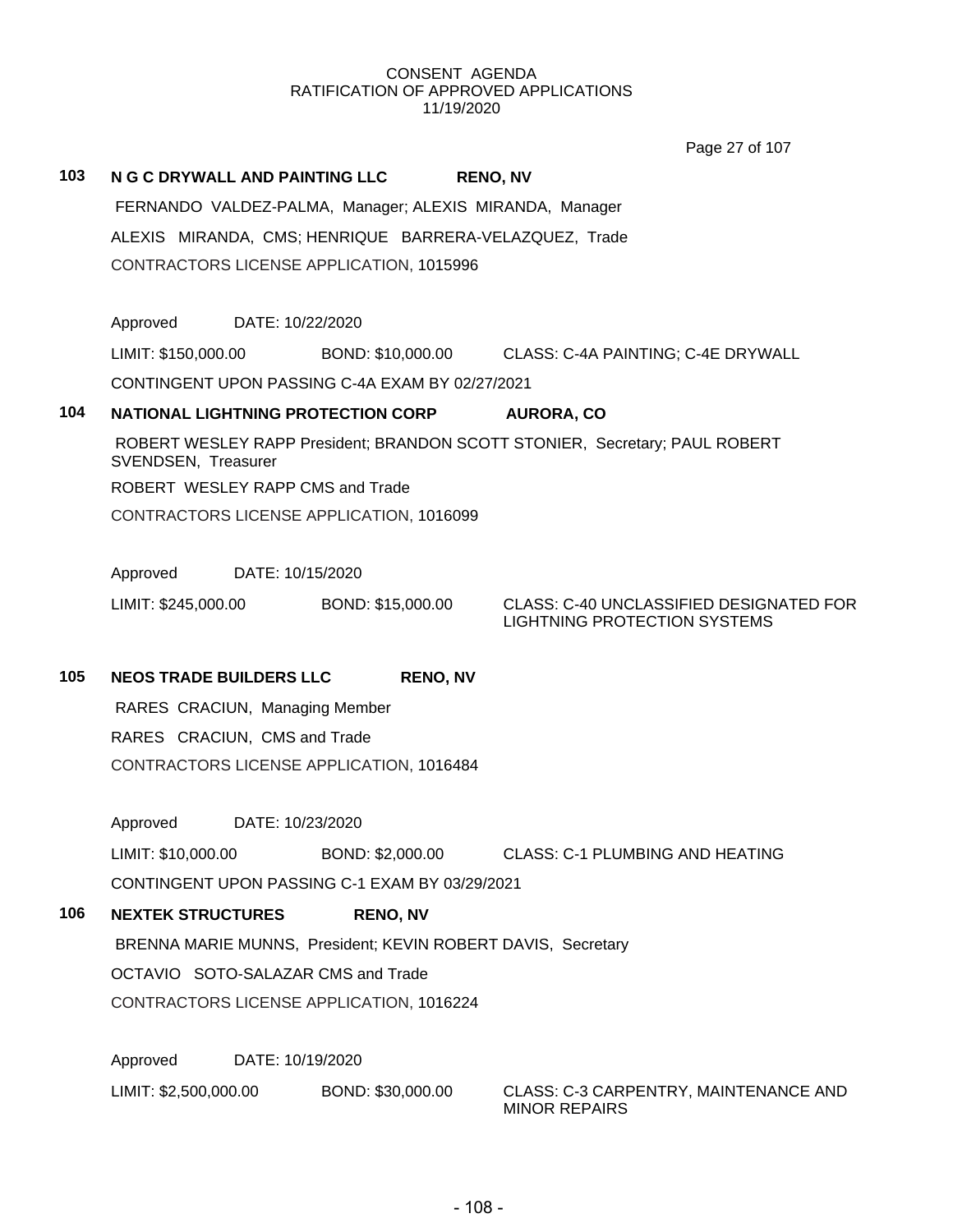Page 28 of 107

|     |                                     |                  |                                                              |                      | <b>I ayu zu ul Tur</b>                                                                                             |
|-----|-------------------------------------|------------------|--------------------------------------------------------------|----------------------|--------------------------------------------------------------------------------------------------------------------|
| 107 | <b>NEXTGEN TILEWORKS LLC</b>        |                  | <b>SPARKS, NV</b>                                            |                      |                                                                                                                    |
|     |                                     |                  | ROGELIO RODRIGUEZ, Manager; ANDREA NOHEMI FERNANDEZ, Manager |                      |                                                                                                                    |
|     | ROGELIO RODRIGUEZ, CMS and Trade    |                  |                                                              |                      |                                                                                                                    |
|     |                                     |                  | CONTRACTORS LICENSE APPLICATION, 1016186                     |                      |                                                                                                                    |
|     |                                     |                  |                                                              |                      |                                                                                                                    |
|     | Approved                            | DATE: 10/19/2020 |                                                              |                      |                                                                                                                    |
|     | LIMIT: \$100,000.00                 |                  | BOND: \$10,000.00                                            | CLASS: C20           |                                                                                                                    |
|     |                                     |                  | CONTINGENT UPON PASSING EXAMS BY 3/9/2021                    |                      |                                                                                                                    |
| 108 | NINTH ISLAND CONSTRUCTION LLC       |                  |                                                              | <b>LAS VEGAS, NV</b> |                                                                                                                    |
|     |                                     |                  | PAITAKA COLE MIYAHIRA Managing Member                        |                      |                                                                                                                    |
|     | PAITAKA COLE MIYAHIRA CMS and Trade |                  |                                                              |                      |                                                                                                                    |
|     |                                     |                  | CONTRACTORS LICENSE APPLICATION, 1015212                     |                      |                                                                                                                    |
|     | Approved                            | DATE: 10/06/2020 |                                                              |                      |                                                                                                                    |
|     | LIMIT: \$200,000.00                 |                  | BOND: \$10,000.00                                            | <b>CONDUIT</b>       | <b>CLASS: A-12 EXCAVATING GRADING</b><br>TRENCHING AND SURFACING A-15 SEWERS<br>DRAINS AND PIPES A-19 PIPELINE AND |
|     |                                     |                  | CONTINGENT UPON PASSING REQUIRED TRADE EXAM                  |                      |                                                                                                                    |
| 109 |                                     |                  | <b>NORTHERN NEVADA REDEVELOPMENT LLC</b>                     | <b>RENO, NV</b>      |                                                                                                                    |
|     |                                     |                  | MICHAEL SHANE HELTON, Managing Member                        |                      |                                                                                                                    |
|     |                                     |                  | MICHAEL SHANE HELTON, CMS and Trade                          |                      |                                                                                                                    |
|     |                                     |                  | CONTRACTORS LICENSE APPLICATION, 1016276                     |                      |                                                                                                                    |
|     | Approved                            | DATE: 10/23/2020 |                                                              |                      |                                                                                                                    |
|     | LIMIT: \$200,000.00                 |                  | BOND: \$10,000.00                                            | CLASS: C3            |                                                                                                                    |
|     |                                     |                  | CONTINGENT UPON PASSING EXAMS BY 3/15/2021                   |                      |                                                                                                                    |
| 110 | <b>NV CARPENTRY LLC</b>             |                  | <b>SPARKS, NV</b>                                            |                      |                                                                                                                    |
|     | RYAN KLETTE, Managing Member        |                  |                                                              |                      |                                                                                                                    |
|     | RYAN KLETTE, CMS and Trade          |                  |                                                              |                      |                                                                                                                    |
|     |                                     |                  | CONTRACTORS LICENSE APPLICATION, 1016367                     |                      |                                                                                                                    |
|     | Approved                            | DATE: 10/14/2020 |                                                              |                      |                                                                                                                    |
|     | LIMIT: \$245,000.00                 |                  | BOND: \$15,000.00                                            |                      | CLASS: C-3A CARPENTRY AND REPAIRS                                                                                  |
|     |                                     |                  |                                                              |                      |                                                                                                                    |

CONTINGENT UPON PASSING CMS & C-3A EXAMS BY 03/21/2021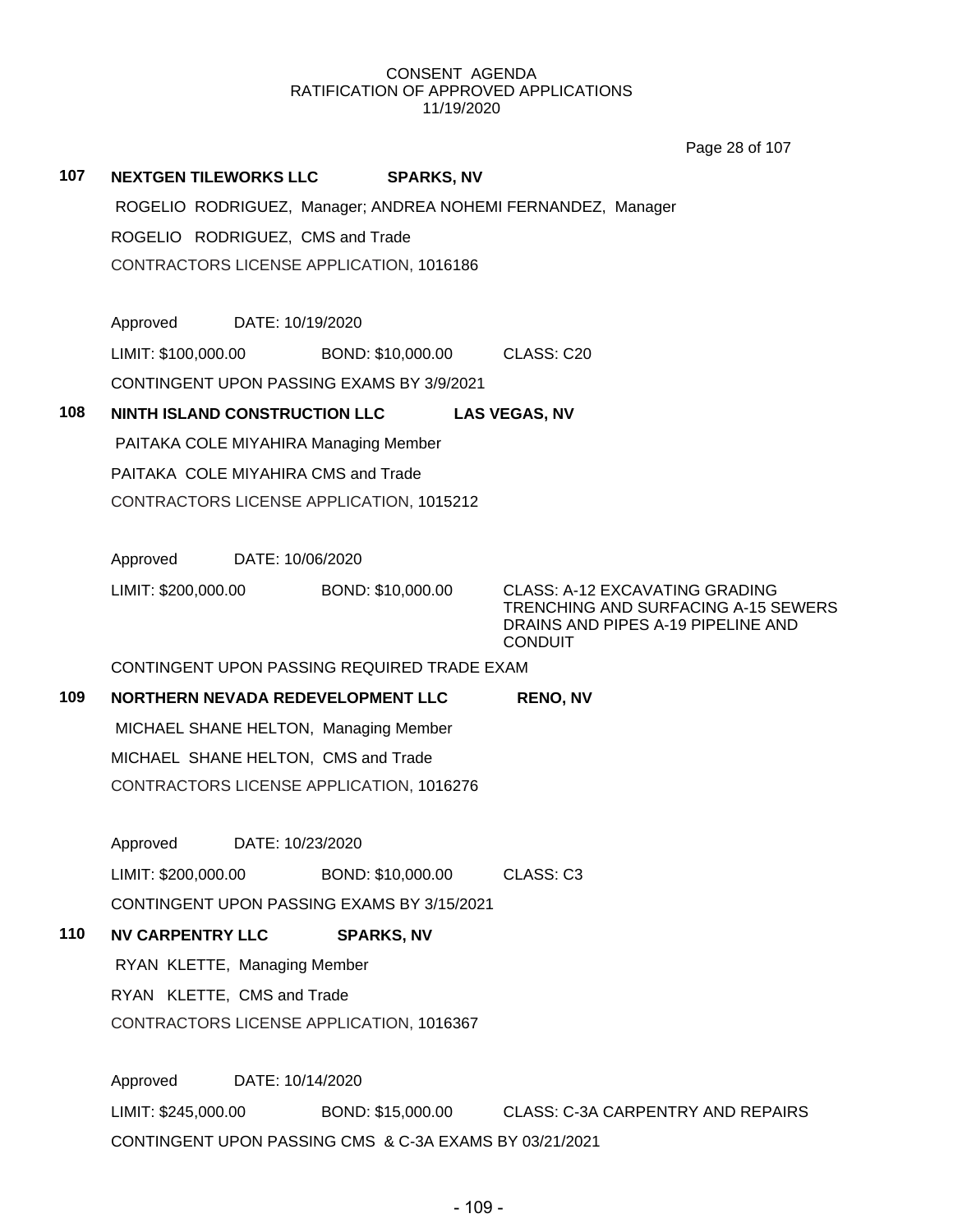Page 29 of 107

#### **111 NV CONSTRUCTION LLC NORTH LAS VEGAS, NV**

SUNSET PATIOS; JESSE JAMES NILLES, Managing Member

JESSE JAMES NILLES, CMS and Trade

CONTRACTORS LICENSE APPLICATION, 1015612

Denied DATE: 10/07/2020

LIMIT: \$0.00 BOND: \$0.00 CLASS: C14H

FAILURE TO DEMONSTRATE GOOD CHARACTER AS SET FORTH IN NRS 624.265 BASED ON CRIMINAL HISTORY

#### **112 O D G BUILDERS INC LAS VEGAS, NV**

 MICHAEL SILAWOMIR MODRO, President; HAO LE ANH TRAN, Secretary; ALESSANDRO DAVID MIANO Director

ALESSANDRO DAVID MIANO CMS and Trade

CONTRACTORS LICENSE APPLICATION, 1016163

Approved DATE: 10/27/2020

LIMIT: \$600,000.00 BOND: \$20,000.00 CLASS: B6

CONTINGENT UPON RECEIPT OF INDEMNIFICATION AGREEMENT

## **113 OMNI DESIGN BUILDERS LLC HENDERSON, NV**

MILENA GOODWIN, Managing Member; STEPHEN MICHAEL ROBB Managing Member

STEPHEN MICHAEL ROBB CMS and Trade

CONTRACTORS LICENSE APPLICATION, 1015207

Approved DATE: 10/06/2020

LIMIT: \$5,000,000.00 BOND: \$50,000.00 CLASS: B-2 RESIDENTIAL AND SMALL

COMMERCIAL

CONTINGENT ON PASSING REQUIRED CMS/TRADE EXAMS

## **114 ORIGINS ELECTRIC CORP HENDERSON, NV**

 ABRAHAM HERNANDEZ President ABRAHAM HERNANDEZ CMS and Trade

CONTRACTORS LICENSE APPLICATION, 1015816

Approved DATE: 10/02/2020 LIMIT: \$950,000.00 BOND: \$20,000.00 CLASS: C2-ELECTRICAL CONTINGENT ON PASSING TRADE EXAM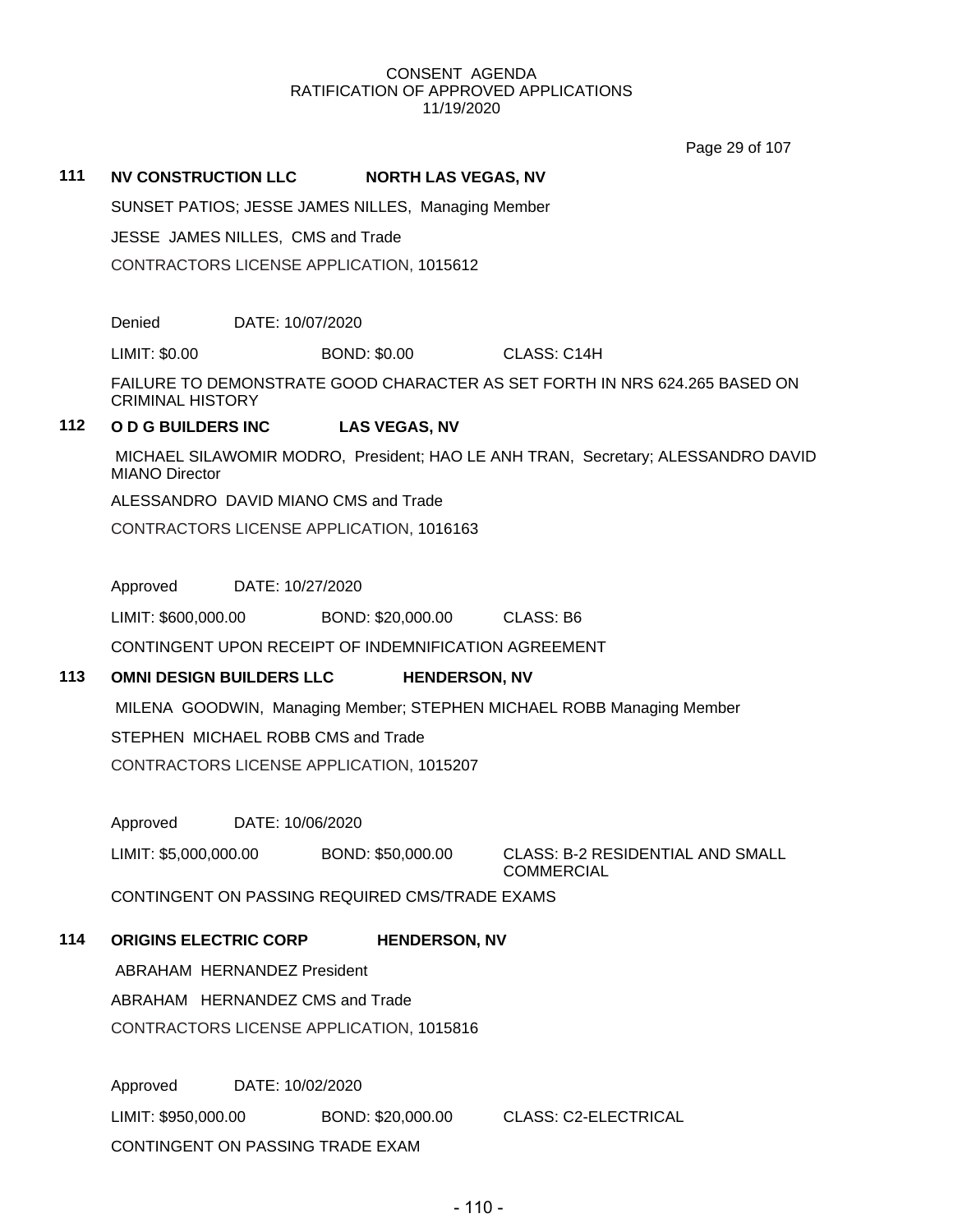Page 30 of 107

#### **115 OUTSOURCE UTILITY CONTRACTOR CORP ANAHEIM, CA**

HEATHER NOEL MORGAN, President; JOSEPH EDWARD MORGAN, Other; MATT BATES, Other

MATT BATES, CMS and Trade

CONTRACTORS LICENSE APPLICATION, 1015702

Approved DATE: 10/23/2020

LIMIT: \$2,000,200.00 BOND: \$30,000.00 CLASS: C-2 ELECTRICAL

CONTINGENT UPON PASSING CMS & C-2 EXAMS BY 02/10/2021

#### **116 P8 CONSTRUCTION NV INC TRUCKEE, CA**

 HAYES WHITNEY PARZYBOK President; BRIAN DAVID HELM Treasurer; MITCHELL STEPHEN DUFOUR, Vice President MITCHELL STEPHEN DUFOUR, CMS and Trade

CONTRACTORS LICENSE APPLICATION, 1016314

Approved DATE: 10/14/2020

LIMIT: Unlimited BOND: \$50,000.00 CLASS: B-2 RESIDENTIAL & SMALL COMMERCIAL

CONTINGENT UPON PASSING EXAMS BY MARCH 17, 2021

## **117 POTTERS PRODUCTS LLC LAS VEGAS, NV**

BE SAFER TODAY; ANTHONY IRL POTTER, Managing Member ANTHONY IRL POTTER, CMS and Trade CONTRACTORS LICENSE APPLICATION, 1015436

Approved DATE: 10/21/2020

LIMIT: \$10,000.00 BOND: \$2,000.00 CLASS: C-14C ORNAMENTAL METAL

#### **118 POTTERS PRODUCTS LLC LAS VEGAS, NV**

BE SAFER TODAY; ANTHONY IRL POTTER, Managing Member ANTHONY IRL POTTER, CMS; SVEN ARTIE MEAD, Trade CONTRACTORS LICENSE APPLICATION, 1015437

Approved DATE: 10/12/2020 LIMIT: \$10,000.00 BOND: \$2,000.00 CLASS: C-2D LOW VOLTAGE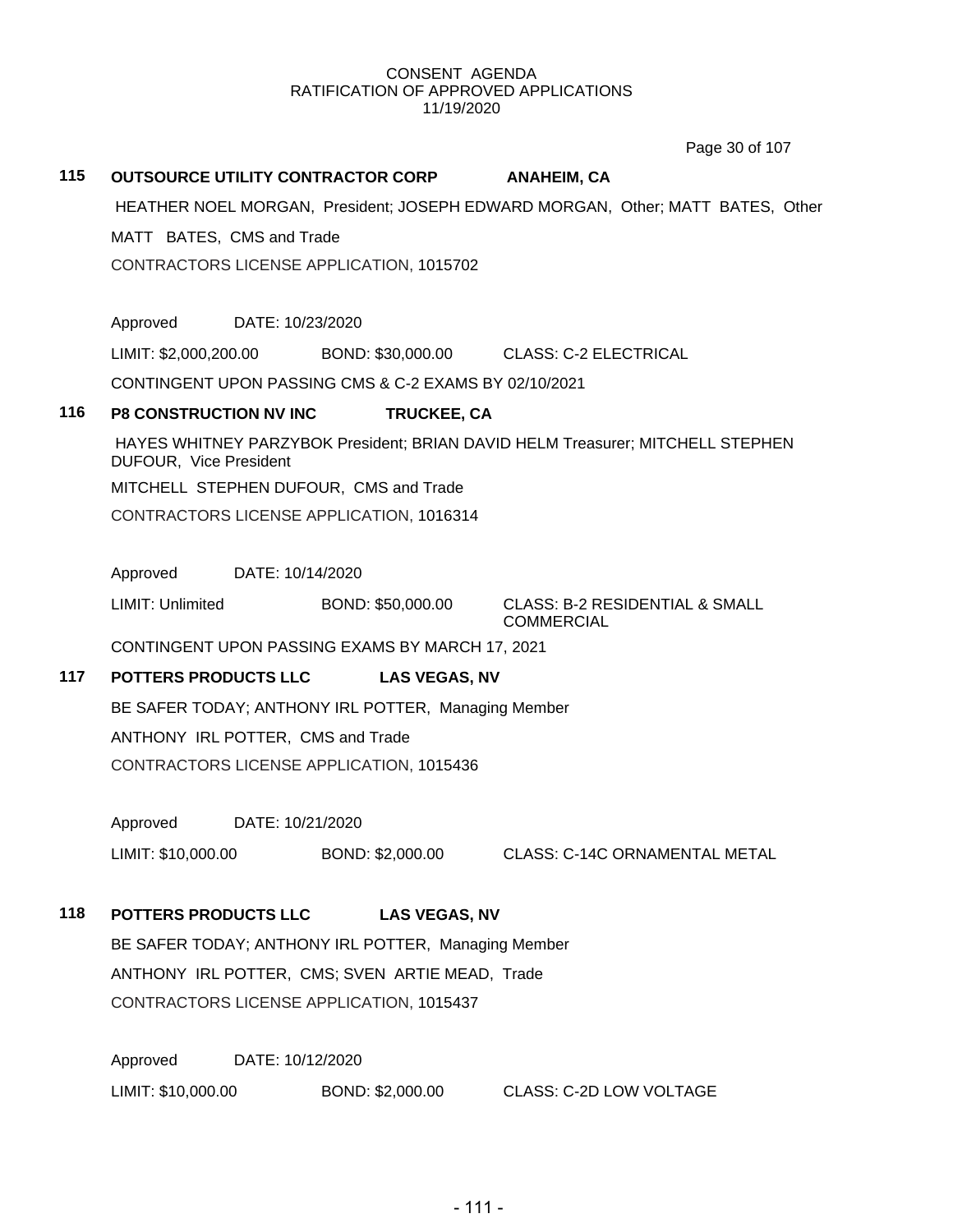Page 31 of 107

| 119 | <b>PREMIER BACKHOE INC</b>                                                                      |                  |                   | <b>FORT MOHAVE, AZ</b> |                                                  |
|-----|-------------------------------------------------------------------------------------------------|------------------|-------------------|------------------------|--------------------------------------------------|
|     | <b>GARY LANCE FURROW, President</b>                                                             |                  |                   |                        |                                                  |
|     | GARY LANCE FURROW, CMS and Trade                                                                |                  |                   |                        |                                                  |
|     | CONTRACTORS LICENSE APPLICATION, 1016011                                                        |                  |                   |                        |                                                  |
|     |                                                                                                 |                  |                   |                        |                                                  |
|     | Approved                                                                                        | DATE: 10/20/2020 |                   |                        |                                                  |
|     | LIMIT: \$245,000.00                                                                             |                  | BOND: \$15,000.00 |                        | CLASS: A                                         |
|     | CONTINGENT UPON PASSING CMS EXAM BY 3/3/2021                                                    |                  |                   |                        |                                                  |
| 120 | PRIMORIS RENEWABLE ENERGY INC                                                                   |                  |                   |                        | <b>DENVER, CO</b>                                |
|     | STEPHEN DAVID JONES President; JOHN M PERISICH Secretary; DAVID KENNETH FEHRENBACH<br>Treasurer |                  |                   |                        |                                                  |
|     | DANIEL EDWARD GELLNER CMS and Trade                                                             |                  |                   |                        |                                                  |
|     | CONTRACTORS LICENSE APPLICATION, 1015463                                                        |                  |                   |                        |                                                  |
|     |                                                                                                 |                  |                   |                        |                                                  |
|     | Approved                                                                                        | DATE: 10/06/2020 |                   |                        |                                                  |
|     | LIMIT: Unlimited                                                                                |                  | BOND: \$50,000.00 |                        | <b>CLASS: C-2 ELECTRICAL</b>                     |
|     |                                                                                                 |                  |                   |                        |                                                  |
| 121 | <b>PRIMORIS T &amp; D SERVICES LLC</b>                                                          |                  |                   | <b>FORT WORTH, TX</b>  |                                                  |
|     | JOHN M PERISICH Manager; JOHN FLORES MORENO Manager                                             |                  |                   |                        |                                                  |
|     | TONY PHUONG LE, CMS and Trade                                                                   |                  |                   |                        |                                                  |
|     | CONTRACTORS LICENSE APPLICATION, 1015613                                                        |                  |                   |                        |                                                  |
|     | Approved                                                                                        | DATE: 10/16/2020 |                   |                        |                                                  |
|     | <b>LIMIT: Unlimited</b>                                                                         |                  | BOND: \$50,000.00 |                        | <b>CLASS: A-17 LINES TO TRANSMIT ELECTRICITY</b> |
|     | CONTINGENT ON PASSING REQUIRED TRADE EXAM                                                       |                  |                   |                        |                                                  |
| 122 | PRIMORIS T & D SERVICES LLC                                                                     |                  |                   | <b>FORT WORTH, TX</b>  |                                                  |
|     | JOHN M PERISICH Manager; JOHN FLORES MORENO Manager                                             |                  |                   |                        |                                                  |
|     | TONY PHUONG LE, CMS and Trade                                                                   |                  |                   |                        |                                                  |
|     | CONTRACTORS LICENSE APPLICATION, 1015614                                                        |                  |                   |                        |                                                  |
|     |                                                                                                 |                  |                   |                        |                                                  |

Approved DATE: 10/16/2020 LIMIT: Unlimited BOND: \$50,000.00 CLASS: C-2 ELECTRICAL CONTINGENT ON PASSING REQUIRED TRADE EXAM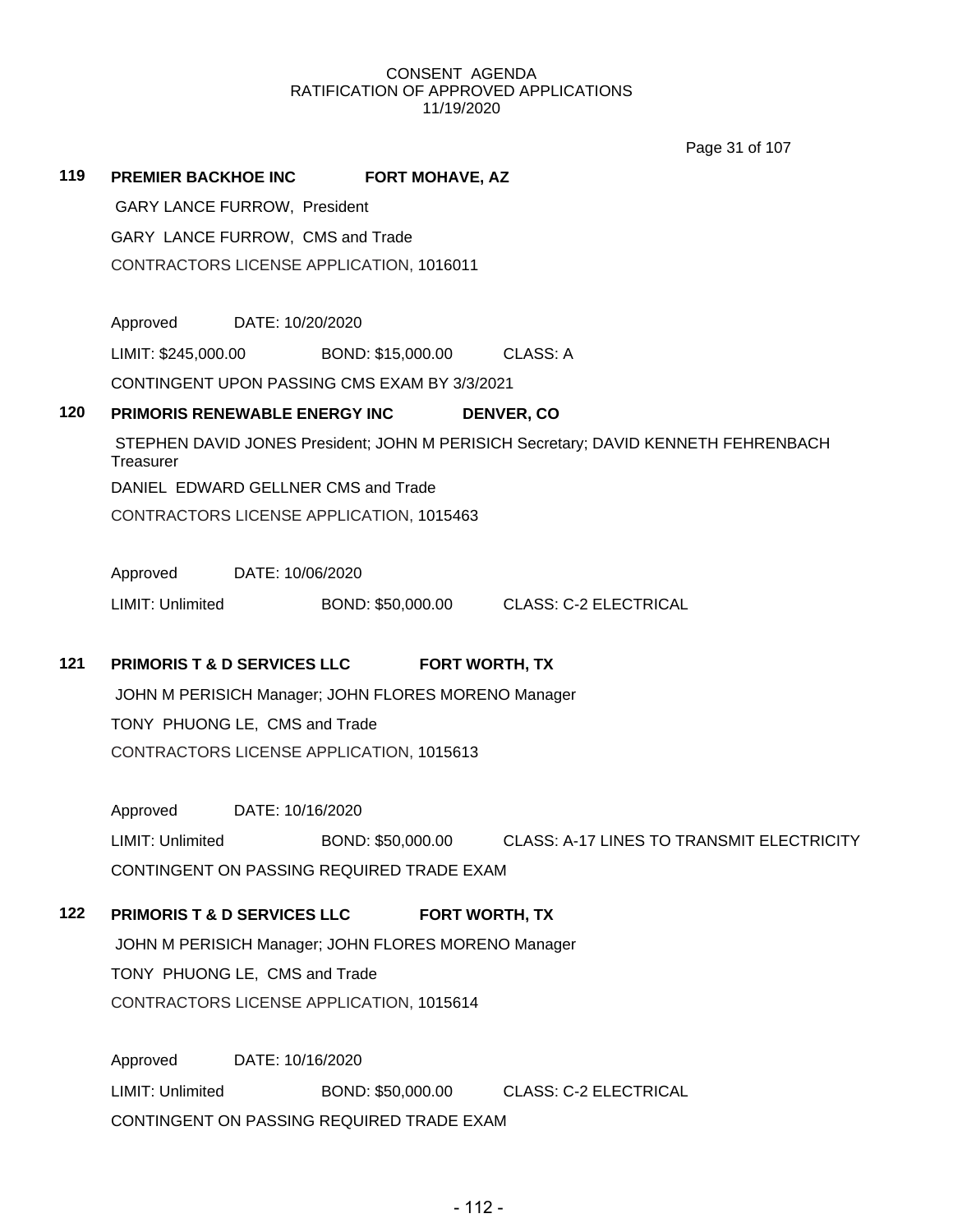Page 32 of 107

**123 R & D WELDING LLC SUN VALLEY, NV** MATTHEW JOSEPH DOUGHERTY Manager MATTHEW JOSEPH DOUGHERTY CMS and Trade CONTRACTORS LICENSE APPLICATION, 1016057

> Approved DATE: 10/02/2020 LIMIT: \$245,000.00 BOND: \$15,000.00 CLASS: C14B; C14C CONTINGENT UPON PASSING CMS EXAM BY 3/1/2021

#### **124 R C I PAINTING & DRYWALL LLC RENO, NV**

 CARLOS CAMACHO, Managing Member CARLOS CAMACHO, CMS and Trade CONTRACTORS LICENSE APPLICATION, 1016165

Approved DATE: 10/22/2020

LIMIT: \$10,000.00 BOND: \$2,000.00 CLASS: C-4A PAINTING; C-4E DRYWALL

CONTINGENT UPON PASSING CMS & C-4A EXAMS BY 03/08/2021

## **125 REMICK ASSOCIATES LLC CARSON CITY, NV**

 FREDERICK JOHN BICKNELL Managing Member FREDERICK JOHN BICKNELL CMS and Trade CONTRACTORS LICENSE APPLICATION, 1015971

Approved DATE: 10/12/2020

LIMIT: \$830,000.00 BOND: \$20,000.00 CLASS: B-2 RESIDENTIAL & SMALL COMMERCIAL

## **126 RHINO PAINTING INC HENDERSON, NV**

 JASON TIMOTHY LEWIS President; SAMUEL MICELI, JR Treasurer SAMUEL MICELI, JR Trade; JASON TIMOTHY LEWIS CMS CONTRACTORS LICENSE APPLICATION, 1015977

Approved DATE: 10/06/2020 LIMIT: \$245,000.00 BOND: \$15,000.00 CLASS: C-4A PAINTING CONTINGENT ON PASSING REQUIRED CMS/TRADE EXAMS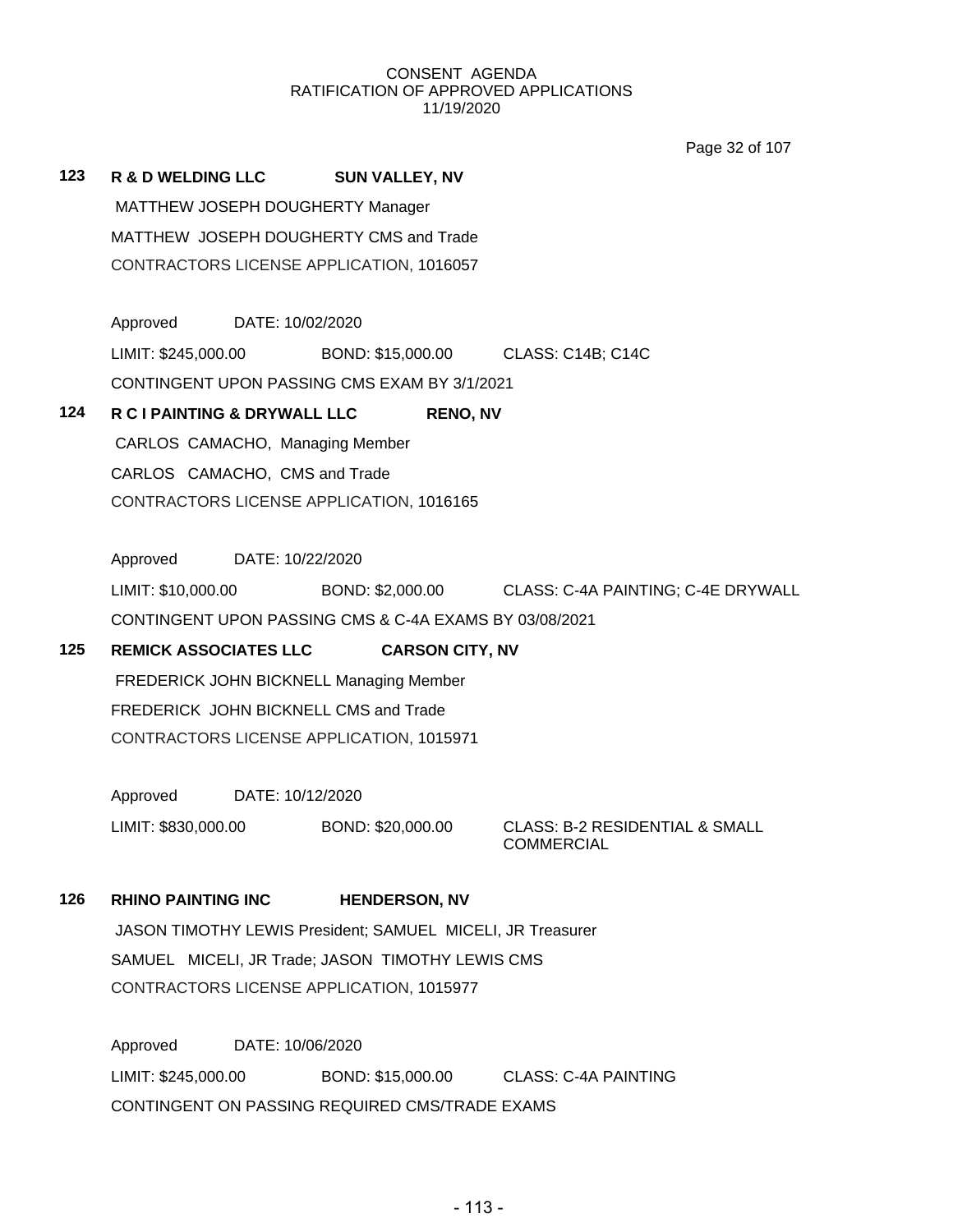Page 33 of 107

# **127 ROCKWOOD CONSTRUCTION COMPANY LLC NEWPORT BEACH, CA**

 BROCK FRANKLIN HATCH, President BROCK FRANKLIN HATCH, CMS and Trade CONTRACTORS LICENSE APPLICATION, 1016748

Approved DATE: 11/02/2020

LIMIT: Unlimited BOND: \$50,000.00 CLASS: B

CONTINGENT UPON PASSING EXAMS BY 4/16/2021

# **128 ROYAL BLUE POOLS LLC LAS VEGAS, NV**

 PAUL MARTIN STONE Manager DEBRA ANN STONE, CMS; PAUL MARTIN STONE Trade CONTRACTORS LICENSE APPLICATION, 1015746

Approved DATE: 10/16/2020

LIMIT: \$10,000.00 BOND: \$3,000.00 CLASS: A10E-MAINTENANCE AND REPAIR OF

POOLS AND SPAS

CONTINGENT ON CP BOND FOR \$10,000

CONTINGENT ON PASSING CMS/TRADE EXAMS

# **129 ROYS EXCAVATING LLC WINNEMUCCA, NV**

 DYANN STEPHANIE ROOKSTOOL, Managing Member; ROY WILLIAM ROOKSTOOL, Managing Member ROY WILLIAM ROOKSTOOL, Trade; DYANN STEPHANIE ROOKSTOOL, CMS CONTRACTORS LICENSE APPLICATION, 1016255

Approved DATE: 10/14/2020

LIMIT: \$10,000.00 BOND: \$2,000.00 CLASS: A-12 EXCAVATING, GRADING,

TRENCHING AND SURFACING; A-15 SEWERS, DRAINS AND PIPIES; A-19 PIPELINE AND **CONDUITS** 

CONTINGENT UPON PASSING CMS AND A-12, A-15, A-19 EXAMS BY 03/14/2021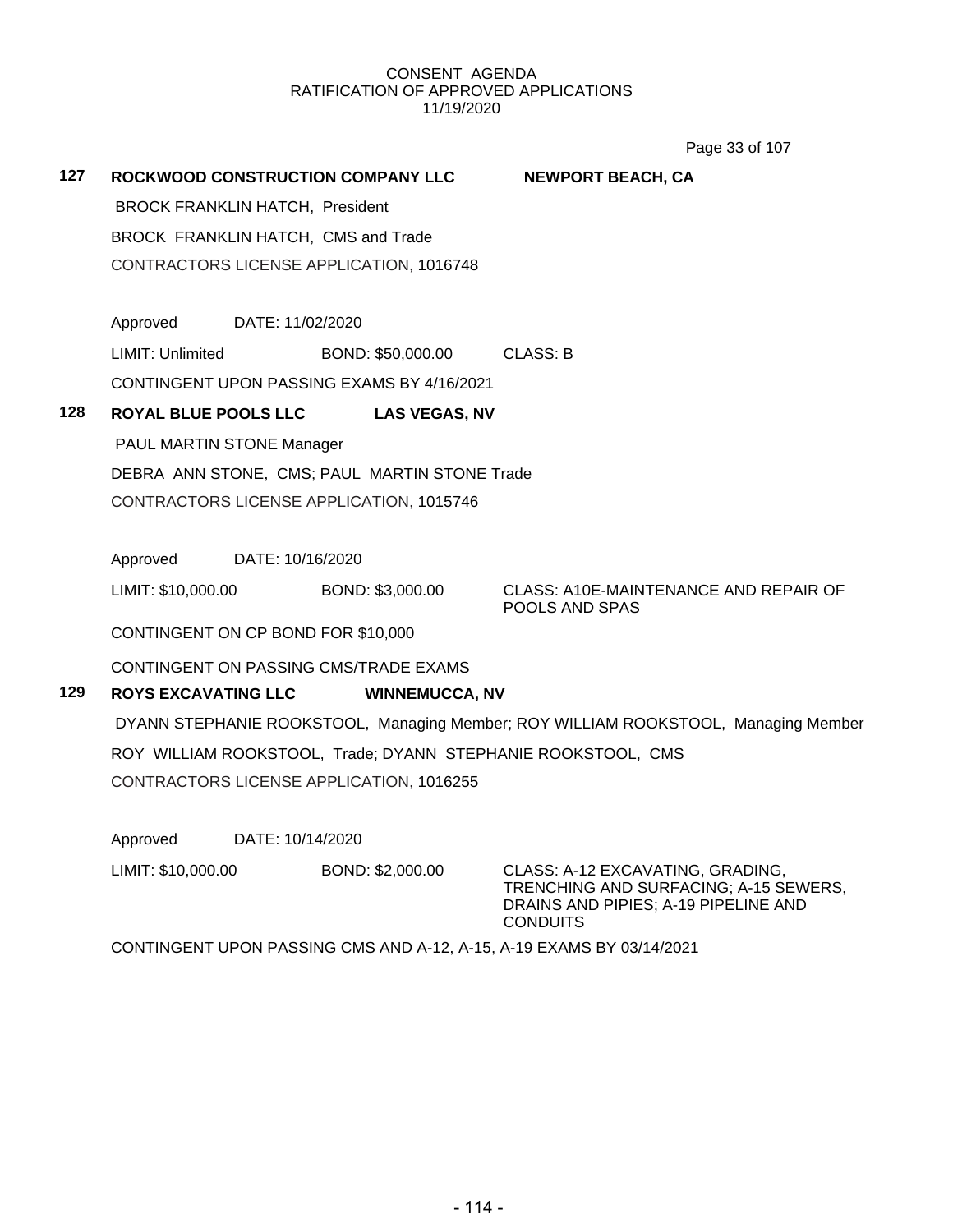Page 34 of 107

| 130                                            | <b>RYAN SMITH</b>                                                             | <b>SODA SPRINGS, CA</b>                               |                                                                        |  |
|------------------------------------------------|-------------------------------------------------------------------------------|-------------------------------------------------------|------------------------------------------------------------------------|--|
|                                                | RYAN STEPHEN SMITH, Owner                                                     |                                                       |                                                                        |  |
|                                                | RYAN STEPHEN SMITH, CMS and Trade<br>CONTRACTORS LICENSE APPLICATION, 1016162 |                                                       |                                                                        |  |
|                                                |                                                                               |                                                       |                                                                        |  |
|                                                | Approved<br>DATE: 11/03/2020                                                  |                                                       |                                                                        |  |
|                                                | LIMIT: \$200,000.00                                                           | BOND: \$10,000.00                                     | CLASS: B-2 RESIDENTIAL & SMALL<br>COMMERCIAL; B-3 SPECULATIVE BUILDING |  |
|                                                |                                                                               | CONTINGENT UPON PASSING CMS & B-2 EXAMS BY 03/08/2021 |                                                                        |  |
| 131                                            | <b>S &amp; M ELECTRICAL LLC</b>                                               | <b>LAS VEGAS, NV</b>                                  |                                                                        |  |
|                                                |                                                                               | MATTHEW WILLIAM HIPPERT, Managing Member              |                                                                        |  |
|                                                |                                                                               | MATTHEW WILLIAM HIPPERT, CMS and Trade                |                                                                        |  |
| CONTRACTORS LICENSE APPLICATION, 1013700       |                                                                               |                                                       |                                                                        |  |
|                                                |                                                                               |                                                       |                                                                        |  |
|                                                | Denied                                                                        | DATE: 10/26/2020                                      |                                                                        |  |
|                                                | LIMIT: \$0.00                                                                 | <b>BOND: \$0.00</b>                                   | <b>CLASS: C-2 ELECTRICAL</b>                                           |  |
|                                                | BASED ON NRS 624.265 CHARACTER                                                |                                                       |                                                                        |  |
| 132                                            | <b>SW FLOORING CONTRACTORS</b><br><b>LAS VEGAS, NV</b>                        |                                                       |                                                                        |  |
|                                                | STEVE ROBERT WALD, President                                                  |                                                       |                                                                        |  |
|                                                | STEVE ROBERT WALD, CMS and Trade                                              |                                                       |                                                                        |  |
|                                                | CONTRACTORS LICENSE APPLICATION, 1015967                                      |                                                       |                                                                        |  |
|                                                | Approved                                                                      | DATE: 10/07/2020                                      |                                                                        |  |
|                                                | LIMIT: \$10,000.00                                                            | BOND: \$2,000.00 CLASS: C-20 TILING                   |                                                                        |  |
| CONTINGENT ON PASSING REQUIRED CMS/TRADE EXAMS |                                                                               |                                                       |                                                                        |  |
| 133                                            |                                                                               | SEVAN MULTI SITE SOLUTIONS INC                        | <b>DOWNERS GROVE, IL</b>                                               |  |
|                                                | JAMES AMES EVANS, President; MICHELLE MARIE KRETZ, Secretary                  |                                                       |                                                                        |  |
|                                                | JEFFREY CHARLES SINCLAIR CMS and Trade                                        |                                                       |                                                                        |  |
|                                                | CONTRACTORS LICENSE APPLICATION, 1016585                                      |                                                       |                                                                        |  |
|                                                | Approved                                                                      | DATE: 10/16/2020                                      |                                                                        |  |
|                                                | LIMIT: Unlimited                                                              | BOND: \$50,000.00                                     | <b>CLASS: B2-RESIDENTIAL AND SMALL</b><br><b>COMMERCIAL</b>            |  |
|                                                |                                                                               | CONTINGENT ON PASSING CMS/TRADE EXAMS                 |                                                                        |  |
|                                                |                                                                               |                                                       |                                                                        |  |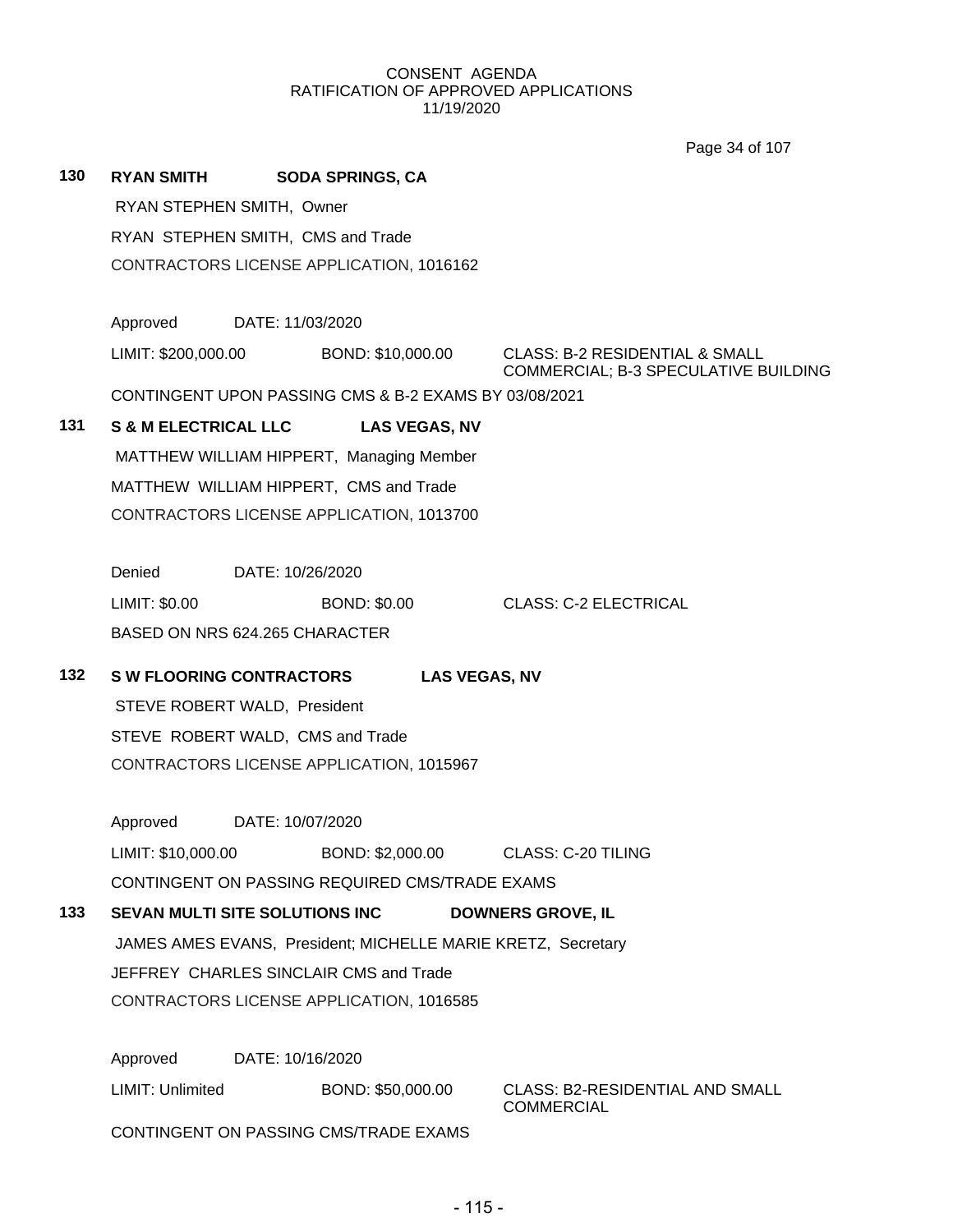Page 35 of 107

| 134 | <b>SHUSHAN LLC</b>                                                                                                    |                                                   | <b>LAS VEGAS, NV</b>                     |  |                                        |
|-----|-----------------------------------------------------------------------------------------------------------------------|---------------------------------------------------|------------------------------------------|--|----------------------------------------|
|     |                                                                                                                       | APEX A C; DAN BANAFSHEHA Manager                  |                                          |  |                                        |
|     |                                                                                                                       | DAN BANAFSHEHA CMS; VINCENT DOVALI ORDONEZ, Trade |                                          |  |                                        |
|     |                                                                                                                       |                                                   | CONTRACTORS LICENSE APPLICATION, 1016804 |  |                                        |
|     |                                                                                                                       |                                                   |                                          |  |                                        |
|     | Approved DATE: 10/28/2020                                                                                             |                                                   |                                          |  |                                        |
|     | LIMIT: \$10,000.00                                                                                                    |                                                   |                                          |  | BOND: \$2,000.00 CLASS: C-2 ELECTRICAL |
| 135 | SLIDE MTN CONSTRUCTION LLC                                                                                            |                                                   |                                          |  | <b>WASHOE VALLEY, NV</b>               |
|     |                                                                                                                       |                                                   |                                          |  |                                        |
|     | JACK HUNT HEALY, Managing Member                                                                                      |                                                   |                                          |  |                                        |
|     | JACK HUNT HEALY, CMS and Trade                                                                                        |                                                   |                                          |  |                                        |
|     |                                                                                                                       | CONTRACTORS LICENSE APPLICATION, 1014890          |                                          |  |                                        |
|     | Denied                                                                                                                | DATE: 09/28/2020                                  |                                          |  |                                        |
|     | LIMIT: \$0.00                                                                                                         |                                                   | <b>BOND: \$0.00</b>                      |  | <b>CLASS: C-1 PLUMBING AND HEATING</b> |
|     | NRS 624.265 CHARACTER                                                                                                 |                                                   |                                          |  |                                        |
| 136 | SLIDE MTN CONSTRUCTION LLC                                                                                            |                                                   |                                          |  | <b>WASHOE VALLEY, NV</b>               |
|     | JACK HUNT HEALY, Managing Member                                                                                      |                                                   |                                          |  |                                        |
|     |                                                                                                                       | JACK HUNT HEALY, CMS and Trade                    |                                          |  |                                        |
|     | CONTRACTORS LICENSE APPLICATION, 1014892                                                                              |                                                   |                                          |  |                                        |
|     |                                                                                                                       |                                                   |                                          |  |                                        |
|     | Denied                                                                                                                | DATE: 10/07/2020                                  |                                          |  |                                        |
|     | LIMIT:                                                                                                                |                                                   | BOND:                                    |  | CLASS: A- GENERAL ENGINEERING          |
|     | NRS 624.265 CHARACTER                                                                                                 |                                                   |                                          |  |                                        |
| 137 | <b>SLUSHER INC</b>                                                                                                    |                                                   | <b>CHESTER, CA</b>                       |  |                                        |
|     | DAVID CHARLES SLUSHER, JR President; CONSTANCE SLUSHER, Secretary; DAVID CHARLES<br><b>SLUSHER, SR Vice President</b> |                                                   |                                          |  |                                        |
|     | DAVID CHARLES SLUSHER, JR CMS and Trade                                                                               |                                                   |                                          |  |                                        |
|     | CONTRACTORS LICENSE APPLICATION, 1016424                                                                              |                                                   |                                          |  |                                        |
|     |                                                                                                                       |                                                   |                                          |  |                                        |
|     | Approved                                                                                                              | DATE: 11/04/2020                                  |                                          |  |                                        |
|     | LIMIT: \$100,000.00                                                                                                   |                                                   | BOND: \$10,000.00                        |  | CLASS: C-1                             |
|     | CONTINGENT UPON PASSING EXAMS BY 3/24/2021                                                                            |                                                   |                                          |  |                                        |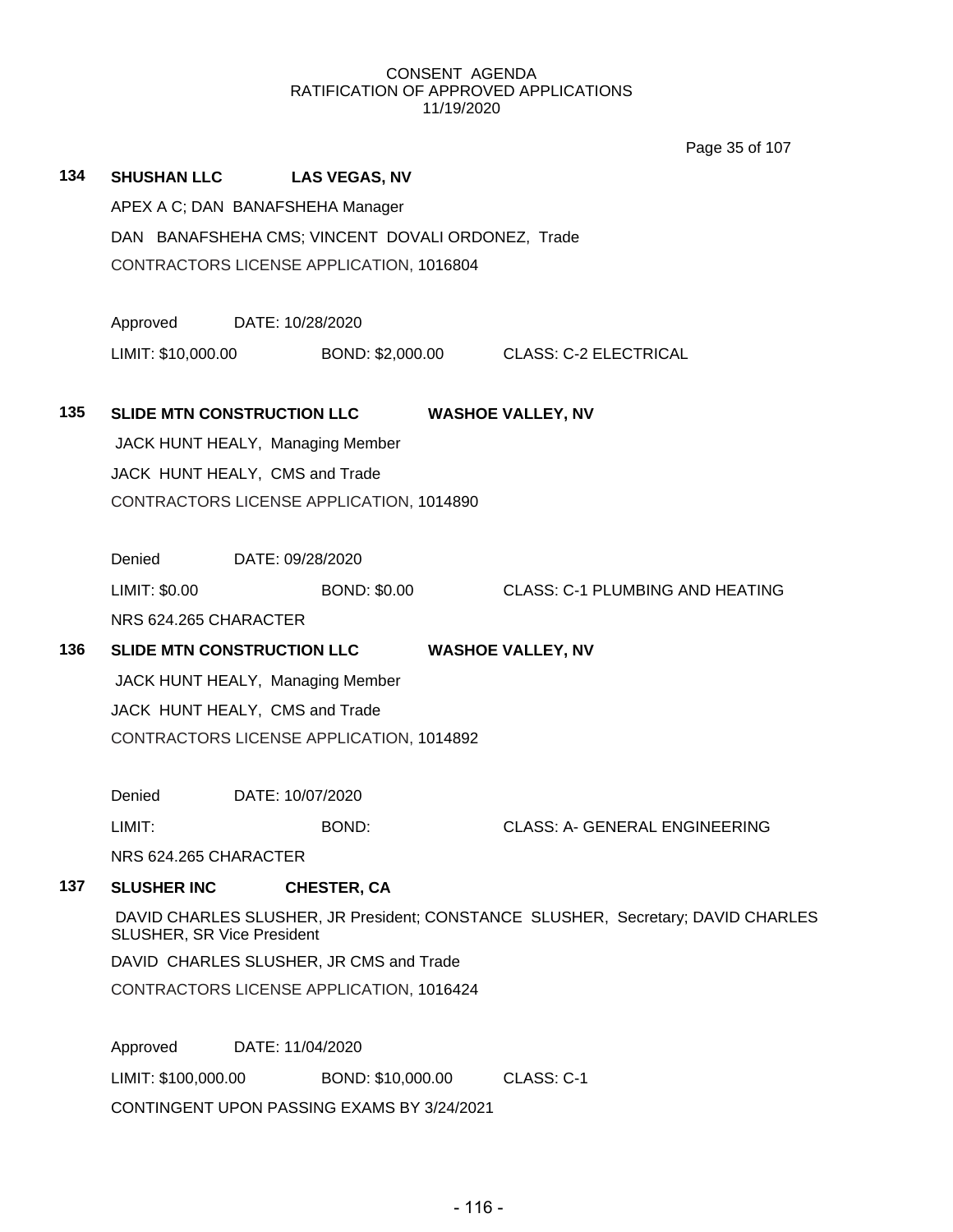Page 36 of 107

### **138 SODEXO CONSTRUCTION INC GAITHERSBURG, MD**

 SAROSH DINYAR MISTRY, President; JOAN MCGLOCKTON, Secretary; MARC ALLEN BLASS, **Treasurer** 

JASON GREGORY OWEN, CMS and Trade

CONTRACTORS LICENSE APPLICATION, 1015869

Approved DATE: 10/13/2020

LIMIT: Unlimited BOND: \$50,000.00 CLASS: B

CONTINGENT UPON PASSING CMS EXAM BY 2/19/2021

# **139 STARKE ENTERPRISE LLC LAS VEGAS, NV**

STARKE CONTRACTORS; LISA ANN EGGLESTON Managing Member LISA ANN EGGLESTON CMS and Trade CONTRACTORS LICENSE APPLICATION, 1016256

Approved DATE: 10/15/2020

LIMIT: \$1,800,000.00 BOND: \$30,000.00 CLASS: C3-CARPENTRY

# **140 STARKE ENTERPRISE LLC LAS VEGAS, NV**

STARKE CONTRACTORS; LISA ANN EGGLESTON Managing Member JUSTIN TODD EGGLESTON, CMS and Trade; LISA ANN EGGLESTON CMS and Trade CONTRACTORS LICENSE APPLICATION, 1016258

Approved DATE: 10/15/2020

LIMIT: \$1,800,000.00 BOND: \$30,000.00 CLASS: B6-COMMERCIAL REMODELING

EXCEEDING THREE STORIES

CONTINGENT ON PASSING CMS/TRADE EXAM

**141 STORECRAFTERS INC ROCHESTER, NY**

MARK ANDREW WHITE President; JOSEPH R SCHINDLER Vice President

JOSEPH R SCHINDLER CMS and Trade

CONTRACTORS LICENSE APPLICATION, 1016430

Approved DATE: 10/16/2020

LIMIT: \$1,000,000.00 BOND: \$30,000.00 CLASS: B2-RESIDENTIAL AND SMALL

**COMMERCIAL**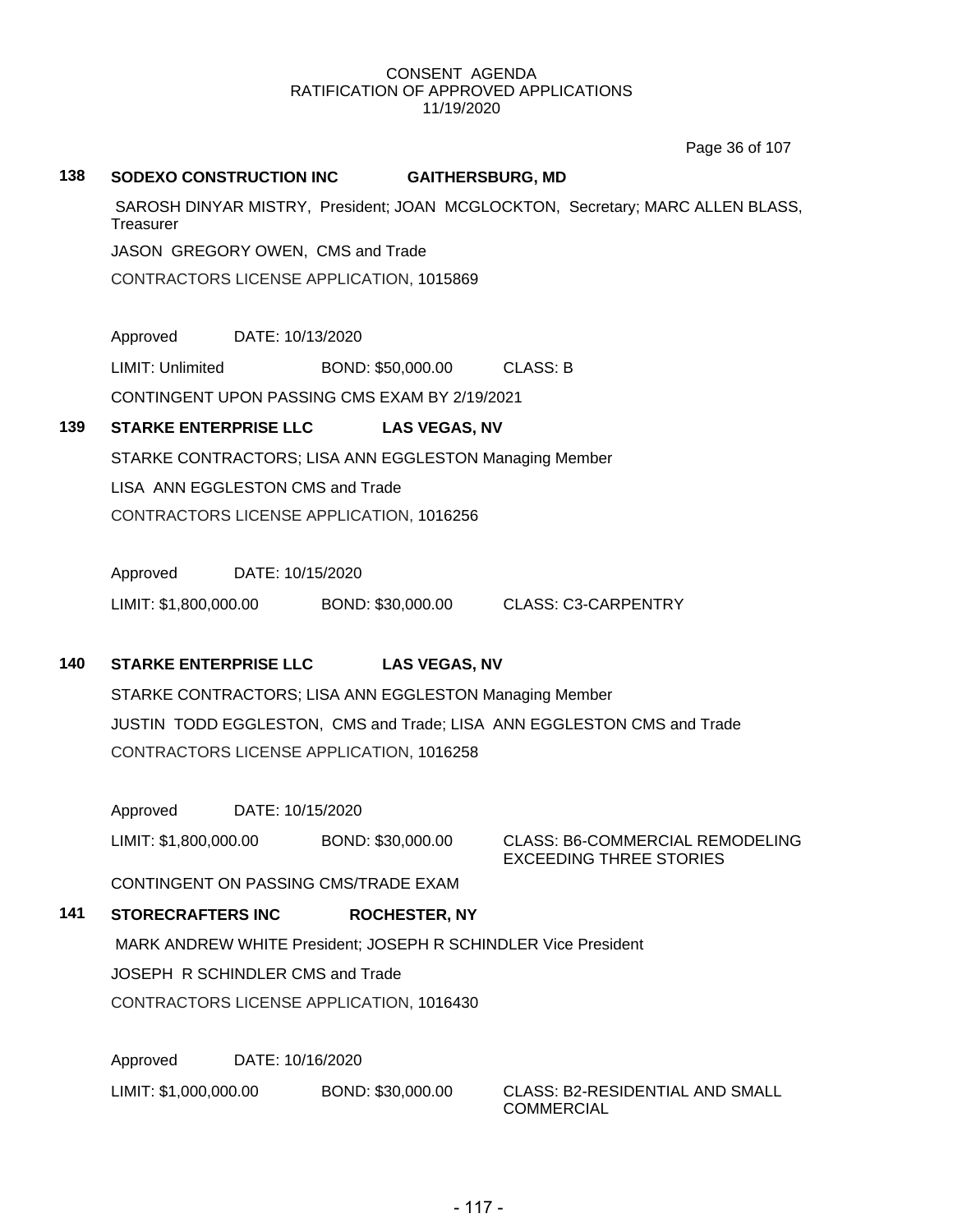Page 37 of 107

**142 SUMMIT RESTORATION INC LAS VEGAS, NV** WILLIAM ANTHONY DELLAECHAIE President WILLIAM ANTHONY DELLAECHAIE CMS and Trade CONTRACTORS LICENSE APPLICATION, 1015894 Approved DATE: 11/02/2020 LIMIT: \$245,000.00 BOND: \$15,000.00 CLASS: C-31 WRECKING CONTINGENT UPON PASSING REQUIRED CMS EXAM **143 SUPREME CARPET CLEANING LLC NORTH LAS VEGAS, NV** MARCO ANTONIO CARDONA Managing Member JOSEPH ANHTONY PARKER, CMS; MARCO ANTONIO CARDONA Trade CONTRACTORS LICENSE APPLICATION, 1016542 Approved DATE: 10/16/2020 LIMIT: \$245,000.00 BOND: \$15,000.00 CLASS: C-20 TILING CONTINGENT ON PASSING REQUIRED CMS EXAM **144 SUPREME CARPET CLEANING LLC NORTH LAS VEGAS, NV** MARCO ANTONIO CARDONA Managing Member JOSEPH ANHTONY PARKER, CMS; MARCO ANTONIO CARDONA Trade CONTRACTORS LICENSE APPLICATION, 1016543 Approved DATE: 10/16/2020 LIMIT: \$245,000.00 BOND: \$15,000.00 CLASS: C-3B LIMITED TO WOOD FLOORS ONLY CONTINGENT ON PASSING REQUIRED CMS EXAM **145 SUPREME CARPET CLEANING LLC NORTH LAS VEGAS, NV** MARCO ANTONIO CARDONA Managing Member MARCO ANTONIO CARDONA Trade; JOSEPH ANHTONY PARKER, CMS CONTRACTORS LICENSE APPLICATION, 1016544 Approved DATE: 10/16/2020 LIMIT: \$245,000.00 BOND: \$15,000.00 CLASS: B-2 RESIDENTIAL AND SMALL **COMMERCIAL** CONTINGENT ON PASSING REQUIRED CMS EXAM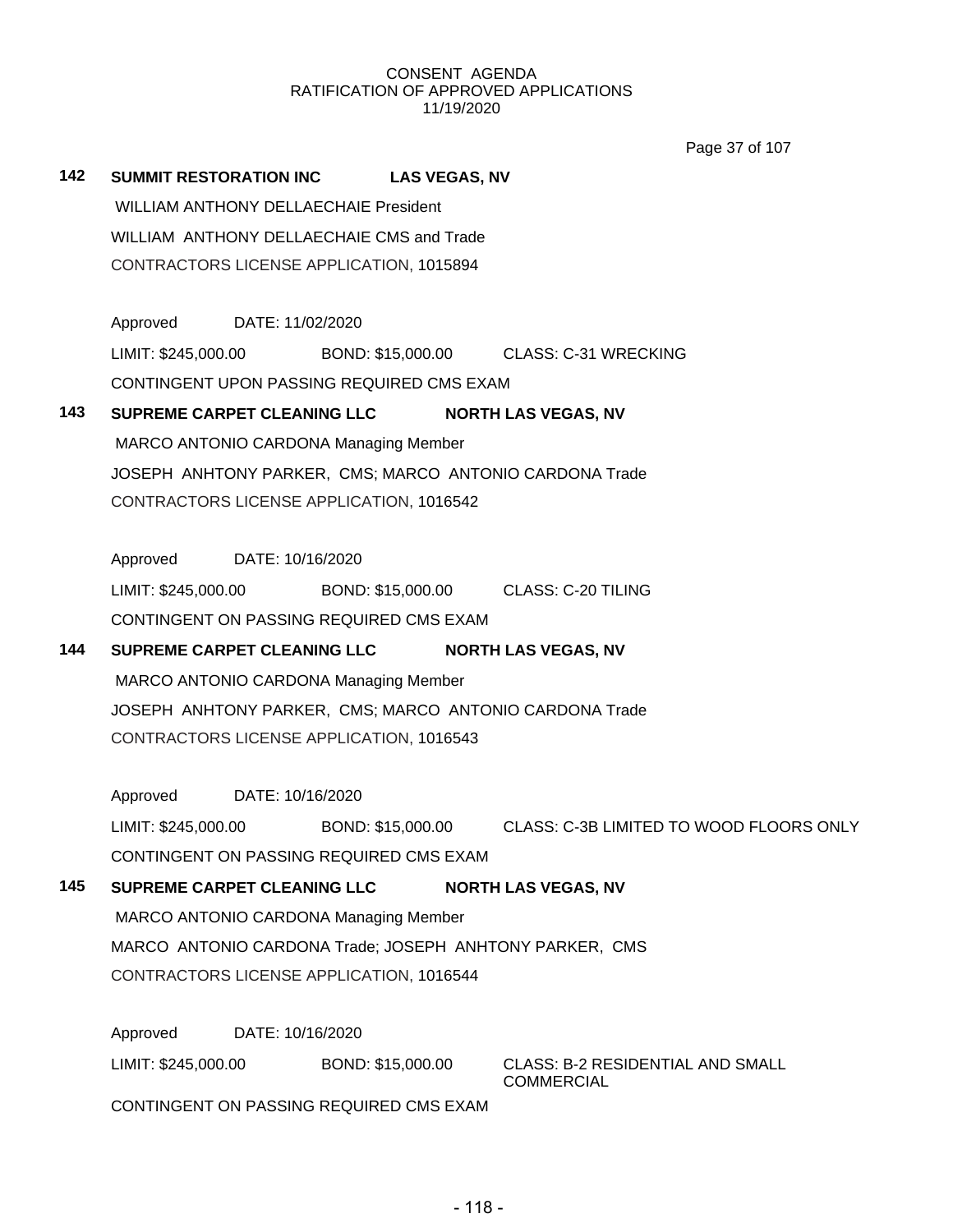Page 38 of 107

| 146                                                                                                     | SUPREME CARPET CLEANING LLC                             | <b>NORTH LAS VEGAS, NV</b>                           |                                          |  |  |
|---------------------------------------------------------------------------------------------------------|---------------------------------------------------------|------------------------------------------------------|------------------------------------------|--|--|
| <b>MARCO ANTONIO CARDONA Managing Member</b><br>JOSEPH ANHTONY PARKER, CMS; MARCO ANTONIO CARDONA Trade |                                                         |                                                      |                                          |  |  |
|                                                                                                         |                                                         |                                                      | CONTRACTORS LICENSE APPLICATION, 1016545 |  |  |
|                                                                                                         | Approved DATE: 10/16/2020                               |                                                      |                                          |  |  |
|                                                                                                         | LIMIT: \$245,000.00<br>BOND: \$15,000.00                | CLASS: C-19 INSTALLING TERRAZZO AND<br><b>MARBLE</b> |                                          |  |  |
|                                                                                                         | CONTINGENT ON PASSING REQUIRED CMS EXAM                 |                                                      |                                          |  |  |
| 147                                                                                                     | SUPREME CARPET CLEANING LLC                             | <b>NORTH LAS VEGAS, NV</b>                           |                                          |  |  |
|                                                                                                         | MARCO ANTONIO CARDONA Managing Member                   |                                                      |                                          |  |  |
|                                                                                                         | JOSEPH ANHTONY PARKER, CMS; MARCO ANTONIO CARDONA Trade |                                                      |                                          |  |  |
|                                                                                                         | CONTRACTORS LICENSE APPLICATION, 1016546                |                                                      |                                          |  |  |
|                                                                                                         |                                                         |                                                      |                                          |  |  |
|                                                                                                         | Approved DATE: 10/16/2020                               |                                                      |                                          |  |  |
|                                                                                                         | LIMIT: \$245,000.00                                     | BOND: \$15,000.00 CLASS: C-16 FINISHING FLOORS       |                                          |  |  |
|                                                                                                         | CONTINGENT ON PASSING REQUIRED CMS EXAM                 |                                                      |                                          |  |  |
| 148                                                                                                     | <b>SWANSON BUILT LLC</b><br><b>SPARKS, NV</b>           |                                                      |                                          |  |  |
| DEAN THOMAS SWANSON, Managing Member                                                                    |                                                         |                                                      |                                          |  |  |
|                                                                                                         | DEAN THOMAS SWANSON, CMS and Trade                      |                                                      |                                          |  |  |
| CONTRACTORS LICENSE APPLICATION, 1016411                                                                |                                                         |                                                      |                                          |  |  |
|                                                                                                         | Approved DATE: 11/02/2020                               |                                                      |                                          |  |  |
|                                                                                                         | LIMIT: \$500,000.00<br>BOND: \$15,000.00                | CLASS: C2F                                           |                                          |  |  |
|                                                                                                         | CONTINGENT UPON PASSING TRADE EXAM BY 3/23/2021         |                                                      |                                          |  |  |
| 149                                                                                                     | <b>T G CONSTRUCTION LLC</b><br><b>LAS VEGAS, NV</b>     |                                                      |                                          |  |  |
|                                                                                                         | JUDITH ZAMORA, Manager; TOBIAS MAGANA-GODINEZ, Manager  |                                                      |                                          |  |  |
|                                                                                                         | TOBIAS MAGANA-GODINEZ, Trade; JUDITH ZAMORA, CMS        |                                                      |                                          |  |  |
|                                                                                                         | CONTRACTORS LICENSE APPLICATION, 1015926                |                                                      |                                          |  |  |
|                                                                                                         |                                                         |                                                      |                                          |  |  |
|                                                                                                         | Approved<br>DATE: 10/12/2020                            |                                                      |                                          |  |  |
|                                                                                                         | LIMIT: \$200,000.00<br>BOND: \$10,000.00                | <b>CLASS: C-5 CONCRETE CONTRACTING</b>               |                                          |  |  |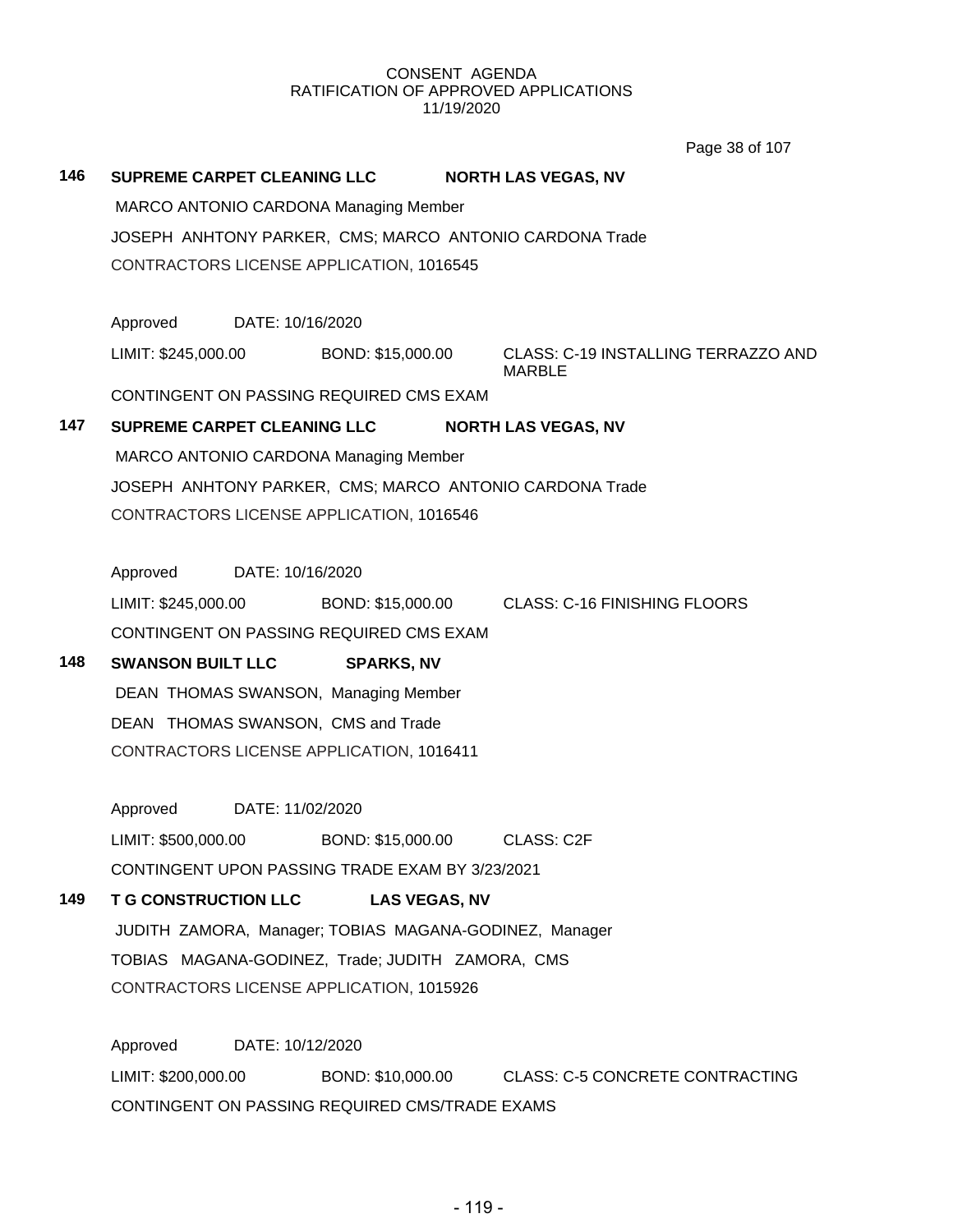Page 39 of 107

# **150 T H SECURITY LLC LAS VEGAS, NV**

APPLE GARAGE DOOR REPAIR; TOMER HARUSH, Managing Member

TOMER HARUSH, CMS and Trade

CONTRACTORS LICENSE APPLICATION, 1016469

Approved DATE: 10/12/2020

LIMIT: \$10,000.00 BOND: \$2,000.00 CLASS: C-3D OVERHEAD DOORS

### **151 T M R EXECUTIVE INTERIORS INC FRESNO, CA**

 JAMIE MICHELL RUSSELL, Manager; TIMOTHY MILO RUSSELL, Managing Member; BRENDAN MICHAEL RUSSELL, Manager

TIMOTHY MILO RUSSELL, CMS and Trade

CONTRACTORS LICENSE APPLICATION, 1015649

Approved DATE: 10/19/2020

LIMIT: \$2,000,000.00 BOND: \$30,000.00 CLASS: C3B

CONTINGENT UPON PASSING EXAMS BY 2/6/2021 AND RECEIPT OF GOOD STANDING FROM NV SOS

# **152 TECHNOCLIMA LLC LAS VEGAS, NV**

 BENITO ENRIQUE MONTAS DOMINGUEZ, Managing Member BENITO ENRIQUE MONTAS DOMINGUEZ, CMS and Trade CONTRACTORS LICENSE APPLICATION, 1016233

Approved DATE: 10/06/2020

LIMIT: \$10,000.00 BOND: \$2,000.00 CLASS: C-21B AIR CONDITIONING

CONTINGENT ON PASSING THE REQUIRED TRADE EXAM

# **153 TEKTEGRITY INNOVATIVE SERVICES INC FRESNO, CA**

 RUSSELL P LEVANWAY President; JOHN CHUNG-HONG LIM, Secretary; JEREMY MICHAEL KOELLISH **Treasurer** 

JAMES GLEN GOAD, CMS and Trade

CONTRACTORS LICENSE APPLICATION, 1016269

Approved DATE: 10/12/2020

LIMIT: \$245,000.00 BOND: \$15,000.00 CLASS: C-2D LOW VOLTAGE

CONTINGENT ON PASSING REQUIRED CMS/TRADE EXAMS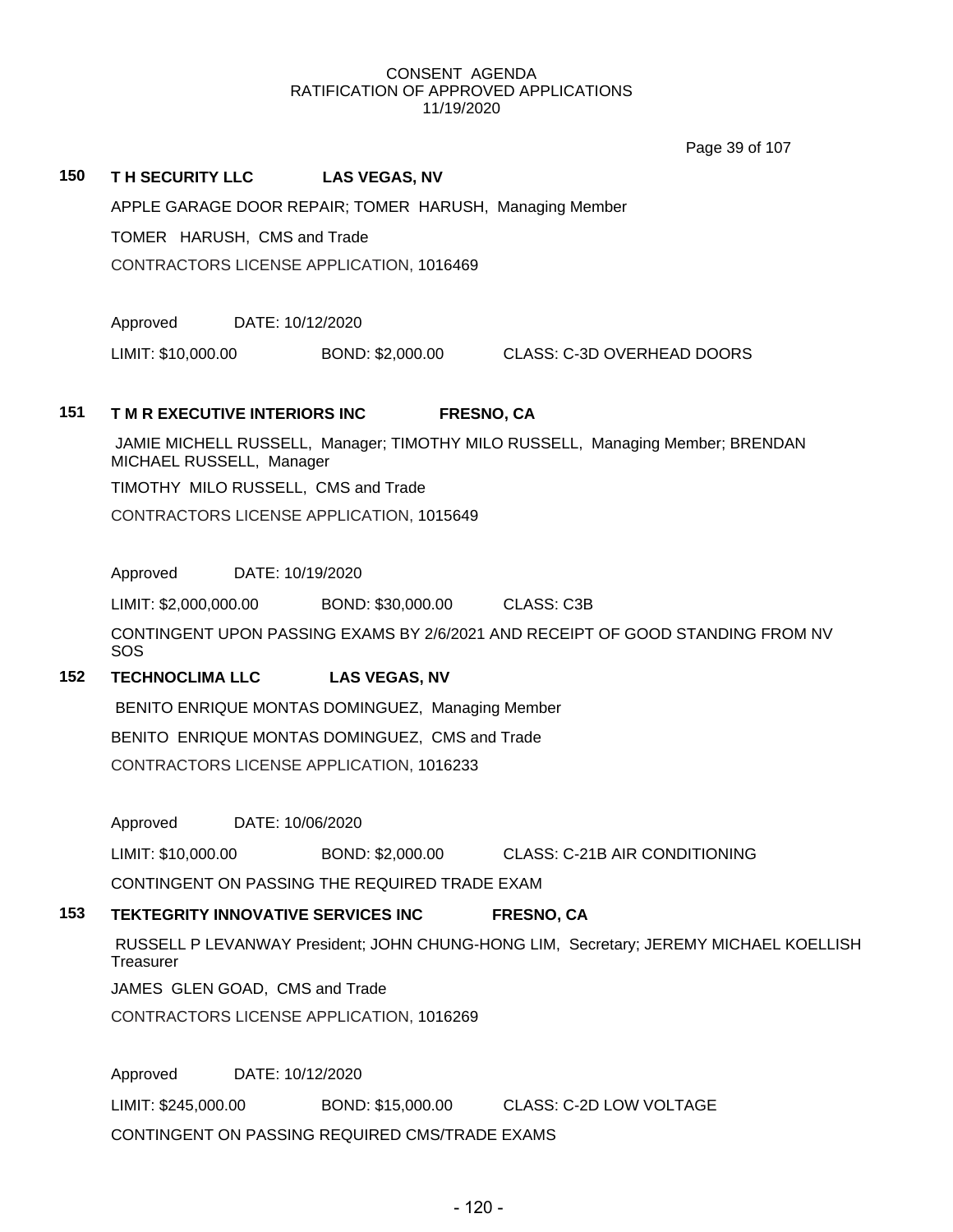Page 40 of 107

| 154 | THE AIR DOCTOR HVAC LLC                                                                                                                                            | <b>HENDERSON, NV</b> |                                                                           |  |
|-----|--------------------------------------------------------------------------------------------------------------------------------------------------------------------|----------------------|---------------------------------------------------------------------------|--|
|     | THOMAS ROBERT COLLINS, Manager                                                                                                                                     |                      |                                                                           |  |
|     | THOMAS ROBERT COLLINS, CMS and Trade                                                                                                                               |                      |                                                                           |  |
|     | CONTRACTORS LICENSE APPLICATION, 1016128                                                                                                                           |                      |                                                                           |  |
|     | Approved<br>DATE: 11/02/2020                                                                                                                                       |                      |                                                                           |  |
|     | LIMIT: \$10,000.00                                                                                                                                                 | BOND: \$2,000.00     | CLASS: C-21 REFRIGERATION & AIR<br><b>CONDITIONING</b>                    |  |
|     | CONTINGENT UPON PASSING CMS & C-21 EXAMS BY 03/04/2021                                                                                                             |                      |                                                                           |  |
| 155 | THE BUILDING COMPANY OF NEVADA LLC                                                                                                                                 |                      | <b>FORT MOJAVE, AZ</b>                                                    |  |
|     |                                                                                                                                                                    |                      | TRI STATE ELECTRIC; FABIAN ROBERTO EZEKIEL RAMON RAMIREZ, Managing Member |  |
|     | FABIAN ROBERTO EZEKIEL RAMON RAMIREZ, CMS and Trade                                                                                                                |                      |                                                                           |  |
|     | CONTRACTORS LICENSE APPLICATION, 1015372                                                                                                                           |                      |                                                                           |  |
|     | Approved<br>DATE: 10/02/2020                                                                                                                                       |                      |                                                                           |  |
|     | LIMIT: \$200,000.00                                                                                                                                                | BOND: \$10,000.00    | CLASS: C2                                                                 |  |
|     | CONTINGENT UPON PASSING EXAMS BY 1/17/2021                                                                                                                         |                      |                                                                           |  |
| 156 | THE CONSTRUCTORS WORLD CORP                                                                                                                                        |                      | <b>LAS VEGAS, NV</b>                                                      |  |
|     | T C W; DUSEON JASON KIM, President; TAI KYU JIN, Secretary; JAE SUNG RIM, Treasurer<br>DUSEON JASON KIM, CMS and Trade<br>CONTRACTORS LICENSE APPLICATION, 1016385 |                      |                                                                           |  |
|     |                                                                                                                                                                    |                      |                                                                           |  |
|     |                                                                                                                                                                    |                      |                                                                           |  |
|     | Approved<br>DATE: 10/21/2020                                                                                                                                       |                      |                                                                           |  |
|     | LIMIT: \$200,000.00                                                                                                                                                | BOND: \$10,000.00    | <b>CLASS: B-2 RESIDENTIAL AND SMALL</b><br>COMMERCIAL                     |  |
|     | CONTINGENT UPON PASSING REQUIRED CMS EXAM                                                                                                                          |                      |                                                                           |  |
| 157 | <b>TONYS SHOTCRETE INC</b>                                                                                                                                         | <b>RENO, NV</b>      |                                                                           |  |
|     | JAIME GONZALEZ-RODARTE, President; J GUADALUPE GONZALEZ, Secretary; HILARIO GONZALEZ<br>RODARTE, Treasurer; JOSE ANTONIO GONZALEZ RODARTE, Director                |                      |                                                                           |  |
|     | JAIME GONZALEZ-RODARTE, CMS and Trade                                                                                                                              |                      |                                                                           |  |
|     | CONTRACTORS LICENSE APPLICATION, 1015942                                                                                                                           |                      |                                                                           |  |
|     | Approved<br>DATE: 10/13/2020                                                                                                                                       |                      |                                                                           |  |
|     | LIMIT: \$10,000.00                                                                                                                                                 | BOND: \$2,000.00     | CLASS: C11                                                                |  |
|     | CONTINGENT UPON PASSING CMS EXAM BY 2/24/2021                                                                                                                      |                      |                                                                           |  |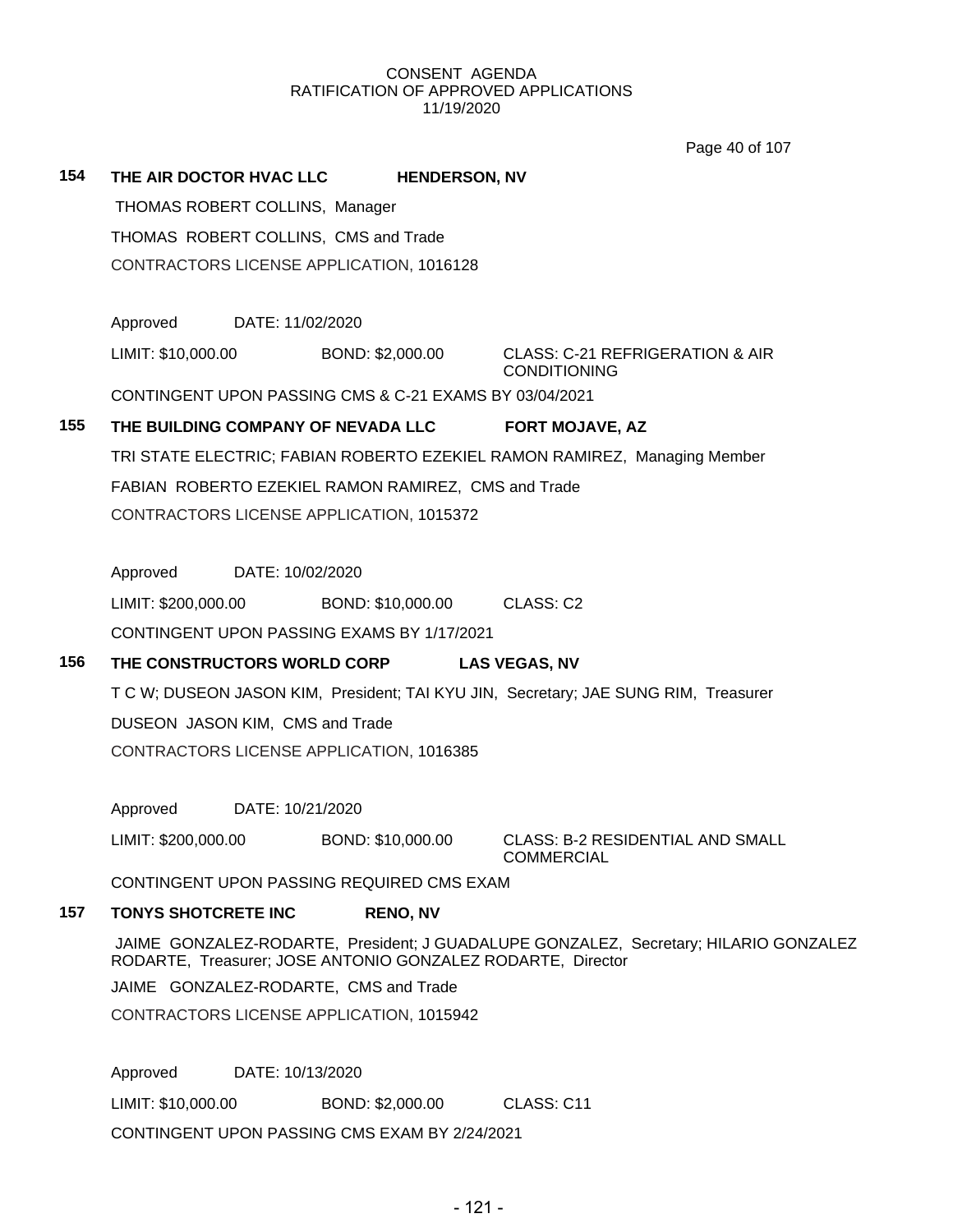Page 41 of 107

# **158 TORI CONTRACTING LLC LAS VEGAS, NV**

 SCOTT RUSSELL BULLOCH, Manager; LUCAS JAMES JACKSON Manager; SCOTT WAYNE ACTON Manager RONNOW JACK LEAVITT Trade; SCOTT WAYNE ACTON CMS CONTRACTORS LICENSE APPLICATION, 1016601

Approved DATE: 10/16/2020

LIMIT: \$9,700,000.00 BOND: \$50,000.00 CLASS: C-17 LATHERING AND PLASTERING CONTINGENT ON PASSING REQUIRED TRADE EXAM

# **159 TRACI JO SMITH NORTH LAS VEGAS, NV**

R N S CONTRACTING; TRACY JO SMITH, Owner

TRACY JO SMITH, CMS and Trade

CONTRACTORS LICENSE APPLICATION, 1016727

Approved DATE: 10/27/2020

LIMIT: \$10,000.00 BOND: \$2,000.00 CLASS: C-3B FINISH CARPENTRY CONTINGENT UPON PASSING CMS AND TRADE EXAMS

# **160 TRULO LLC LAS VEGAS, NV**

 TRUDY MARIE PARKER, Managing Member TRUDY MARIE PARKER, CMS; JUSTIN KEITH PEARSON Trade CONTRACTORS LICENSE APPLICATION, 1016506

Approved DATE: 11/03/2020

LIMIT: \$10,000.00 BOND: \$2,000.00 CLASS: C-37D HEATING OF POOLS

CONTINGENT UPON PASSING CMS & C-37D BY 03/30/2021

**161 V M C REMEDIATION LLC LAS VEGAS, NV**

 CAMILLE CHARBONNEAU Managing Member; MATHIEU CHARLES MARGOTTEAU Managing Member; VALENTIN SOFRONI, Managing Member VALENTIN SOFRONI, Trade; MATHIEU CHARLES MARGOTTEAU CMS

CONTRACTORS LICENSE APPLICATION, 1016294

Approved DATE: 10/16/2020

LIMIT: \$245,000.00 BOND: \$15,000.00 CLASS: A13-WRECKING BUILDINGS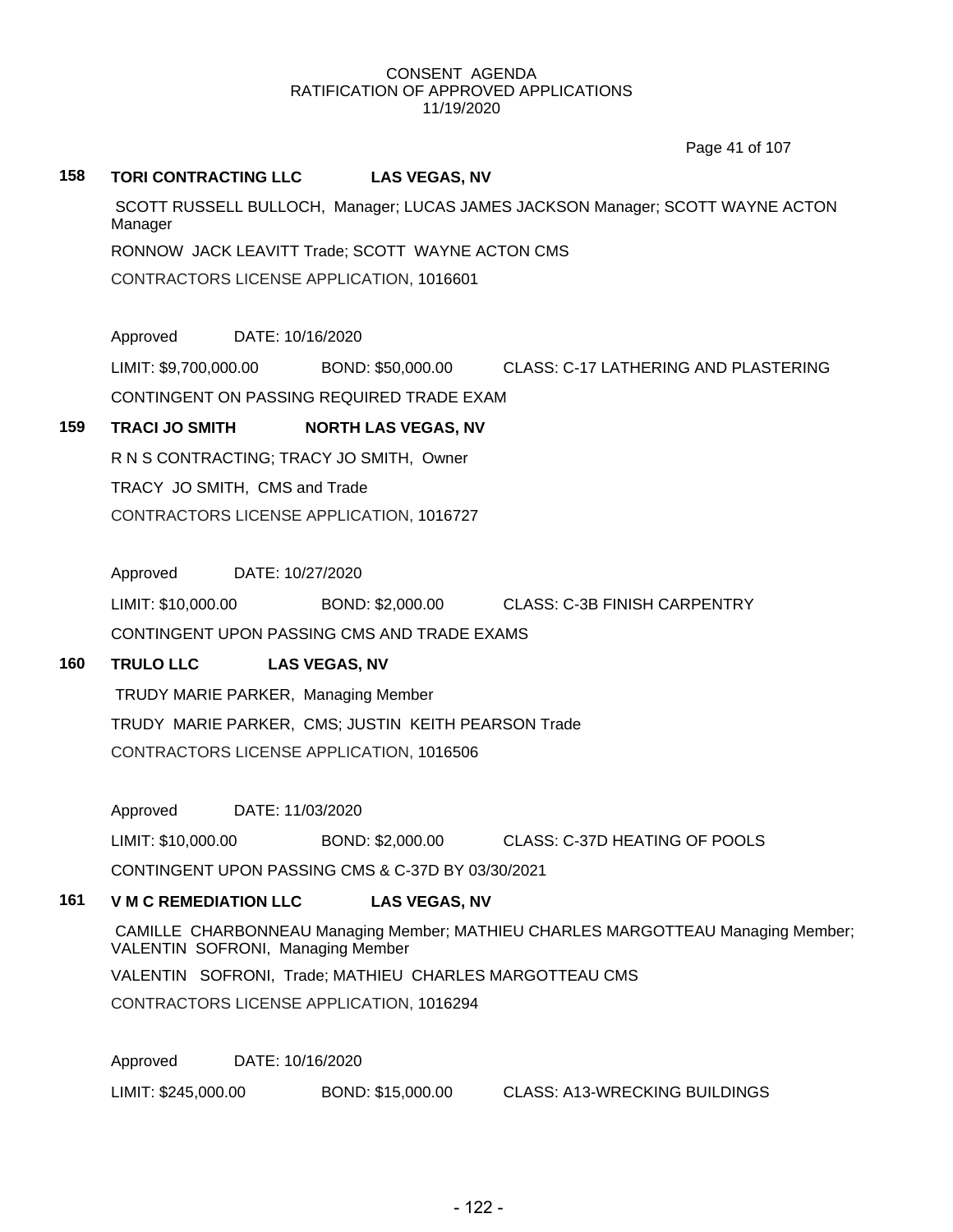Page 42 of 107

### **162 VALENTE DEVELOPMENT LLC LS VEGAS , NV**

 HERIBERTO VALENTE AGUIAR, Member; MICHAEL NICOLA VALENTE Managing Member MICHAEL NICOLA VALENTE CMS and Trade CONTRACTORS LICENSE APPLICATION, 1015887

Approved DATE: 10/23/2020 LIMIT: \$245,000.00 BOND: \$15,000.00 CLASS: B-2 RESIDENTIAL & SMALL

**COMMERCIAL** 

# **163 VALLEY HEATING & AIR CONDITIONING LLC SPARKS, NV** CHET WAYNE WAGNER, Owner CHET WAYNE WAGNER, CMS and Trade CONTRACTORS LICENSE APPLICATION, 1016227

Approved DATE: 10/21/2020

LIMIT: \$20,000.00 BOND: \$5,000.00 CLASS: C-21B AIR CONDITIONING CONTINGENT UPON PASSING CMS & C-21B EXAMS BY 03/30/2021

# **164 VISUALIZED LANDSCAPE LLC NORTH LAS VEGAS, NV** RAMSES ADALBERTO HERNANDEZ CALVILLO, Managing Member RAMSES ADALBERTO HERNANDEZ CALVILLO, CMS and Trade CONTRACTORS LICENSE APPLICATION, 1016260

Approved DATE: 10/29/2020 LIMIT: \$20,000.00 BOND: \$5,000.00 CLASS: C10-LANDSCAPE CONTRACTING CONTINGENT ON PASSING CMS/TRADE EXAMS

**165 W & S PAINTING LLC LAS VEGAS, NV** SAUL ORTIZ, Managing Member SAUL ORTIZ, CMS and Trade CONTRACTORS LICENSE APPLICATION, 1016481

Approved DATE: 10/21/2020 LIMIT: \$100,000.00 BOND: \$10,000.00 CLASS: C-4 PAINTING AND DECORATING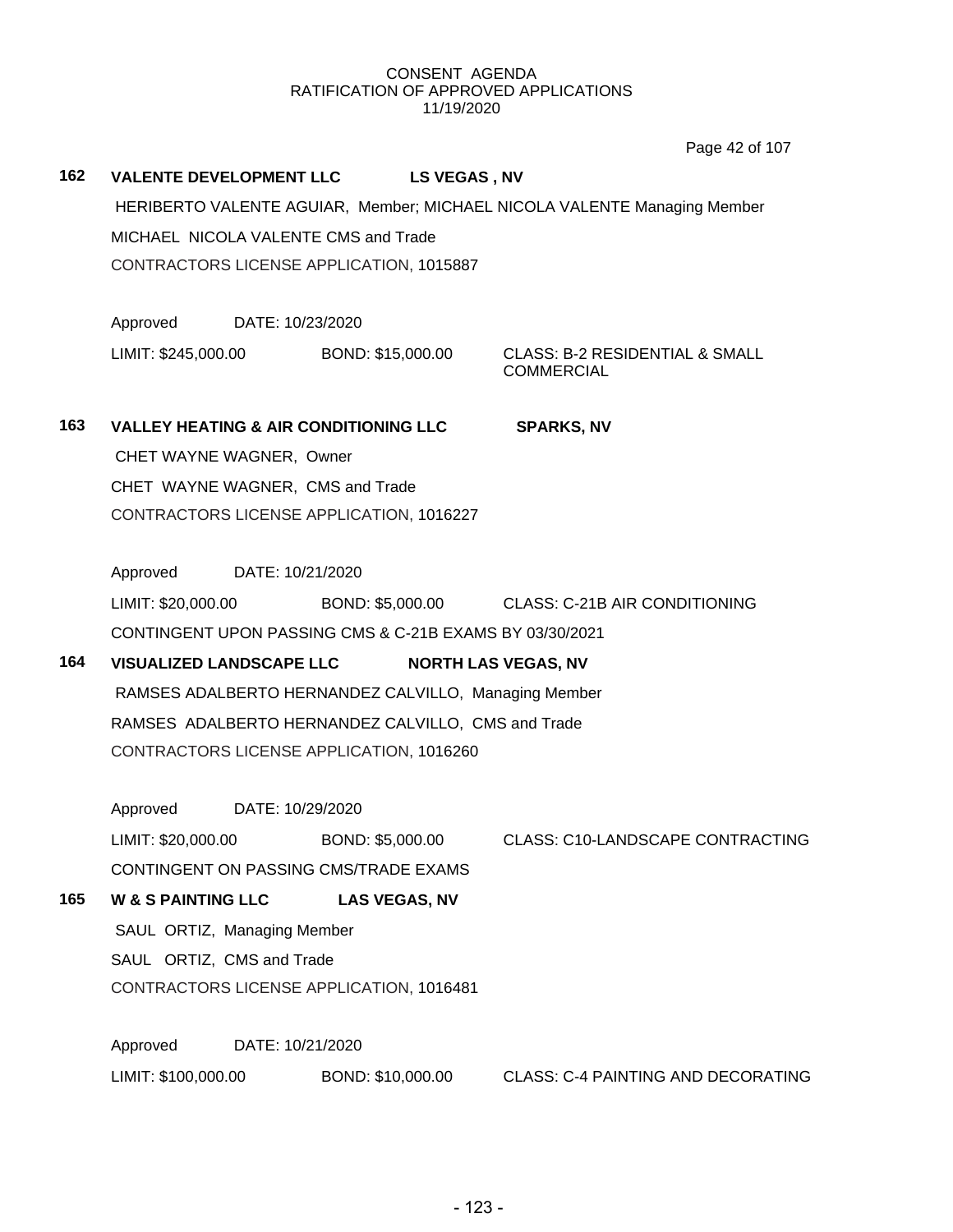Page 43 of 107

| 166 | <b>WE CARE AIR LLC</b>                                               | <b>LAS VEGAS, NV</b>                                          |                                                                                 |  |  |
|-----|----------------------------------------------------------------------|---------------------------------------------------------------|---------------------------------------------------------------------------------|--|--|
|     | JAMES GERALD LANGLEY, Managing Member                                |                                                               |                                                                                 |  |  |
|     | JAMES GERALD LANGLEY, CMS and Trade                                  |                                                               |                                                                                 |  |  |
|     |                                                                      | CONTRACTORS LICENSE APPLICATION, 1015696                      |                                                                                 |  |  |
|     | Approved<br>DATE: 10/15/2020                                         |                                                               |                                                                                 |  |  |
|     | LIMIT: \$20,000.00                                                   |                                                               | BOND: \$5,000.00 CLASS: C21D-MAINTENANCE                                        |  |  |
|     | CONTINGENT ON PASSING CMS/TRADE EXAMS                                |                                                               |                                                                                 |  |  |
| 167 | <b>WEST COAST DIRT WORKS LLC</b>                                     | <b>SPARKS, NV</b>                                             |                                                                                 |  |  |
|     |                                                                      |                                                               | MICHAEL JOSEPH COURSEY, Managing Member; ANTHONY PARKER COURSEY Managing Member |  |  |
|     | MICHAEL JOSEPH COURSEY, CMS and Trade                                |                                                               |                                                                                 |  |  |
|     |                                                                      | CONTRACTORS LICENSE APPLICATION, 1016166                      |                                                                                 |  |  |
|     |                                                                      |                                                               |                                                                                 |  |  |
|     | Approved DATE: 10/02/2020                                            |                                                               |                                                                                 |  |  |
|     | LIMIT: \$750,000.00                                                  | BOND: \$20,000.00 CLASS: C5                                   |                                                                                 |  |  |
|     |                                                                      | CONTINGENT UPON PASSING TRADE EXAM BY 3/8/2021                |                                                                                 |  |  |
| 168 | WESTERNER PRODUCTS OF YUMA INC                                       |                                                               | YAMA, AZ                                                                        |  |  |
|     | JEFFERY DEAN ANDREWS, President; MARIETTE JOHANNA ANDREWS, Secretary |                                                               |                                                                                 |  |  |
|     | JEFFERY DEAN ANDREWS, CMS and Trade                                  |                                                               |                                                                                 |  |  |
|     |                                                                      | CONTRACTORS LICENSE APPLICATION, 1015927                      |                                                                                 |  |  |
|     | Approved DATE: 11/04/2020                                            |                                                               |                                                                                 |  |  |
|     | LIMIT: \$1,000,000.00                                                |                                                               | BOND: \$30,000.00 CLASS: B- GENERAL BUILDING                                    |  |  |
|     |                                                                      | CONTINGENT UPON PASSING CMS EXAM BY 02/24/2021                |                                                                                 |  |  |
| 169 | <b>WYLIE STEEL FABRICATORS INC</b>                                   |                                                               | <b>FRANKLIN, TN</b>                                                             |  |  |
|     |                                                                      | GEORGE ROY WALLACE, President; WALTER ELLIS PORTER, Secretary |                                                                                 |  |  |
|     | THOMAS CARL HUGHES, CMS and Trade                                    |                                                               |                                                                                 |  |  |
|     |                                                                      | CONTRACTORS LICENSE APPLICATION, 1016238                      |                                                                                 |  |  |
|     | Approved                                                             | DATE: 10/16/2020                                              |                                                                                 |  |  |
|     | LIMIT: Unlimited                                                     | BOND: \$50,000.00                                             | <b>CLASS: C-14B STRUCTURAL STEEL</b>                                            |  |  |
|     |                                                                      | CONTINGENT ON PASSING REQUIRED CMS EXAM                       |                                                                                 |  |  |
|     |                                                                      |                                                               |                                                                                 |  |  |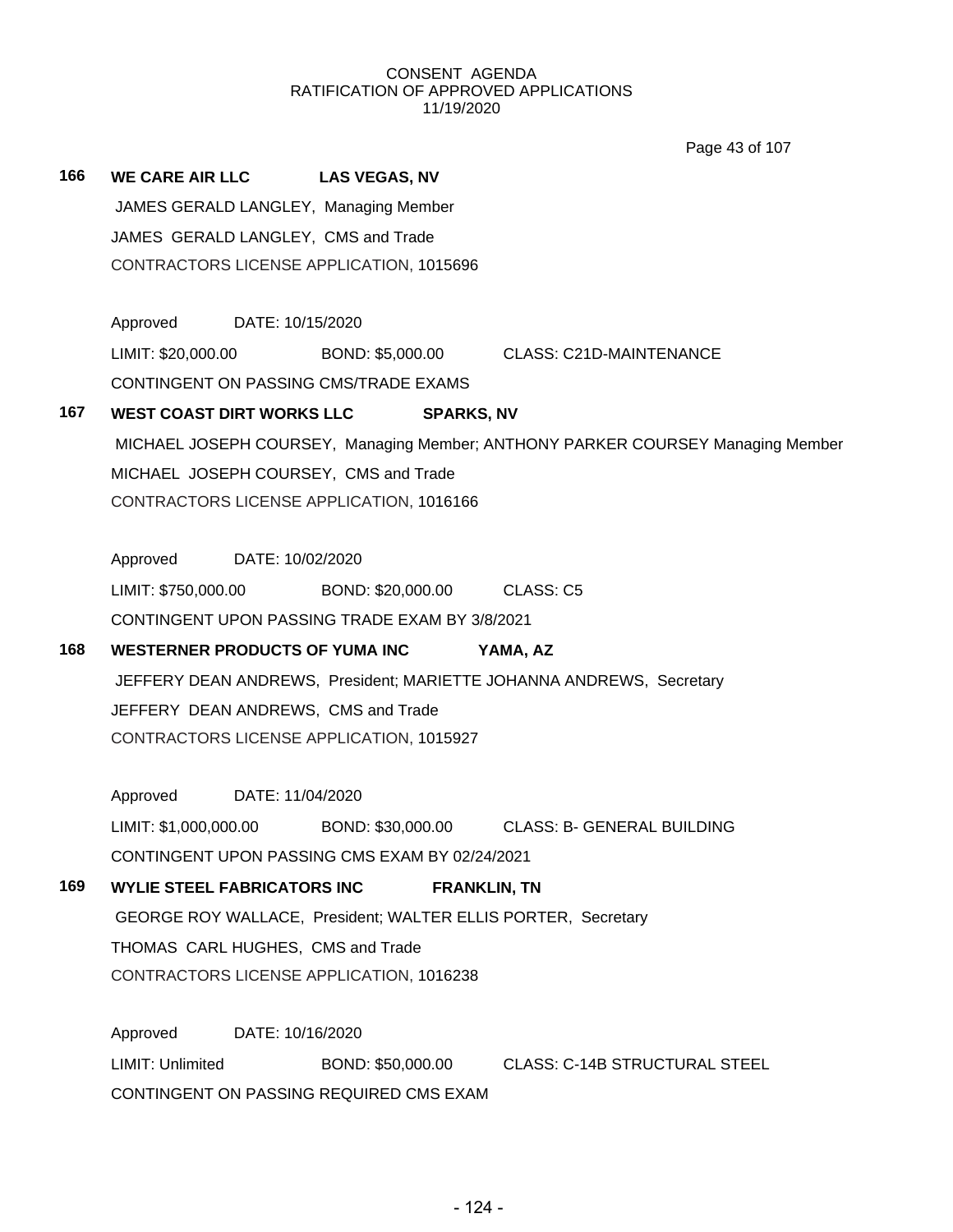Page 44 of 107

# **BROADENING OF CLASSIFICATION APPLICATION**

### **170 ABOVE THE CEILING LLC HENDERSON, NV**

 0082752 DANIEL EDWIN CAMPBELL Managing Member; PAMELA SUE CAMPBELL Manager DANIEL EDWIN CAMPBELL CMS; (B-2 Residential and Small Commercial) BROADENING OF CLASSIFICATION, 1015690

Approved DATE: 10/09/2020 CLASS: B

DANIEL EDWIN CAMPBELL, MANAGING MEMBER/QI/TRADE/CMS B, GENERAL BUILDING

CONTINGENT UPON PASSING THE (B) TRADE EXAM BY 02/10/2021.

### **171 BEYNON SPORTS SURFACES INC HUNT VALLEY, MD**

0068035 JOHN THOMAS BEYNON President; MICHAEL PATRICK GASPAROVIC Treasurer

MICHAEL PATRICK GASPAROVIC CMS and Trade; (A-22 Unclassified A22 SYNTHETIC RUNNING TRACKS, GYMNASIUM AND TENNIS COURT SURFACES ONLY) BROADENING OF CLASSIFICATION, 1016659

Approved DATE: 10/26/2020 CLASS: A-22

MICHAEL PATRICK GASPAROVIC, TREASURER/QI/CMS/TRADE

A-22, SYNTHETIC RUNNING TRACKS, GYMNASIUM AND TENNIS COURT SURFACES

### **172 CRANE CONSTRUCTION GENERAL LLC NORTHBROOK, IL**

 0071102 CRANE CONSTRUCTION COMPANY INC Member; JEFFREY DAVID CRANE Manager; RALPH ANTHONY GRANDE Member

TIFFANY NICOLE RICH CMS and Trade; (B-2 Residential and Small Commercial)

BROADENING OF CLASSIFICATION, 1016511

Approved DATE: 10/26/2020 CLASS: B-6, COMMERCIAL REMODELING

TIFFANY NICOLE RICH, QI/TRADE/CMS B-6, COMMERCIAL REMODELING

CONTINGENT UPON PASSING THE B-6 TRADE EXAM BY 4/14/2021.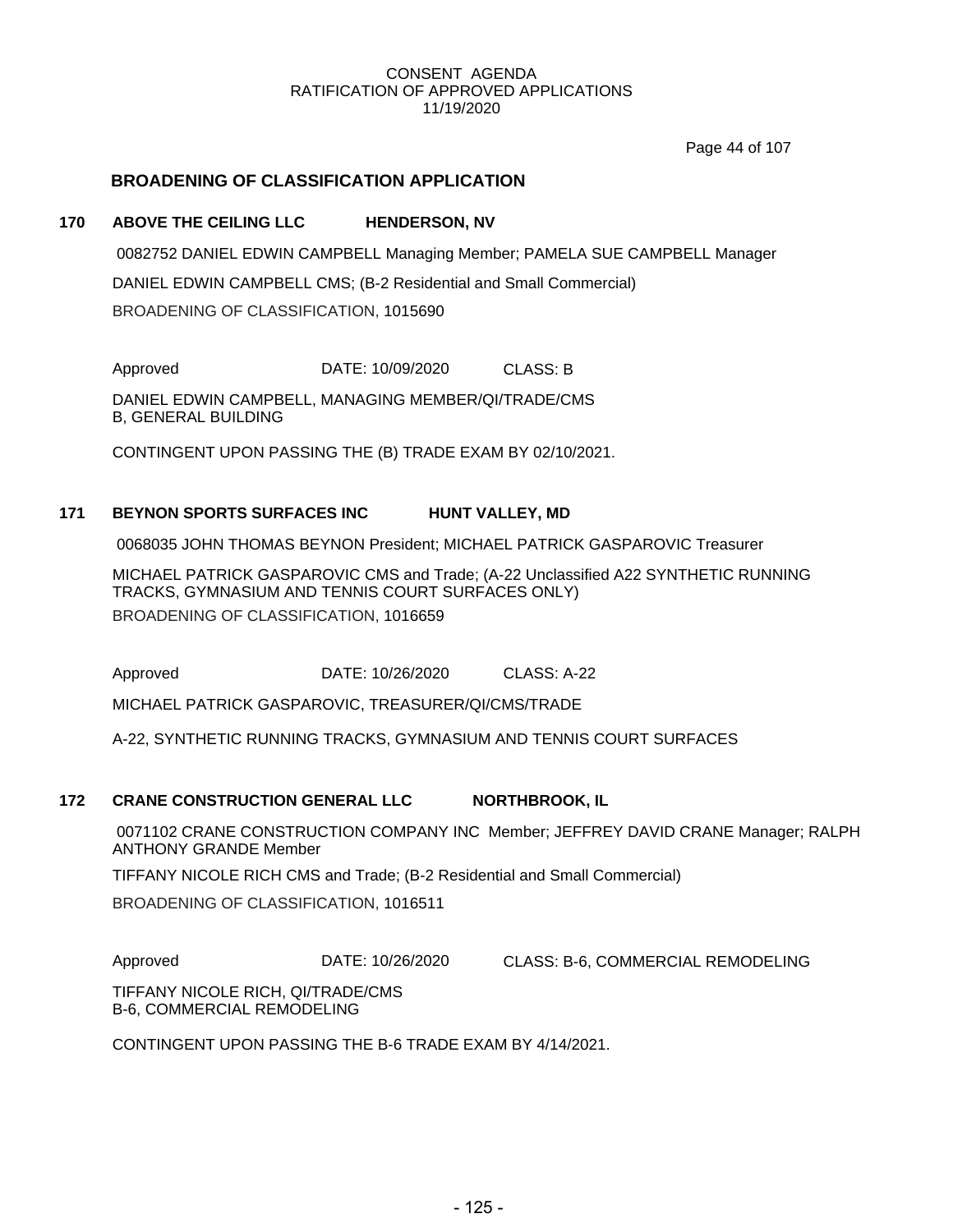Page 45 of 107

### **173 D T MASONRY LLC HENDERSON, NV**

0086196 MICHAEL GABRIEL DEL TORO, Manager

MICHAEL GABRIEL DEL TORO, CMS and Trade; (C-18 Masonry LIMITED TO THE INSTALLATION OF NON VERTICAL INTERLOCKING PAVERS ONLY) BROADENING OF CLASSIFICATION, 1016692

Approved DATE: 11/02/2020 CLASS: C-18 MICHAEL GARBRIEL DEL TORO, MANAGER/QI/CMS/TRADE C-18 CONTINGENT UPON PASSING THE C-18 TRADE EXAM BY 04/14/2021

# **174 EMILIO GONZALEZ MAGANA WINNEMUCCA, NV**

MAGANA & SONS CONSTRUCTION; 0075325 EMILIO GONZALEZ MAGANA Owner EMILIO GONZALEZ MAGANA Trade; MARIA DELIA MAGANA CMS; (A-21 Fencing and Guardrails) BROADENING OF CLASSIFICATION, 1016065

Approved DATE: 10/02/2020 CLASS: A15, A19 EMILIO GONZALEZ MAGANA, OWNER/QI/CMS/TRADE A-15, A19

CONTINGENT UPON PASSING BOTH TRADE EXAMS BY 03/30/2021.

# **175 PREMIER CONTRACTORS INC LAS VEGAS, NV**

 0086946 STEPHEN MICHAEL BELLO President; RICHARD DALE MERIGOLD Vice President RICHARD DALE MERIGOLD CMS and Trade; (C-3C Insulation & amp; Weather Stripping; C-3E Drywall) BROADENING OF CLASSIFICATION, 1016398

Approved DATE: 10/07/2020 CLASS: C-3E DRYWALL RICHARD DALE MERIGOLD, QI/CMS/TRADE C-3E, DRYWALL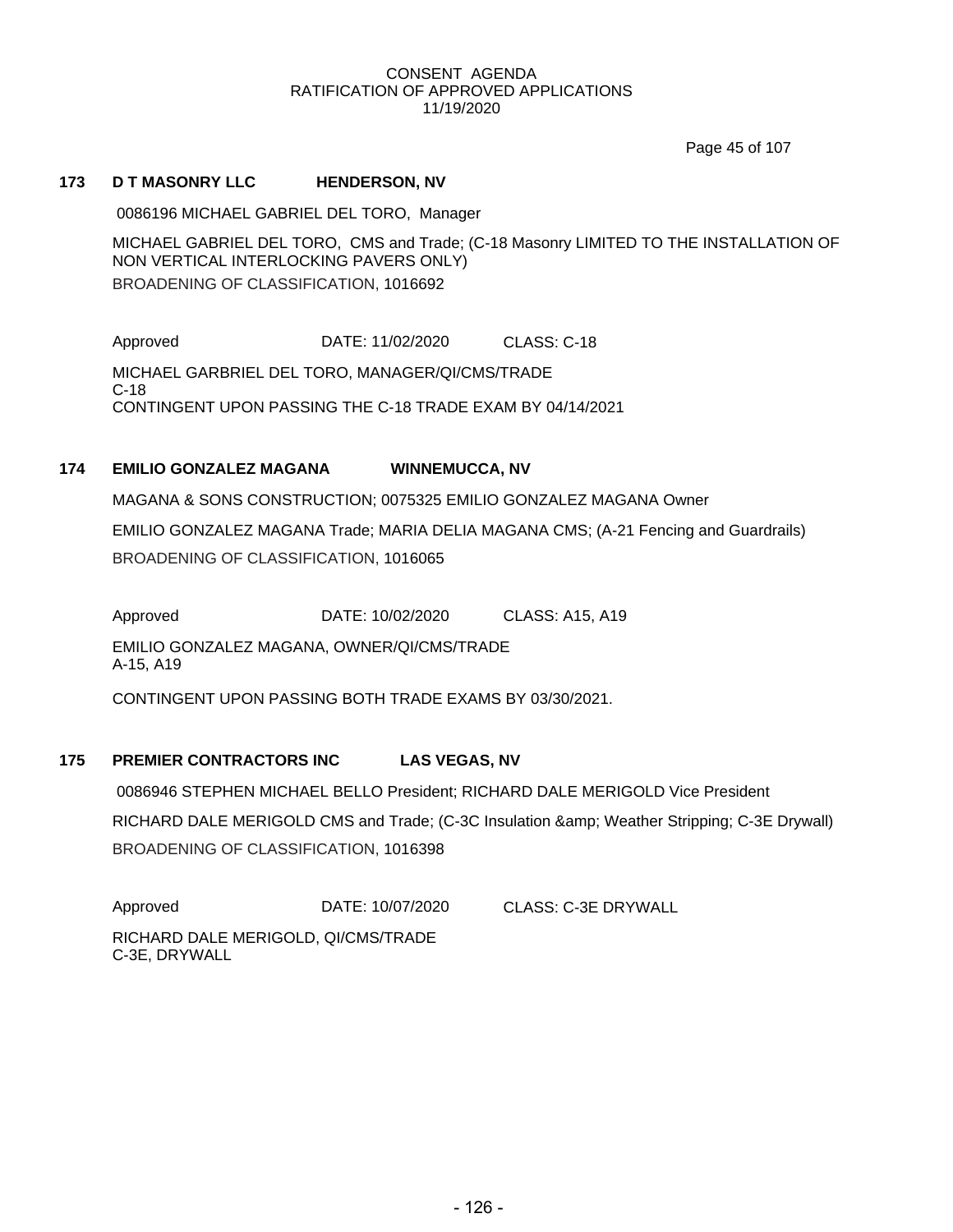Page 46 of 107

### **176 RIGHTWAY DRYWALL & PAINT LLC HENDERSON, NV**

0076576 MARK REGAN HUTCHINS Managing Member

MARK REGAN HUTCHINS CMS and Trade; KELLY REGAN SUITER CMS and Trade; (C-4 Painting and Decorating) BROADENING OF CLASSIFICATION, 1016289

Approved DATE: 10/09/2020 CLASS: C-4, PAINTING AND DECORATING

KELLY REGAN SUITER, QI/CMS/TRADE C-4, PAINTING AND DECORATING

CONTINGENT UPON PASSING THE TRADE EXAM BY 04/01/2021.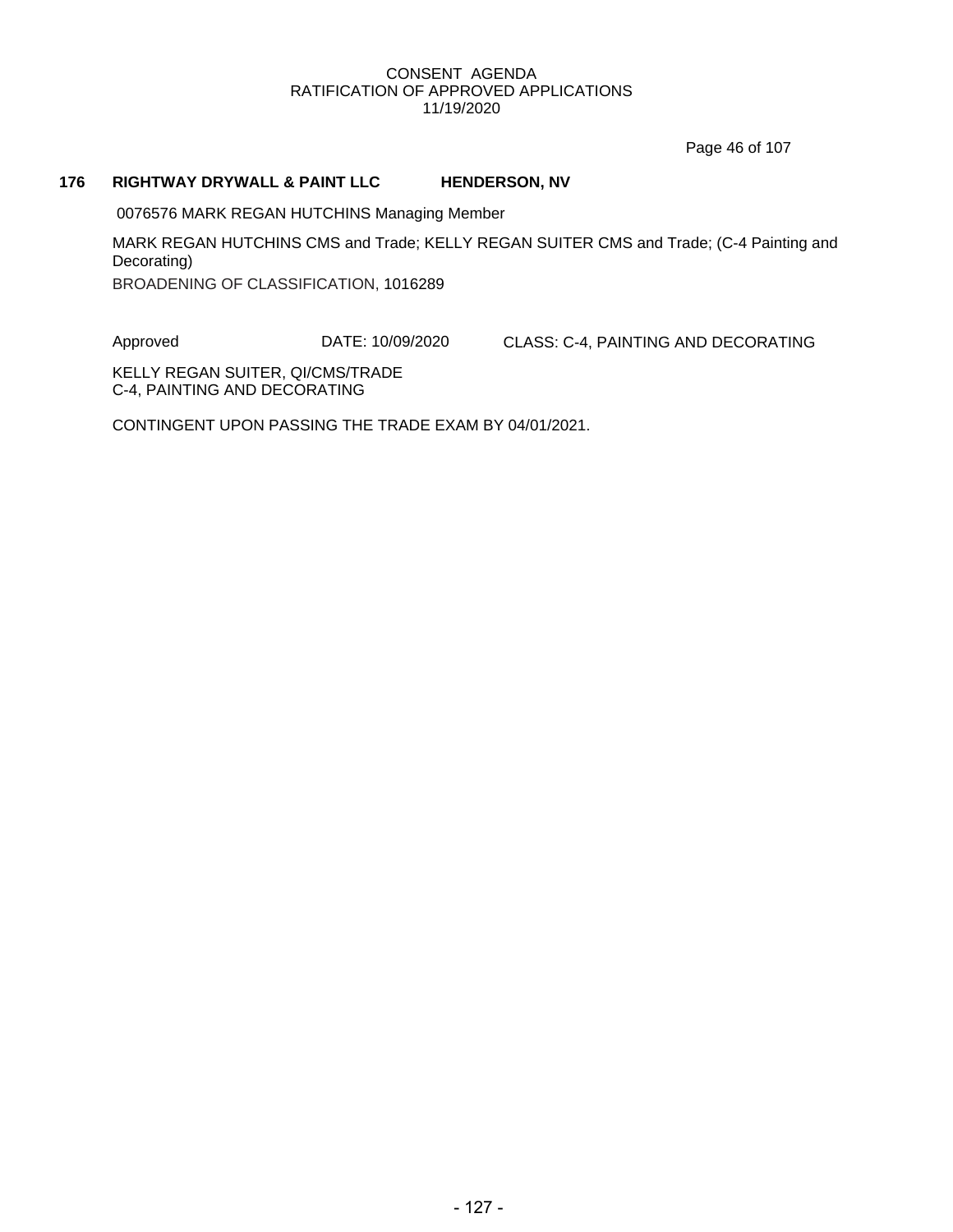Page 47 of 107

# **CHANGE OF OFFICER/MEMBER/MANAGER**

# **177 3 RIVERS INC HUNTINGTON, UT**

 0079472; THOMAS LEE POTTER President THOMAS LEE POTTER CMS and Trade CHANGE OF OFFICER/MEMBER/MANAGER, 1016401

Approved DATE: 10/02/2020

# **178 ABILITY CENTER LAS VEGAS, NV**

 0077305; CHAD CHRISTOPHER BLAKE, President; ROBERT WILLIAM WALLER, Treasurer JOSEPH ARTHUR SPALLINO Trade; SCOTT JASON SANTOS CMS CHANGE OF OFFICER/MEMBER/MANAGER, 1016376

Approved DATE: 11/03/2020

# **179 ABSTRACT MASONRY RESTORATION INC ERDA, UT**

 0070589; KEVIN LEE HADFIELD, President; CASEY BERT SULLIVAN, Secretary; JEREMIAH SCOTT RICHTER, Treasurer

JOHN DAVID LAMBERT CMS and Trade

CHANGE OF OFFICER/MEMBER/MANAGER, 1016033

Approved DATE: 10/28/2020

# **180 ADVANCED COMBUSTION INC LAS VEGAS, NV**

 0079336; MARK PAUL LEHMAN, President; SCOTT HOWARD EVANS, Treasurer; PETER JOSEPH TERKOVICS Vice President

PETER JOSEPH TERKOVICS CMS and Trade

CHANGE OF OFFICER/MEMBER/MANAGER, 1015865

Approved DATE: 10/28/2020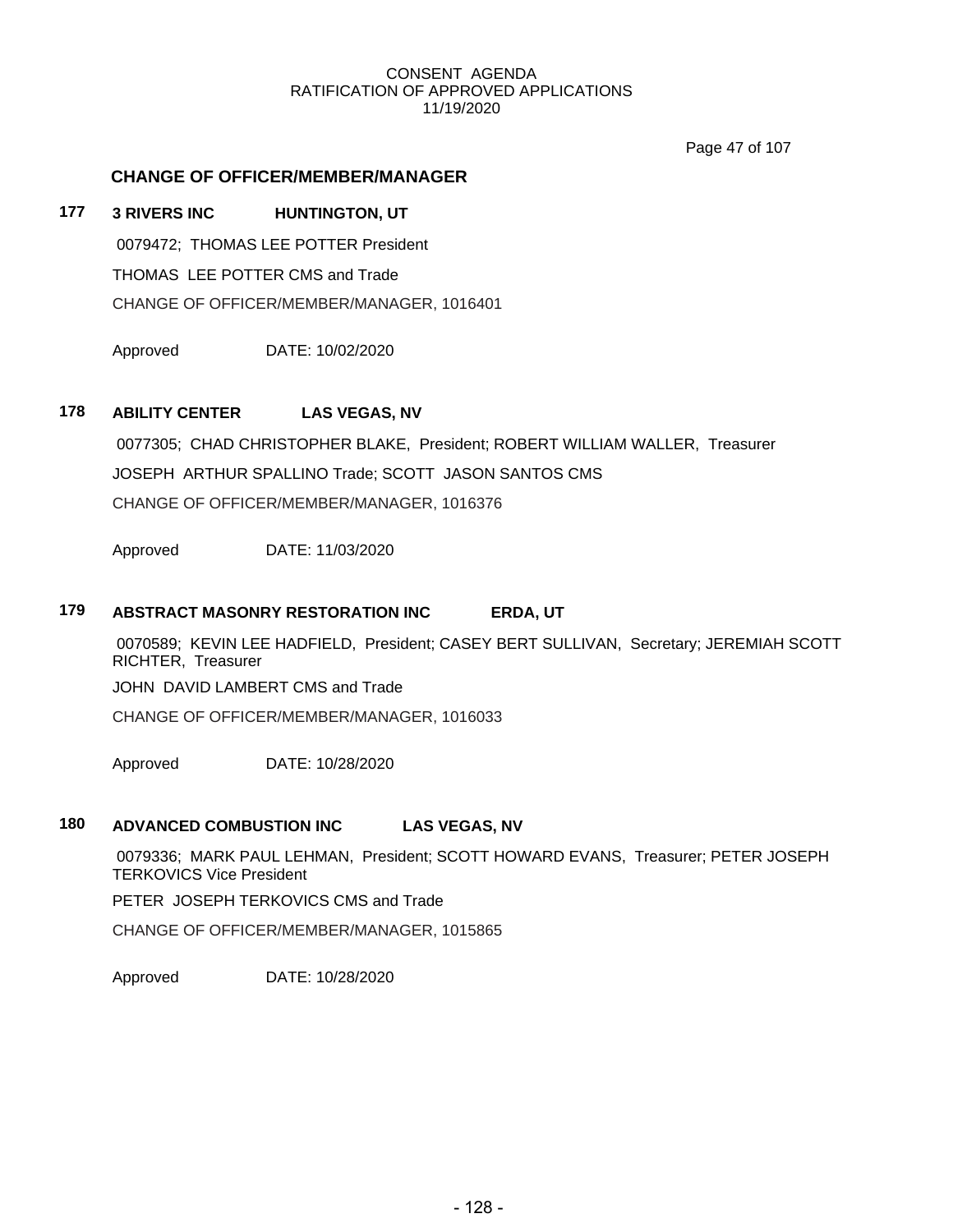Page 48 of 107

# **181 AMES CONSTRUCTION INC BURNSVILLE, MN**

0023739; RAYMOND G AMES President

JOHN ROBERT TRIPI Trade; TODD MARTIN GODERSTAD CMS

CHANGE OF OFFICER/MEMBER/MANAGER, 1016669

Approved DATE: 10/26/2020

### **182 AUTOMATED TEMPERATURE CONTROLS INC RENO, NV**

 0025407; 0064793; GARY SCOTT LARKIN President; JOSHUA DAVID LARKIN, Vice President; LESA MICHELLE LARKIN Secretary/Treasurer

GARY SCOTT LARKIN CMS and Trade

CHANGE OF OFFICER/MEMBER/MANAGER, 1015923

Approved DATE: 11/03/2020

### **183 BIG D CONSTRUCTION CORP SALT LAKE CITY, UT**

 0028572; 0036733; ROBERT S MOORE President; JACK D LIVINGOOD CEO; BLAKE VAN ROOSENDAAL, Vice President; FORREST D MCNABB Vice President

JACK D LIVINGOOD CMS and Trade

CHANGE OF OFFICER/MEMBER/MANAGER, 1015501

Approved DATE: 10/29/2020

### **184 BOART LONGYEAR COMPANY Salt Lake City, UT**

 0010157; 0021976; JEFFREY ROBERT OLSEN President; KARI MELISSA PLASTER, Secretary; MIGUEL ALFREDO DESDIN, Treasurer

ARTHUR LOUIS STEELMAN, JR CMS and Trade; RAYMOND ALAN FRANK CMS; ROBERT GORDON JEX CMS and Trade; SCOTT GERALD KRUG CMS and Trade CHANGE OF OFFICER/MEMBER/MANAGER, 1016144

Approved DATE: 10/09/2020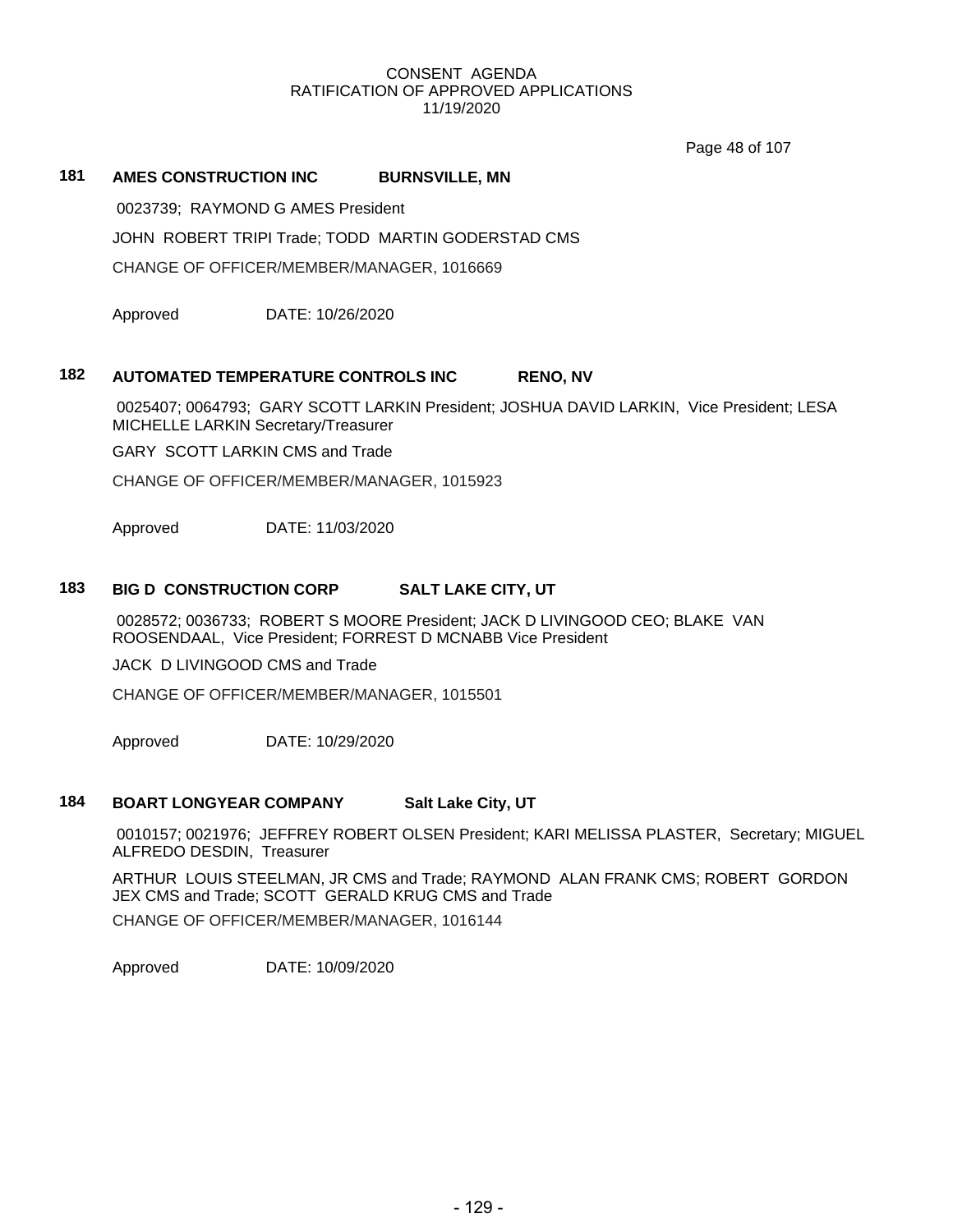Page 49 of 107

### **185 BUILT FOR U LLC LAS VEGAS, NV**

 0086022; 0086483; MARTIN IVANOV VALKOV, Managing Member; CORRY BRIAN PANTLE, Managing Member

LOUIS JAMES BAKER CMS and Trade

CHANGE OF OFFICER/MEMBER/MANAGER, 1016578

Approved DATE: 10/19/2020

### **186 C C E NV LLC LAS VEGAS, NV**

CLIMATE CONTROL EXPERTS; 0045777A; 0083968; 0084647; FLINT HOLDING COMPANY LLC Manager; COLLIN ROBERTSON HATHAWAY Chief Executive Officer

JEREMY DON ANDERSON CMS; JEREMY DON ANDERSON CMS and Trade; RICHARD KARL GUTENMANN, Trade

CHANGE OF OFFICER/MEMBER/MANAGER, 1016343

Approved DATE: 10/02/2020

# **187 CAL CLOSETS RETAIL INC LAS VEGAS, NV**

CALIFORNIA CLOSETS; 0083998; WILLIAM GEORGE BARTON, President; STEPHEN F COUNIHAN, Vice President; RHONDA JOHNANN BIDDIX, Chief Financial Officer

BRANDON ALLAN MCWAYNE, CMS and Trade

CHANGE OF OFFICER/MEMBER/MANAGER, 1016035

Approved DATE: 10/19/2020

### **188 CONCRETE & COVERS LLC LAS VEGAS, NV**

PREMIER PATIO COVERS; 0058241; J K S ENTERPRISES INC Member; KATHY SCHAEFER President

TREVOR WAYNE CHARLTON, CMS and Trade

CHANGE OF OFFICER/MEMBER/MANAGER, 1016088

Approved DATE: 10/02/2020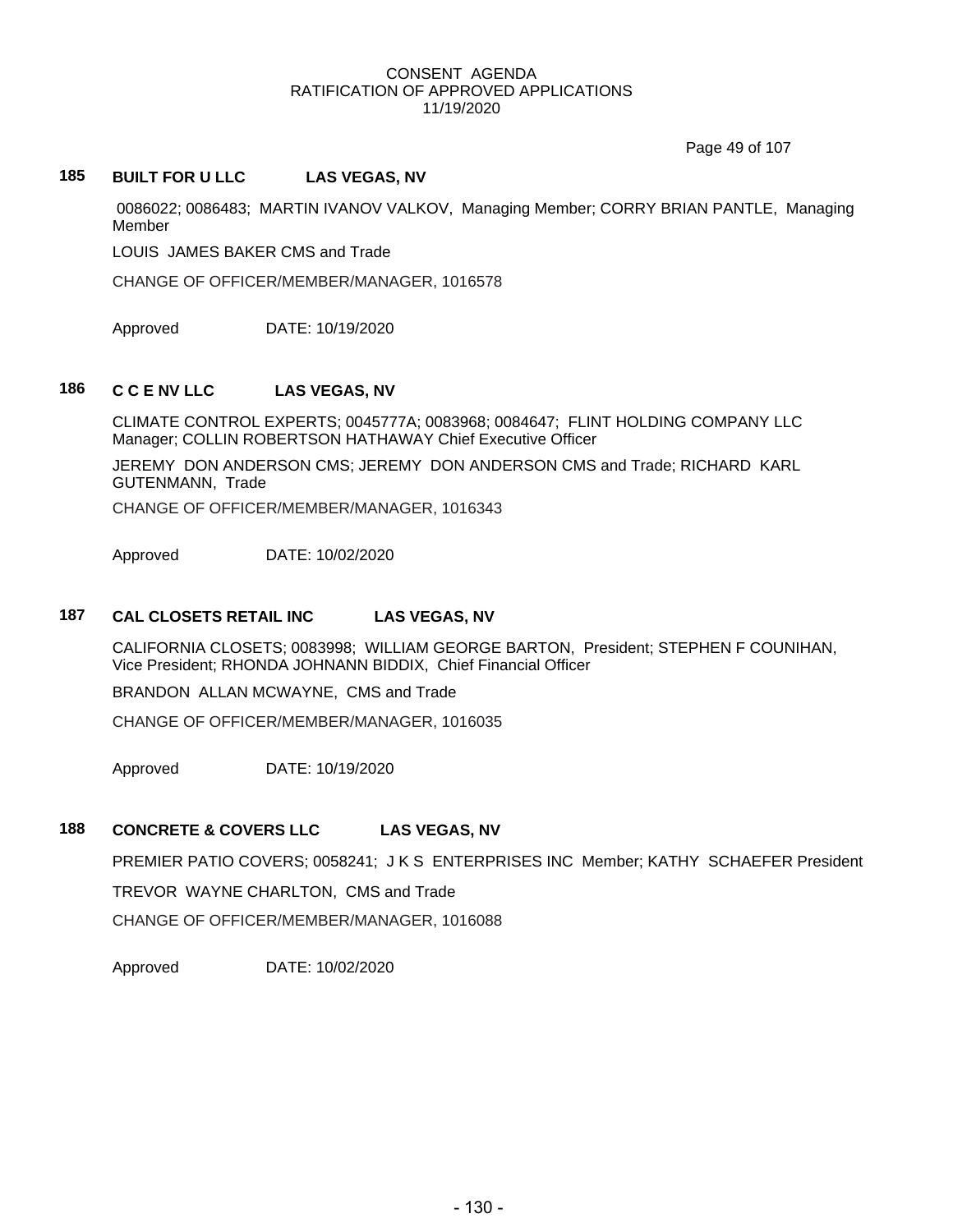Page 50 of 107

# **189 CUPERTINO ELECTRIC INC SAN JOSE, CA**

 0052787; 0082551; THOMAS JOHN SCHOTT President; DEBRA ANN OLSON Secretary; WILLIAM ROBERT SLAKEY Treasurer; BRETT GILMAN BONCHER, Vice President

JAMES STANLEY RYLEY Trade; JOHN JOSEPH CURCIO CMS; TIMOTHY LOUIS JENSEN CMS and **Trade** 

CHANGE OF OFFICER/MEMBER/MANAGER, 1016477

Approved DATE: 10/19/2020

# **190 D L C CARPET & FLOORING LLC LAS VEGAS, NV**

 0082927; FRANCISCO JAV DELACRUZ - VAZQUEZ, Manager; VENUS ESTRELLA SUAZO Managing Member

VENUS ESTRELLA SUAZO CMS and Trade

CHANGE OF OFFICER/MEMBER/MANAGER, 1015049

Approved DATE: 10/02/2020

### **191 DESIGN GROUP FACILITY SOLUTIONS INC CONCORD, NH**

 0081652; JOSEPH DAVID WILHELM President; GREGORY LORAN COONROD, Secretary; DAVID CLINTON STAHLMAN, Treasurer

STEVEN ROBERT JUSTUS CMS and Trade

CHANGE OF OFFICER/MEMBER/MANAGER, 1016271

Approved DATE: 10/19/2020

# **192 DMC MINING SERVICES CORPORATION SALT LAKE CITY, UT**

 0020194; MICHAEL MARCIN JEZIORO, President; JOAN RUTH BECK, Secretary; REBECCA KA YU NG, Treasurer; DAVID MICHAEL SULLIVAN, Director

DAVID MICHAEL SULLIVAN, CMS and Trade

CHANGE OF OFFICER/MEMBER/MANAGER, 1016213

Approved DATE: 10/15/2020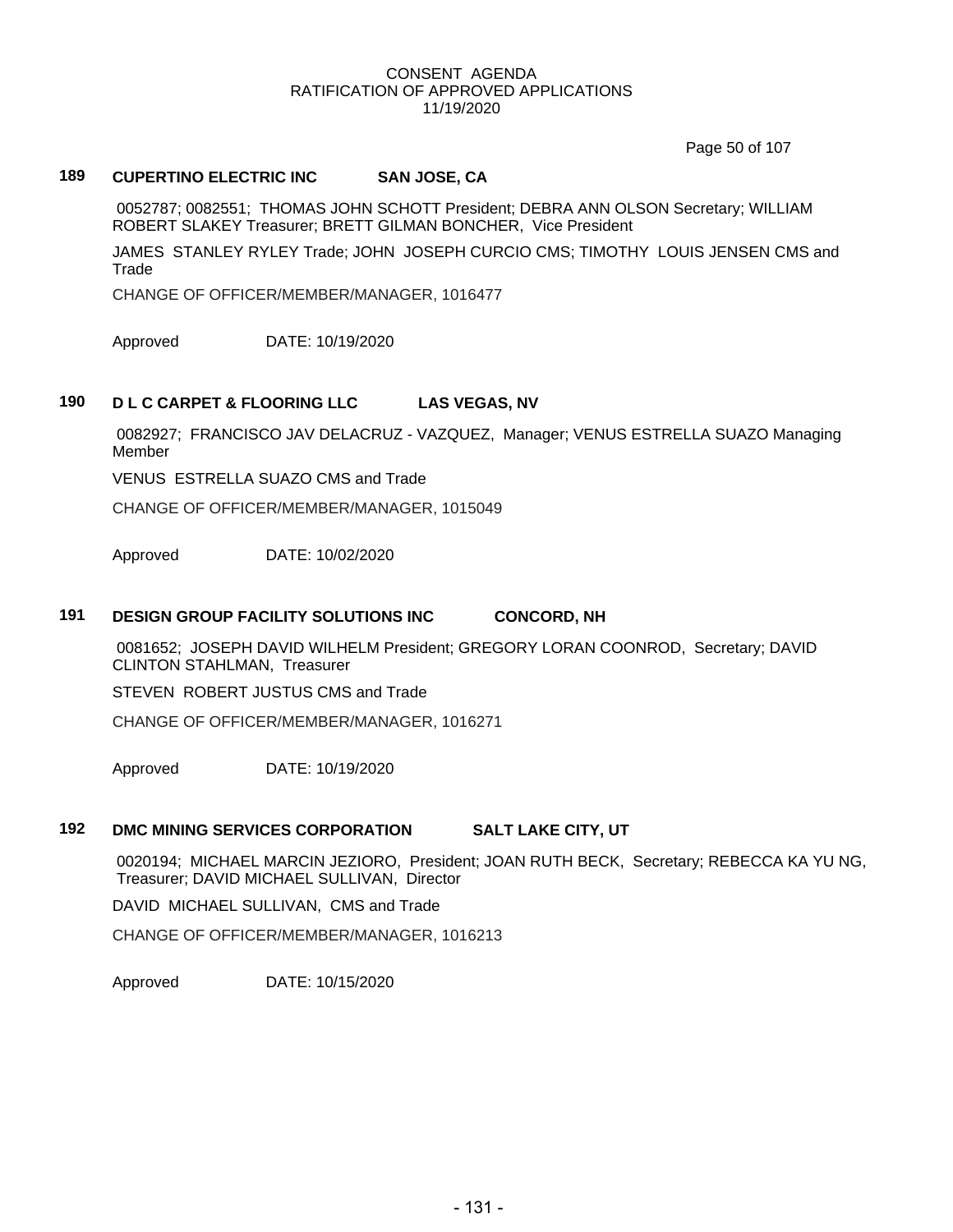Page 51 of 107

### **193 ELECTROSONIC INC BURBANK, CA**

MEDIASONIC; 0059713; BRYAN KENNETH HINCKLEY, President; RYAN G MIEST Secretary

JAMES JOSEPH WENZEL CMS and Trade

CHANGE OF OFFICER/MEMBER/MANAGER, 1015413

Approved DATE: 10/21/2020

### **194 G4S SECURE INTEGRATION LLC OMAHA, NE**

 0059016; 0059870; G4S TECHNOLOGY HOLDINGS USA INC Member; KATHLEEN ANN KIRSCHNER Assistant Secretary; MICHAEL DEAN ROGERS, Vice President; DANIEL LINN GRAFTON, Vice President; WILLIAM ZYGMUNT DZIADOSZ, Vice President

GRAHAM HARVEY HOULSTON CMS and Trade

CHANGE OF OFFICER/MEMBER/MANAGER, 1016034

Approved DATE: 10/28/2020

### **195 GUARANTEE CONSTRUCTION LLC ST LOUIS, MO**

0083000; JULIE ANN ELKING Manager; ROBERT JOHN FARRELL Manager

LANE E PARKER, JR CMS and Trade

CHANGE OF OFFICER/MEMBER/MANAGER, 1016240

Approved DATE: 10/02/2020

### **196 HARRIS LAS VEGAS LLC LAS VEGAS, NV**

 0081352; 0081353; 0081354; GREGORY JOSEPH HOSCH Chief Executive Officer; MICHEL FRANCOIS MICHNO Other; DAVID ARLO BARNES, Chief Financial Officer

DOUGLAS PATRICK LEA CMS and Trade

CHANGE OF OFFICER/MEMBER/MANAGER, 1015758

Approved DATE: 10/15/2020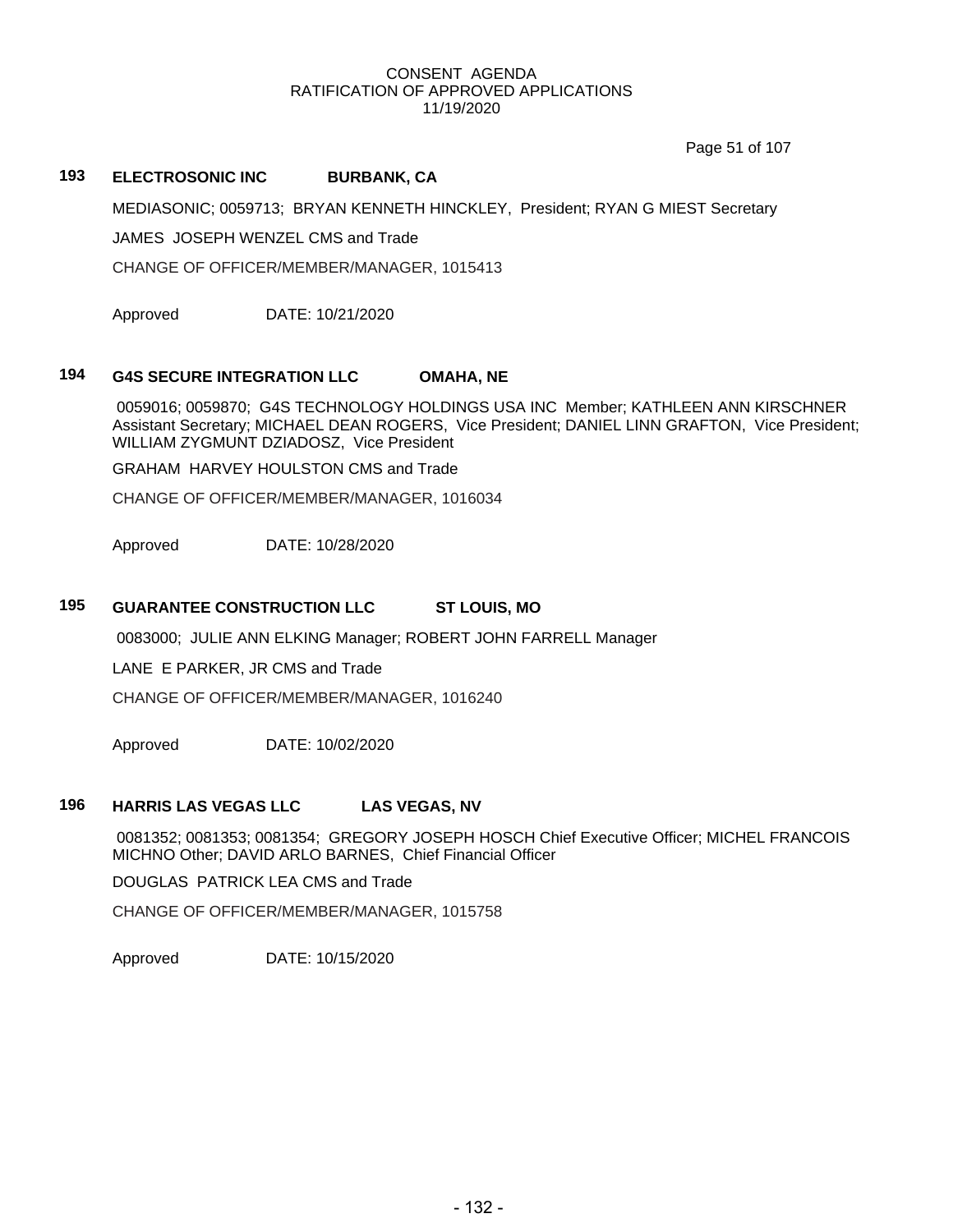Page 52 of 107

# **197 HARRIS MOUNTAIN WEST LLC Ogden, UT**

 0077339; DAVID ARLO BARNES, Chief Financial Officer; MICHEL FRANCOIS MICHNO Other; CRAIG THOMAS MICKELSON Manager; GREGORY JOSEPH HOSCH Chief Executive Officer

CRAIG THOMAS MICKELSON CMS and Trade

CHANGE OF OFFICER/MEMBER/MANAGER, 1015693

Approved DATE: 10/21/2020

# **198 INTEGRITY BUILT LLC SPARKS, NV**

0080813; DANIEL ERNEST JOSLYN Manager; DENNIESE ROSE JOSLYN Manager

DANIEL ERNEST JOSLYN CMS and Trade

CHANGE OF OFFICER/MEMBER/MANAGER, 1016374

Approved DATE: 11/03/2020

### **199 INTELLIGRATED SYSTEMS INC MASON, OH**

 0059114; 0066641; PIETER LOURENS KRYNAUW, President; ELIZABETH ANNE MOFFITT LARSEN, Secretary; JENNIFER SHU NING KONG-PICARELLO, Treasurer

RICHARD EDWARD IVANS CMS and Trade

CHANGE OF OFFICER/MEMBER/MANAGER, 1015556

Approved DATE: 10/15/2020

### **200 JEFF HEIT PLUMBING CO LLC LAS VEGAS, NV**

0014516A; BERNICE HEIT Member

CHANGE OF OFFICER/MEMBER/MANAGER, 1016135

Approved DATE: 10/02/2020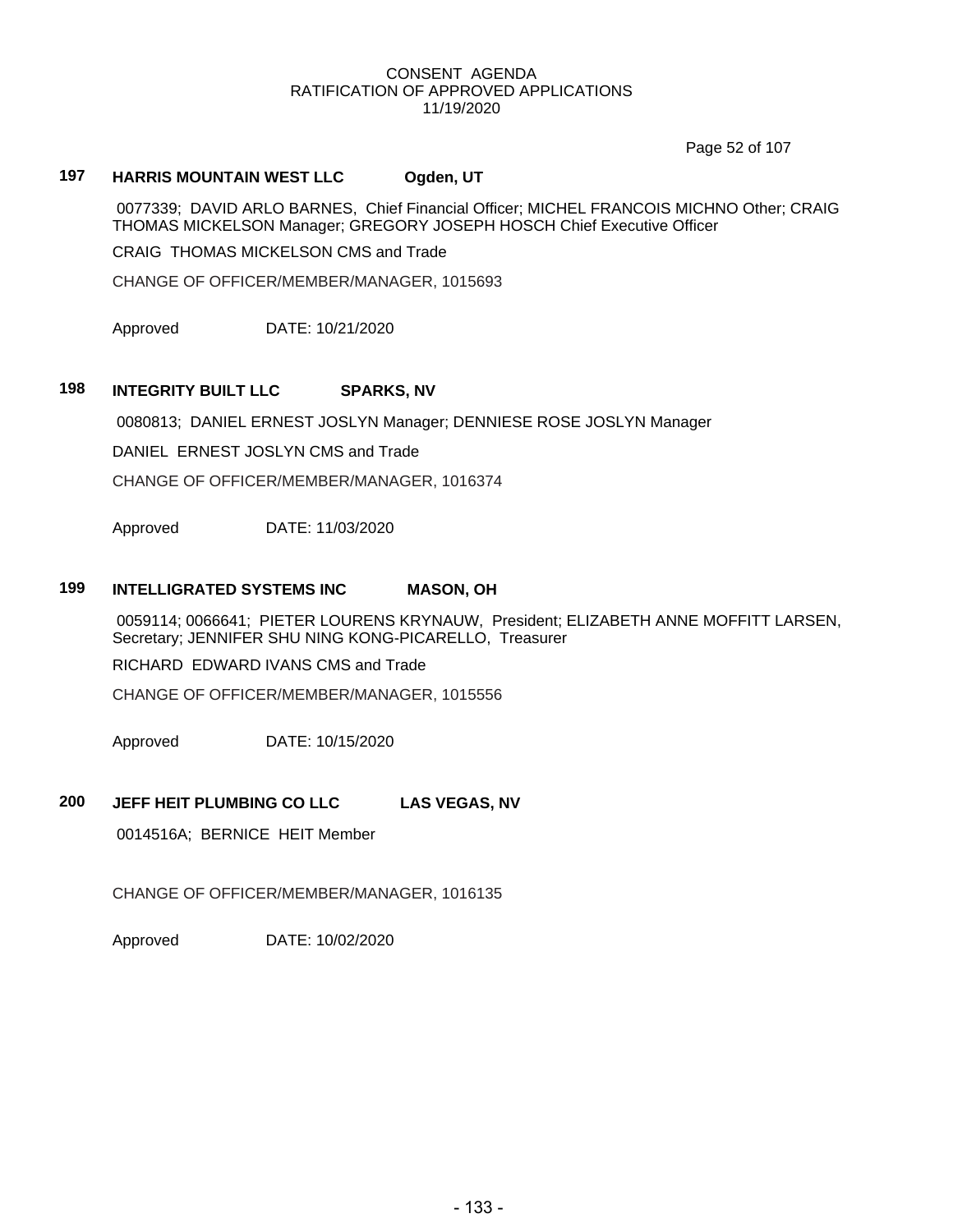Page 53 of 107

### **201 KELLER NORTH AMERICA INC LAS VEGAS, NV**

 0024620; JAMES WILLIAM HIND, President; DAVID T PEITSCH Secretary; STEPHEN JAY HOPE, Treasurer; JOHN MATTHEW YUSUNAS Secretary Assistant; KYLE EDWARD CAMPER, Vice President; JOHN VINCENT FELICCIA, Secretary Assistant; ERIC R DROOFF Other

NATHAN ADAM ZENI, CMS and Trade

CHANGE OF OFFICER/MEMBER/MANAGER, 1015213

Approved DATE: 10/28/2020

#### **202 KNIFE RIVER CORPORATION NORTHWEST TANGENT, OR**

 0074631; BRIAN ROBERT GRAY, President; DANIEL STANLEY KUNTZ, Secretary; NANCY KAY CHRISTENSON Treasurer; MARNEY LOUISE KADRMAS, Secretary Assistant; DAVID CHARLES BARNEY Chairman of the Board; STEVEN DANIEL MOTE, Vice President; ETHAN RESNICK HASENSTEIN, Secretary Assistant

AMANDA MARIE BEWLEY, CMS and Trade

CHANGE OF OFFICER/MEMBER/MANAGER, 1013910

Approved DATE: 10/26/2020

# **203 LAS VEGAS POOLS & SPAS LLC LAS VEGAS, NV**

2ND RODEO CONSTRUCTION; 0082584; 0083527; ERICK RONALD TYLER Managing Member; DONOVAN LEIF TYLER Manager; DAMON GERARD WASDEN Manager

ERICK RONALD TYLER CMS and Trade

CHANGE OF OFFICER/MEMBER/MANAGER, 1015513

Tabled DATE: 10/16/2020

PENDING RESOLUTION OF OPEN COMPLAINT ON RELATED LICENSE # 52617

# **204 LEVEL 7 TECHNOLOGIES LLC TEMPE, AZ**

ASPEN TECHNOLOGIES; 0078316; BRYAN JAMES HOOPS Managing Member

MICHAEL GLENN KYLE CMS and Trade

CHANGE OF OFFICER/MEMBER/MANAGER, 1016590

Approved DATE: 11/03/2020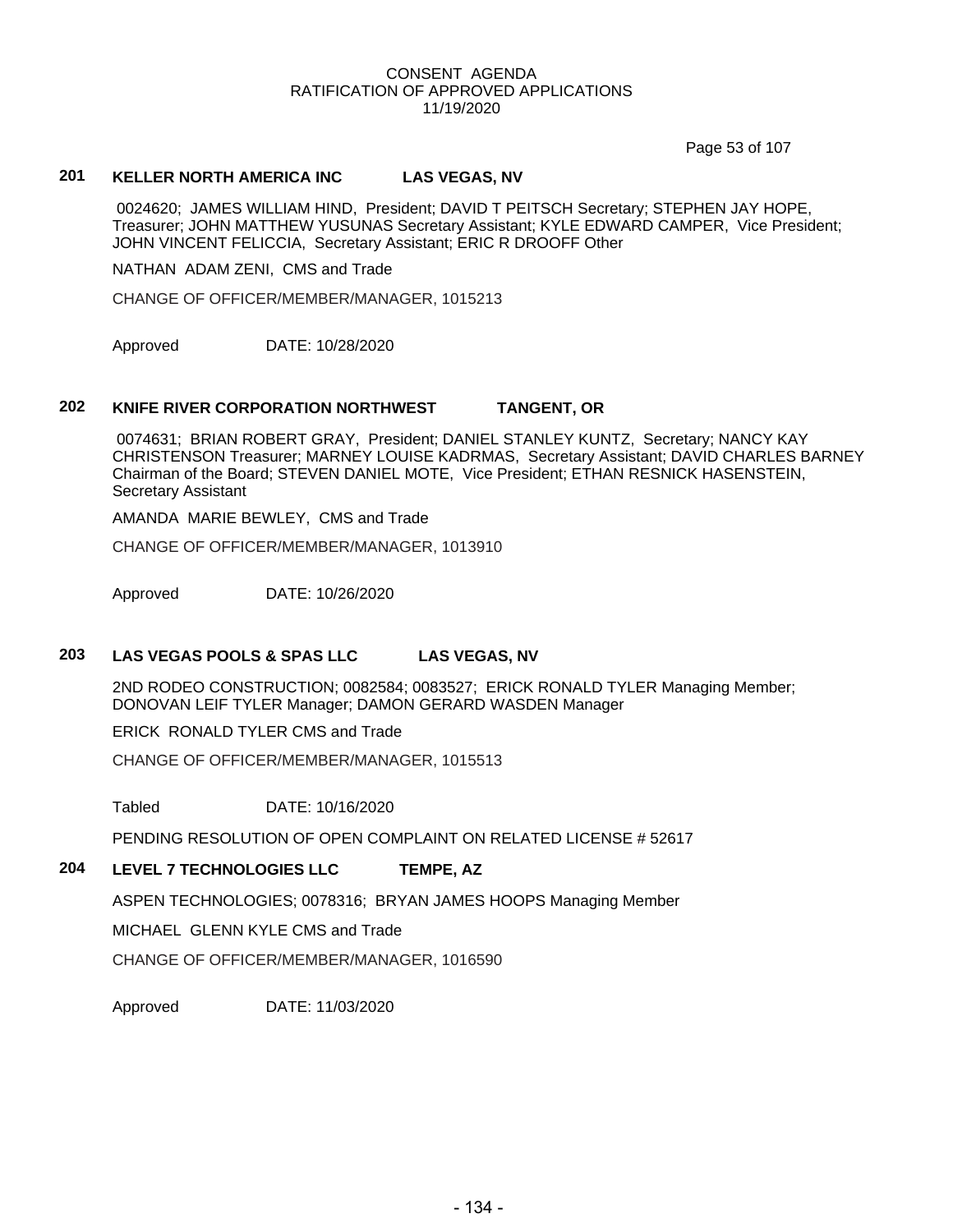Page 54 of 107

# **205 MARRACCINI PLUMBING HEATING & COOLING INC YERINGTON, NV**

 0023502; 0055644; KEVIN PATRICK SHARP, President; DARRELL JAY MARRACCINI Director DARRELL JAY MARRACCINI CMS and Trade; KEVIN PATRICK SHARP, CMS and Trade CHANGE OF OFFICER/MEMBER/MANAGER, 1016822

Approved DATE: 11/02/2020

### **206 MASTHEAD INTERNATIONAL INC LENEXA, KS**

 0081999; JASON SCOTT HENDRICKS President; RODNEY LEE EISENHAUER Secretary; ROBERT ALAN CLAYTON, Treasurer; SUZANNE MARIE MCNAIR Assistant Secretary

GEORGE HERNANDEZ CMS and Trade

CHANGE OF OFFICER/MEMBER/MANAGER, 1016287

Approved DATE: 11/04/2020

### **207 MAX VOLTAGE LLC LAS VEGAS, NV**

 0085415; JAMES RONALD BROUGHTON Managing Member; KEITH PATRICK YAMELL, Managing Member; TRINITY HAVEN SCHLOTTMAN Managing Member; KURT A HOOPES Managing Member

MARK LEE PEALOCK, CMS and Trade

CHANGE OF OFFICER/MEMBER/MANAGER, 1016075

Approved DATE: 10/16/2020

### **208 OUTSOURCE OF NEVADA INC LONGWOOD, FL**

0077173; THURMAN SAMUEL BEVLIN, President

GARY WAYNE NELSON CMS and Trade

CHANGE OF OFFICER/MEMBER/MANAGER, 1015330

Approved DATE: 10/23/2020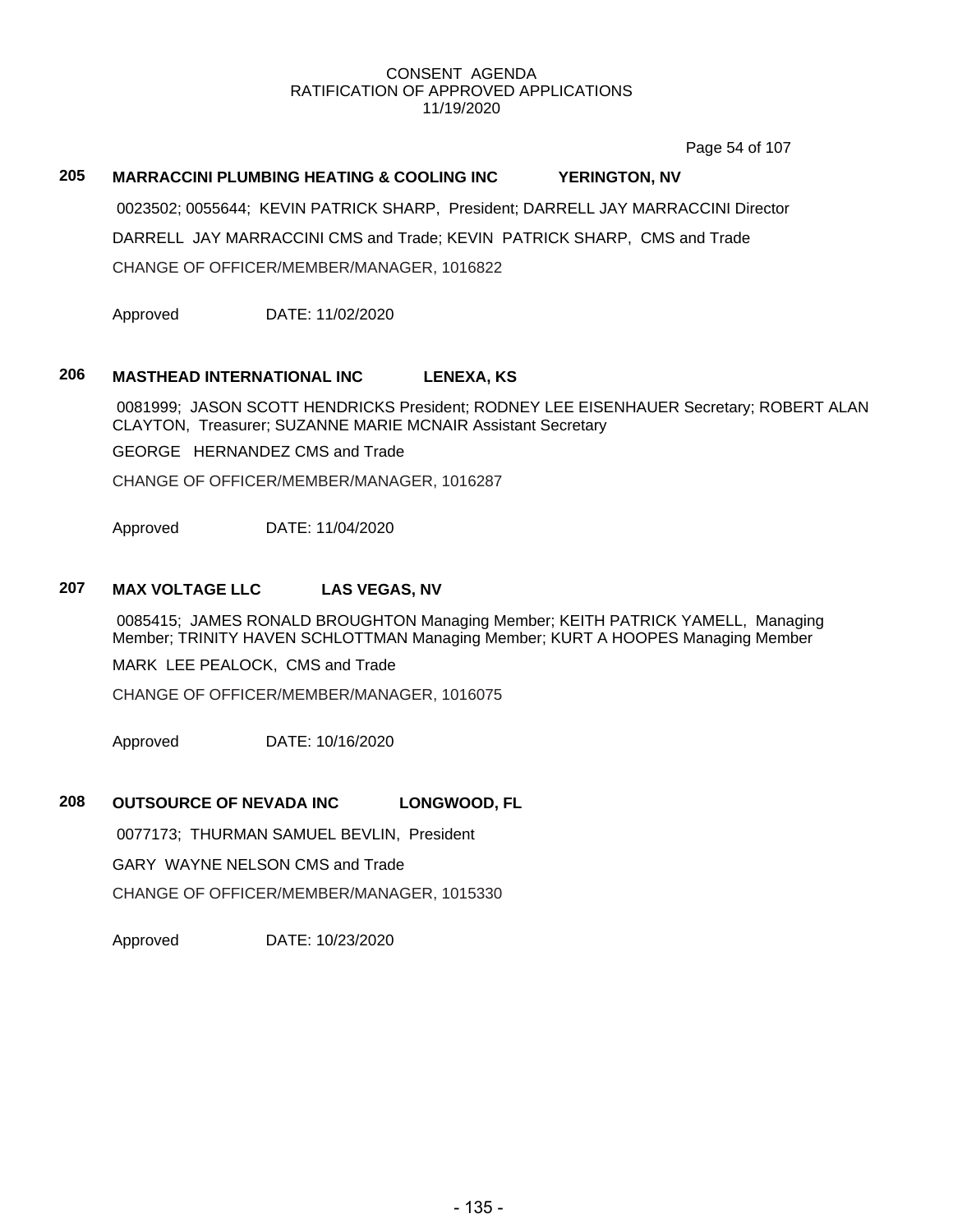Page 55 of 107

### **209 OVERLAND CONTRACTING INC GARNER, NC**

 0047293; SEAN MICHAEL TERRELL President; MICHAEL CHRISTOPHER WILLIAMS Treasurer; LUIS ALBERT CABRERIZA Vice President; JEFFREY JOHN STAMM VP/Treasurer; JAMES DOUGLAS DOULL, Vice President; RICHARD IRWIN JACOBER Vice President; ANDREA COLETTE BERNICA, Secretary Assistant

AUSTIN HOWARD LIDDICOAT, JR CMS and Trade

CHANGE OF OFFICER/MEMBER/MANAGER, 1015917

Approved DATE: 10/27/2020

### **210 PERFORMANCE CONTRACTING INC LENEXA, KS**

 0023894; 0023895; 0031136; 0042118; 0057400; 0067734; 0079757; 0080116; 0080126; JASON SCOTT HENDRICKS President; RODNEY LEE EISENHAUER Secretary; PATRICK SHAWN ROTH Vice President; BRENT H KATZER Vice President; RICKY KENT SUTPHIN Vice President; ROBERT ALAN CLAYTON, Vice President

ADAM CARL BARISICH CMS and Trade; MICHAEL WAYNE THOMPSON, JR CMS and Trade; NOEL EUGENE FINLEY CMS and Trade; STEPHEN LOUIS KERBER CMS and Trade; STEVEN DAVID HULL CMS and Trade

CHANGE OF OFFICER/MEMBER/MANAGER, 1016288

Approved DATE: 11/04/2020

### **211 POLAR AIR & HEATING INC LAS VEGAS, NV**

0072109; BALJINDER SINGH, President; TODD JEROME WELDY Treasurer

TODD LEE WELDY CMS and Trade

CHANGE OF OFFICER/MEMBER/MANAGER, 1016442

Approved DATE: 10/21/2020

# **212 RENO TAHOE CONCRETE LLC RENO, NV**

 0087276; JUANA RODRIGUEZ ARELLANO, Managing Member; JOSE RAMOS-ARMENTA, Managing Member

JOSE RAMOS-ARMENTA, Trade; JUANA RODRIGUEZ ARELLANO, CMS

CHANGE OF OFFICER/MEMBER/MANAGER, 1016606

Approved DATE: 11/02/2020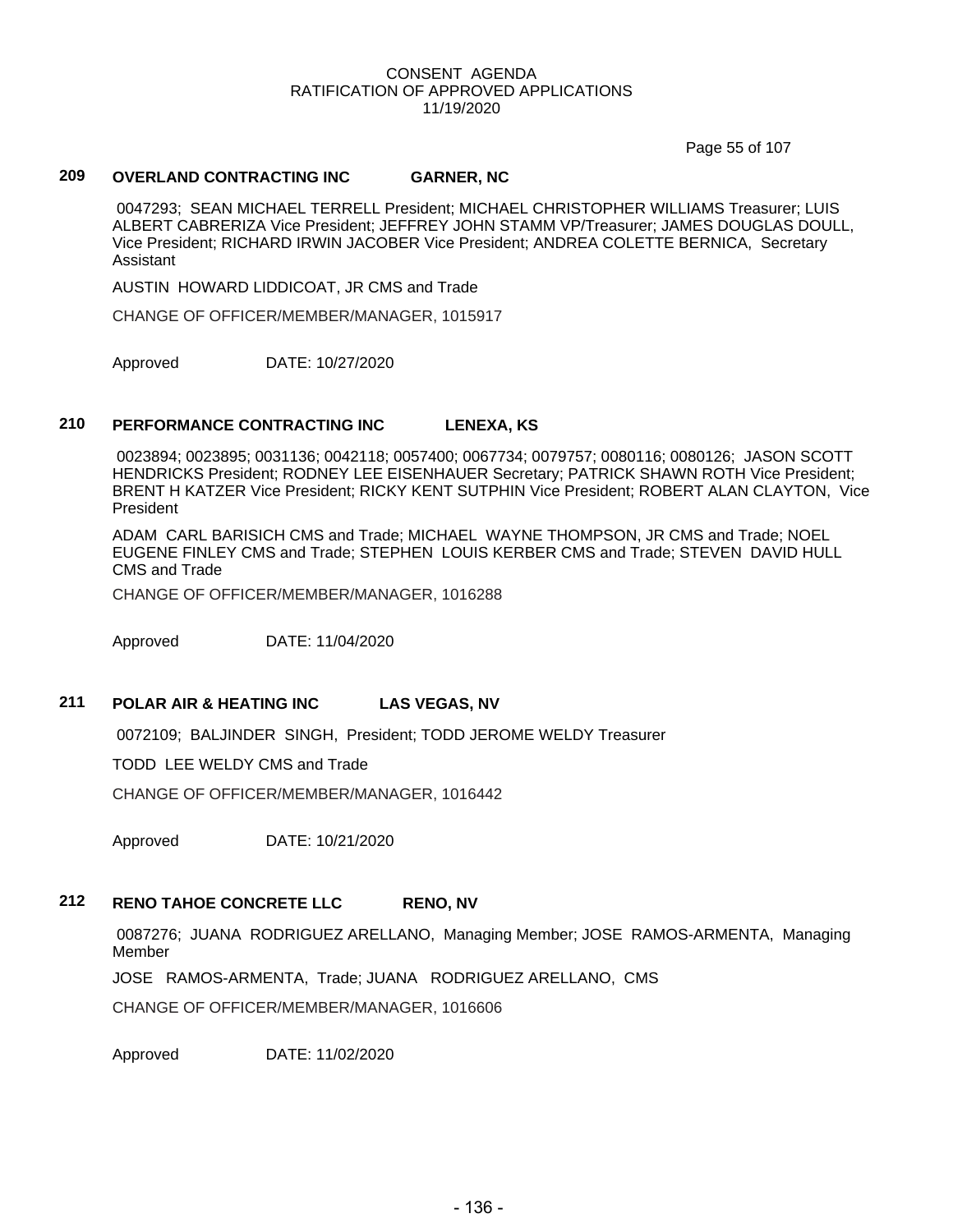Page 56 of 107

### **213 SAFEGUARD US INC LAS VEGAS, NV**

0084804; AUSTIN MATTHEW TOWNSEND, President; AHSAN HANIFF MESIA Secretary

KEVIN LE ROY SAMFORD, CMS and Trade

CHANGE OF OFFICER/MEMBER/MANAGER, 1016145

Approved DATE: 10/02/2020

### **214 SEECON FINANCIAL & CONSTRUCTION CO INC CONCORD, CA**

 0034659; ALBERT DOMINIC SEENO, III President; KEVIN PATRICK MCCAULEY Chief Financial Officer; JACQUELINE MICHELLE SEENO Vice President; ALBERT DOMINIC SEENO, JR Vice President; JEANNE CRAIN PAVAO Vice President; DOUGLAS WALTER MESSNER Vice President; MARK DANIEL WICKHAM Vice President

ALBERT DOMINIC SEENO, JR CMS and Trade

CHANGE OF OFFICER/MEMBER/MANAGER, 1016422

Approved DATE: 10/21/2020

### **215 SIERRA BAY CONTRACTORS INC CONCORD, CA**

 0049009; ALBERT DOMINIC SEENO, JR President; JEANNE CRAIN PAVAO Secretary; THOMAS SEENO Vice President; KEVIN PATRICK MCCAULEY Chief Financial Officer

ALBERT DOMINIC SEENO, JR CMS and Trade

CHANGE OF OFFICER/MEMBER/MANAGER, 1016421

Approved DATE: 10/21/2020

# **216 SILEGACY FLOOR FINISHING INC RENO, NV**

 0075964; 0075965; 0075966; 0082518; JAMES ALLEN FARLEY President INDRAIN PEREZ Trade; JAMES ALLEN FARLEY CMS; JAMES ALLEN FARLEY CMS and Trade CHANGE OF OFFICER/MEMBER/MANAGER, 1016307

Approved DATE: 11/04/2020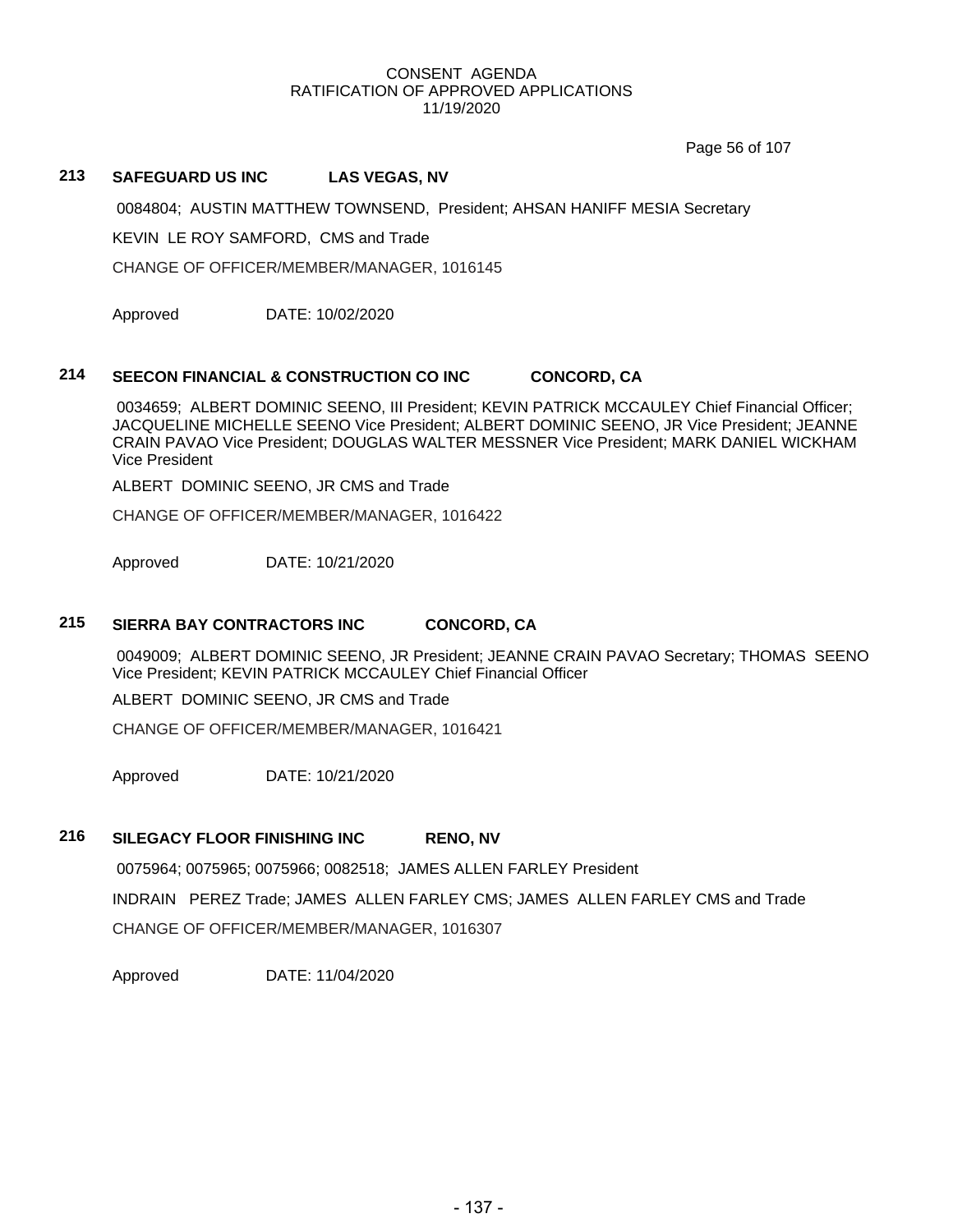Page 57 of 107

# **217 TOM GOLDSTON ROOFING INC GARDNERVILLE, NV**

0058203; DENNY ALLEN GOLDSTON, President; TOMMIE ALLEN GOLDSTON Secretary

TOMMIE ALLEN GOLDSTON CMS and Trade

CHANGE OF OFFICER/MEMBER/MANAGER, 1016204

Approved DATE: 10/19/2020

### **218 TRANSFORM STARWEST LLC LAS VEGAS, NV**

MONARK PREMIUM APPLIANCE; 0086148; TRANSFORM FBA HOLDINGS LLC Manager; CAROL MAXINE ANDERSON MILFORT, Manager; NARENDRA NATH SINHA, Chief Financial Officer

CHANGE OF OFFICER/MEMBER/MANAGER, 1016388

Approved DATE: 10/28/2020

### **219 U S C INC PERRY, GA**

 0057052; CATHERINE MARIE FRANCOISE RICOU, President; JERRY SHANE ALBRITTON Secretary; EDUARDO GARCIA TORREJON, Chief Financial Officer; JONATHAN ANGUS CATO, Vice President

ROBERT MATHIS WEAVER CMS and Trade

CHANGE OF OFFICER/MEMBER/MANAGER, 1015991

Approved DATE: 10/15/2020

# **220 USA BATH LLC RENO, NV**

 0071711; 0076714; 0080670; USA BATH INC A DELAWARE CORP Member; MICHAEL JOHN LAUB CFO LEMOIN THEODORE SKILES CMS and Trade

CHANGE OF OFFICER/MEMBER/MANAGER, 1016198

Approved DATE: 10/19/2020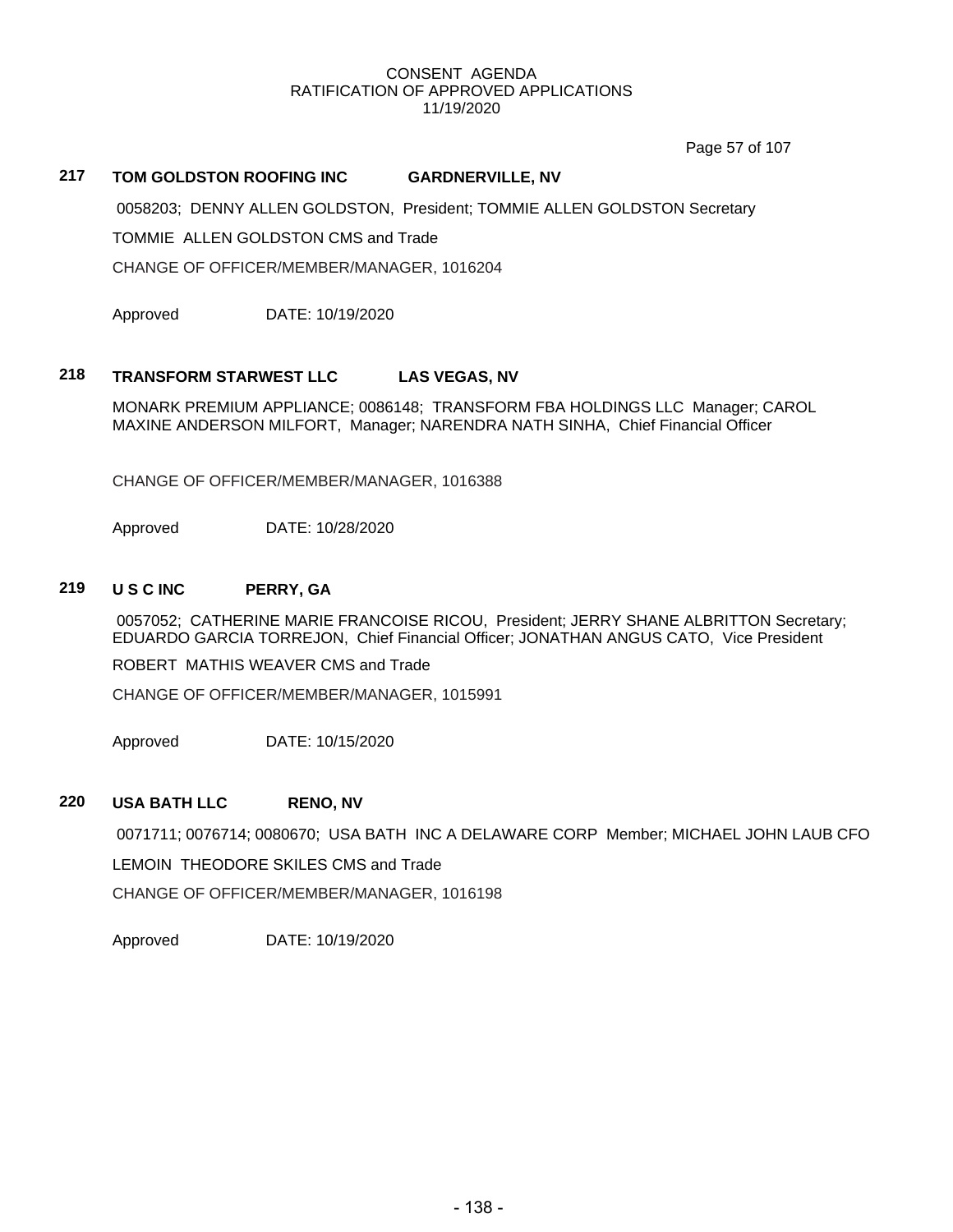Page 58 of 107

# **221 WEATHERPROOFING TECHNOLOGIES INC BEACHWOOD, OH**

 0046650; 0075194; THOMAS ALLAN CUMMINGS, President; EDWARD WINSLOW MOORE Secretary; CRAIG ARTHUR NELSON Vice President

EDWARD ALAN HAUSKNECHT CMS and Trade

CHANGE OF OFFICER/MEMBER/MANAGER, 1016071

Approved DATE: 10/09/2020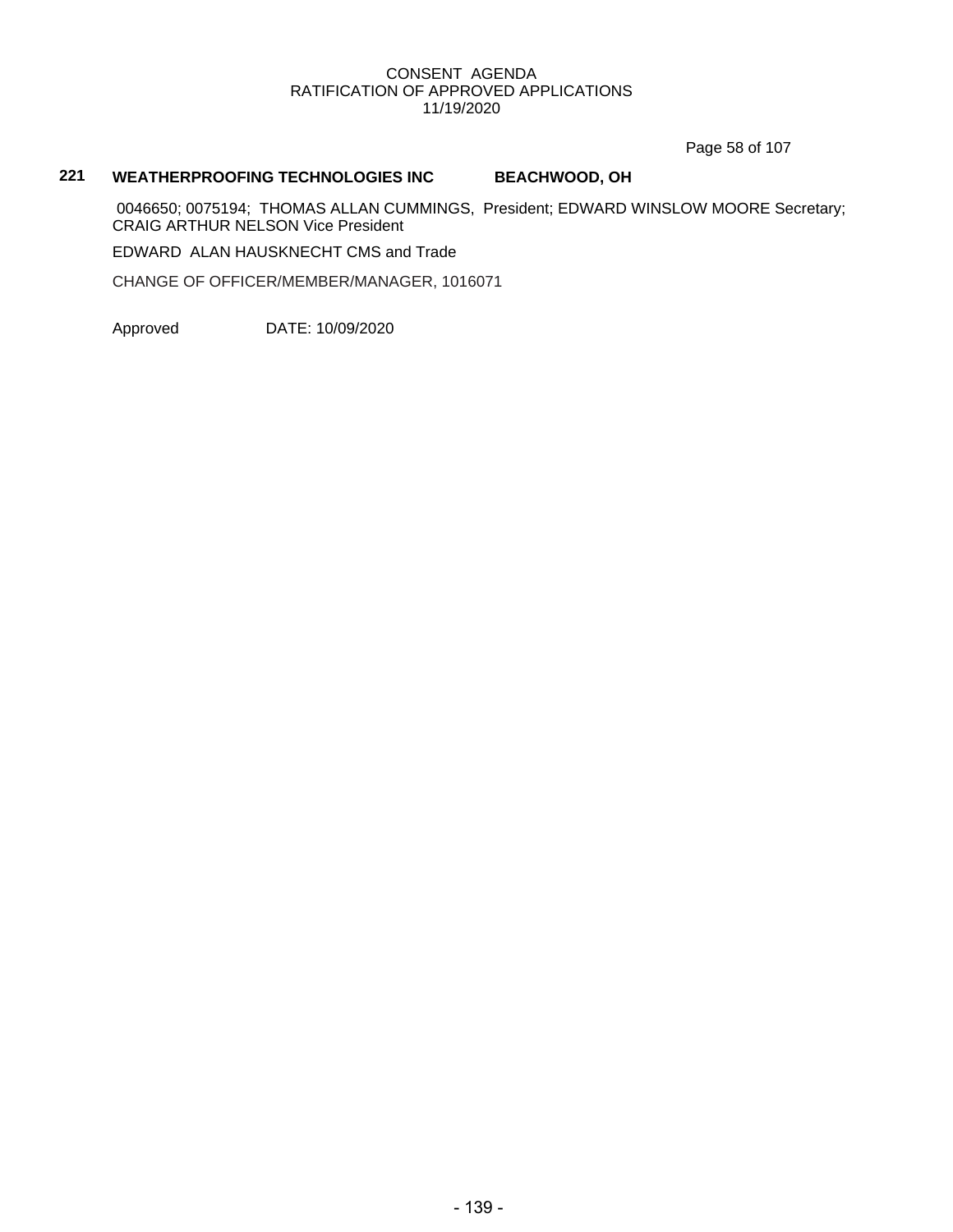Page 59 of 107

# **CHANGE OF QUALIFIED INDIVIDUAL**

# **222 3D DATACOM LAS VEGAS, NV**

 0049045; MARK F PEDERSEN President; BRIAN BOYLE Treasurer; PETER M PEDERSEN Vice President ; (C-2 Electrical)

CHANGE OF QUALIFIED INDIVIDUAL, 1016305

Approved DATE: 10/27/2020

PETER M. PEDERSEN, VICE PRESIDENT/QI/CMS/TRADE

CONTINGENT UPON PASSING THE CMS AND (C-2) TRADE EXAM BY 04/01/2021

# **223 ABOVE THE CEILING LLC HENDERSON, NV**

 0082752; DANIEL EDWIN CAMPBELL Managing Member; PAMELA SUE CAMPBELL Manager DANIEL EDWIN CAMPBELL CMS; (B-2 Residential and Small Commercial) CHANGE OF QUALIFIED INDIVIDUAL, 1015689

Approved DATE: 10/09/2020

DANIAL CAMPBELL, MANAGING MEMBER/QI/TRADE/CMS B, GENERAL BUILDING

CONTINGENT UPON PASSING (B) TRADE EXAM BY 02/10/2021.

# **224 AMALGAMATED SAFETY CO LAS VEGAS, NV**

 0021951; GEORGE TONY LOPEZ President GEORGE TONY LOPEZ CMS and Trade; (A-21 Fencing and Guardrails) CHANGE OF QUALIFIED INDIVIDUAL, 1016437

Approved DATE: 10/14/2020

GEORGE TONY LOPEZ, PRESIDENT/CMS/TRADE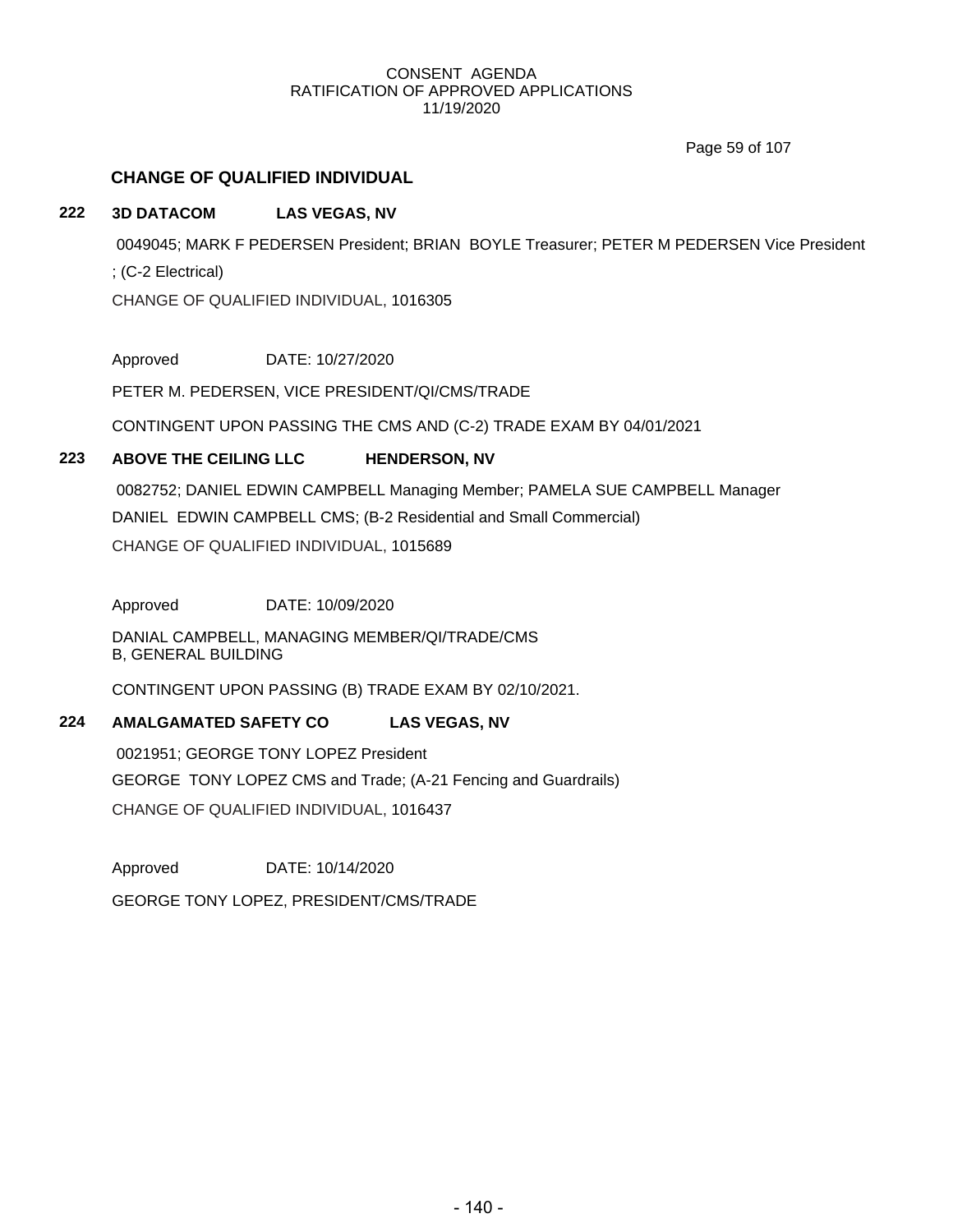Page 60 of 107

# **225 AMERICAN CARPORTS INC JOSHUA, TX**

 0067614; PRIMO CASTILLO President; VENANCIO TORRES Vice President; MELITON CASTILLO Secretary/Treasurer

TOMMY DALE BELTON, CMS and Trade; (C-14G Prefabricated Steel Structures)

CHANGE OF QUALIFIED INDIVIDUAL, 1015210

Approved DATE: 10/19/2020

LORENA CASTILLO, QI/CMS/TRADE C-14G, PREFABRICATED STEEL STRUCTURES

CONTINGENT UPON PASSING THE CMS EXAM BY 01/23/2021

### **226 AUTOMATED TEMPERATURE CONTROLS INC RENO, NV**

 0025407; GARY SCOTT LARKIN President; JOSHUA DAVID LARKIN, Vice President; LESA MICHELLE LARKIN Secretary/Treasurer

GARY SCOTT LARKIN CMS and Trade; (C-40 Specialties Not Authorized by Other Classifications C40 IS DESIGNATED FOR TEMPERATURE CONTROLS ONLY)

CHANGE OF QUALIFIED INDIVIDUAL, 1015922

Approved DATE: 10/21/2020

JOSHUA DAVID LARKIN, QI/CMS

CONTINGENT UPON PASSING CMS EXAM BY 03/14/2021

# **227 B & B HEATING AND AIR LLC RENO, NV**

0075283; MICHAEL JOSEPH BYRNES Managing Member

; (C-21 Refrigeration and Air Conditioning)

CHANGE OF QUALIFIED INDIVIDUAL, 1013507

Tabled DATE: 10/12/2020

RESOLUTION OF OPEN COMPLAINT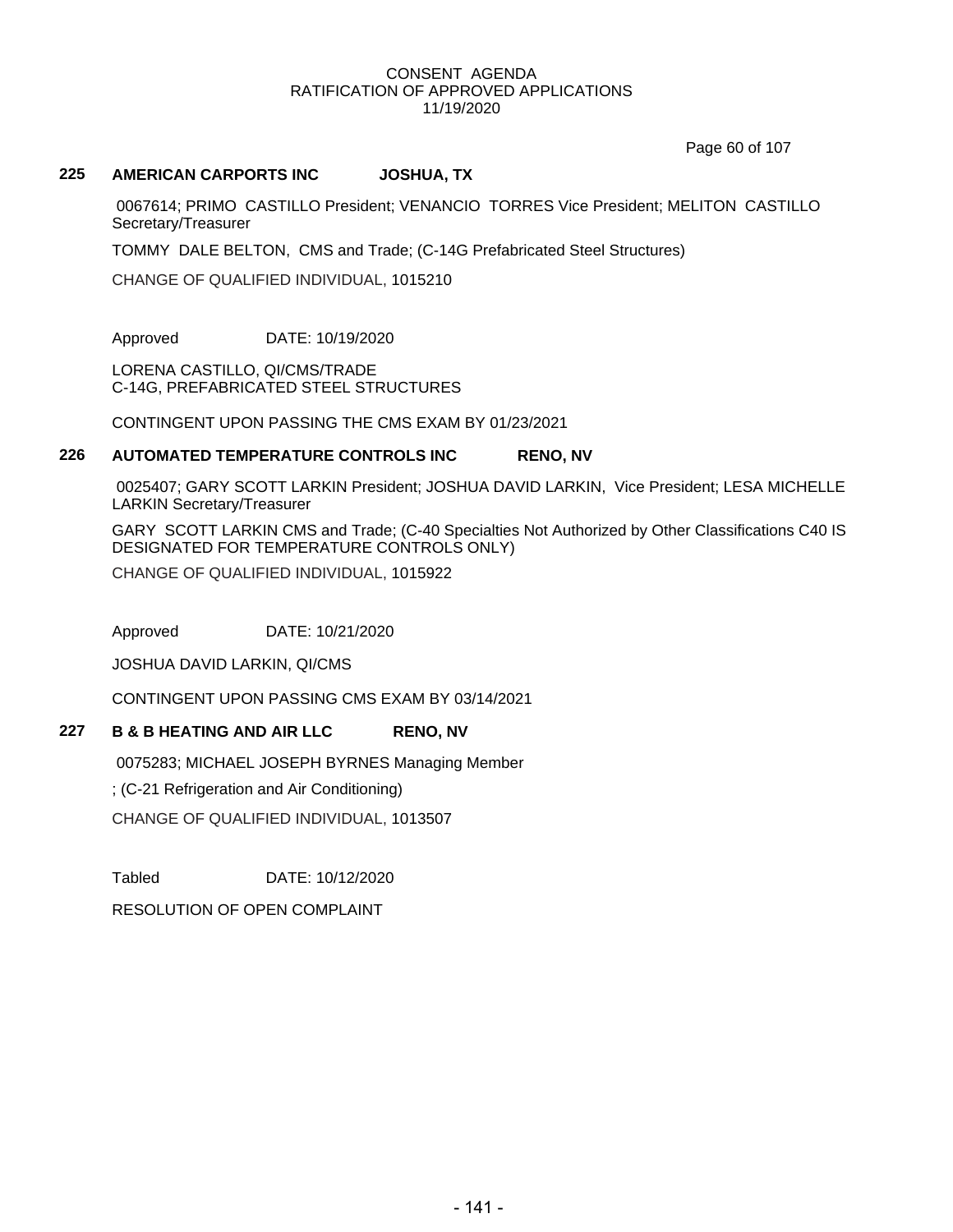Page 61 of 107

#### **228 CAPITAL XTREME FABRICATION INC RENO, NV**

 0082747; BRYAN DAVID WASHBURN President; NICOLE MARIE WASHBURN Secretary; CRAIG BRENNAN BENDER Director

JACOB OLIVER LEWIS, Trade; CRAIG BRENNAN BENDER CMS; (C-14B Structural Steel; C-14C Ornamental Metal)

CHANGE OF QUALIFIED INDIVIDUAL, 1015802

Approved DATE: 10/19/2020

JACOB LEWIS, QI/TRADE C-14B AND C-14C

#### **229 CEMENTATION USA INC SANDY, UT**

 0071490; JUSTIN WAYNE OLESON, President; DAVID JOHN MEYER, Treasurer; ROBERT THOMAS GRIPPER, Director

PETER MICHAEL HAARALA, Trade; MICHAEL ADAMS CONDIE, CMS; ALEXANDER MACKIE BROILI, CMS and Trade; (A-22 Unclassified DESIGNATED FOR UNDERGROUND MINE CONSTRUCTION AND DEVELOPMENT)

CHANGE OF QUALIFIED INDIVIDUAL, 1015087

Approved DATE: 10/07/2020

ALEXANDER MACKIE BROILI, QI/CMS/TRADE (A-22) UNCLASSIFIED; DESIGNATED TO UNDERGROUND MINE CONSTRUCTION AND DEVELOPMENT)

CONTINGENT UPON PASSING THE CMS EXAM BY 01/08/2021

#### **230 D L C CARPET & FLOORING LLC LAS VEGAS, NV**

 0082927; FRANCISCO JAV DELACRUZ - VAZQUEZ, Manager; VENUS ESTRELLA SUAZO Managing Member

VENUS ESTRELLA SUAZO CMS and Trade; (C-16 Finishing Floors)

CHANGE OF QUALIFIED INDIVIDUAL, 1015050

Approved DATE: 10/06/2020

FRANCISCO DE LA CRUZ-VAZQUEZ, QE/CMS/TRADE C16

CONTINGENT ON PASSING CMS EXAM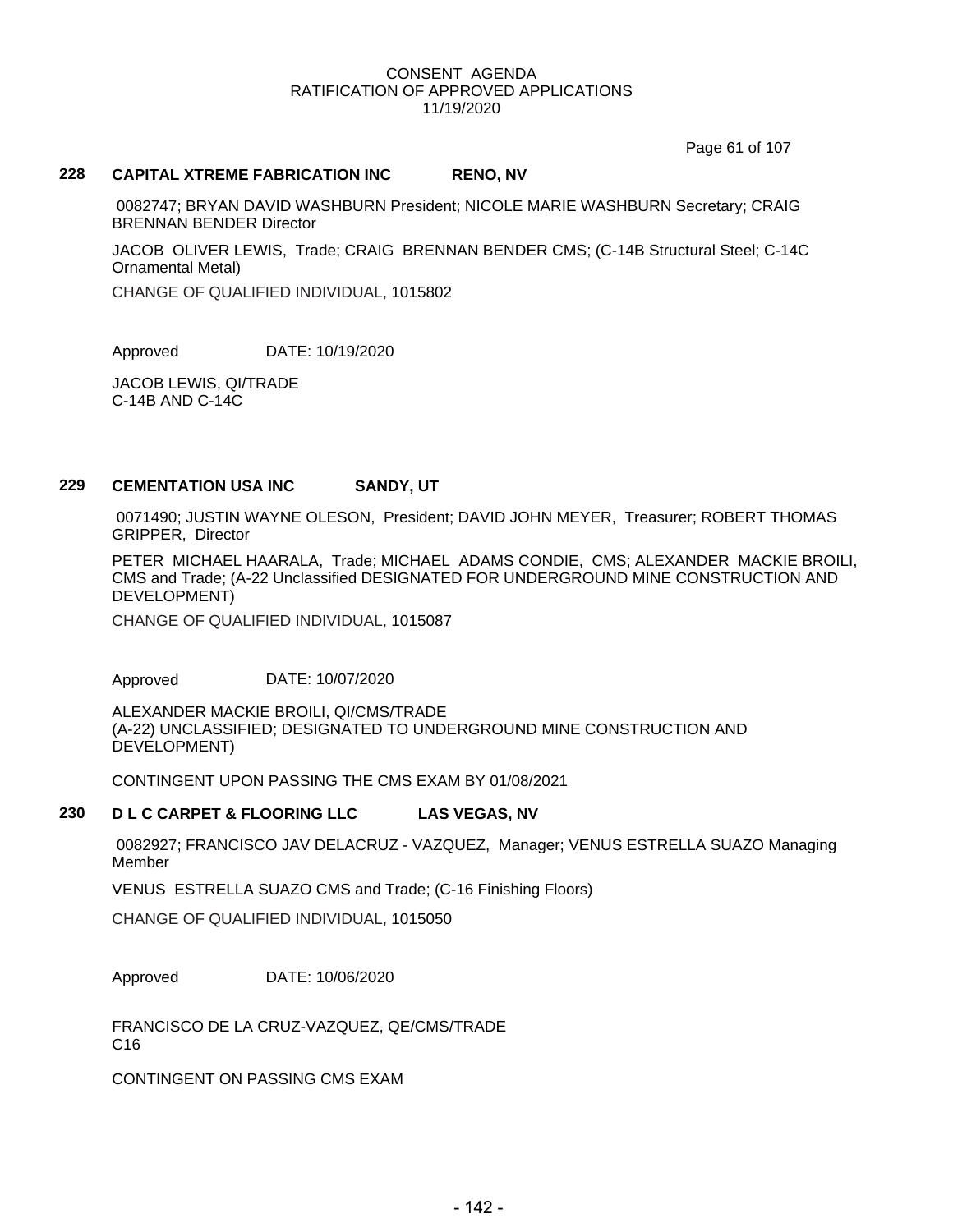Page 62 of 107

### **231 DANNYS CONSTRUCTION COMPANY LLC SHAKOPEE, MN**

 0035712; ALISSA SCHNEIDER Manager; WILLIAM PAUL HANSON Manager ALISSA SCHNEIDER CMS; WILLIAM PAUL HANSON Trade; (C-14B Structural Steel) CHANGE OF QUALIFIED INDIVIDUAL, 1016365

Approved DATE: 10/16/2020

CHRISTOPHER RUST, QE/CMS/TRADE C14B

CONTINGENT ON PASSING CMS EXAM

# **232 E S PLUMBING LLC LAS VEGAS, NV**

 0051883; SHERMAN STRINGER Manager; RON EZRA CITY Manager SHERMAN STRINGER CMS and Trade; (C-1D Plumbing) CHANGE OF QUALIFIED INDIVIDUAL, 1016620

Approved DATE: 10/22/2020

RON EZRA CITY, MANAGER/QI/CMS/TRADE

CONTINGENT UPON PASSING THE TRADE EXAM BY 04/08/2021

# **233 GRANITE CONSTRUCTION COMPANY WATSONVILLE, CA**

 0008079; JAMES HILDEBRAND ROBERTS President; RICHARD ANDERSON WATTS Secretary; JIGISHA DESAI Treasurer

JAMES HILDEBRAND ROBERTS CMS and Trade; (A General Engineering)

CHANGE OF QUALIFIED INDIVIDUAL, 1016624

Approved DATE: 10/12/2020

BRIAN ROBERT DOWD, QE/ CMS/ TRADE A- GENERAL ENGINEERING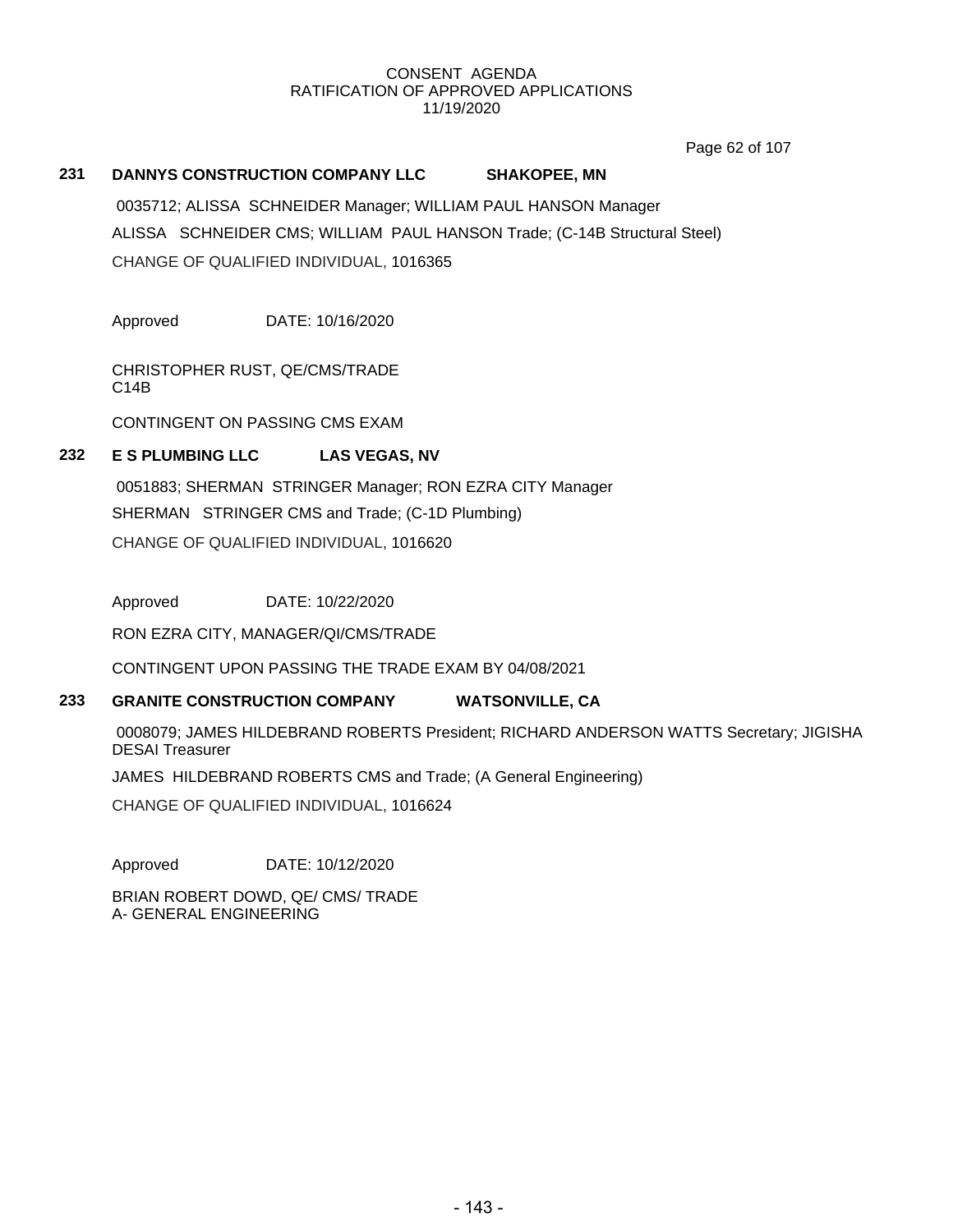Page 63 of 107

### **234 GRANITE CONSTRUCTION COMPANY WATSONVILLE, CA**

 0079118; JAMES HILDEBRAND ROBERTS President; RICHARD ANDERSON WATTS Secretary; JIGISHA DESAI Treasurer

JAMES HILDEBRAND ROBERTS CMS and Trade; (B General Building)

CHANGE OF QUALIFIED INDIVIDUAL, 1016627

Approved DATE: 10/12/2020

BRIAN ROBERT DOWD, QE/ CMS/ TRADE B- GENERAL BUILDING

CONTINGENT UPON PASSING CMS EXAM

### **235 GREAT BASIN INDUSTRIAL LLC KAYSVILLE, UT**

 0075927; SCOTT ALLAN KENT Manager; DANIEL WINDER CLEGG Manager SCOTT ALLAN KENT CMS and Trade; WILLIAM CLIFFORD JONES CMS and Trade; (C-28 Fabricating Tanks) CHANGE OF QUALIFIED INDIVIDUAL, 1015363

Approved DATE: 10/12/2020

WILLIAM CLIFFORD JONES, QI/CMS

# **236 GUARDIAN PROTECTION SERVICES INC WARRENDALE, PA**

0078423; DRU ALAN SEDWICK President; BRYAN CIPOLETTI Treasurer

; (C-2C Fire Detection; C-2D Low Voltage)

CHANGE OF QUALIFIED INDIVIDUAL, 1015079

Approved DATE: 10/12/2020

STEPHEN JEFF BYRD, QI/CMS/TRADE C-2C & C-2D; FIRE DETECTION AND LOW VOLTAGE

CONTINGENT UPON PASSING THE CMS AND TRADE EXAMS BY 01/06/2021.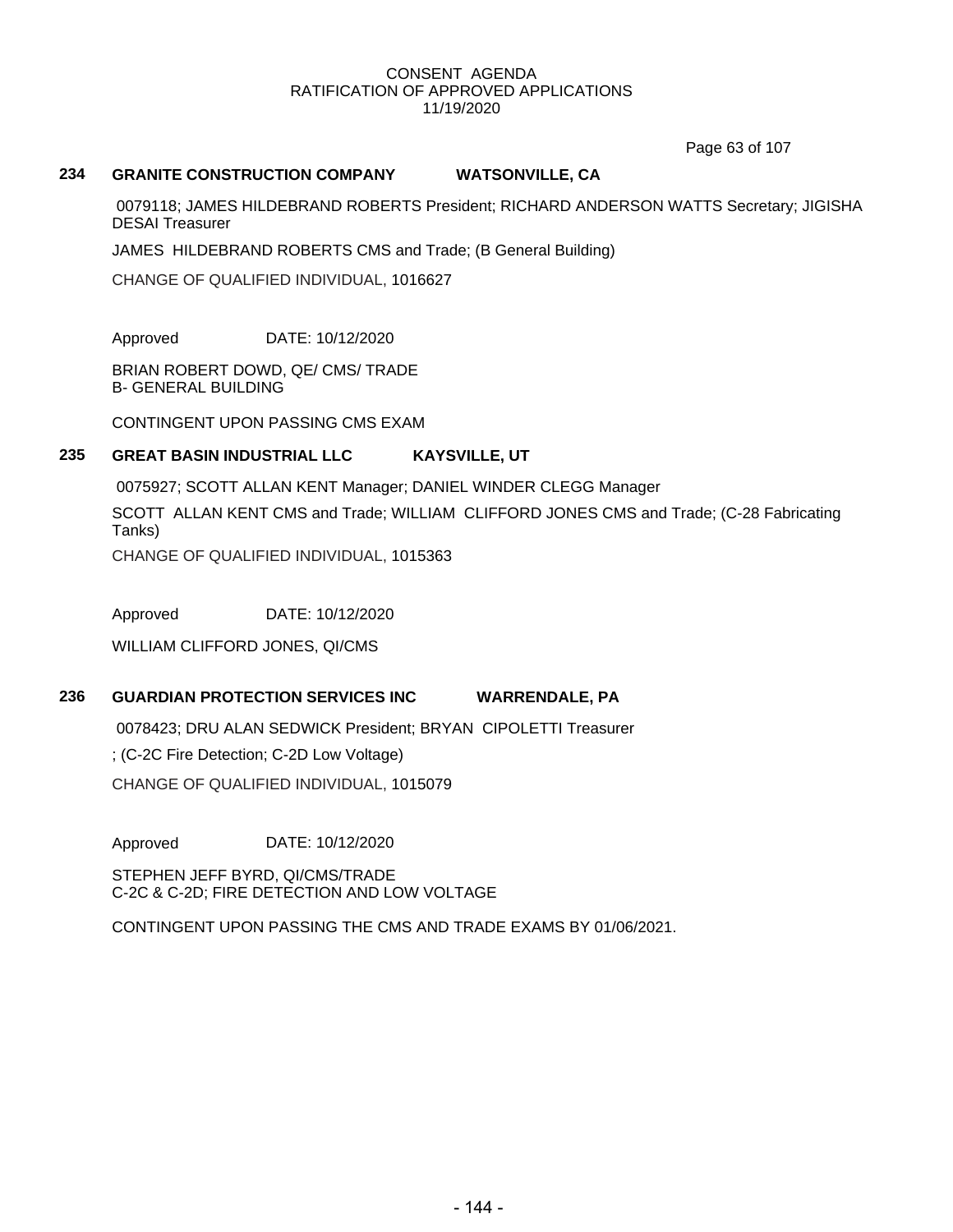Page 64 of 107

### **237 HALDEMAN HOMME INC CARSON CITY, NV**

 0084853; RONALD PATRICK JOHNSON President; KYLE GENE SAEWERT, Secretary; KERRY CAMERON GUNTHER Treasurer; PAUL ANDREW FEDJE Vice President

; (C-3B Finish Carpentry)

CHANGE OF QUALIFIED INDIVIDUAL, 1015776

Approved DATE:

MATTHEW JASON DOW, QI/CMS/TRADE C-3B, FINISH CABINETRY

CONTINGENT UPON PASSING THE CMS AND TRADE EXAMS BY 02/13/2021.

### **238 HALDEMAN HOMME INC CARSON CITY, NV**

 0084851; RONALD PATRICK JOHNSON President; KYLE GENE SAEWERT, Secretary; KERRY CAMERON GUNTHER Treasurer; PAUL ANDREW FEDJE Vice President

; (C-26 Institutional Contracting)

CHANGE OF QUALIFIED INDIVIDUAL, 1015778

DATE: 10/02/2020

MATTHEW JASON DOW, QI/CMS/TRADE C-26, INSTITUTIONAL CONTRACTING

CONTINGENT UPON PASSING CMS EXAM BY 02/13/2021

### **239 HARRIS ASSOCIATES LAS VEGAS, NV**

 0082950; BRYAN DANIEL COWART President; THOMAS MICHAEL PATTERSON Treasurer BRYAN DANIEL COWART CMS and Trade; (A General Engineering)

CHANGE OF QUALIFIED INDIVIDUAL, 1016423

Approved DATE: 10/14/2020

BRYAN COWART, QE/CMS/TRADE A TRADE EXAM WAIVED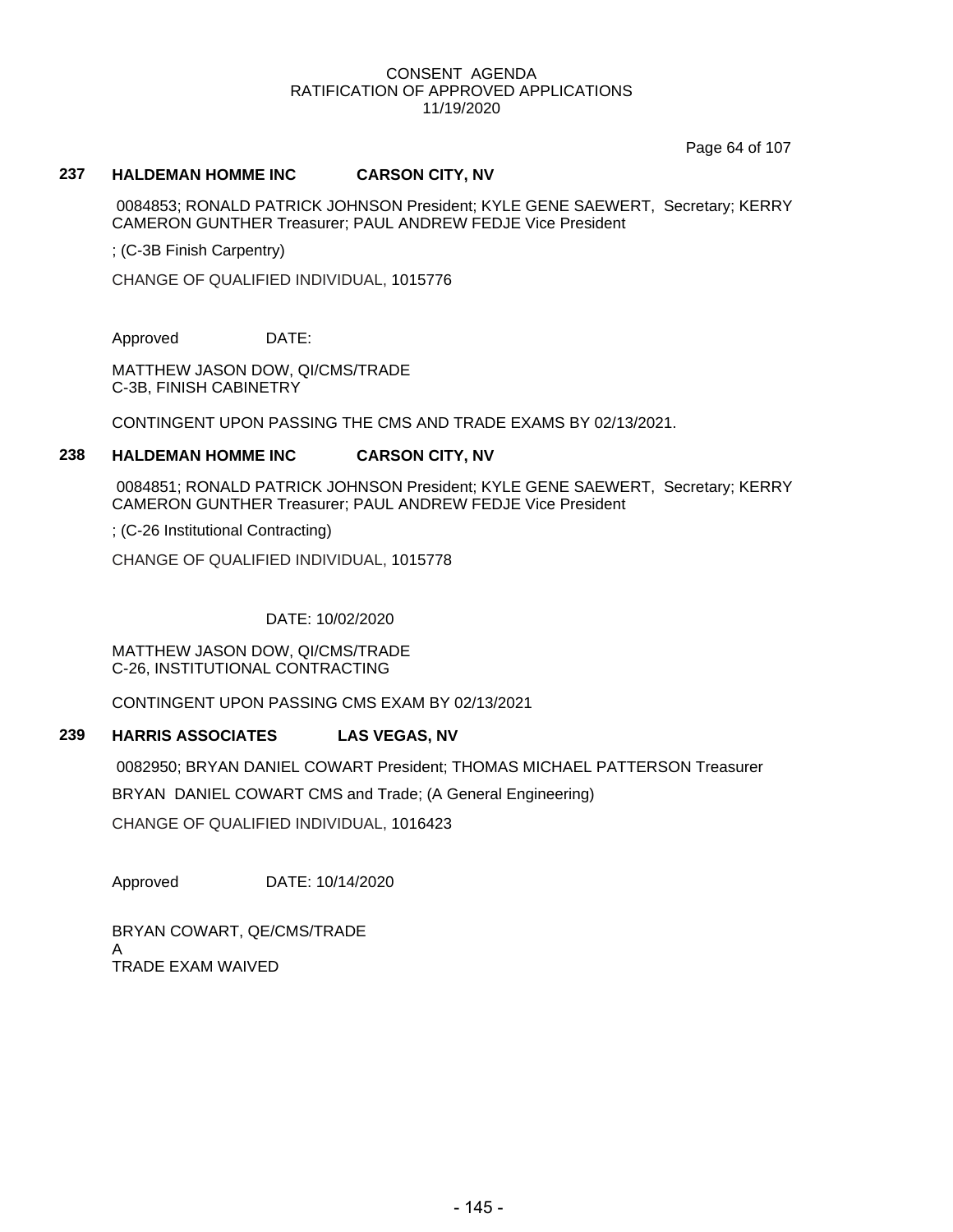Page 65 of 107

# **240 JONES SHEET METAL & AIR CONDITIONING INC HENDERSON, NV**

 0019752; ROBERT GORDON JONES President; MARY HELEN JONES Treasurer; BENITA JONES, Vice President

ROBERT GORDON JONES CMS and Trade; (C-21B Air Conditioning)

CHANGE OF QUALIFIED INDIVIDUAL, 1014210

Approved DATE: 10/19/2020

ROBERT JONES, QE/CMS/TRADE CMS/C21B

### **241 K B HOME LAS VEGAS INC LAS VEGAS, NV**

 0076051; BRIAN MICHAEL KUNEC, President; WILLIAM ANTHONY RICHELIEU Secretary; THAD JERALD JOHNSON, Treasurer; WILLIAM ROGER HOLLINGER Director

DENNIS CHISOLM HORN, CMS and Trade; (B-2 Residential and Small Commercial)

CHANGE OF QUALIFIED INDIVIDUAL, 1016855

Approved DATE: 11/04/2020

DENNIS CHISOLM HORN, QI/CMS/TRADE

### **242 K B HOME NEVADA INC LAS VEGAS, NV**

 0035537; ROBERT VANCE MCGIBNEY President; WILLIAM ANTHONY RICHELIEU Secretary; THAD JERALD JOHNSON, Treasurer; TIMOTHY M SPRAGUE Vice President

IRENE ELICERIO, CMS; ROBERT VANCE MCGIBNEY CMS and Trade; (B-2 Residential and Small Commercial)

CHANGE OF QUALIFIED INDIVIDUAL, 1014252

Approved DATE: 10/12/2020

DENNIS CHISOLM HORN, QE/ CMS/ TRADE IRENE ELICERIO, QE/ CMS B-2 RESIDENTIAL & SMALL COMMERCIAL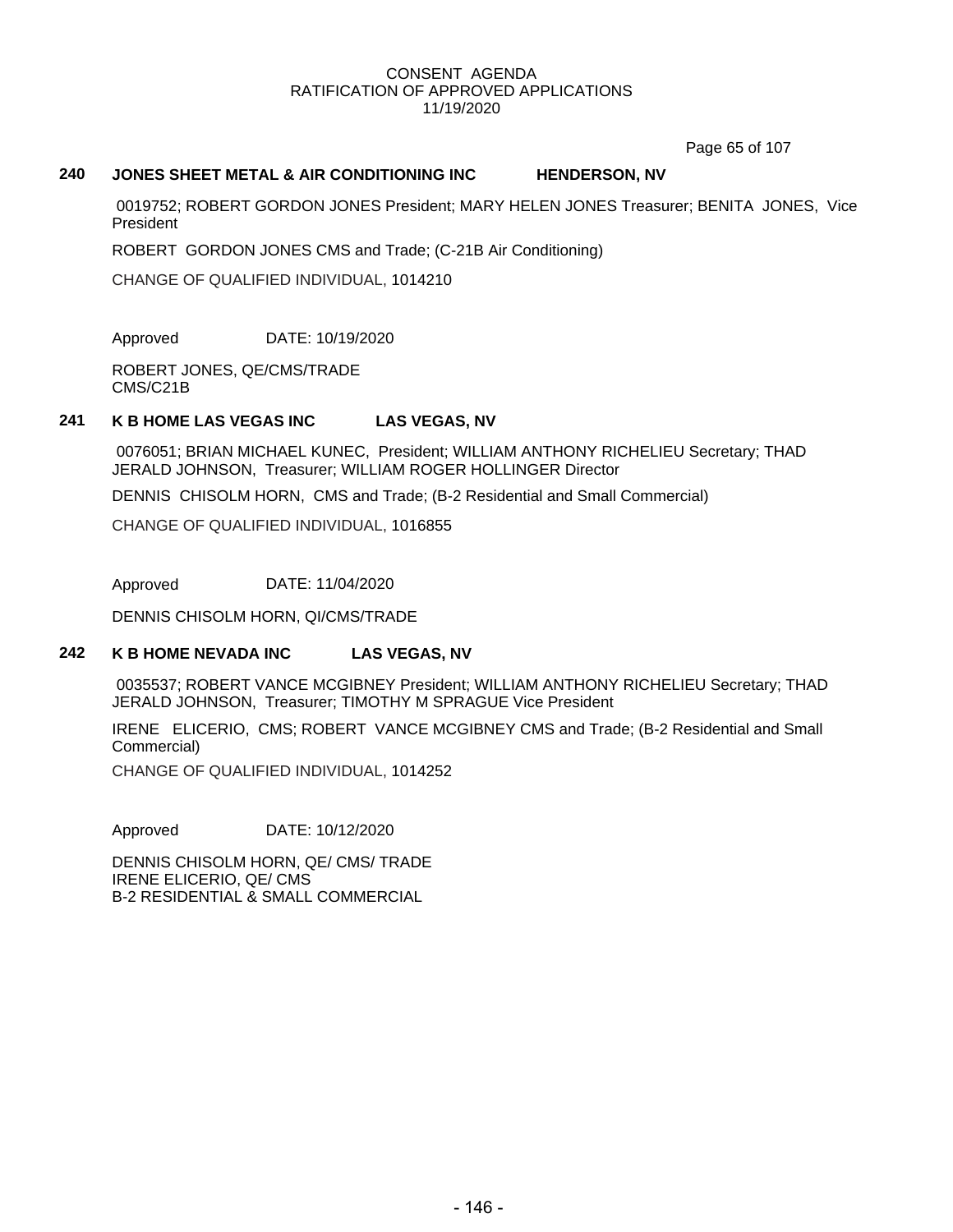Page 66 of 107

### **243 M C D M INVESTMENTS LLC LAS VEGAS, NV**

 0067429; SCOULAR THOMSON DAVID REID Managing Member; CARL DENNIS TOWNSEND, JR Managing Member

CARL DENNIS TOWNSEND, JR CMS and Trade; (C-10 Landscape Contracting)

CHANGE OF QUALIFIED INDIVIDUAL, 1016566

Approved DATE: 10/21/2020

SCOULAR THOMSON DAVID REID, MANAGER/QI/CMS/TRADE C-10, LANDSCAPING

CONTINGENT UPON PASSING THE CMS AND TRADE EXAMS BY 04/05/2021

# **244 MODERN DEMO & SERVICES LLC LAS VEGAS, NV**

 0077665; LEVI ARTHUR ROTHMAN Managing Member LEVI ARTHUR ROTHMAN Trade; LEVI ARTHUR ROTHMAN CMS; (C-31 Wrecking) CHANGE OF QUALIFIED INDIVIDUAL, 1016788

Approved DATE: 10/22/2020

LEVI ROTHMAN, QE/TRADE C31

# **245 P R S OF NEVADA LTD LAS VEGAS, NV**

PROFESSIONAL ROOFING SERVICES; 0059002; ANTHONY MICHAEL CICCHETTI Manager; TAMARA ANN CICCHETTI Member

ANTHONY MICHAEL CICCHETTI CMS; TAMARA ANN CICCHETTI Trade; (C-15A Roofing)

CHANGE OF QUALIFIED INDIVIDUAL, 1015655

Approved DATE: 10/22/2020

TAMARA CICCHETTI, MANAGER/QI/TRADE C-15A, ROOFING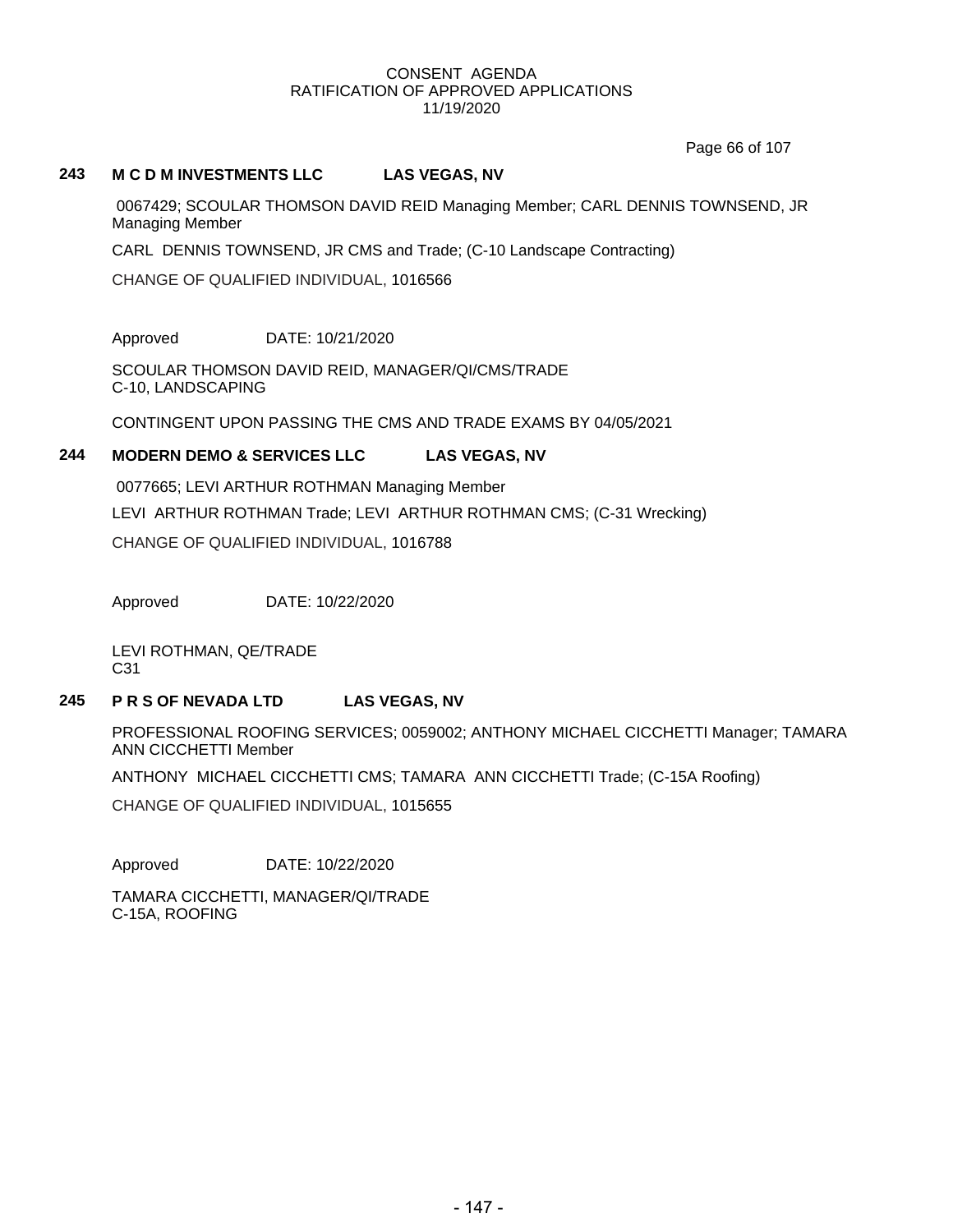Page 67 of 107

### **246 PETRIE F BROWN CARSON CITY, NV**

A B C HEATING & SHEET METAL; 0017930A; PETRIE FRANKLIN BROWN Owner

JOSEPH WAYNE BROWN, Trade; THERESA MARIE CONNER, CMS; PETRIE FRANKLIN BROWN CMS; (C-14B Structural Steel; C-14C Ornamental Metal)

CHANGE OF QUALIFIED INDIVIDUAL, 1016286

Approved DATE: 10/27/2020

THERESA MARIE CONNER, QI/CMS JOSEPH WAYNE BROWN, QI/TRADE

### **247 REFRIGERATION SERVICE COMPANY LAS VEGAS, NV**

SHOWCASE HVAC MECHANICAL; 0002669C; CHUCK CARLOS DAVISON President; COURTNEY MICHELLE WILLIAMS Treasurer; JOSEPH SCOTT WILLIAMS Director

COURTNEY MICHELLE WILLIAMS CMS; KENNETH RICHARD BLALOCK Trade; (C-21 Refrigeration and Air Conditioning)

CHANGE OF QUALIFIED INDIVIDUAL, 1015136

Approved DATE: 10/02/2020

KENNETH RICHARD BLALOCK, QI/TRADE COURTNEY MICHELLE WILLIAMS, TREASURER/QI/CMS C-21 REFRIGERATION AND AIR CONDITIONING

### **248 SHAW CONTRACT FLOORING SERVICES INC WEST VALLEY CITY, UT**

 0047415; JAMES DEFOREST PELS President; SCOTT EDWARD HAMPTON Treasurer; KAREN SWENSON TALLON VP/Secretary; JAMES LESTER KIRKPATRICK Vice President

VANCE WALKER EMBRY CMS and Trade; (C-16 Finishing Floors)

CHANGE OF QUALIFIED INDIVIDUAL, 1016494

Approved DATE: 11/04/2020

VANCE WALKER EMBRY, QI/CMS/TRADE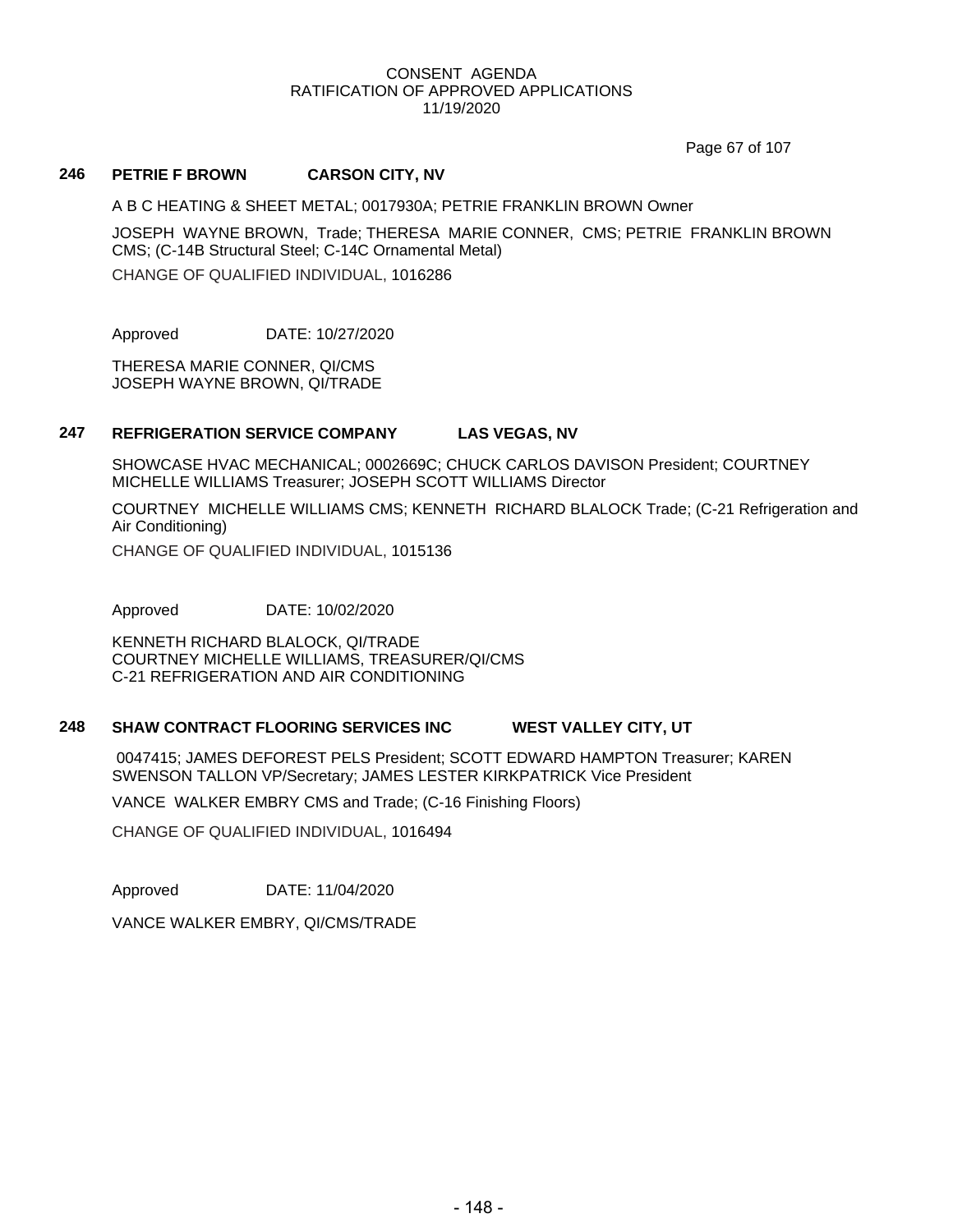Page 68 of 107

### **249 SIEMENS ENERGY INC ORLANDO, FL**

 0057562; STEVEN CHARLES CONNER CEO; MARTIN HUBERT WELTER, Chief Financial Officer; DENISE ACEBO HANSEN, Vice President

; (A General Engineering)

CHANGE OF QUALIFIED INDIVIDUAL, 1016848

Approved DATE: 11/02/2020

NATHANEAL OCCENAD, QI/CMS/TRADE

CONTINGENT UPON PASSING THE CMS AND TRADE EXAMS BY 04/23/2021.

### **250 SILEGACY FLOOR FINISHING INC RENO, NV**

 0075964; JAMES ALLEN FARLEY President INDRAIN PEREZ Trade; JAMES ALLEN FARLEY CMS and Trade; (C-16 Finishing Floors) CHANGE OF QUALIFIED INDIVIDUAL, 1016306

Approved DATE: 10/21/2020

INDRIAN PEREZ, QI/TRADE C-16, FINISHING FLOORS

# **251 SILEGACY FLOOR FINISHING INC RENO, NV**

0075965; JAMES ALLEN FARLEY President

JAMES ALLEN FARLEY CMS and Trade; INDRAIN PEREZ Trade; (C-19 Installing Terrazzo and Marble)

CHANGE OF QUALIFIED INDIVIDUAL, 1016328

Approved DATE: 10/21/2020

INDRIAN PEREZ, QI/TRADE C-19, TERRAZZO AND MARBLE

# **252 SILEGACY FLOOR FINISHING INC RENO, NV**

0075966; JAMES ALLEN FARLEY President

JAMES ALLEN FARLEY CMS and Trade; (C-20 Tiling)

CHANGE OF QUALIFIED INDIVIDUAL, 1016329

Approved DATE: 10/21/2020

INDRIAN PEREZ, QI/TRADE C-20 TILING

CONTINGENT UPON PASSING TRADE EXAM BY 03/17/2021.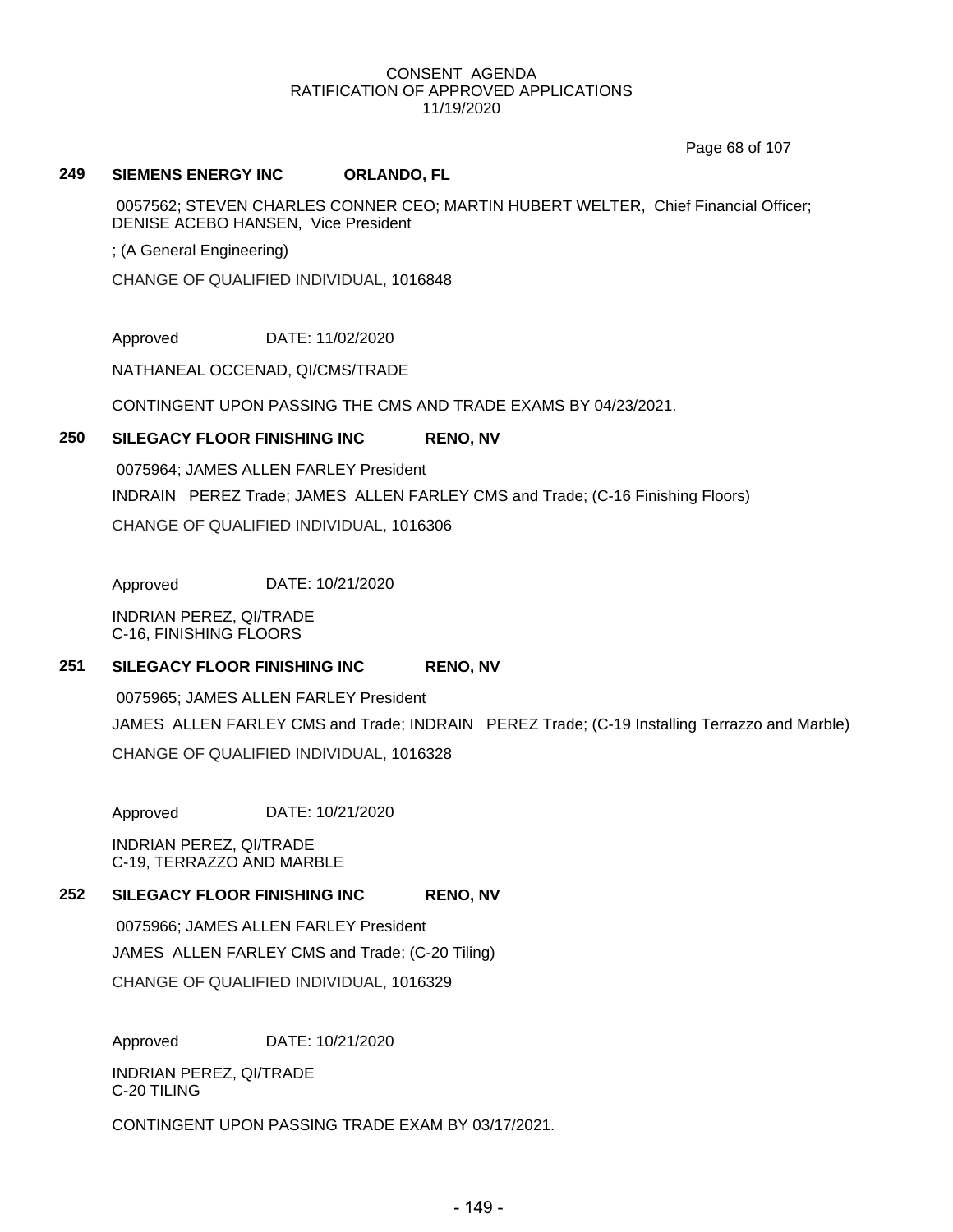Page 69 of 107

### **253 SILVER STATE HOME SERVICES LLC LAS VEGAS, NV**

FAST RESPONSE SERVICES; 0085017; LEA DADON Manager; DANIELA DADON, Manager; DAVID JAMES COLE Manager; NATALI FARTUK DADON, Manager

CHRISTOPHER CHAD RAMSAY CMS and Trade; (C-21B Air Conditioning)

CHANGE OF QUALIFIED INDIVIDUAL, 1016456

Approved DATE: 10/19/2020

CHRISTOPHER CHAD RAMSAY, QI/CMS/TRADE C-21B, AIR CONDITIONING

#### **254 SPENCER TECHNICAL GROUP LLC HENDERSON, NV**

SPENCER ELECTRICAL SYSTEMS; 0086473; WILLIAM MILTON WENDLANDT, Managing Member GLENN EDWARD BEARDSLEY, Trade; (C-2 Electrical) CHANGE OF QUALIFIED INDIVIDUAL, 1016758

Approved DATE: 11/02/2020

WILLIAM MILTON WENDLANDT, MANAGING MEMBER/QI/CMS

CONTINGENT UPON PASSING THE CMS EXAM NO LATER THAN 04/19/2021.

### **255 SUMMIT PLUMBING CO LLC GARDNERVILLE, NV**

 0050252; PENNY LEE KEARNEY Member; PENNY LEE KEARNEY Manager; JOHN PAUL KEARNEY Member

JEREMY RAY WESTON CMS; JOHN PAUL KEARNEY CMS and Trade; (C-1 Plumbing and Heating) CHANGE OF QUALIFIED INDIVIDUAL, 1016519

Approved DATE: 10/20/2020

JEREMY RAY WESTON, QI/CMS

# **256 TITAN SOLAR POWER NV INC LAS VEGAS, NV**

 0084903; KENNETH MARK WILLIAMS President; HEATHER BAIRE WILLIAMSON, Treasurer KENNETH MARK WILLIAMS CMS and Trade; (C-2 Electrical) CHANGE OF QUALIFIED INDIVIDUAL, 1016182

Tabled DATE: 10/09/2020 PENDING RESOLUTION OF OPEN COMPLAINT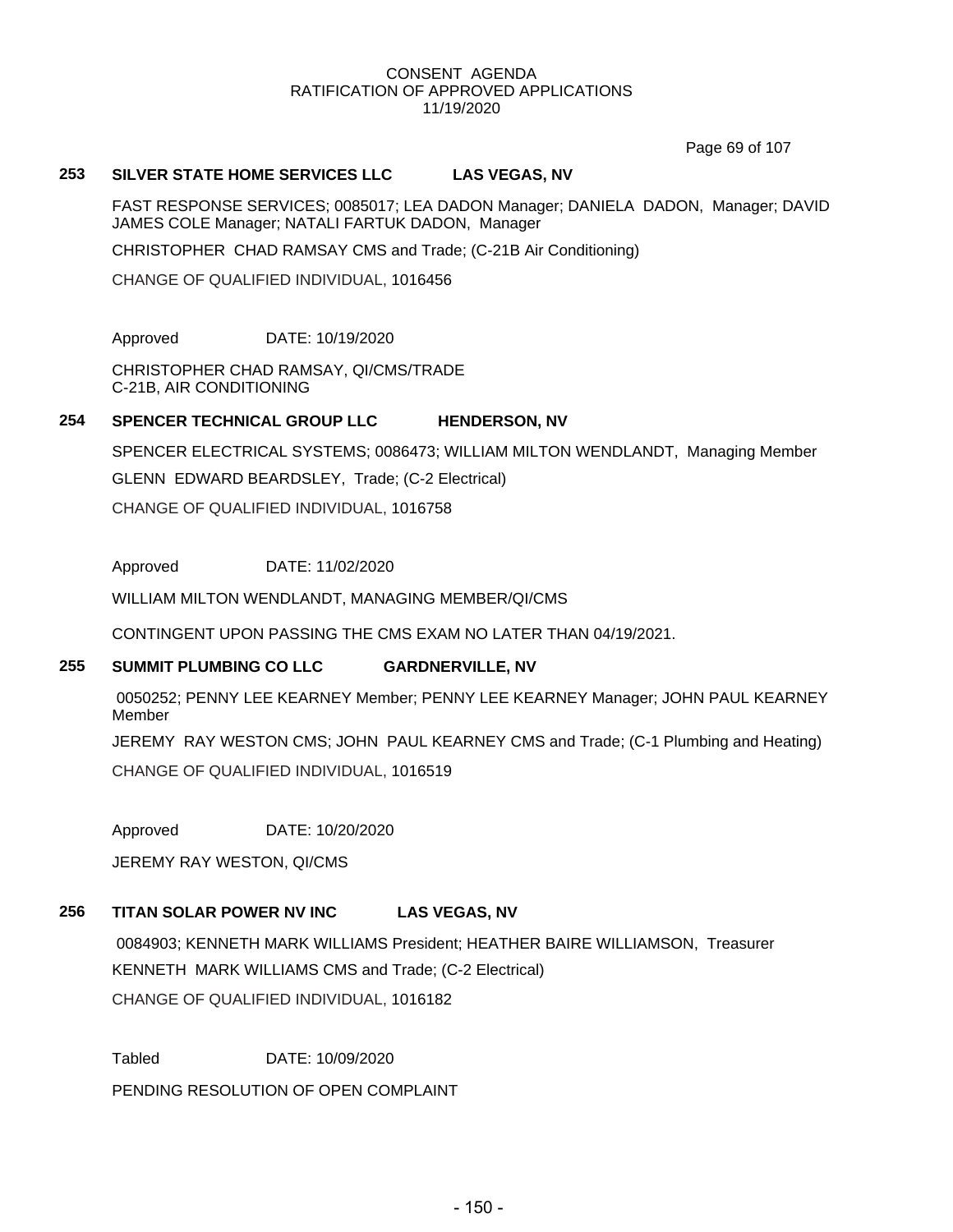Page 70 of 107

# **257 TOM GOLDSTON ROOFING INC GARDNERVILLE, NV**

 0058203; DENNY ALLEN GOLDSTON, President; TOMMIE ALLEN GOLDSTON Secretary TOMMIE ALLEN GOLDSTON CMS and Trade; (C-15A Roofing) CHANGE OF QUALIFIED INDIVIDUAL, 1016205

Approved DATE: 10/21/2020

DENNY ALLEN GOLDSTON, QI/CMS/TRADE C-15A, ROOFING

CONTINGENT UPON PASSING THE TRADE EXAM BY 03/10/2021.

### **258 TRANSFORM STARWEST LLC LAS VEGAS, NV**

MONARK PREMIUM APPLIANCE; 0086148; TRANSFORM FBA HOLDINGS LLC Manager; CAROL MAXINE ANDERSON MILFORT, Manager; NARENDRA NATH SINHA, Chief Financial Officer

; (C-38 Installing Equipment Used With Liquefied Petroleum and Natural Gas)

CHANGE OF QUALIFIED INDIVIDUAL, 1015993

Approved DATE: 10/28/2020

ANTONIO LOPEZ, QI/TRADE/CMS

CONTINGENT UPON PASSING THE CMS AND TRADE EXAM BY 002/28/2021

# **259 WESTDECK CONCRETE COATING LLC NORTH LAS VEGAS, NV**

WESTDECK; 0068828; KENNETH DAVID SORENSEN Manager; CRAIG GRIFFITH DAVIS Manager ASHTON BENTLEY CAVE CMS and Trade; (C-5 Concrete Contracting) CHANGE OF QUALIFIED INDIVIDUAL, 1016400

Approved DATE: 10/09/2020

KENNETH SORENSEN, MANAGER/QI/CMS/TRADE C-5, CONCRETE

CONTINGENT UPON PASSING THE C-5 TRADE EXAM BY 04/07/2021.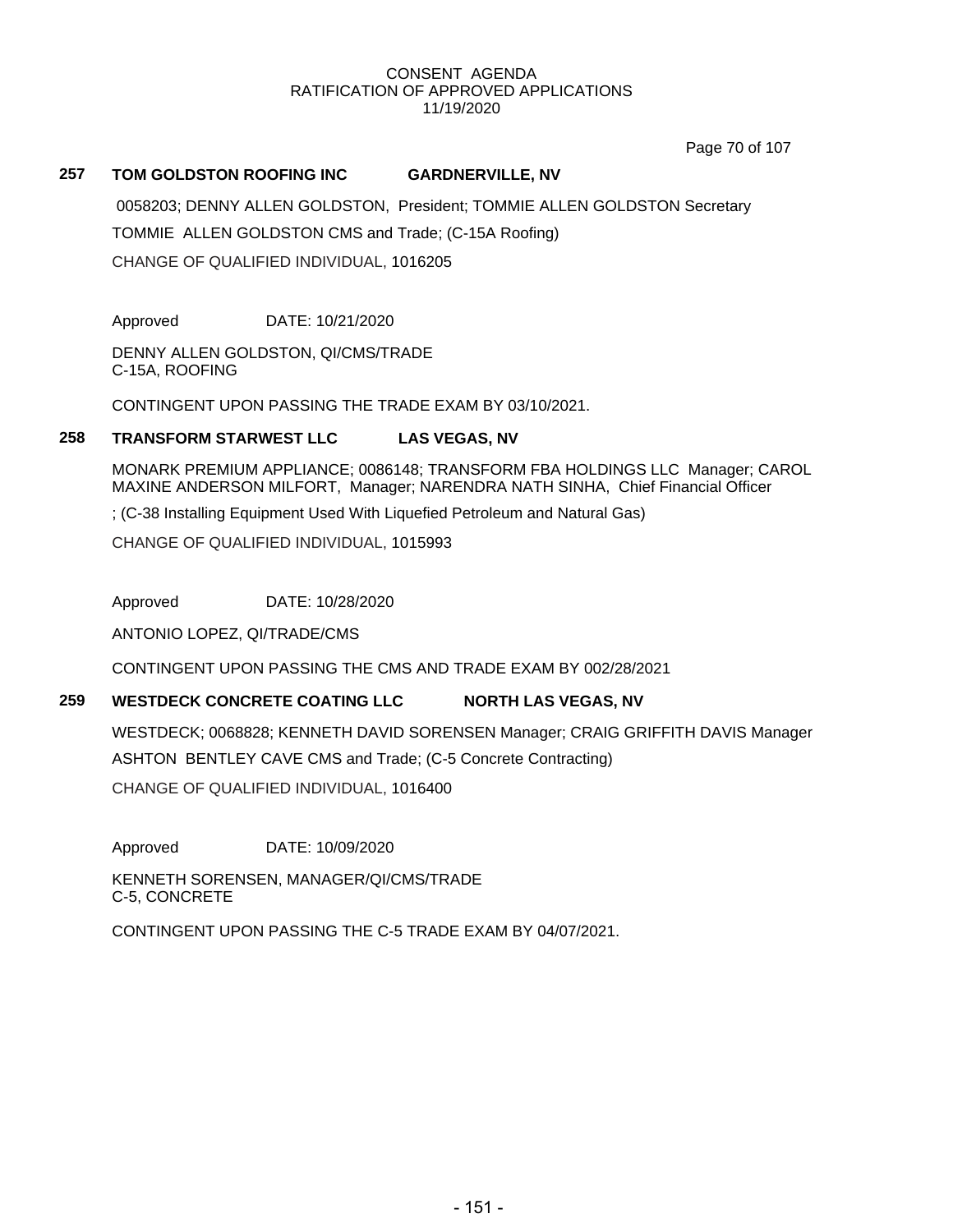Page 71 of 107

# **CONVERSION OF ENTITY**

### **260 H H S CONSTRUCTION LLC ONTARIO, CA**

 0074590; 0074591; CONGRUEX LLC Managing Member; WILLIAM SULLIVAN BEANS, JR Chief Executive **Officer** 

BRETT ALAN JOHNSON CMS; BRETT ALAN JOHNSON CMS and Trade; STEVEN MARTIN SCHWING Trade

CONVERSION OF ENTITY, 1015038

Approved DATE: 10/19/2020

#### **261 TRANE U S INC ROCKLIN, CA**

 0033245; 0069808; 0077320; 0077908; DONALD EDWARD SIMMONS, President; EVAN MICHAEL TURTZ Secretary; RICHARD EUGENE DAUDELIN, Treasurer; JAY ARTHUR KOPP, Secretary Assistant; DAVID CHRISTOPHER BUTOW Vice President

KEIT MENG TAN CMS and Trade; WESLEY ROLAND GREENWALT CMS and Trade; KEIT MENG TAN CMS and Trade; KEIT MENG TAN CMS; GARRETT EUGENE SCHLEGEL Trade

CONVERSION OF ENTITY, 1016482

Approved DATE: 11/02/2020

TRANE US INC DBA TRANE TO TRANE US INC, CONTINGENT UPON BOND RIDERS AMENDING NAME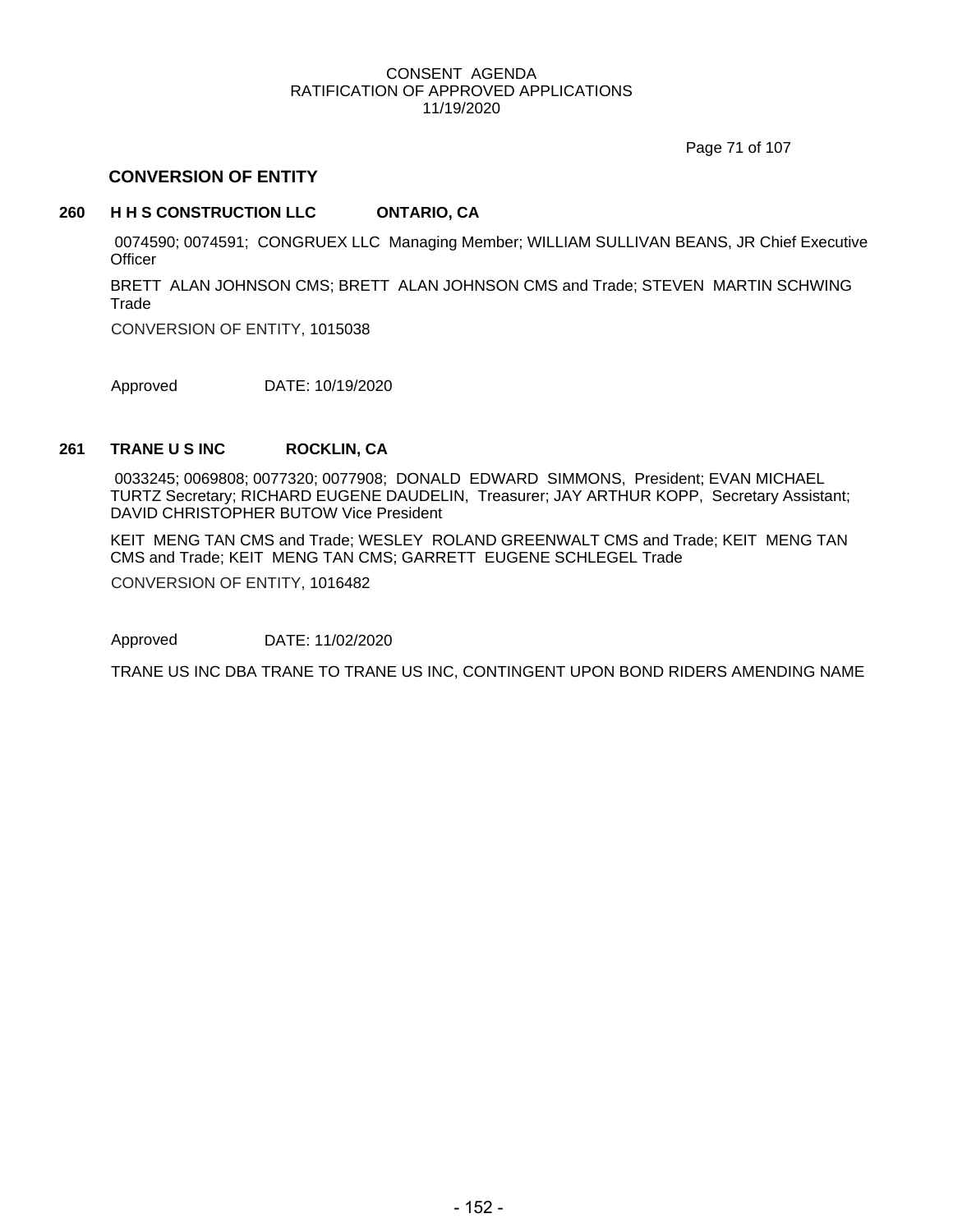Page 72 of 107

# **EXTENSION OF TIME TO REPLACE QUALIFIED INDIVIDUAL**

#### **262 LINKUS ENTERPRISES LLC ANDERSON, CA**

0078215; HORACIO GUZMAN Manager

EXTENSION OF TIME TO REPLACE QUALIFIED INDIVIDUAL, 1016729

Approved DATE: 10/16/2020

EXTENSION TO REPLACE QUALIFIER UNTIL 11/17/2020

### **263 ROOTER LAS VEGAS LLC LAS VEGAS, NV**

MR ROOTER LAS VEGAS; 0085917; T K C ROOTER LLC Manager; STONEPEGGERS LLC Manager; MELISSA OHLS ORR, Manager

EXTENSION OF TIME TO REPLACE QUALIFIED INDIVIDUAL, 1016728

Approved DATE: 10/22/2020

30 EXTENSION TO REPLACE QUALIFIER UNTIL NOVEMBER 16, 2020

#### **264 SIEMENS ENERGY INC ORLANDO, FL**

 0057562; STEVEN CHARLES CONNER CEO; MARTIN HUBERT WELTER, Chief Financial Officer; DENISE ACEBO HANSEN, Vice President

EXTENSION OF TIME TO REPLACE QUALIFIED INDIVIDUAL, 1016666

Approved DATE: 10/14/2020

APPROVED 30 DAY EXTENSION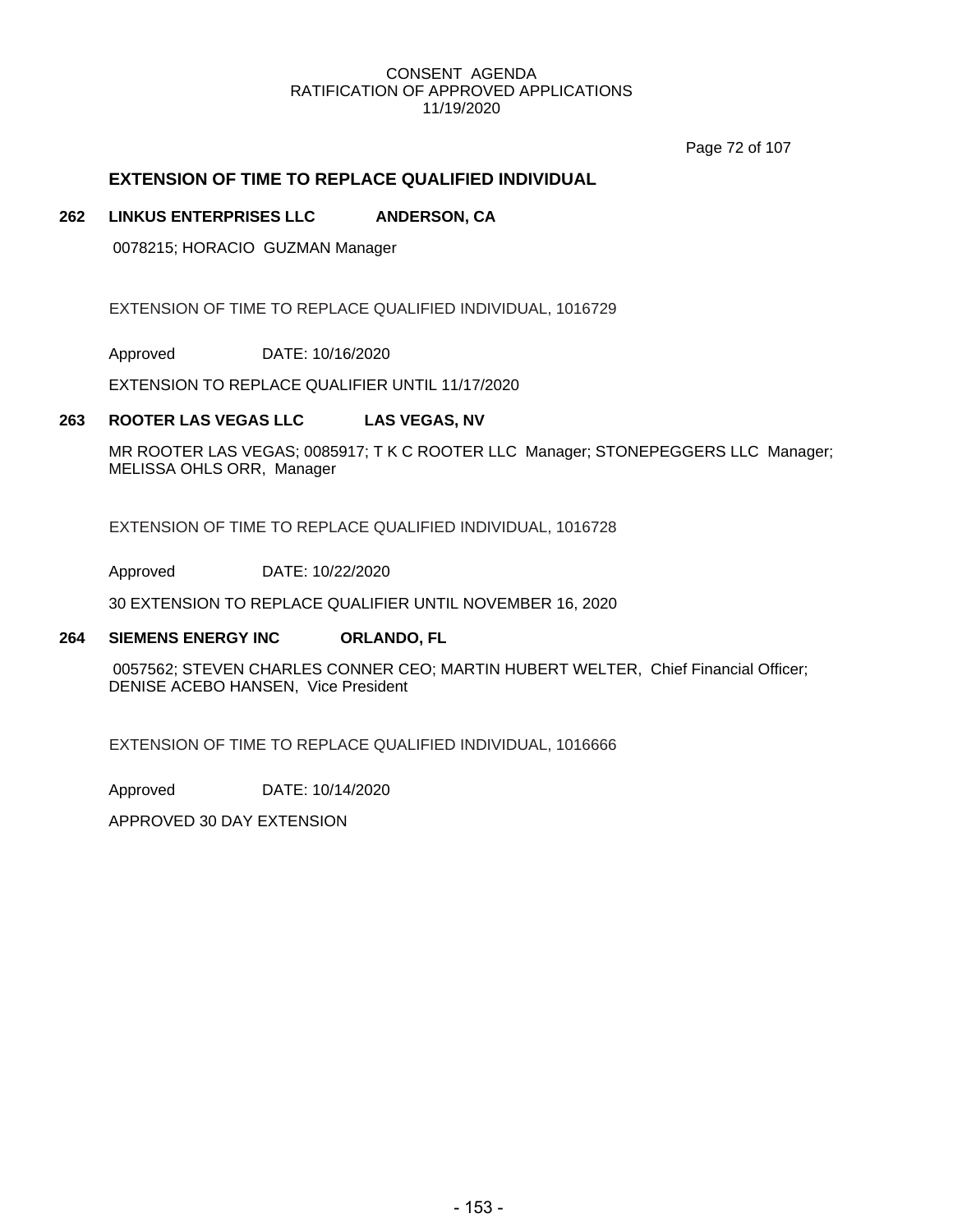Page 73 of 107

# **FINANCIAL STATEMENT REVIEW**

# **265 ARBOR CONTRACT CARPET INC IRVING, TX**

 0081573; MATTHEW SCOTT GILBRETH President; LYNDON GENE JACOBS, JR Secretary MATTHEW SCOTT GILBRETH CMS and Trade; (C-16 Finishing Floors) FINANCIAL REVIEW, 1016426

Approved DATE: 10/02/2020

# **266 ARBOR CONTRACT CARPET INC IRVING, TX**

 0081466; MATTHEW SCOTT GILBRETH President; LYNDON GENE JACOBS, JR Secretary MATTHEW SCOTT GILBRETH CMS and Trade FINANCIAL REVIEW, 1016427

Approved DATE: 10/02/2020

# **267 C G & B ENTERPRISES INC HENDERSON, NV**

0074561; REED JAMES SEATON President; FRANK DAVID PETRINI Secretary

 MICHAEL JAMES MCCOMB CMS and Trade; (C-10 Landscape Contracting LIMITED TO SYNTHETIC TURF ONLY) FINANCIAL REVIEW, 1016390

Approved DATE: 10/26/2020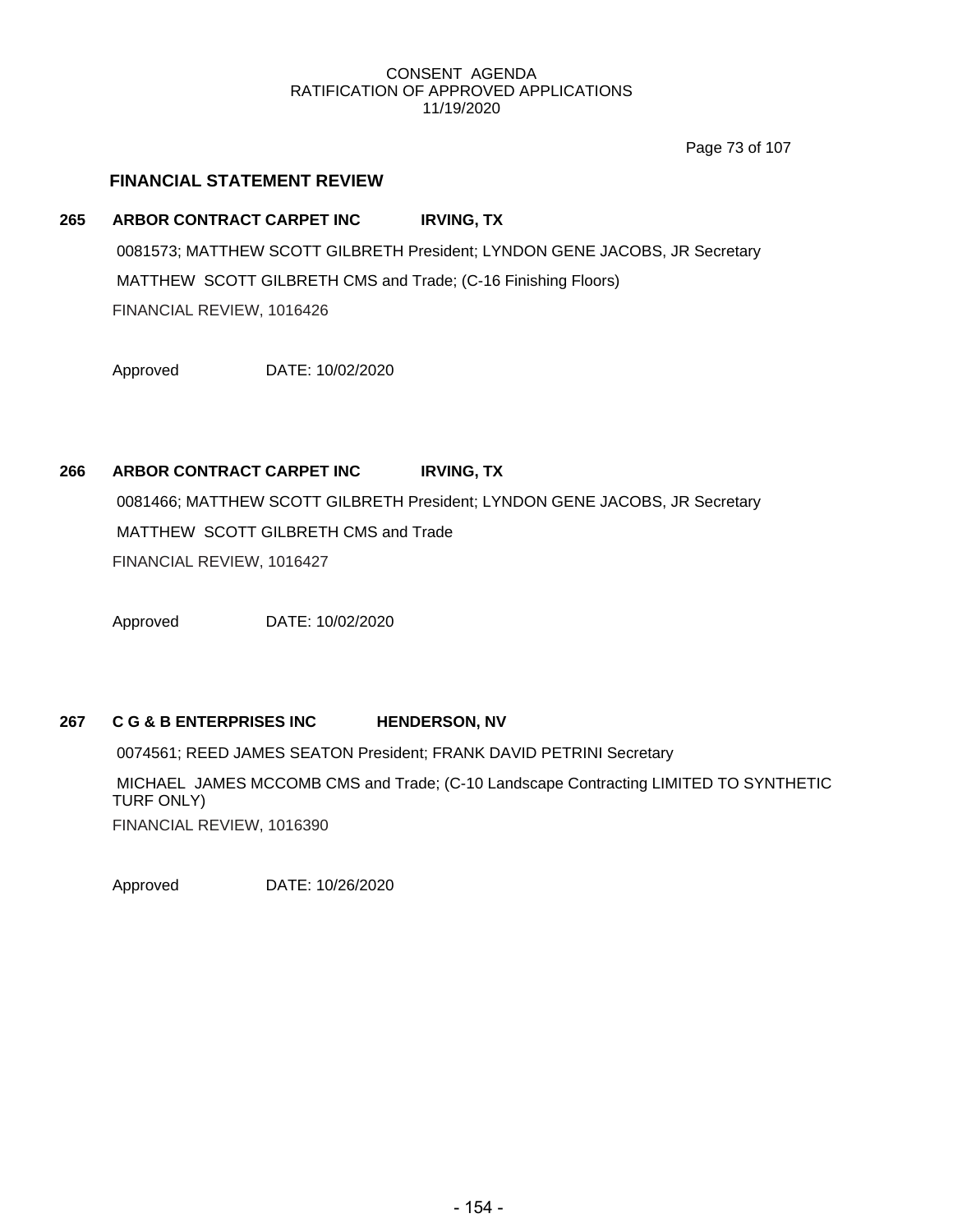Page 74 of 107

# **268 C G & B ENTERPRISES INC HENDERSON, NV**

 0045897; REED JAMES SEATON President; FRANK DAVID PETRINI Secretary MICHAEL JAMES MCCOMB CMS and Trade FINANCIAL REVIEW, 1016391

Approved DATE: 10/26/2020

# **269 C G & B ENTERPRISES INC HENDERSON, NV**

 0039700; REED JAMES SEATON President; FRANK DAVID PETRINI Secretary MICHAEL JAMES MCCOMB CMS and Trade FINANCIAL REVIEW, 1016392

Approved DATE: 10/26/2020

# **270 C G & B ENTERPRISES INC HENDERSON, NV**

 0039692; REED JAMES SEATON President; FRANK DAVID PETRINI Secretary MICHAEL JAMES MCCOMB CMS and Trade FINANCIAL REVIEW, 1016393

Approved DATE: 10/26/2020

# **271 C G & B ENTERPRISES INC HENDERSON, NV**

 0039691; REED JAMES SEATON President; FRANK DAVID PETRINI Secretary MICHAEL JAMES MCCOMB CMS and Trade; DENNIS LYNN MERRETT Trade FINANCIAL REVIEW, 1016394

Approved DATE: 10/26/2020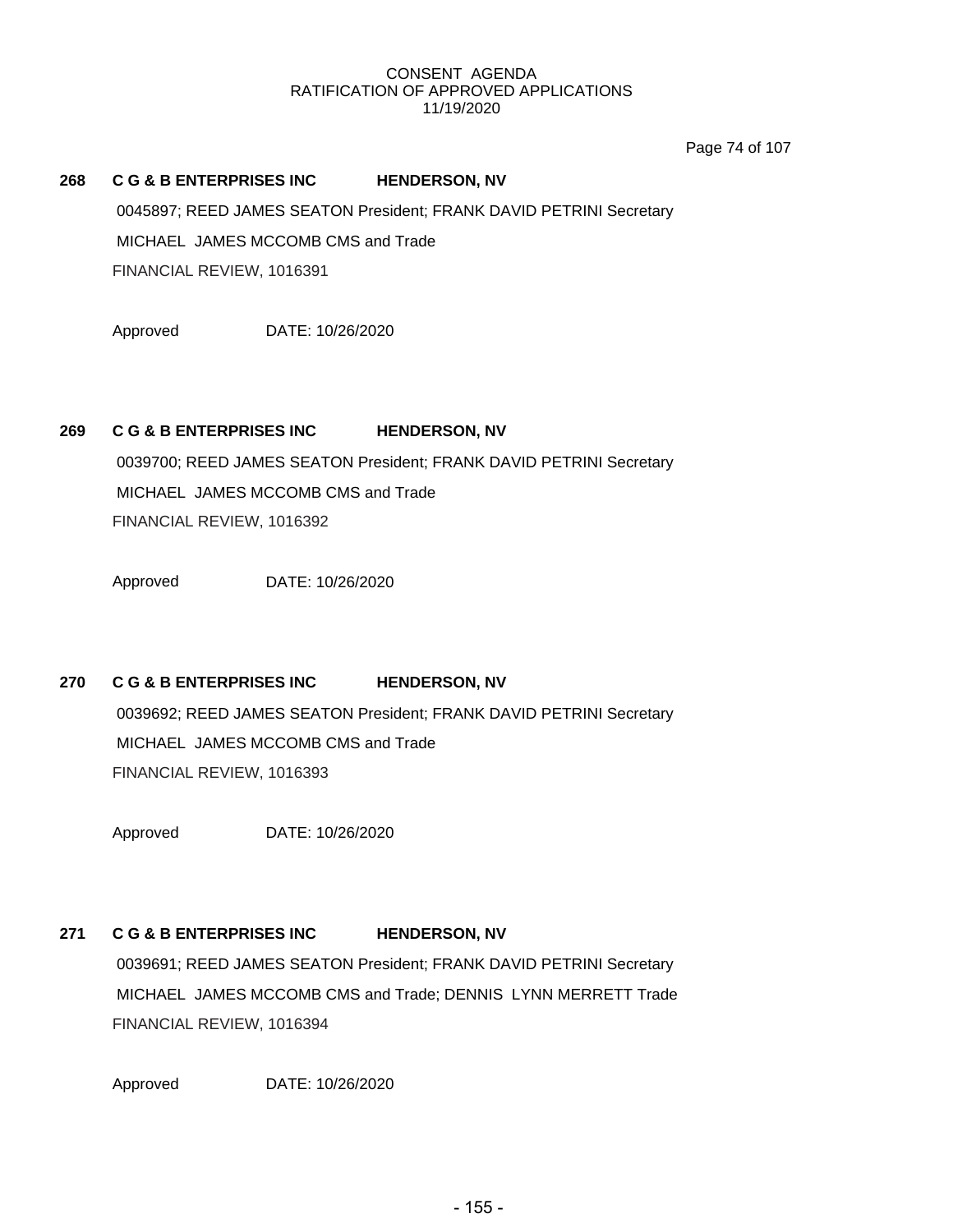Page 75 of 107

# **272 HYDRO ARCH HENDERSON, NV** 0075969; KEVIN RICHARD ELDER, President; PAUL LOUIS HUETHER, Treasurer MICHAEL OLIVER MICHELSON CMS and Trade FINANCIAL REVIEW, 1013718

Tabled DATE: 11/02/2020

FINANCIAL RESPONSIBILITY HEARING

# **273 HYDRO ARCH HENDERSON, NV**

 0034994; KEVIN RICHARD ELDER, President; PAUL LOUIS HUETHER, Treasurer MICHAEL OLIVER MICHELSON CMS and Trade FINANCIAL REVIEW, 1013719

Tabled DATE: 11/02/2020 FINANCIAL RESPONSIBILITY HEARING

# **274 HYDRO ARCH HENDERSON, NV** 0076006; KEVIN RICHARD ELDER, President; PAUL LOUIS HUETHER, Treasurer ANDREA KARINA SCOTT CMS and Trade; (C-5 Concrete Contracting) FINANCIAL REVIEW, 1013720

Tabled DATE: 11/02/2020 FINANCIAL RESPONSIBILITY HEARING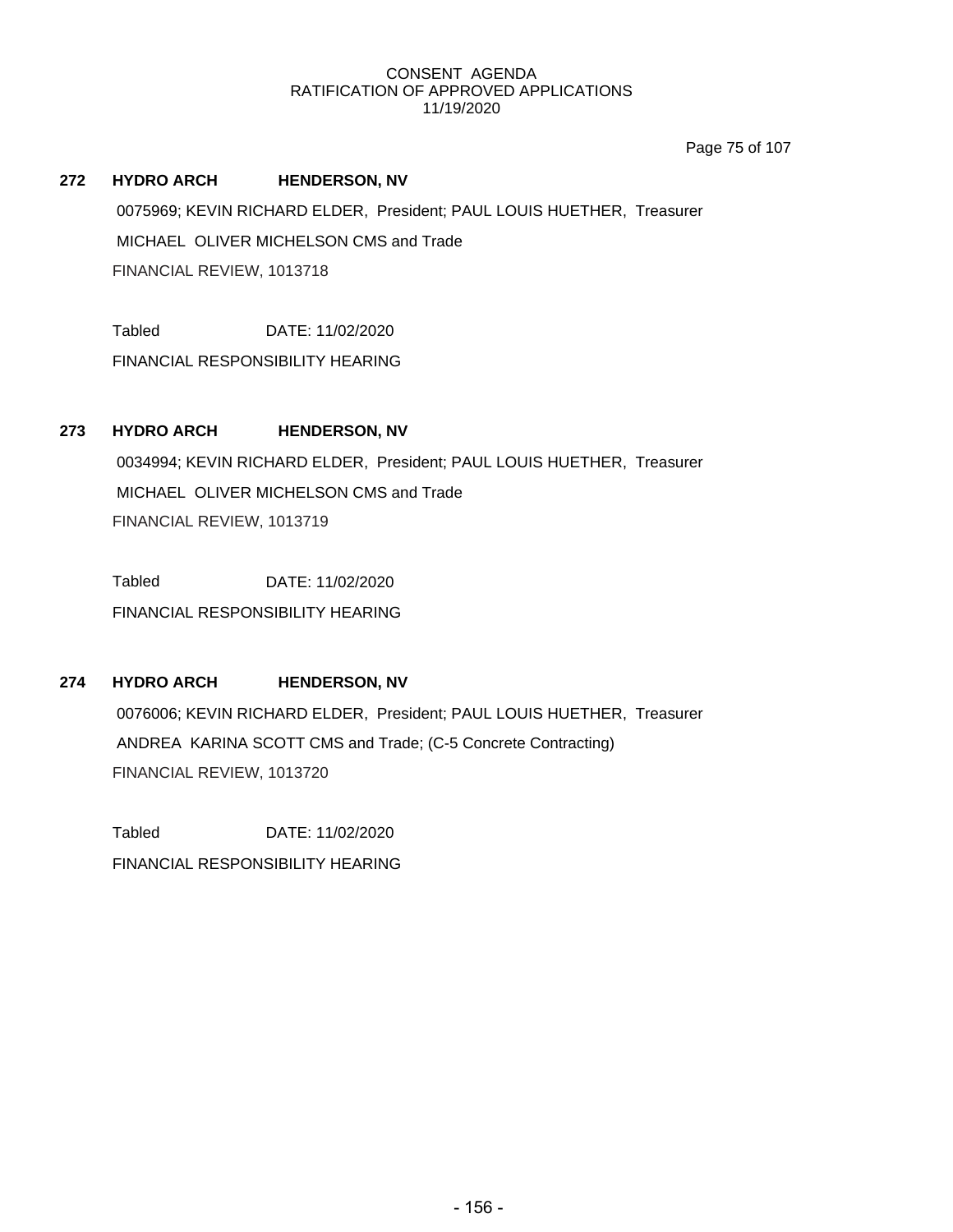Page 76 of 107

### **275 MARRACCINI PLUMBING HEATING & COOLING INC YERINGTON, NV**

0055644; KEVIN PATRICK SHARP, President; DARRELL JAY MARRACCINI Director

 DARRELL JAY MARRACCINI CMS and Trade; KEVIN PATRICK SHARP, CMS and Trade; (C-21 Refrigeration and Air Conditioning)

FINANCIAL REVIEW, 1016753

Approved DATE: 10/21/2020

# **276 MARRACCINI PLUMBING HEATING & COOLING INC YERINGTON, NV** 0023502; KEVIN PATRICK SHARP, President; DARRELL JAY MARRACCINI Director KEVIN PATRICK SHARP, CMS and Trade

FINANCIAL REVIEW, 1016755

Approved DATE: 10/21/2020

# **277 METCALF BUILDERS INC CARSON CITY, NV**

0037475; BRYCE RICHARD CLUTTS President; THOMAS RAY METCALF CEO

 THOMAS RAY METCALF CMS and Trade; BRYCE RICHARD CLUTTS CMS and Trade; (B General Building) FINANCIAL REVIEW, 1016757

Approved DATE: 10/22/2020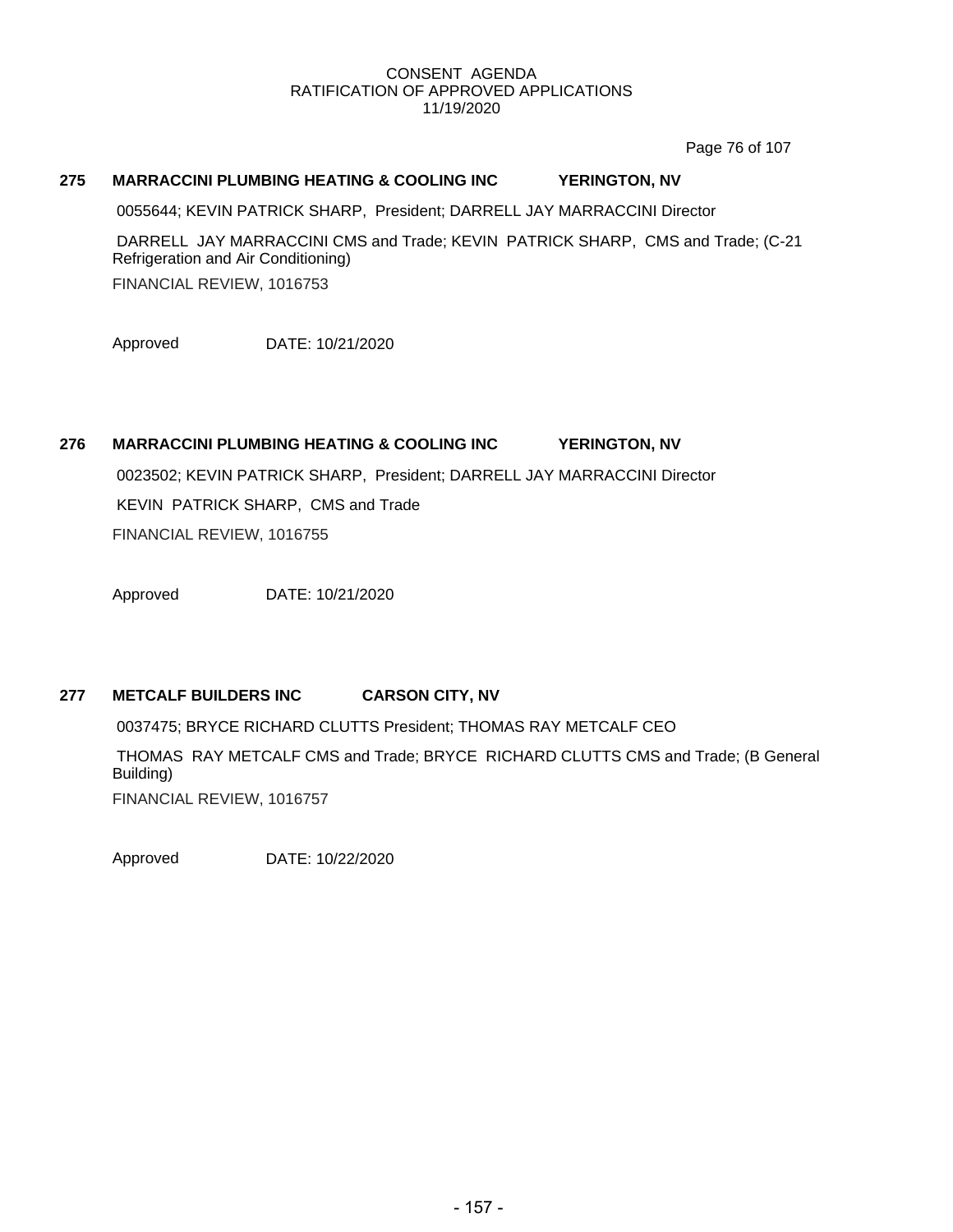Page 77 of 107

### **278 PLENIUM BUILDERS SPARKS, NV**

0076482; CHRISTOPHER ANTHONY DIANDA President; MICHAEL PERRY DIANDA Secretary/Treasurer

TOBIN DANIEL BASTA CMS and Trade

FINANCIAL REVIEW, 1016858

Approved DATE: 10/27/2020

### **279 WRIGHT BROTHERS THE BUILDING COMPANY EAGLE LLC EAGLE, ID**

 0077372; ERIC PAUL WINANS, Managing Member; TREVOR JOHN WRIGHT, Managing Member; AMANDA MICHELLE WRIGHT, Managing Member; ZACHARY WILLIAM HIGGINS, Member; ROBERT OLIVER GRUBB, Managing Member

ZACHARY WILLIAM HIGGINS, CMS and Trade; (B-2 Residential and Small Commercial)

FINANCIAL REVIEW, 1015479

Approved DATE: 10/19/2020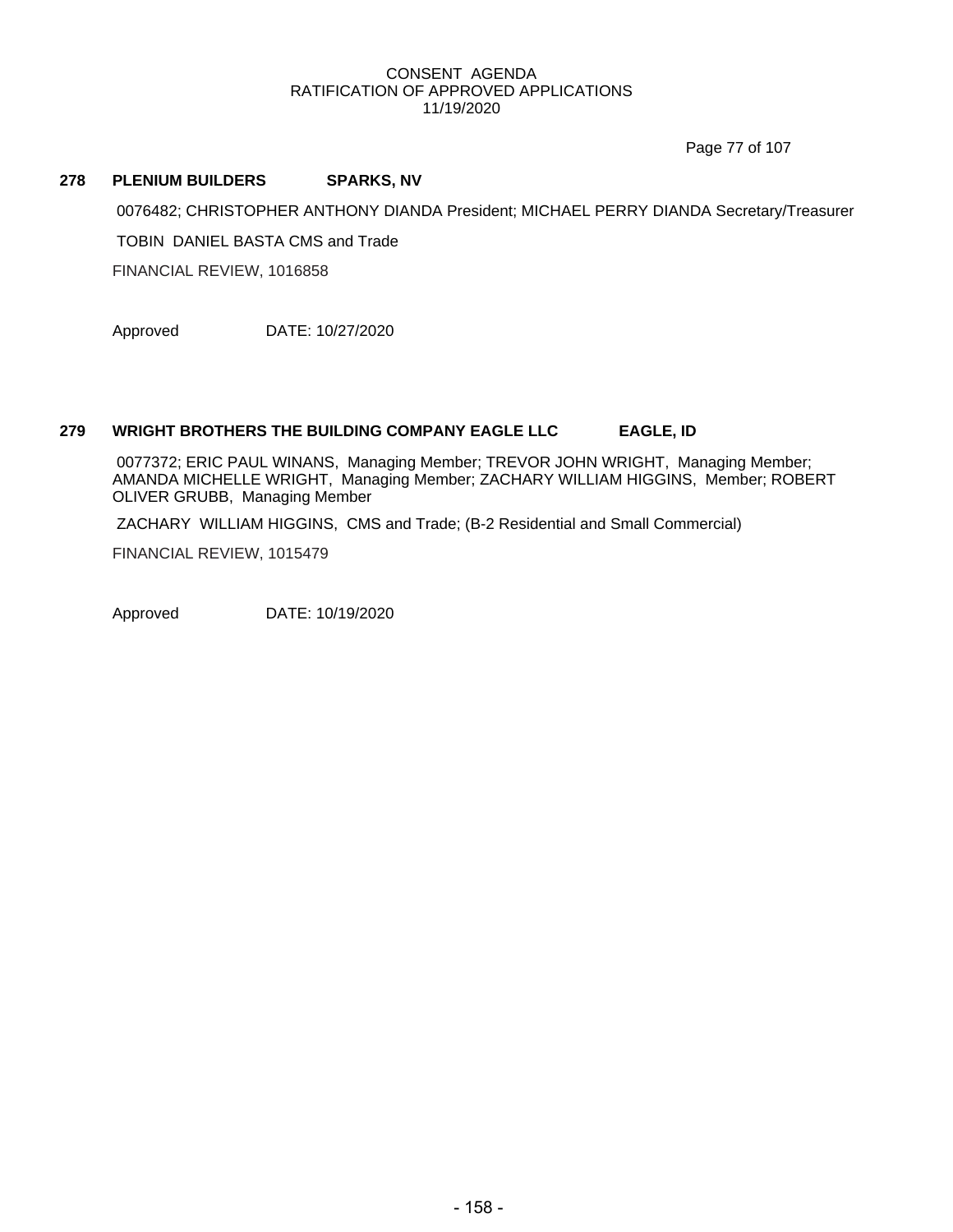Page 78 of 107

### **NAME CHANGE**

#### **280 ACQUIRED HOME REMODELING LLC HENDERSON, NV**

NAME CHANGE, 1016483 PHILLIP ANDREW BROWN CMS and Trade ACQUIRED DESIGNS & REMODELING; 0082109; PHILLIP ANDREW BROWN Managing Member

FROM: ACQUIRED HOME REMODELING LLC Approved DATE: 10/12/2020

TO: ACQUIRED HOME REMODELING LLC DBA ACQUIRED DESIGNS & REMODELING

#### **281 ASPEN COMMERCIAL SERVICES INC LAS VEGAS, NV**

0082235; CHRISTOPHER ALAN SCHULTZ President

CHRISTOPHER ALAN SCHULTZ CMS and Trade

NAME CHANGE, 1016319

Approved DATE: 10/27/2020

FROM: ASPEN COMMERCIAL SERVICES INC DBA ASPEN DECKING COATINGS & SEALANTS

TO: ASPEN COMMERCIAL SERVICES LLC

#### **282 INTERSTATES INC SIOUX CENTER, IA**

0065027; DAVID A CRUMRINE President; LARRY EVAN DEN HERDER CEO; SCOTT PETERSON CFO

LOWELL GENE REITH CMS and Trade

NAME CHANGE, 1016155

Approved DATE: 11/03/2020

FROM: INTERSTATES CONSTRUCTION SERVICES INC TO: INTERSTATES INC

#### **283 KETA CONSTRUCTION LLC RENO, NV**

0085804; KEITH RUSSELL, Managing Member

KEITH RUSSELL, CMS and Trade

NAME CHANGE, 1016591

Approved DATE: 11/03/2020

FROM: R & R BUILDERS LLC

TO: KETA CONSTRUCTION LLC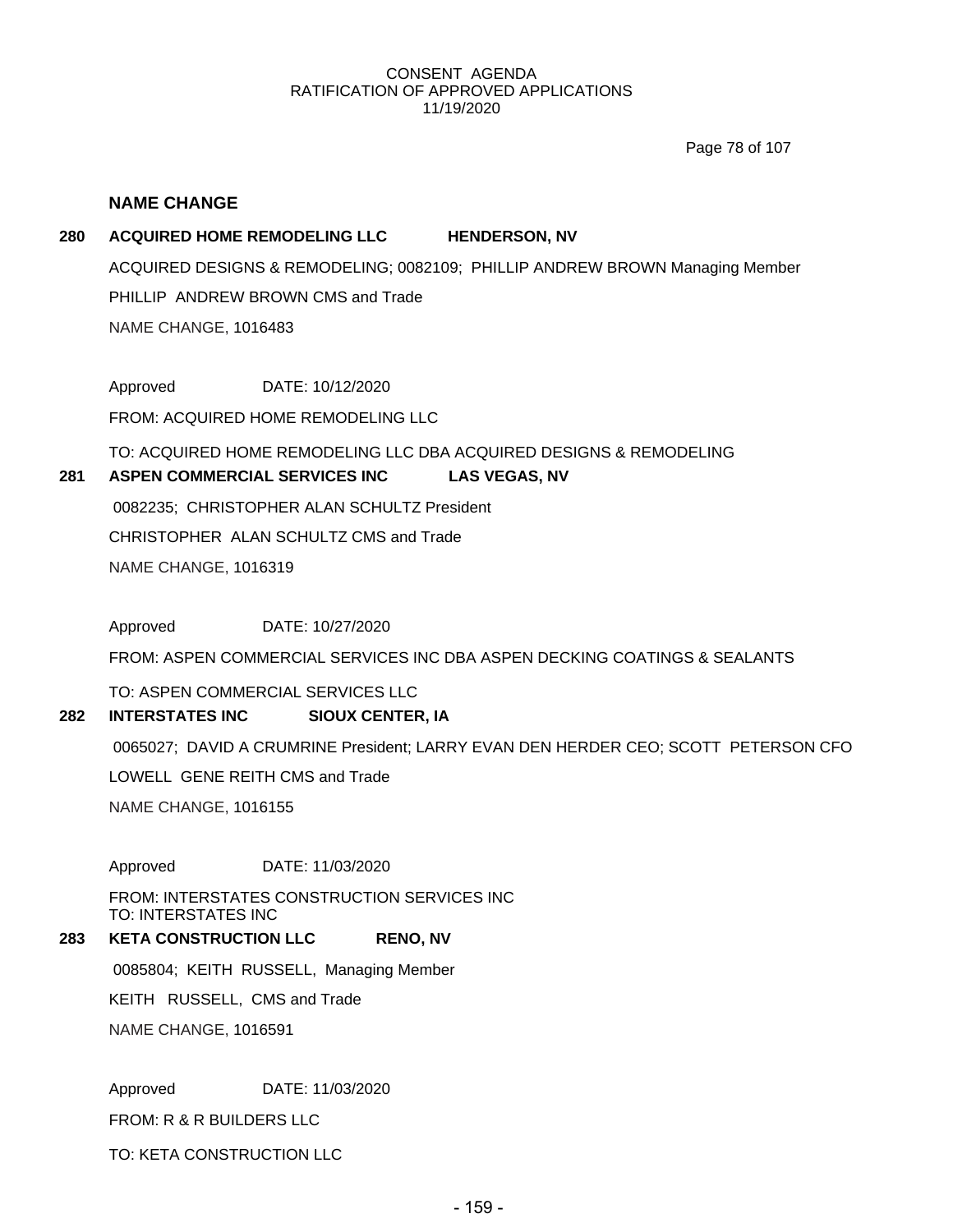Page 79 of 107

#### **284 NATIONAL HOME WARRANTY INC LAS VEGAS, NV**

0027345A; 0029072A; JOHN EUGENE BERGLUND, President

NAME CHANGE, 1016435 MARK ALLEN FARLEY, CMS and Trade; MATTHEW ROBERT STRETTON Trade; JOHN EUGENE BERGLUND, CMS; JOHN EUGENE BERGLUND, CMS; CESAR DELGADILLO, Trade

Approved DATE: 10/21/2020

FROM: NATIONAL HOMES WARRANTY INC DBA RESIDENTIAL SERVICE CENTER

TO: NATIONAL HOMES WARRANTY INC DBA DWELLNESS HOME

#### **285 PLENIUM BUILDERS SPARKS, NV**

0076482; CHRISTOPHER ANTHONY DIANDA President; MICHAEL PERRY DIANDA Secretary/Treasurer

TOBIN DANIEL BASTA CMS and Trade; KEVIN MARK LINDERMAN CMS and Trade

NAME CHANGE, 1016459

Approved DATE: 10/16/2020

FROM: DIANDA CONSTRUCTION INC

TO: PLENIUM BUILDERS

#### **286 SEAN CRAIGS PLUMBING LLC LAS VEGAS, NV**

0076183; 0085301; SEAN ANDREW CRAIG Manager

ROBERT WILLIAM LAING CMS and Trade; JEREMY LEE DAVIS CMS and Trade; SEAN ANDREW CRAIG CMS and Trade

NAME CHANGE, 1015884

Approved DATE: 10/28/2020

FROM: SEAN CRAIGS PLUMBING LLC DBA J & S AIR AND HEATING TO: SEAN CRAIGS PLUMBING LLC DBA S C PLUMBING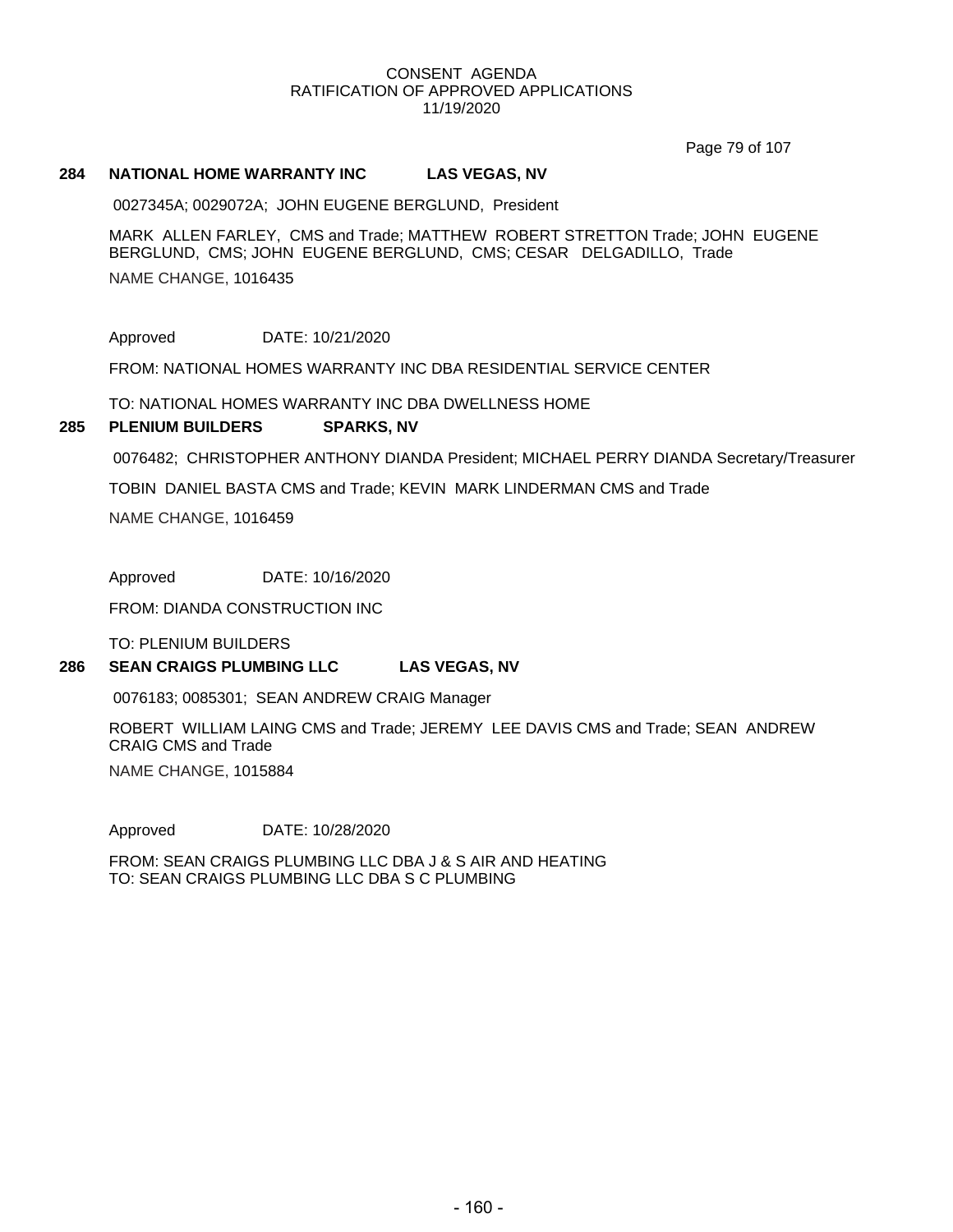Page 80 of 107

|     | <b>PERMANENT RAISE IN LIMIT</b>                                                                                                                           |                                                                    |                                                                                      |  |
|-----|-----------------------------------------------------------------------------------------------------------------------------------------------------------|--------------------------------------------------------------------|--------------------------------------------------------------------------------------|--|
| 287 |                                                                                                                                                           | ADOBE COMMUNICATIONS ELECTRONICS INC LAS VEGAS, NV                 |                                                                                      |  |
|     | 0050145; GEOFF J GOMES President; GORDON PHILLIP LOEFFLER Secretary<br>GEOFF J GOMES CMS and Trade; (C-2 Electrical)<br>PERMANENT RAISE IN LIMIT, 1016404 |                                                                    |                                                                                      |  |
|     |                                                                                                                                                           |                                                                    |                                                                                      |  |
|     |                                                                                                                                                           |                                                                    |                                                                                      |  |
|     |                                                                                                                                                           | LIMIT: \$5,000,000.00                                              | BOND: \$50,000.00                                                                    |  |
|     | Approved                                                                                                                                                  | DATE: 10/16/2020                                                   |                                                                                      |  |
|     | CONTINGENT UPON RECEIPT OF \$50,000.00 BOND                                                                                                               |                                                                    |                                                                                      |  |
| 288 | <b>BACHIS CONSTRUCTION LLC</b>                                                                                                                            | <b>LAS VEGAS, NV</b>                                               |                                                                                      |  |
|     | 0085271; BLAS MARTINEZ-SAAVEDRA, Manager                                                                                                                  |                                                                    |                                                                                      |  |
|     |                                                                                                                                                           |                                                                    | BLAS MARTINEZ-SAAVEDRA, CMS and Trade; (C-3 Carpentry Maintenance and Minor Repairs) |  |
|     | PERMANENT RAISE IN LIMIT, 1016203                                                                                                                         |                                                                    |                                                                                      |  |
|     |                                                                                                                                                           | LIMIT: \$125,000.00                                                | BOND: \$10,000.00                                                                    |  |
|     | Approved                                                                                                                                                  | DATE: 10/21/2020                                                   |                                                                                      |  |
|     | CONTINGENT UPON RECEIPT OF \$10,000.00 BOND                                                                                                               |                                                                    |                                                                                      |  |
| 289 | <b>BEEM CONSTRUCTORS LLC</b>                                                                                                                              | <b>LAS VEGAS, NV</b>                                               |                                                                                      |  |
|     | 0085532; VIKAS SEHDEV, Managing Member                                                                                                                    |                                                                    |                                                                                      |  |
|     |                                                                                                                                                           | VIKAS SEHDEV, CMS and Trade; (A General Engineering)               |                                                                                      |  |
|     | PERMANENT RAISE IN LIMIT, 1016508                                                                                                                         |                                                                    |                                                                                      |  |
|     |                                                                                                                                                           | LIMIT: \$650,000.00                                                | BOND: \$20,000.00                                                                    |  |
|     | Approved                                                                                                                                                  | DATE: 10/21/2020                                                   |                                                                                      |  |
|     | CONTINGENT UPON \$20,000 BOND                                                                                                                             |                                                                    |                                                                                      |  |
| 290 | <b>C A BUILDERS LLC</b>                                                                                                                                   | <b>LAS VEGAS, NV</b>                                               |                                                                                      |  |
|     | 0083711; CARL AGBLEZE Manager                                                                                                                             |                                                                    |                                                                                      |  |
|     |                                                                                                                                                           | CARL AGBLEZE CMS and Trade; (B-2 Residential and Small Commercial) |                                                                                      |  |
|     | PERMANENT RAISE IN LIMIT, 1016664                                                                                                                         |                                                                    |                                                                                      |  |
|     |                                                                                                                                                           | LIMIT: \$425,000.00                                                | BOND: \$15,000.00                                                                    |  |
|     | Approved                                                                                                                                                  | DATE: 10/28/2020                                                   |                                                                                      |  |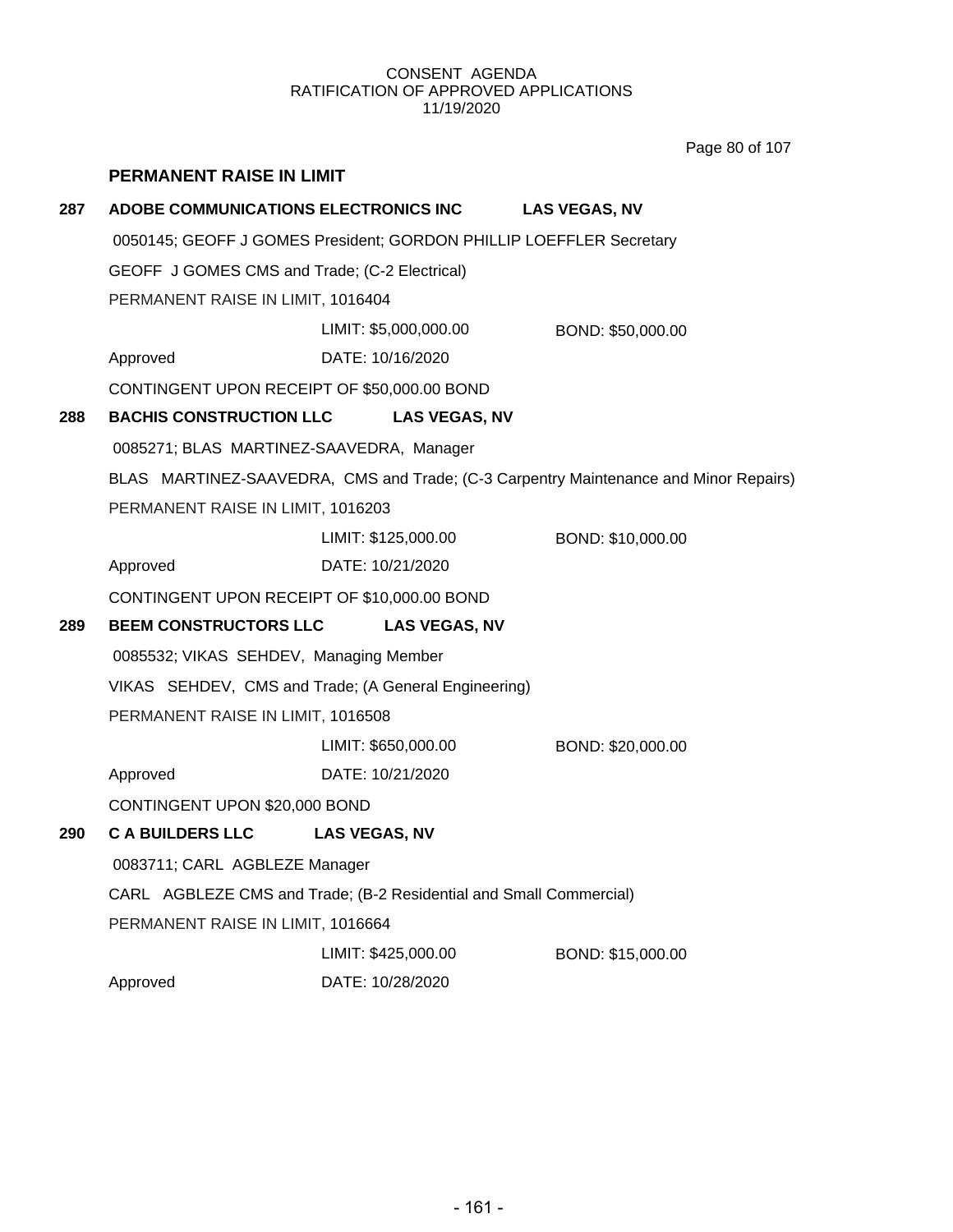Page 81 of 107

| 291 | <b>COMPLETE DEMO SERVICES</b>                                    |                     | <b>LAS VEGAS, NV</b>  |                                                                               |
|-----|------------------------------------------------------------------|---------------------|-----------------------|-------------------------------------------------------------------------------|
|     | 0079091; JACK RUSSELL PARIPOVICH President                       |                     |                       |                                                                               |
|     | JACK RUSSELL PARIPOVICH CMS and Trade; (A-13 Wrecking Buildings) |                     |                       |                                                                               |
|     | PERMANENT RAISE IN LIMIT, 1016514                                |                     |                       |                                                                               |
|     |                                                                  |                     | LIMIT: \$2,700,000.00 | BOND: \$30,000.00                                                             |
|     | Approved                                                         |                     | DATE: 10/21/2020      |                                                                               |
|     | CONTINGENT UPON RECEIPT OF \$30,000.00 BOND                      |                     |                       |                                                                               |
| 292 | <b>CONDOR INC</b>                                                | <b>EL MONTE, CA</b> |                       |                                                                               |
|     |                                                                  |                     |                       | 0074996; FREDERICK JOHN WEISS President; EARL PETER WEISS Secretary/Treasurer |
|     | FREDERICK JOHN WEISS CMS and Trade; (A General Engineering)      |                     |                       |                                                                               |
|     | PERMANENT RAISE IN LIMIT, 1016842                                |                     |                       |                                                                               |
|     |                                                                  |                     | LIMIT: \$4,000,000.00 | BOND: \$30,000.00                                                             |
|     | Approved                                                         |                     | DATE: 10/27/2020      |                                                                               |
|     |                                                                  |                     |                       |                                                                               |
| 293 | <b>DIAMOND DIGITAL LLC</b>                                       |                     | <b>LAS VEGAS, NV</b>  |                                                                               |
|     | 0087201; LUCINDA KAY STEWART-BUCHANAN Managing Member            |                     |                       |                                                                               |
|     | Voltage)                                                         |                     |                       | JONATHAN ANDREW BUCHANAN Trade; LUCINDA KAY STEWART-BUCHANAN CMS; (C-2D Low   |
|     | PERMANENT RAISE IN LIMIT, 1016438                                |                     |                       |                                                                               |

LIMIT: \$150,000.00 BOND: \$10,000.00

Approved DATE: 10/16/2020

CONTINGENT UPON RECEIPT OF \$10,000.00 BOND

## **294 DISTINCT CONSTRUCTION LLC HENDERSON, NV**

0087091; ALEXANDER RAY UNDERWOOD, Manager

JOHN ANTHONY MARINARO, JR Trade; ALEXANDER RAY UNDERWOOD, CMS; (B-2 Residential and Small Commercial)

PERMANENT RAISE IN LIMIT, 1016663

LIMIT: \$1,700,000.00 BOND: \$30,000.00

Approved DATE: 10/28/2020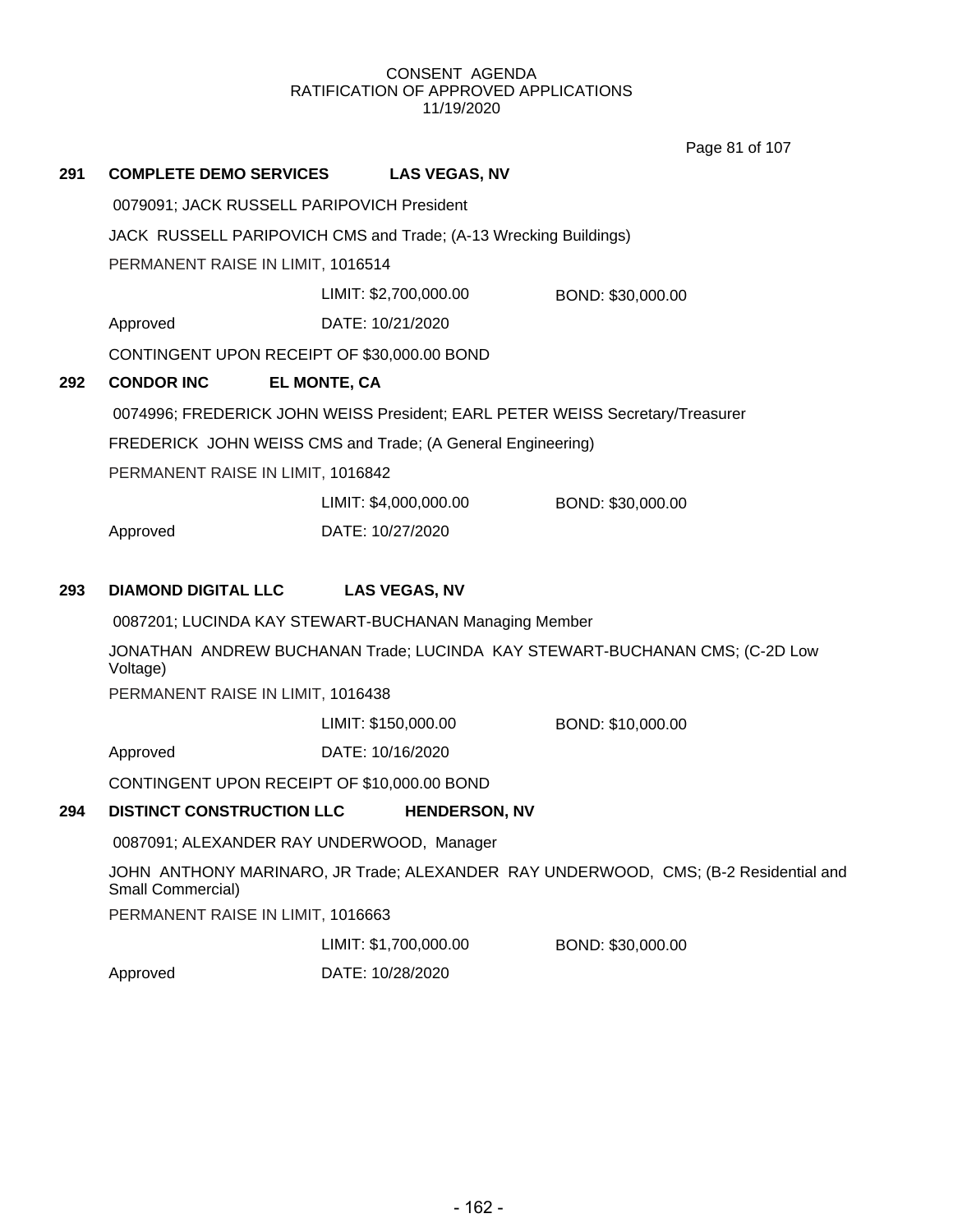Page 82 of 107

| 295 | <b>EBY IRON DESIGNS LLC</b>                               | <b>BOULDER CITY, NV</b>                                        |                                                                                                                                                                                                        |  |
|-----|-----------------------------------------------------------|----------------------------------------------------------------|--------------------------------------------------------------------------------------------------------------------------------------------------------------------------------------------------------|--|
|     | 0075553; MICHAEL LOUIS EBY Managing Member                |                                                                |                                                                                                                                                                                                        |  |
|     | MICHAEL LOUIS EBY CMS and Trade; (C-14C Ornamental Metal) |                                                                |                                                                                                                                                                                                        |  |
|     | PERMANENT RAISE IN LIMIT, 1015980                         |                                                                |                                                                                                                                                                                                        |  |
|     |                                                           | LIMIT: \$500,000.00                                            | BOND: \$15,000.00                                                                                                                                                                                      |  |
|     | Approved                                                  | DATE: 10/02/2020                                               |                                                                                                                                                                                                        |  |
|     | CONTINGENT UPON RECEIPT OF \$15,000.00 BOND               |                                                                |                                                                                                                                                                                                        |  |
| 296 | <b>ELECTRIC DAN LLC</b>                                   | <b>HENDERSON, NV</b>                                           |                                                                                                                                                                                                        |  |
|     |                                                           | RADIANT SOLAR SOLUTIONS; 0077638; DALLEN GARY GIETZ, Manager   |                                                                                                                                                                                                        |  |
|     |                                                           | NORWARD JACK MCCLARY, JR CMS and Trade; (C-2 Electrical)       |                                                                                                                                                                                                        |  |
|     | PERMANENT RAISE IN LIMIT, 1016570                         |                                                                |                                                                                                                                                                                                        |  |
|     |                                                           | LIMIT:                                                         | BOND:                                                                                                                                                                                                  |  |
|     | <b>Tabled</b>                                             | DATE: 10/21/2020                                               |                                                                                                                                                                                                        |  |
|     | <b>OPEN COMPLAINTS</b>                                    |                                                                |                                                                                                                                                                                                        |  |
| 297 | <b>GENTRY EQUIPMENT LC</b>                                | <b>HENDERSON, NV</b>                                           |                                                                                                                                                                                                        |  |
|     |                                                           | 0056542; DEBORAH GAIL GENTRY Manager; RACE ALAN GENTRY Manager |                                                                                                                                                                                                        |  |
|     | for Underground Transmission)                             |                                                                | RACE ALAN GENTRY CMS and Trade; (A-2 Highways; A-7 Excavating and Grading; A-12 Excavating,<br>Grading, Trenching and Surfacing; A-15 Sewers, Drains and Pipes; A-19A Water; A-19C Electrical Conduits |  |
|     | PERMANENT RAISE IN LIMIT, 1016264                         |                                                                |                                                                                                                                                                                                        |  |
|     |                                                           | LIMIT: \$2,400,000.00                                          | BOND: \$30,000.00                                                                                                                                                                                      |  |
|     | Approved                                                  | DATE: 10/21/2020                                               |                                                                                                                                                                                                        |  |
|     | CONTINGENT UPON \$30,000 BOND                             |                                                                |                                                                                                                                                                                                        |  |
| 298 | <b>HAMILTON BLAKE LLC</b>                                 | <b>LAS VEGAS, NV</b>                                           |                                                                                                                                                                                                        |  |
|     |                                                           | 0071506; ERICA EUFELIA BERNAL Manager; TY LEE SALAZAR Manager  |                                                                                                                                                                                                        |  |
|     |                                                           | TY LEE SALAZAR CMS and Trade; (B General Building)             |                                                                                                                                                                                                        |  |
|     | PERMANENT RAISE IN LIMIT, 1016562                         |                                                                |                                                                                                                                                                                                        |  |
|     |                                                           | LIMIT: \$1,250,000.00                                          | BOND: \$30,000.00                                                                                                                                                                                      |  |
|     | Approved                                                  | DATE: 10/19/2020                                               |                                                                                                                                                                                                        |  |
|     | CONTINGENT UPON RECEIPT OF \$30,000.00 BOND               |                                                                |                                                                                                                                                                                                        |  |
|     |                                                           |                                                                |                                                                                                                                                                                                        |  |
|     |                                                           |                                                                |                                                                                                                                                                                                        |  |
|     |                                                           |                                                                |                                                                                                                                                                                                        |  |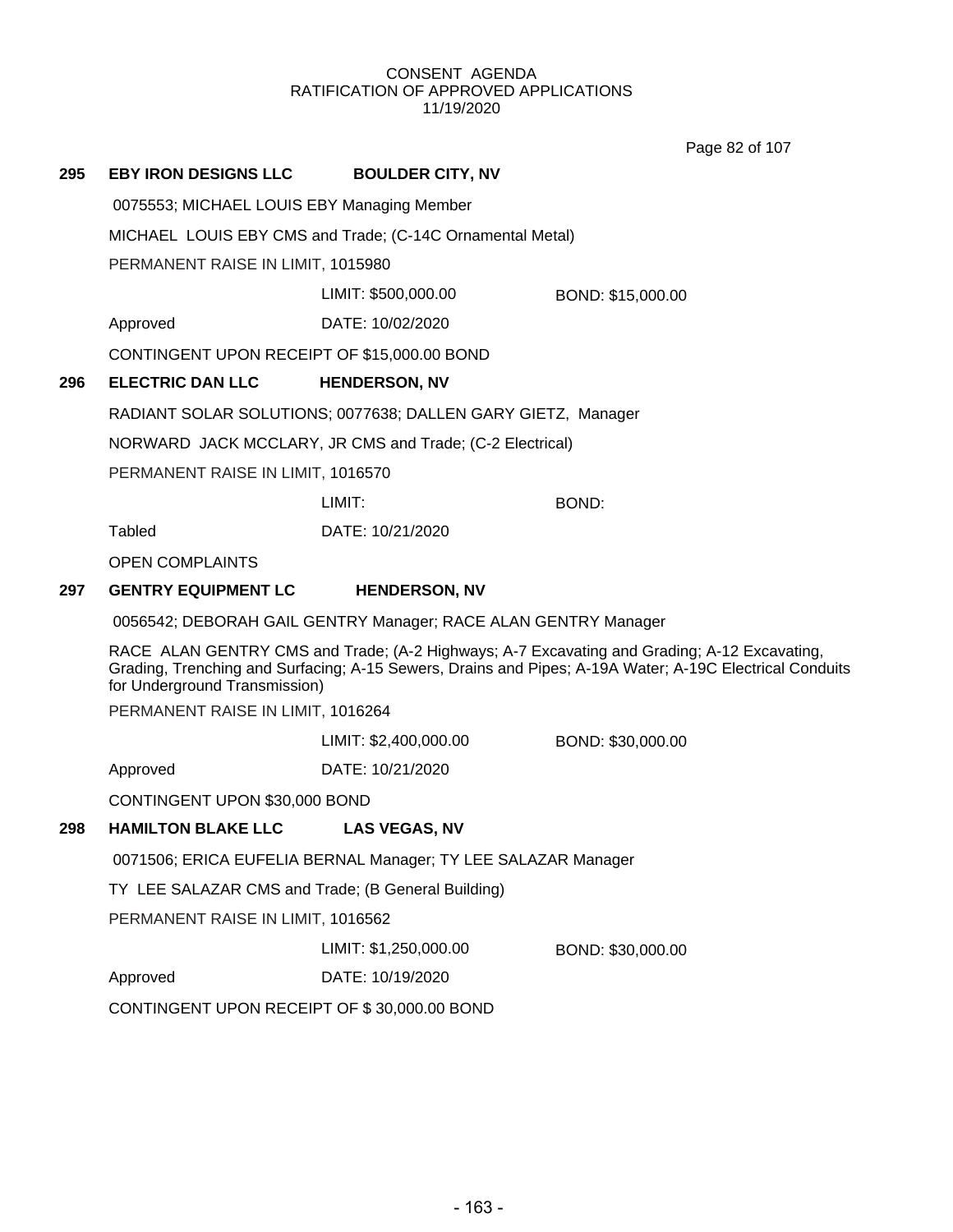Page 83 of 107

**299 HIGH MOUNTAIN DOOR & TRIM INC RENO, NV** 0079467; STEVEN JAMES PARKEY President STEVEN JAMES PARKEY CMS and Trade; (C-3 Carpentry Maintenance and Minor Repairs) PERMANENT RAISE IN LIMIT, 1015864 Approved DATE: 10/07/2020 LIMIT: \$5,000,000.00 BOND: \$50,000.00 CONTINGENT UPON \$50,000 BOND **300 JIM CHICO YERINGTON, NV** DESERT ENGINEERING; 0039479; JIM VINCENT CHICO Owner JIM VINCENT CHICO CMS and Trade; (A General Engineering) PERMANENT RAISE IN LIMIT, 1015842 Approved DATE: 10/14/2020 LIMIT: Unlimited BOND: \$50,000.00 CONTINGENT UPON \$50,000 BOND **301 KOR BUILDING GROUP LLC LAS VEGAS, NV** 0083117; REBECCA FAYE FOUNTAIN Managing Member JOHN SYLVIA CMS and Trade; (C-4 Painting and Decorating) PERMANENT RAISE IN LIMIT, 1016730 Approved DATE: 10/19/2020 LIMIT: \$2,500,000.00 BOND: \$30,000.00 CONTINGENT UPON \$30,000 BOND **302 KOR BUILDING GROUP LLC LAS VEGAS, NV** 0083131; REBECCA FAYE FOUNTAIN Managing Member JOHN SYLVIA CMS and Trade; (C-3 Carpentry Maintenance and Minor Repairs) PERMANENT RAISE IN LIMIT, 1016731 Approved DATE: 10/19/2020 LIMIT: \$2,500,000.00 BOND: \$30,000.00 CONTINGENT UPON \$30,000 BOND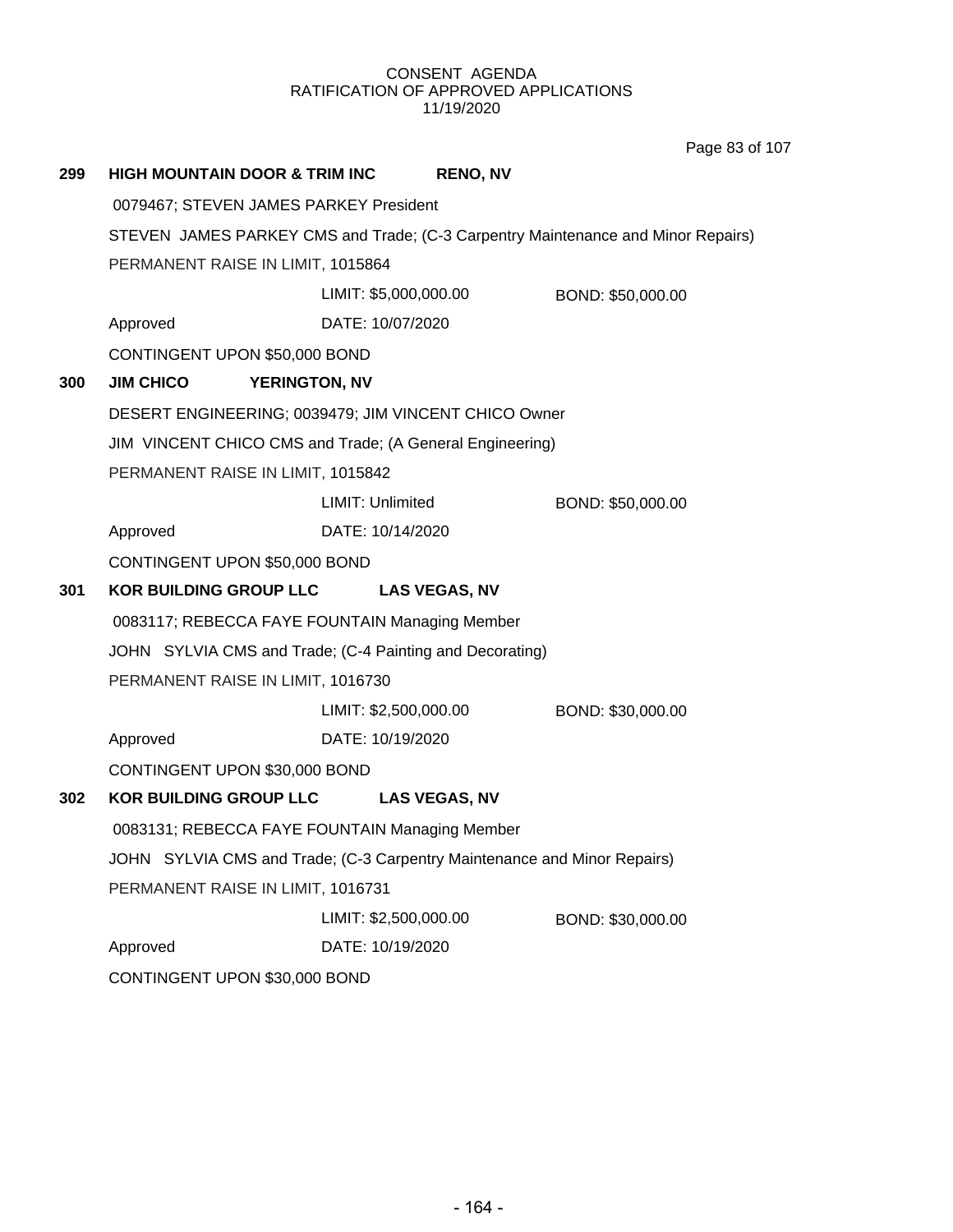Page 84 of 107

| 303 | KOR BUILDING GROUP LLC                                                                                                                                                                   |  | <b>LAS VEGAS, NV</b>  |                                                                                     |
|-----|------------------------------------------------------------------------------------------------------------------------------------------------------------------------------------------|--|-----------------------|-------------------------------------------------------------------------------------|
|     | 0078790; REBECCA FAYE FOUNTAIN Managing Member                                                                                                                                           |  |                       |                                                                                     |
|     | JOHN SYLVIA CMS and Trade; (B General Building)                                                                                                                                          |  |                       |                                                                                     |
|     | PERMANENT RAISE IN LIMIT, 1016732                                                                                                                                                        |  |                       |                                                                                     |
|     |                                                                                                                                                                                          |  | LIMIT: \$2,500,000.00 | BOND: \$30,000.00                                                                   |
|     | Approved                                                                                                                                                                                 |  | DATE: 10/19/2020      |                                                                                     |
|     | CONTINGENT UPON \$30,000 BOND                                                                                                                                                            |  |                       |                                                                                     |
| 304 | <b>LAMPPOST ELECTRIC LLC</b>                                                                                                                                                             |  | <b>MESQUITE, NV</b>   |                                                                                     |
|     | 0078868; JOSHUA DALE TIETJEN Manager                                                                                                                                                     |  |                       |                                                                                     |
|     | JOSHUA DALE TIETJEN CMS and Trade; (C-2 Electrical)                                                                                                                                      |  |                       |                                                                                     |
|     | PERMANENT RAISE IN LIMIT, 1016685                                                                                                                                                        |  |                       |                                                                                     |
|     |                                                                                                                                                                                          |  | LIMIT: \$240,000.00   | BOND: \$15,000.00                                                                   |
|     | Approved                                                                                                                                                                                 |  | DATE: 10/21/2020      |                                                                                     |
|     | CONTINGENT UPON \$15,000 BOND                                                                                                                                                            |  |                       |                                                                                     |
| 305 | <b>LAS VEGAS FACILITY SERVICE LLC</b>                                                                                                                                                    |  | <b>LAS VEGAS, NV</b>  |                                                                                     |
|     | 0083888; MICHAEL BOTARDO MARISTELA, Manager                                                                                                                                              |  |                       |                                                                                     |
|     |                                                                                                                                                                                          |  |                       | MICHAEL BOTARDO MARISTELA, CMS and Trade; (C-21 Refrigeration and Air Conditioning) |
|     | PERMANENT RAISE IN LIMIT, 1016539                                                                                                                                                        |  |                       |                                                                                     |
|     |                                                                                                                                                                                          |  | LIMIT: \$100,000.00   | BOND: \$10,000.00                                                                   |
|     | Approved                                                                                                                                                                                 |  | DATE: 10/21/2020      |                                                                                     |
|     | CONTINGENT UPON \$10,000.00 BOND                                                                                                                                                         |  |                       |                                                                                     |
| 306 | LAS VEGAS WROUGHT IRON & STEEL INC                                                                                                                                                       |  |                       | <b>LAS VEGAS, NV</b>                                                                |
|     | L V IRON & STEEL; 0086138; TRACIE LEANN AGUILAR, President                                                                                                                               |  |                       |                                                                                     |
|     | DENNIS ANDREW SURRATT CMS and Trade; (C-14G Prefabricated Steel Structures; C-14B Structural<br>Steel; C-14C Ornamental Metal; C-14E Metal Doors and Windows; C-14H Awnings and Louvres) |  |                       |                                                                                     |
|     | PERMANENT RAISE IN LIMIT, 1016325                                                                                                                                                        |  |                       |                                                                                     |
|     |                                                                                                                                                                                          |  | LIMIT: Unlimited      | BOND: \$50,000.00                                                                   |
|     | Approved                                                                                                                                                                                 |  | DATE: 10/02/2020      |                                                                                     |
|     | CONTINGENT UPON RECEIPT OF \$50,000.00 BOND                                                                                                                                              |  |                       |                                                                                     |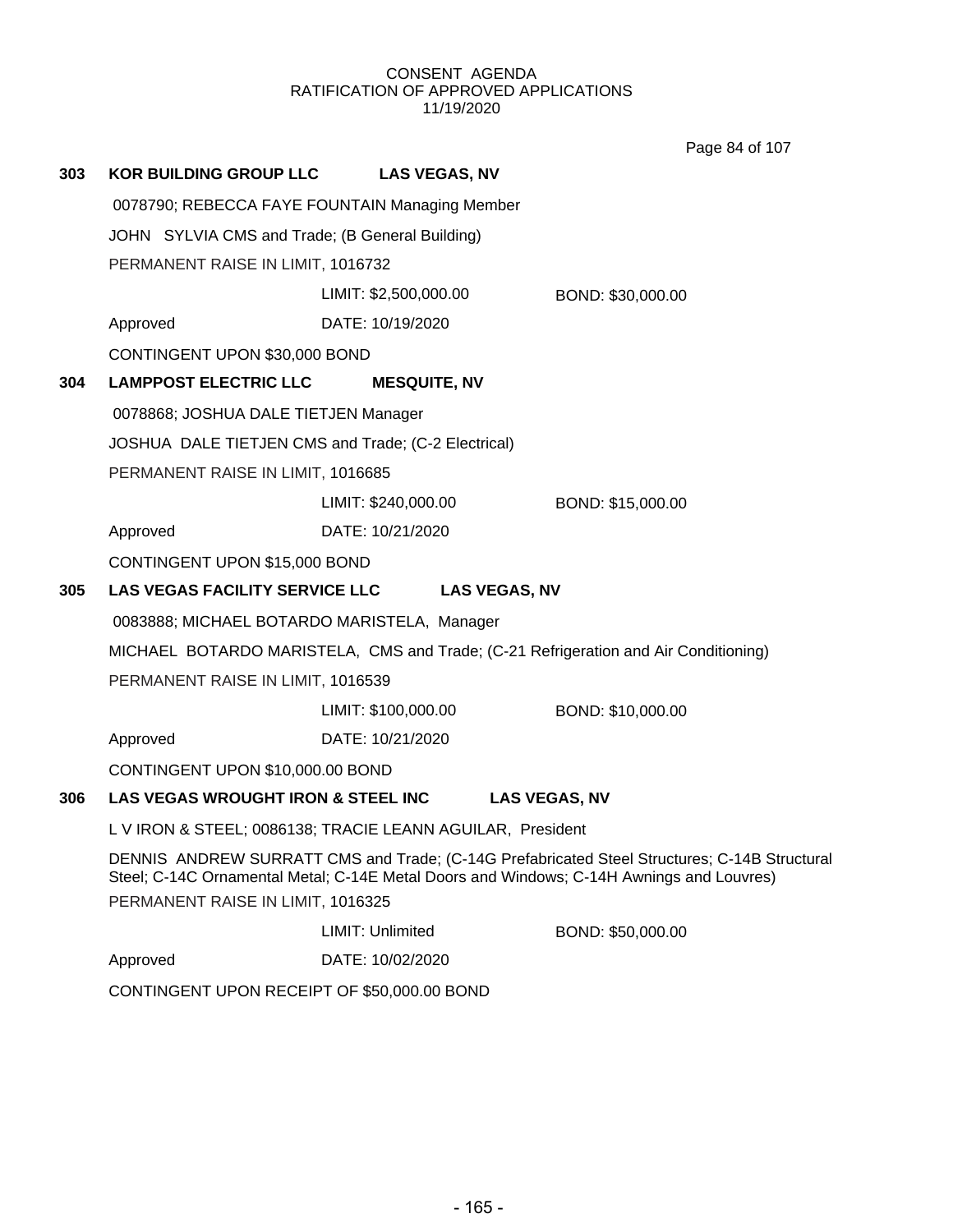Page 85 of 107

| 307 | LIME LIGHTER L E D LLC                                                                   | <b>LAS VEGAS, NV</b>                                               |                                                                                        |  |  |
|-----|------------------------------------------------------------------------------------------|--------------------------------------------------------------------|----------------------------------------------------------------------------------------|--|--|
|     | Member                                                                                   |                                                                    | TWILIGHT DESIGNS; 0081312; DAVID STEFAN BILIK Managing Member; SARA ANN BILIK Managing |  |  |
|     |                                                                                          | DAVID STEFAN BILIK CMS and Trade; (C-2 Electrical)                 |                                                                                        |  |  |
|     | PERMANENT RAISE IN LIMIT, 1016321                                                        |                                                                    |                                                                                        |  |  |
|     |                                                                                          | LIMIT: \$700,000.00                                                | BOND: \$20,000.00                                                                      |  |  |
|     | Approved                                                                                 | DATE: 10/09/2020                                                   |                                                                                        |  |  |
|     | CONTINGENT UPON RECEIPT OF \$20,000.00 BOND                                              |                                                                    |                                                                                        |  |  |
| 308 | <b>LONE MOUNTAIN REINFORCING LLC</b>                                                     | <b>LAS VEGAS, NV</b>                                               |                                                                                        |  |  |
|     | Member                                                                                   |                                                                    | 0083611; CHRISTOPHER MICHAEL LOWY, Managing Member; ADRIANNA MARIE LOWY, Managing      |  |  |
|     |                                                                                          | CHRISTOPHER MICHAEL LOWY, CMS and Trade; (C-14A Reinforcing Steel) |                                                                                        |  |  |
|     | PERMANENT RAISE IN LIMIT, 1016490                                                        |                                                                    |                                                                                        |  |  |
|     |                                                                                          | LIMIT: \$200,000.00                                                | BOND: \$10,000.00                                                                      |  |  |
|     | Approved                                                                                 | DATE: 10/21/2020                                                   |                                                                                        |  |  |
| 309 | <b>MDMNVINC</b>                                                                          | SIMI VALLEY, CA                                                    |                                                                                        |  |  |
|     | 0082794; MARK DENNIS MORENO President; KEITH CHRISTIAN BELLEFONTAINE Secretary/Treasurer |                                                                    |                                                                                        |  |  |
|     | KEITH CHRISTIAN BELLEFONTAINE CMS and Trade; (B-2 Residential and Small Commercial)      |                                                                    |                                                                                        |  |  |
|     | PERMANENT RAISE IN LIMIT, 1016563                                                        |                                                                    |                                                                                        |  |  |
|     |                                                                                          | LIMIT: \$1,400,000.00                                              | BOND: \$30,000.00                                                                      |  |  |
|     | Approved                                                                                 | DATE: 10/19/2020                                                   |                                                                                        |  |  |
|     | CONTINGENT UPON RECEIPT OF \$30,000.00 BOND                                              |                                                                    |                                                                                        |  |  |
| 310 | <b>MACH 1 PLUMBING LLC</b>                                                               | <b>LAS VEGAS, NV</b>                                               |                                                                                        |  |  |
|     | 0079635; DOUGLAS EDWARD HUGHES, JR Manager                                               |                                                                    |                                                                                        |  |  |
|     | DOUGLAS EDWARD HUGHES, JR CMS and Trade; (C-1 Plumbing and Heating)                      |                                                                    |                                                                                        |  |  |
|     | PERMANENT RAISE IN LIMIT, 1016096                                                        |                                                                    |                                                                                        |  |  |
|     |                                                                                          | LIMIT: \$350,000.00                                                | BOND: \$15,000.00                                                                      |  |  |
|     | Approved                                                                                 | DATE: 10/16/2020                                                   |                                                                                        |  |  |
|     | CONTINGENT UPON RECEIPT OF \$15,000.00 BOND                                              |                                                                    |                                                                                        |  |  |
|     |                                                                                          |                                                                    |                                                                                        |  |  |
|     |                                                                                          |                                                                    |                                                                                        |  |  |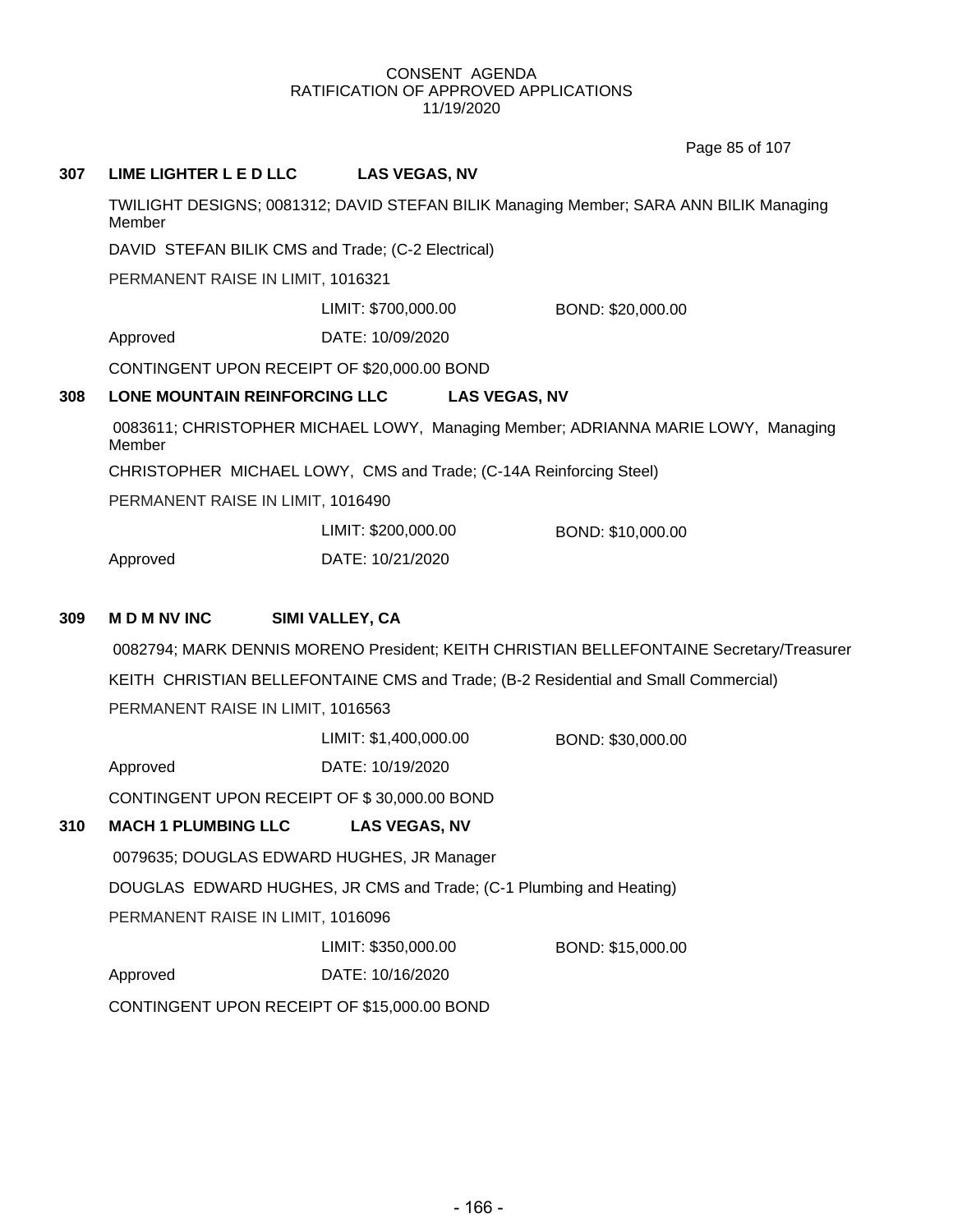Page 86 of 107

| 311 |                                                                                                              | <b>MAGEL AIR CONDITIONING AND REFRIGERATION LLC</b>                            | <b>NORTH LAS VEGAS, NV</b>                                                 |  |
|-----|--------------------------------------------------------------------------------------------------------------|--------------------------------------------------------------------------------|----------------------------------------------------------------------------|--|
|     | GOLD MEDAL SERVICE; 0078139; LAWRENCE WILLIAM MAGEL, JR Manager; JONATHAN STEVEN<br><b>MAGEL Manager</b>     |                                                                                |                                                                            |  |
|     |                                                                                                              | JONATHAN STEVEN MAGEL CMS and Trade; (C-21 Refrigeration and Air Conditioning) |                                                                            |  |
|     | PERMANENT RAISE IN LIMIT, 1016613                                                                            |                                                                                |                                                                            |  |
|     |                                                                                                              | LIMIT: \$245,000.00                                                            | BOND: \$15,000.00                                                          |  |
|     | Approved                                                                                                     | DATE: 10/21/2020                                                               |                                                                            |  |
|     | CONTINGENT UPON RECEIPT OF \$15,000.00 BOND                                                                  |                                                                                |                                                                            |  |
| 312 | <b>MEYA BOYA LLC</b>                                                                                         | <b>LAS VEGAS, NV</b>                                                           |                                                                            |  |
|     |                                                                                                              |                                                                                | CERTA PROPAINTERS OF SOUTHERN NEVADA; 0060628; JAMES CHARLES ZADES Manager |  |
|     |                                                                                                              | JAMES CHARLES ZADES CMS and Trade; (C-4 Painting and Decorating)               |                                                                            |  |
|     | PERMANENT RAISE IN LIMIT, 1016206                                                                            |                                                                                |                                                                            |  |
|     |                                                                                                              | LIMIT: \$500,000.00                                                            | BOND: \$15,000.00                                                          |  |
|     | Approved                                                                                                     | DATE: 10/09/2020                                                               |                                                                            |  |
| 313 | <b>MIKES MOUNTAIN HIGH LAWNS INC</b>                                                                         | <b>MINDEN, NV</b>                                                              |                                                                            |  |
|     |                                                                                                              | BERKICH LANDSCAPE; 0056250; MICHAEL LEE BERKICH President                      |                                                                            |  |
|     | MICHAEL LEE BERKICH CMS and Trade; (C-10 Landscape Contracting)                                              |                                                                                |                                                                            |  |
|     | PERMANENT RAISE IN LIMIT, 1016525                                                                            |                                                                                |                                                                            |  |
|     |                                                                                                              | LIMIT: \$1,000,000.00                                                          | BOND: \$30,000.00                                                          |  |
|     | Approved                                                                                                     | DATE: 10/21/2020                                                               |                                                                            |  |
|     | CONTINGENT UPON \$30,000 BOND                                                                                |                                                                                |                                                                            |  |
| 314 | <b>MIKES MOUNTAIN HIGH LAWNS INC</b>                                                                         | <b>MINDEN, NV</b>                                                              |                                                                            |  |
|     | BERKICH LANDSCAPE; 0073653; MICHAEL LEE BERKICH President                                                    |                                                                                |                                                                            |  |
|     | MICHAEL LEE BERKICH CMS and Trade; (C-18 Masonry C18 LIMITED TO INSTALLATION OF<br>INTERLOCKING PAVERS ONLY) |                                                                                |                                                                            |  |
|     | PERMANENT RAISE IN LIMIT, 1016526                                                                            |                                                                                |                                                                            |  |
|     |                                                                                                              | LIMIT: \$1,000,000.00                                                          | BOND: \$30,000.00                                                          |  |
|     | Approved                                                                                                     | DATE: 10/21/2020                                                               |                                                                            |  |
|     | CONTINGENT UPON \$30,000 BOND                                                                                |                                                                                |                                                                            |  |
|     |                                                                                                              |                                                                                |                                                                            |  |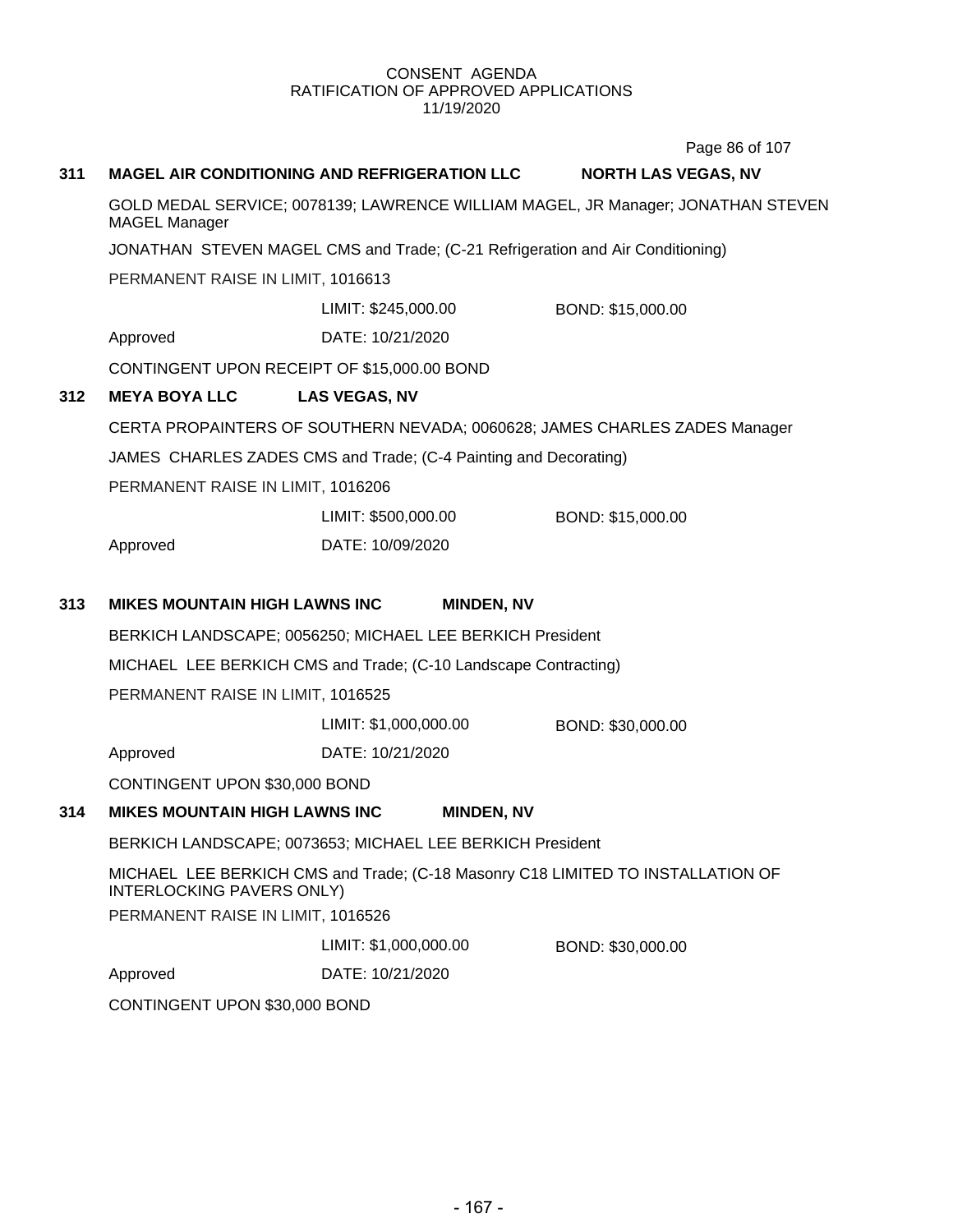Page 87 of 107

| 315 | <b>MONUMENT CONSTRUCTION</b>                                  | <b>HENDERSON, NV</b>                                                        |                   |
|-----|---------------------------------------------------------------|-----------------------------------------------------------------------------|-------------------|
|     | 0080649; JONATHAN WAYNE NIELSEN President                     |                                                                             |                   |
|     | JONATHAN WAYNE NIELSEN CMS and Trade; (A General Engineering) |                                                                             |                   |
|     | PERMANENT RAISE IN LIMIT, 1016579                             |                                                                             |                   |
|     |                                                               | LIMIT: Unlimited                                                            | BOND: \$50,000.00 |
|     | Approved                                                      | DATE: 10/21/2020                                                            |                   |
|     | CONTINGENT UPON \$50,000.00 BOND                              |                                                                             |                   |
| 316 | <b>MORENO ELECTRIC LLC</b>                                    | <b>LAS VEGAS, NV</b>                                                        |                   |
|     |                                                               | 0046505A; RAFAEL ANGEL MORENO Managing Member                               |                   |
|     |                                                               | RAFAEL ANGEL MORENO CMS and Trade; (C-2 Electrical)                         |                   |
|     | PERMANENT RAISE IN LIMIT, 1016889                             |                                                                             |                   |
|     |                                                               | LIMIT: \$500,000.00                                                         | BOND: \$15,000.00 |
|     | Approved                                                      | DATE: 10/28/2020                                                            |                   |
|     |                                                               |                                                                             |                   |
|     |                                                               |                                                                             |                   |
| 317 |                                                               | NEVADA HEATING COOLING PLUMBING FIREPLACE INC                               | <b>SPARKS, NV</b> |
|     | 0077570; ERIC JASON ROBNETT President                         |                                                                             |                   |
|     |                                                               | ERIC JASON ROBNETT CMS and Trade; (C-21 Refrigeration and Air Conditioning) |                   |
|     | PERMANENT RAISE IN LIMIT, 1016777                             |                                                                             |                   |
|     |                                                               | LIMIT: \$250,000.00                                                         | BOND: \$15,000.00 |
|     | Approved                                                      | DATE: 10/28/2020                                                            |                   |
|     | CONTINGENT UPON \$15,000 BOND                                 |                                                                             |                   |
| 318 |                                                               | NEVADA HEATING COOLING PLUMBING FIREPLACE INC                               | <b>SPARKS, NV</b> |
|     | 0077569; ERIC JASON ROBNETT President                         |                                                                             |                   |
|     |                                                               | ERIC JASON ROBNETT CMS and Trade; (C-1 Plumbing and Heating)                |                   |
|     | PERMANENT RAISE IN LIMIT, 1016778                             |                                                                             |                   |
|     |                                                               | LIMIT: \$250,000.00                                                         | BOND: \$15,000.00 |
|     | Approved                                                      | DATE: 10/28/2020                                                            |                   |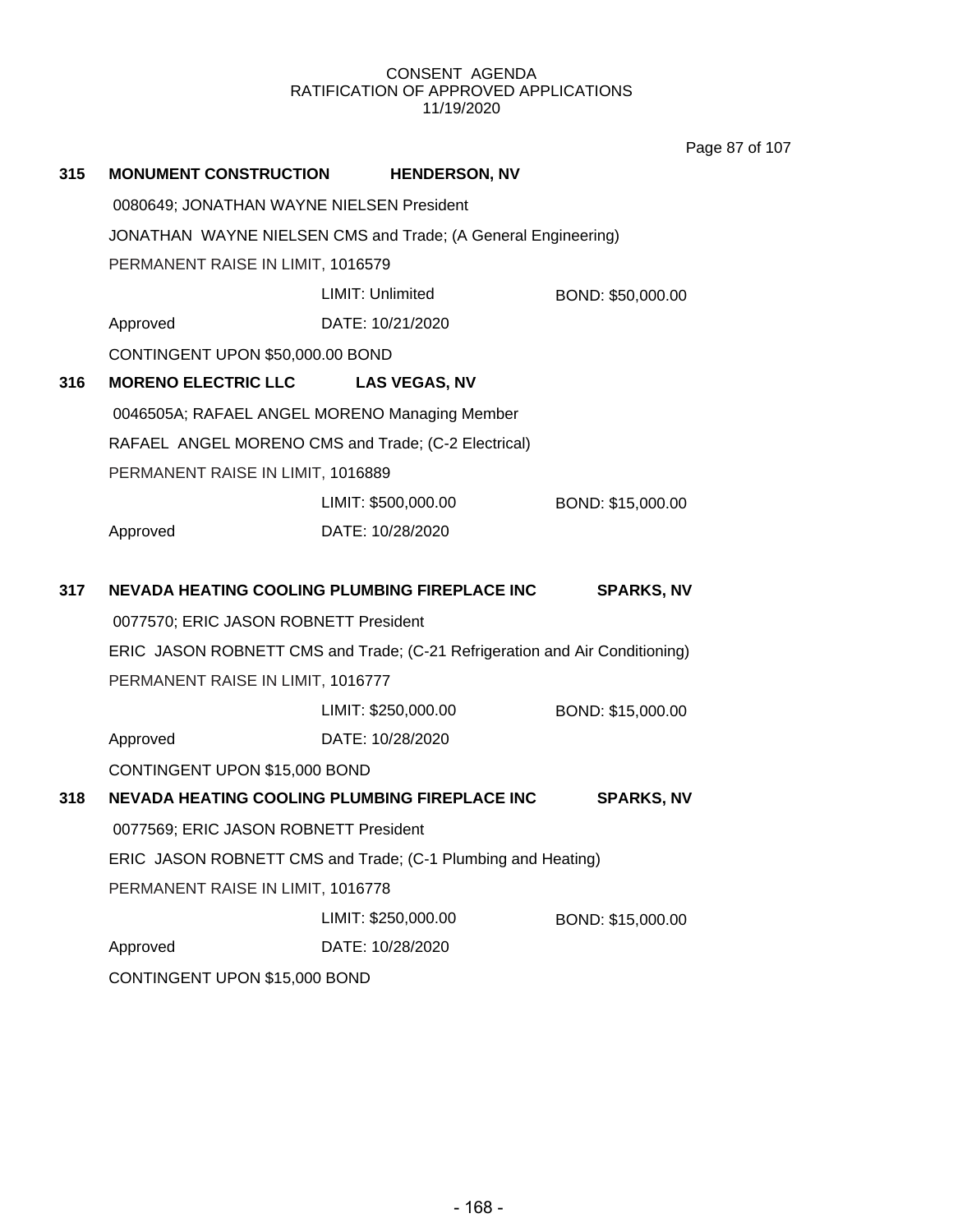Page 88 of 107

| 319 | <b>P C A METAL TECHS LLC</b>                                 | <b>LAS VEGAS, NV</b>                                                       |                                                                                      |
|-----|--------------------------------------------------------------|----------------------------------------------------------------------------|--------------------------------------------------------------------------------------|
|     | 0087179; JUAN MANUEL BENITEZ, Managing Member                |                                                                            |                                                                                      |
|     |                                                              | JUAN MANUEL BENITEZ, CMS; ABEL MENDOZA, Trade; (C-14J Conveyance of Goods) |                                                                                      |
|     | PERMANENT RAISE IN LIMIT, 1016661                            |                                                                            |                                                                                      |
|     |                                                              | LIMIT: \$45,000.00                                                         | BOND: \$5,000.00                                                                     |
|     | Approved                                                     | DATE: 10/28/2020                                                           |                                                                                      |
|     | CONTINGENT UPON RECEIPT OF \$5,000.00 BOND                   |                                                                            |                                                                                      |
| 320 | <b>RENO TAHOE CONCRETE LLC</b>                               | <b>RENO, NV</b>                                                            |                                                                                      |
|     | Member                                                       |                                                                            | 0087276; JUANA RODRIGUEZ ARELLANO, Managing Member; JOSE RAMOS-ARMENTA, Managing     |
|     |                                                              |                                                                            | JUANA RODRIGUEZ ARELLANO, CMS; JOSE RAMOS-ARMENTA, Trade; (C-5 Concrete Contracting) |
|     | PERMANENT RAISE IN LIMIT, 1016681                            |                                                                            |                                                                                      |
|     |                                                              | LIMIT: \$245,000.00                                                        | BOND: \$15,000.00                                                                    |
|     | Approved                                                     | DATE: 10/21/2020                                                           |                                                                                      |
|     | CONTINGENT UPON \$15,000 BOND                                |                                                                            |                                                                                      |
| 321 | <b>RIEBER CONTRACTING INC</b>                                | <b>COUNCIL BLUFFS, IA</b>                                                  |                                                                                      |
|     | 0086239; JALON LOREN RIEBER, President                       |                                                                            |                                                                                      |
|     |                                                              | JALON LOREN RIEBER, CMS and Trade; (C-3A Carpentry and Repairs)            |                                                                                      |
|     | PERMANENT RAISE IN LIMIT, 1016797                            |                                                                            |                                                                                      |
|     |                                                              | LIMIT: \$5,000,000.00                                                      | BOND: \$50,000.00                                                                    |
|     | Approved                                                     | DATE: 11/02/2020                                                           |                                                                                      |
|     | CONTINGENT UPON \$50,000 BOND                                |                                                                            |                                                                                      |
| 322 | <b>S 4 CONSTRUCTION LLC</b>                                  | <b>RENO, NV</b>                                                            |                                                                                      |
|     | 0086856; FRANK TERRIAL SPEARS, IV Manager                    |                                                                            |                                                                                      |
|     | FRANK TERRIAL SPEARS, IV CMS and Trade; (B General Building) |                                                                            |                                                                                      |
|     | PERMANENT RAISE IN LIMIT, 1016702                            |                                                                            |                                                                                      |
|     |                                                              | LIMIT: \$3,500,000.00                                                      | BOND: \$30,000.00                                                                    |
|     | Approved                                                     | DATE: 10/26/2020                                                           |                                                                                      |
|     | CONTINGENT UPON \$30,000 BOND                                |                                                                            |                                                                                      |
|     |                                                              |                                                                            |                                                                                      |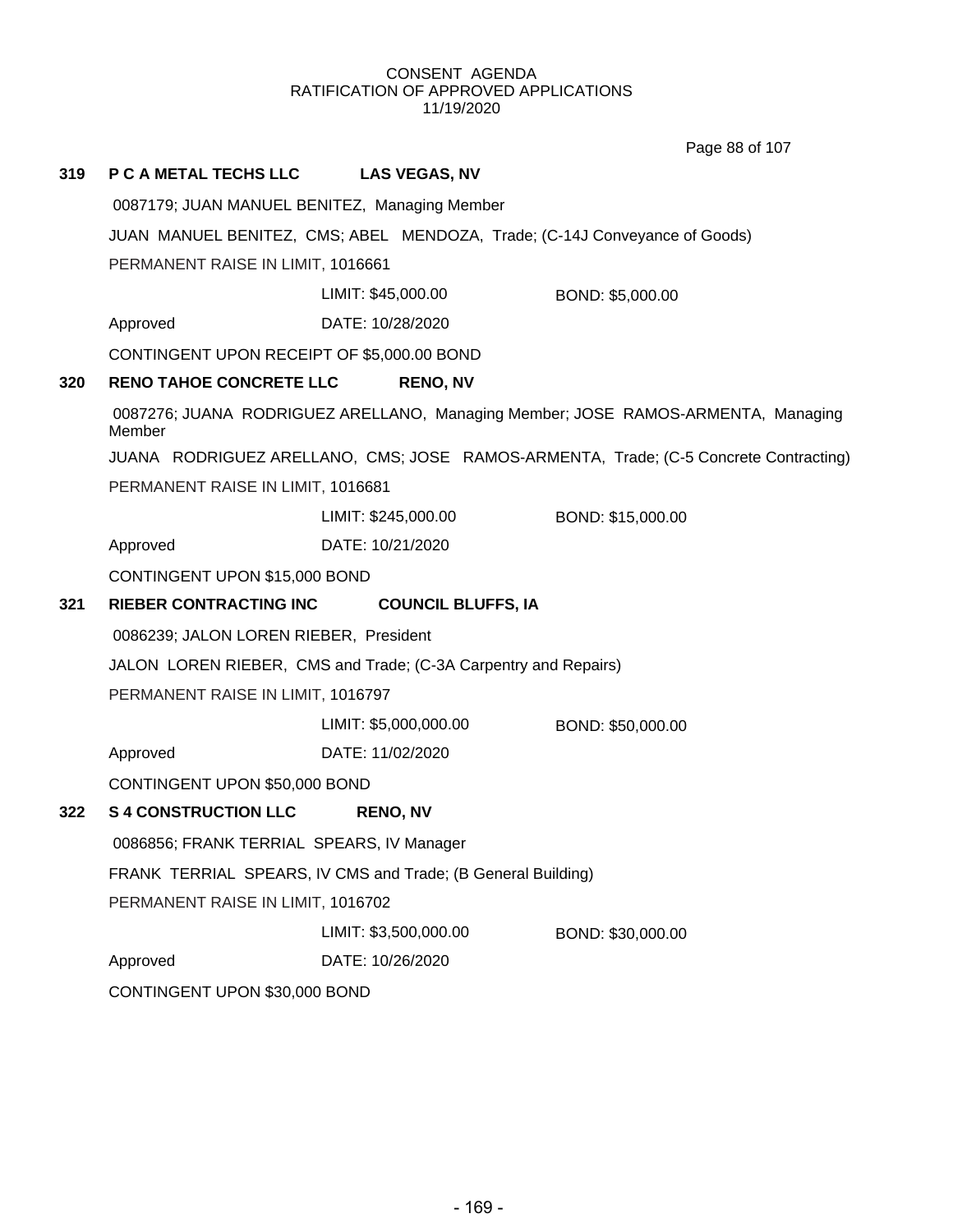Page 89 of 107

| 323 | <b>S A S INTEGRATED LLC</b>                                                  | <b>LAS VEGAS, NV</b>                                                               |                   |  |
|-----|------------------------------------------------------------------------------|------------------------------------------------------------------------------------|-------------------|--|
|     |                                                                              | 0083133; SANDY MICHELLE SPIGER, Managing Member                                    |                   |  |
|     |                                                                              | DEREK JAMES SPIGER CMS and Trade; (C-2D Low Voltage)                               |                   |  |
|     | PERMANENT RAISE IN LIMIT, 1016332                                            |                                                                                    |                   |  |
|     |                                                                              | LIMIT: \$900,000.00                                                                | BOND: \$20,000.00 |  |
|     | Approved                                                                     | DATE: 10/09/2020                                                                   |                   |  |
|     | CONTINGENT UPON RECEIPT OF \$20,000.00 BOND                                  |                                                                                    |                   |  |
| 324 | <b>S A S INTEGRATED LLC</b>                                                  | <b>LAS VEGAS, NV</b>                                                               |                   |  |
|     |                                                                              | 0083134; SANDY MICHELLE SPIGER, Managing Member                                    |                   |  |
|     |                                                                              | DEREK JAMES SPIGER CMS and Trade; (C-41C Fire Alarms)                              |                   |  |
|     | PERMANENT RAISE IN LIMIT, 1016333                                            |                                                                                    |                   |  |
|     |                                                                              | LIMIT: \$900,000.00                                                                | BOND: \$20,000.00 |  |
|     | Approved                                                                     | DATE: 10/09/2020                                                                   |                   |  |
|     | CONTINGENT UPON RECEIPT OF \$20,000.00 BOND                                  |                                                                                    |                   |  |
| 325 | SILVER STATE DEVELOPMENT LLC                                                 | <b>HENDERSON, NV</b>                                                               |                   |  |
|     |                                                                              | H P C DEVELOPMENT; 0085723; BILLY WAYNE MCCULLOCH, Manager; STACEY RANIERI Manager |                   |  |
|     |                                                                              | STACEY RANIERI CMS and Trade; (B-2 Residential and Small Commercial)               |                   |  |
|     | PERMANENT RAISE IN LIMIT, 1016340                                            |                                                                                    |                   |  |
|     |                                                                              | LIMIT: \$8,400,000.00                                                              | BOND: \$50,000.00 |  |
|     | Approved                                                                     | DATE: 10/09/2020                                                                   |                   |  |
|     | CONTINGENT UPON RECEIPT OF \$50,000.00 BOND                                  |                                                                                    |                   |  |
| 326 | SIN CITY AIR CONDITIONING LLC                                                | <b>LAS VEGAS, NV</b>                                                               |                   |  |
|     | 0084880; KRIS AARON CHIPMAN, Managing Member                                 |                                                                                    |                   |  |
|     | KRIS AARON CHIPMAN, CMS and Trade; (C-21 Refrigeration and Air Conditioning) |                                                                                    |                   |  |
|     | PERMANENT RAISE IN LIMIT, 1016803                                            |                                                                                    |                   |  |
|     |                                                                              | LIMIT: \$150,000.00                                                                | BOND: \$10,000.00 |  |
|     | Approved                                                                     | DATE: 10/28/2020                                                                   |                   |  |
|     | CONTINGENT UPON RECEIPT OF \$10,000.00 BOND                                  |                                                                                    |                   |  |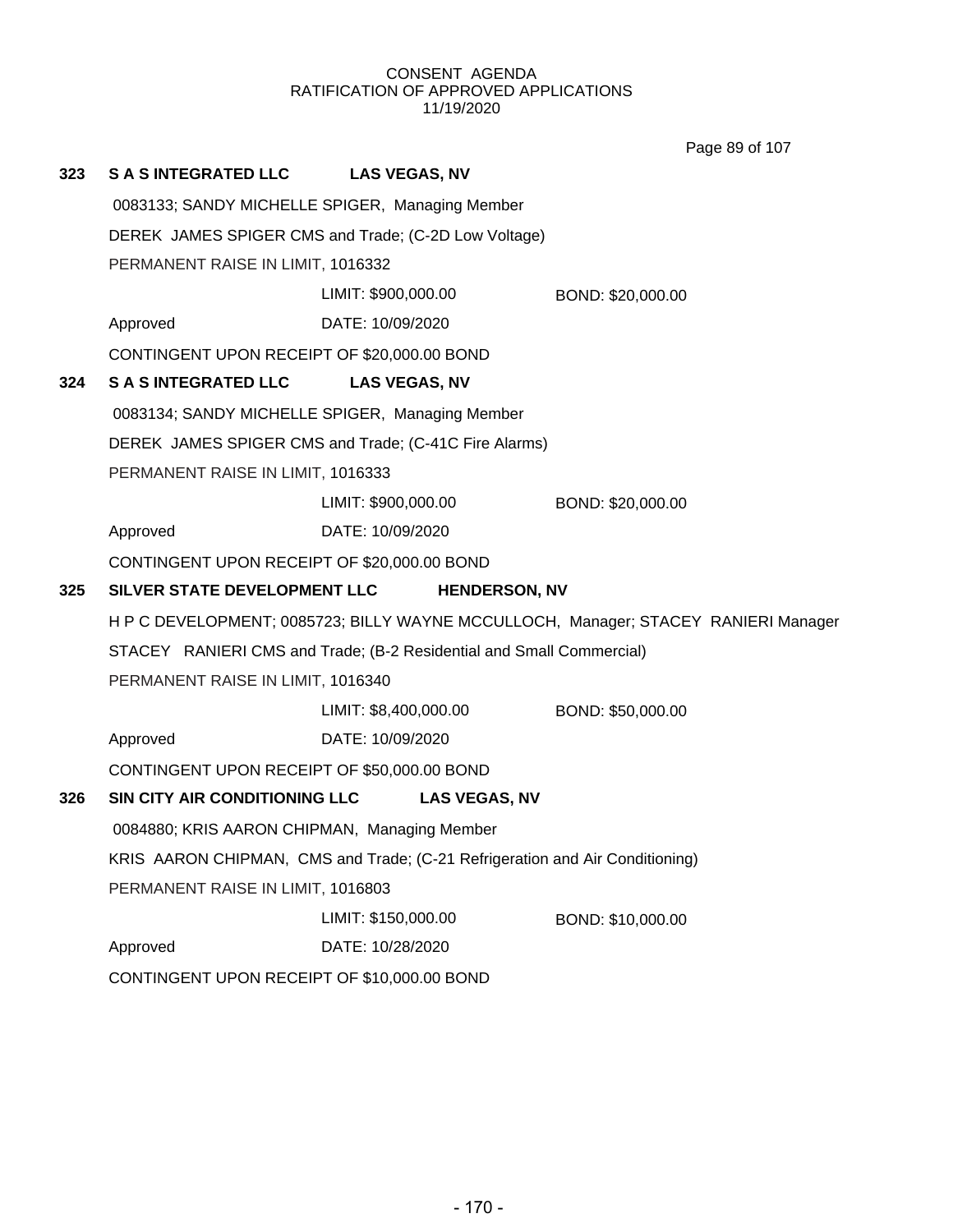Page 90 of 107

| 327 | <b>SOURCE 1 ROOFING LLC</b>                       | <b>NORTH LAS VEGAS, NV</b>                                                  |                                                                                   |
|-----|---------------------------------------------------|-----------------------------------------------------------------------------|-----------------------------------------------------------------------------------|
|     | 0085180; JESSICA DANNIELLE JENKINS, Manager       |                                                                             |                                                                                   |
|     |                                                   | JESSICA DANNIELLE JENKINS, CMS and Trade; (C-15A Roofing)                   |                                                                                   |
|     | PERMANENT RAISE IN LIMIT, 1016581                 |                                                                             |                                                                                   |
|     |                                                   | LIMIT: \$250,000.00                                                         | BOND: \$15,000.00                                                                 |
|     | Approved                                          | DATE: 10/21/2020                                                            |                                                                                   |
|     | CONTINGENT UPON RECEIPT OF \$15,000.00 BOND       |                                                                             |                                                                                   |
| 328 | SOUTHWEST INDUSTRIAL ELECTRIC                     | <b>LOS ANGELES, CA</b>                                                      |                                                                                   |
|     |                                                   | S I E N; 0087047; EVAN EDWARD MALM, President; LAURA ANNETTE MALM Treasurer |                                                                                   |
|     | EVAN EDWARD MALM, CMS and Trade; (C-2 Electrical) |                                                                             |                                                                                   |
|     | PERMANENT RAISE IN LIMIT, 1016279                 |                                                                             |                                                                                   |
|     |                                                   | LIMIT: \$800,000.00                                                         | BOND: \$20,000.00                                                                 |
|     | Approved                                          | DATE: 10/07/2020                                                            |                                                                                   |
|     | CONTINGENT UPON \$20,000 BOND                     |                                                                             |                                                                                   |
| 329 | <b>SWANSON BUILT LLC</b>                          | <b>SPARKS, NV</b>                                                           |                                                                                   |
|     |                                                   | 0085141; DEAN THOMAS SWANSON, Managing Member                               |                                                                                   |
|     |                                                   | DEAN THOMAS SWANSON, CMS and Trade; (B-2 Residential and Small Commercial)  |                                                                                   |
|     | PERMANENT RAISE IN LIMIT, 1016406                 |                                                                             |                                                                                   |
|     |                                                   | LIMIT: \$500,000.00                                                         | BOND: \$15,000.00                                                                 |
|     | Approved                                          | DATE: 10/07/2020                                                            |                                                                                   |
|     | CONTINGENT UPON \$15,000 BOND                     |                                                                             |                                                                                   |
| 330 | <b>TAYLOR MADE FENCING LLC</b>                    | <b>WASHINGTON, UT</b>                                                       |                                                                                   |
|     | <b>TAYLOR BUTTON Managing Member</b>              |                                                                             | 0083060; ARNOLD WILLIAM BUTTON Managing Member; BARBARA F BUTTON Managing Member; |
|     |                                                   | TAYLOR BUTTON CMS and Trade; (A-21 Fencing and Guardrails)                  |                                                                                   |
|     | PERMANENT RAISE IN LIMIT, 1016241                 |                                                                             |                                                                                   |
|     |                                                   | LIMIT: \$350,000.00                                                         | BOND: \$15,000.00                                                                 |
|     | Approved                                          | DATE: 10/09/2020                                                            |                                                                                   |
|     | CONTINGENT UPON RECEIPT OF \$15,000.00 BOND       |                                                                             |                                                                                   |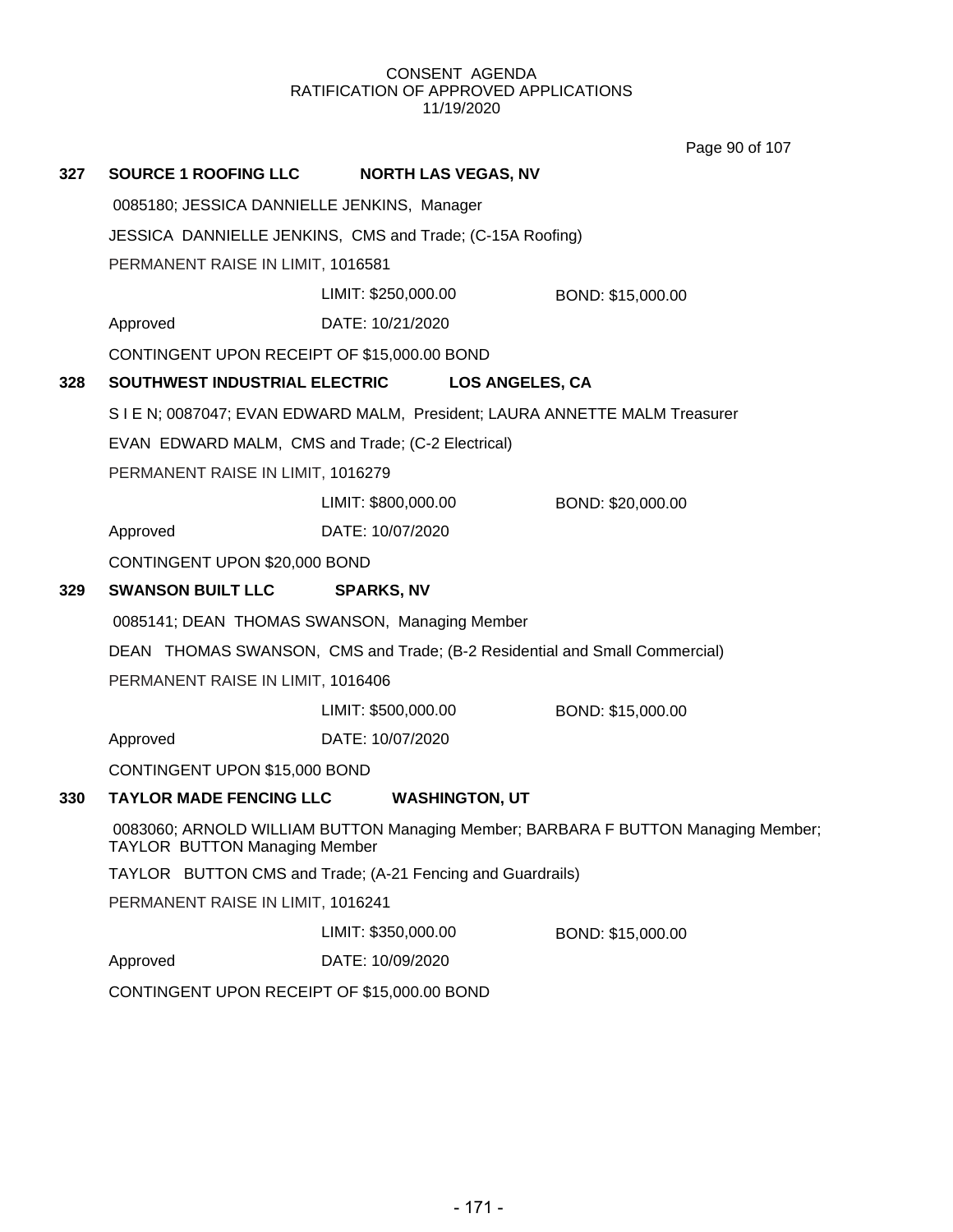Page 91 of 107

| 331 | THE LIGHTING GUYS LLC                                            | <b>SPARKS, NV</b>                                                               |                                                                                       |  |  |
|-----|------------------------------------------------------------------|---------------------------------------------------------------------------------|---------------------------------------------------------------------------------------|--|--|
|     | 0079603; GAYLAN JAMES CORKILL Manager; BRIAN JAY KAUFMAN Manager |                                                                                 |                                                                                       |  |  |
|     |                                                                  | BRIAN JAY KAUFMAN CMS and Trade; GAYLAN JAMES CORKILL; (C-2A Electrical Wiring) |                                                                                       |  |  |
|     | PERMANENT RAISE IN LIMIT, 1016366                                |                                                                                 |                                                                                       |  |  |
|     |                                                                  | LIMIT: \$100,000.00                                                             | BOND: \$10,000.00                                                                     |  |  |
|     | Approved                                                         | DATE: 10/02/2020                                                                |                                                                                       |  |  |
|     | CONTINGENT UPON \$10,000 BOND                                    |                                                                                 |                                                                                       |  |  |
| 332 | TIM TWISSELMAN ENTERPRISES INC                                   | <b>SAN LUIS OBISPO, CA</b>                                                      |                                                                                       |  |  |
|     | <b>TWISSELMAN Secretary</b>                                      |                                                                                 | CLEAN ENERGY ADVANTAGE; 0082255; TIMOTHY LOUIS TWISSELMAN President; KAREN PHYLLIS    |  |  |
|     |                                                                  | TIMOTHY LOUIS TWISSELMAN CMS and Trade; (A General Engineering)                 |                                                                                       |  |  |
|     | PERMANENT RAISE IN LIMIT, 1016638                                |                                                                                 |                                                                                       |  |  |
|     |                                                                  | LIMIT: \$750,000.00                                                             | BOND: \$20,000.00                                                                     |  |  |
|     | Approved                                                         | DATE: 10/28/2020                                                                |                                                                                       |  |  |
|     | CONTINGENT UPON RECEIPT OF \$20,000.00 BOND                      |                                                                                 |                                                                                       |  |  |
| 333 | <b>TITANIUM BUILDING GROUP LLC</b>                               | <b>HENDERSON, NV</b>                                                            |                                                                                       |  |  |
|     |                                                                  | 0076457; LISA JEAN HEFFINGER Manager; CHRIS SCOTT HEFFINGER Manager             |                                                                                       |  |  |
|     |                                                                  |                                                                                 | ANGELO ANTHONY CASSARO CMS and Trade; CHRIS SCOTT HEFFINGER CMS; (B General Building) |  |  |
|     | PERMANENT RAISE IN LIMIT, 1016641                                |                                                                                 |                                                                                       |  |  |
|     |                                                                  | LIMIT: \$3,000,000.00                                                           | BOND: \$30,000.00                                                                     |  |  |
|     | Approved                                                         | DATE: 10/28/2020                                                                |                                                                                       |  |  |
|     | CONTINGENT UPON RECEIPT OF \$30,000.00 BOND                      |                                                                                 |                                                                                       |  |  |
| 334 | URBAN DEVELOPMENT & CONSTRUCTION LLC                             |                                                                                 | <b>LAS VEGAS, NV</b>                                                                  |  |  |
|     |                                                                  | 0087013; RONALD LAWRENCE SASSANO, Manager                                       |                                                                                       |  |  |
|     | Commercial)                                                      |                                                                                 | MITCHELL JOHN MEYER Trade; RONALD LAWRENCE SASSANO, CMS; (B-2 Residential and Small   |  |  |
|     | PERMANENT RAISE IN LIMIT, 1016565                                |                                                                                 |                                                                                       |  |  |
|     |                                                                  | LIMIT: \$500,000.00                                                             | BOND: \$15,000.00                                                                     |  |  |
|     |                                                                  |                                                                                 |                                                                                       |  |  |

Approved DATE: 10/19/2020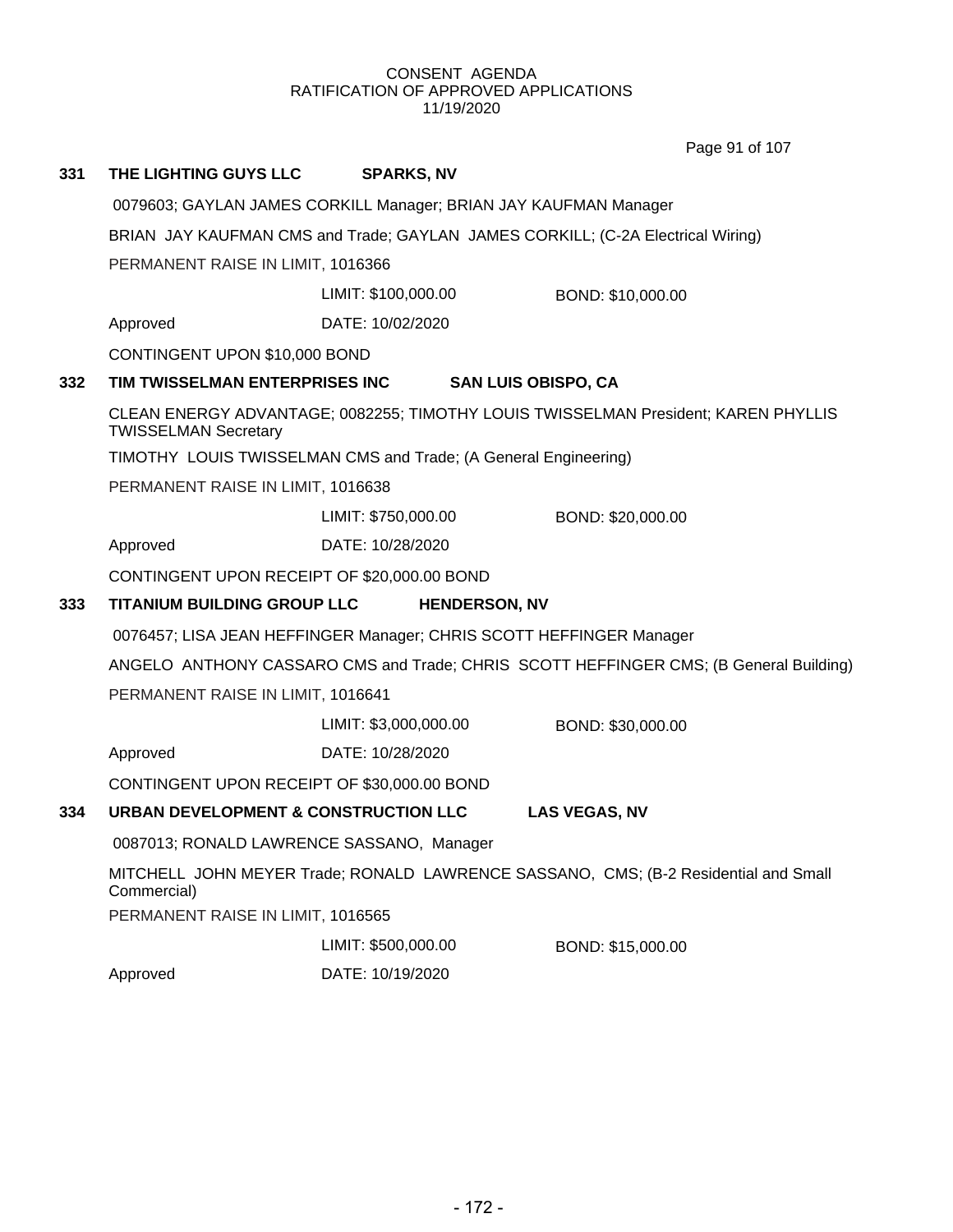Page 92 of 107

#### **335 VALENTINES FRAMING LLC RENO, NV**

 0087110; LEOPOLDO GONZALEZ-OLVERA, Managing Member; ESTEBAN GABRIEL GONZALEZ-MEDEROS, Managing Member

ESTEBAN GABRIEL GONZALEZ-MEDEROS, CMS; LEOPOLDO GONZALEZ-OLVERA, Trade; (C-3A Carpentry and Repairs)

PERMANENT RAISE IN LIMIT, 1016658

LIMIT: \$120,000.00 BOND: \$10,000.00

Approved DATE: 10/21/2020

CONTINGENT UPON \$10,000 BOND

#### **336 VINCO INC MN LAS VEGAS, NV**

 0068868; COLLEEN JO KOTRBA President; STEVEN ALLEN ANDERSON Secretary; STEVE ALLEN ANDERSON Secretary; MARK ALVIN ANDERSON Vice President

STEVEN ALLEN ANDERSON CMS and Trade; (B General Building)

PERMANENT RAISE IN LIMIT, 1016635

LIMIT: Unlimited BOND: \$50,000.00

Approved DATE: 10/27/2020

CONTINGENT UPON RECEIPT OF \$50,000.00 BOND

#### **337 VINCO INC MN LAS VEGAS, NV**

 0079544; COLLEEN JO KOTRBA President; STEVEN ALLEN ANDERSON Secretary; STEVE ALLEN ANDERSON Secretary; MARK ALVIN ANDERSON Vice President

STEVEN ALLEN ANDERSON CMS and Trade; (A-19C Electrical Conduits for Underground Transmission; A-25 Telecommunication Towers)

PERMANENT RAISE IN LIMIT, 1016636

LIMIT: Unlimited BOND: \$50,000.00

Approved DATE: 10/27/2020

CONTINGENT UPON RECEIPT OF \$ 50,000.00 BOND

#### **338 VINCO INC MN LAS VEGAS, NV**

 0079450; COLLEEN JO KOTRBA President; STEVEN ALLEN ANDERSON Secretary; STEVE ALLEN ANDERSON Secretary; MARK ALVIN ANDERSON Vice President

STEVEN ALLEN ANDERSON CMS; DANIEL MARTIN MOELLER, Trade; (C-2 Electrical)

PERMANENT RAISE IN LIMIT, 1016637

LIMIT: Unlimited BOND: \$50,000.00

Approved DATE: 10/27/2020

CONTINGENT UPON RECEIPT OF \$50,000.00 BOND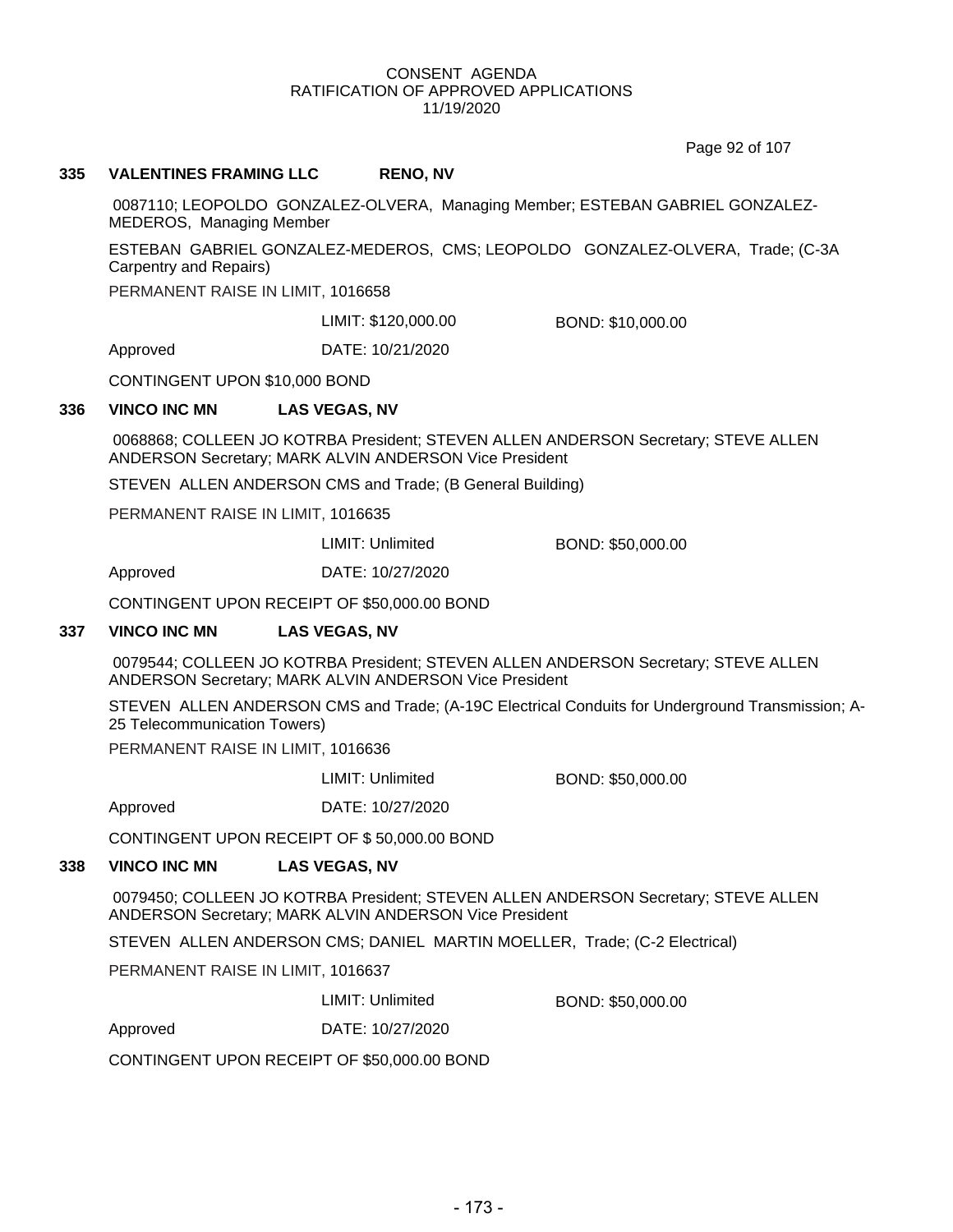Page 93 of 107

#### **339 YELLOW JACKET DRILLING SERVICES LLC PHOENIX, AZ**

0058304A; RICHARD JOSEPH LEBLANC Member

RICHARD JOSEPH LEBLANC CMS and Trade; (C-23 Drilling Wells and Installing Pumps, Pressure Tanks & amp; Storage Tanks)

PERMANENT RAISE IN LIMIT, 1016299

LIMIT: Unlimited BOND: \$50,000.00

Approved DATE: 10/21/2020

CONTINGENT UPON \$50,000 BOND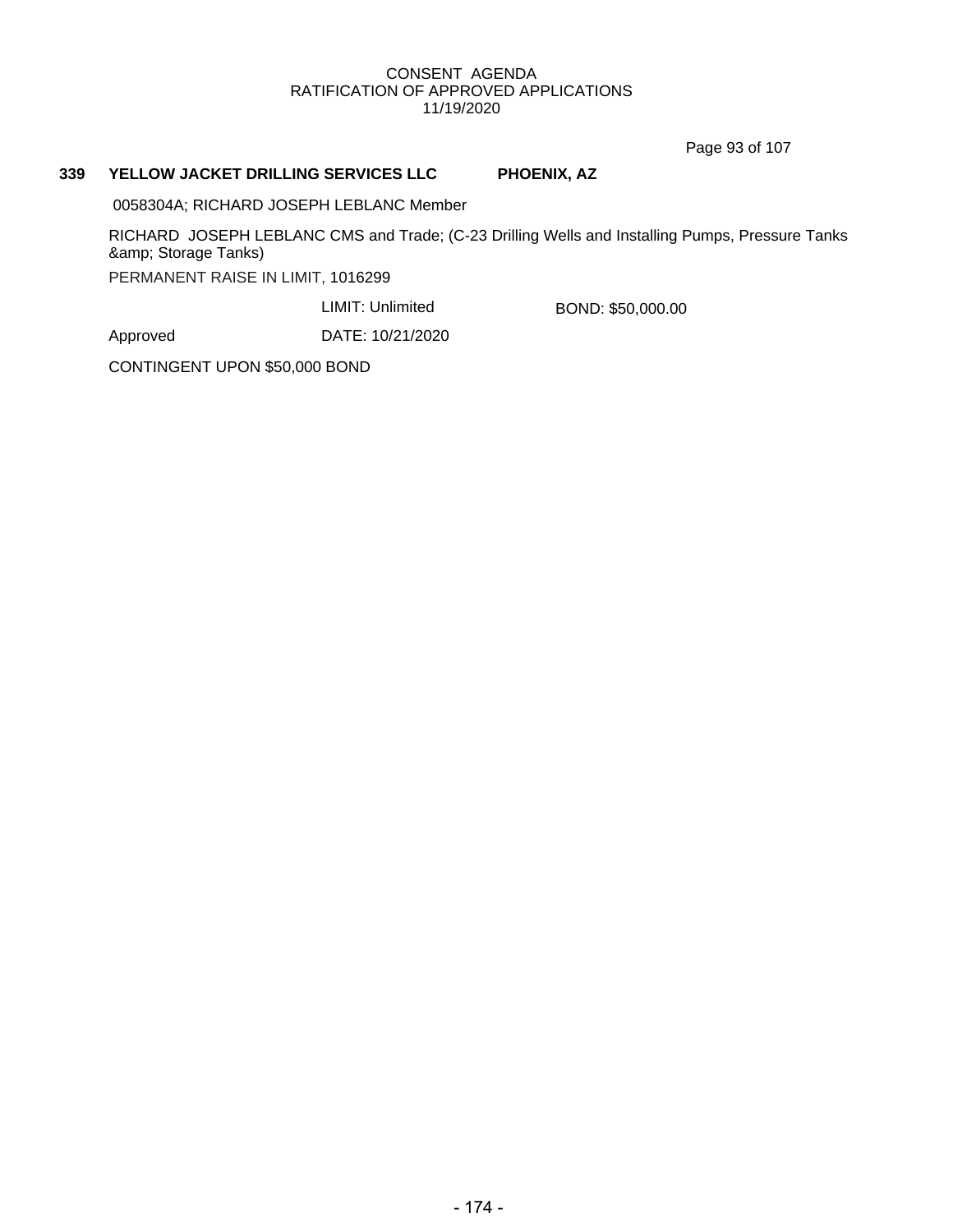Page 94 of 107

# **REMOVAL OF INDEMNIFICATION**

# **340 DYNAMIC CONCRETE CUTTING LLC SPARKS, NV**

0082838; RAUL MARTINEZ Managing Member

REMOVAL OF INDEMNIFICATION, 1016836

Approved DATE: 10/27/2020

WITHDRAW OF PERSONAL INDEMNIFICATION BY RAUL MARTINEZ TO BE EFFECTIVE JANUARY 20, 2021

# **341 GOLDEN RULE MARKETING LLC LAS VEGAS, NV**

FASTSIGNS; 0076664; JVON MARIE DANFORTH, Manager; DANE EARL DANFORTH, Manager SHERRY MARIE AUSTIN CMS and Trade

REMOVAL OF INDEMNIFICATION, 1016756

Approved DATE: 10/21/2020

REMOVAL OF INDEMNITOR SHERRY AUSTIN TO BE EFFECTIVE: 01/17/2021

# **342 MARRACCINI PLUMBING HEATING & COOLING INC YERINGTON, NV**

0023502; 0055644; KEVIN PATRICK SHARP, President; DARRELL JAY MARRACCINI Director

KEVIN PATRICK SHARP, CMS and Trade; DARRELL JAY MARRACCINI CMS and Trade; KEVIN PATRICK SHARP, CMS and Trade

REMOVAL OF INDEMNIFICATION, 1016752

Approved DATE: 10/21/2020

WITHDRAW OF INDEMNIFICATION BY DARRELL & LISA MARRACCINI TO BE EFFECTIVE JANUARY 14, 2021

# **343 METCALF BUILDERS INC CARSON CITY, NV**

0037475; BRYCE RICHARD CLUTTS President; THOMAS RAY METCALF CEO

THOMAS RAY METCALF CMS and Trade; BRYCE RICHARD CLUTTS CMS and Trade

REMOVAL OF INDEMNIFICATION, 1016734

Approved DATE: 10/21/2020

WITHDRAW OF INDEMNIFICATION BY THE NORMAN L & BETTY J METCALF FAMILY TRUST UA 6/18/91 TO BE EFFECTIVE JANUARY 13, 2021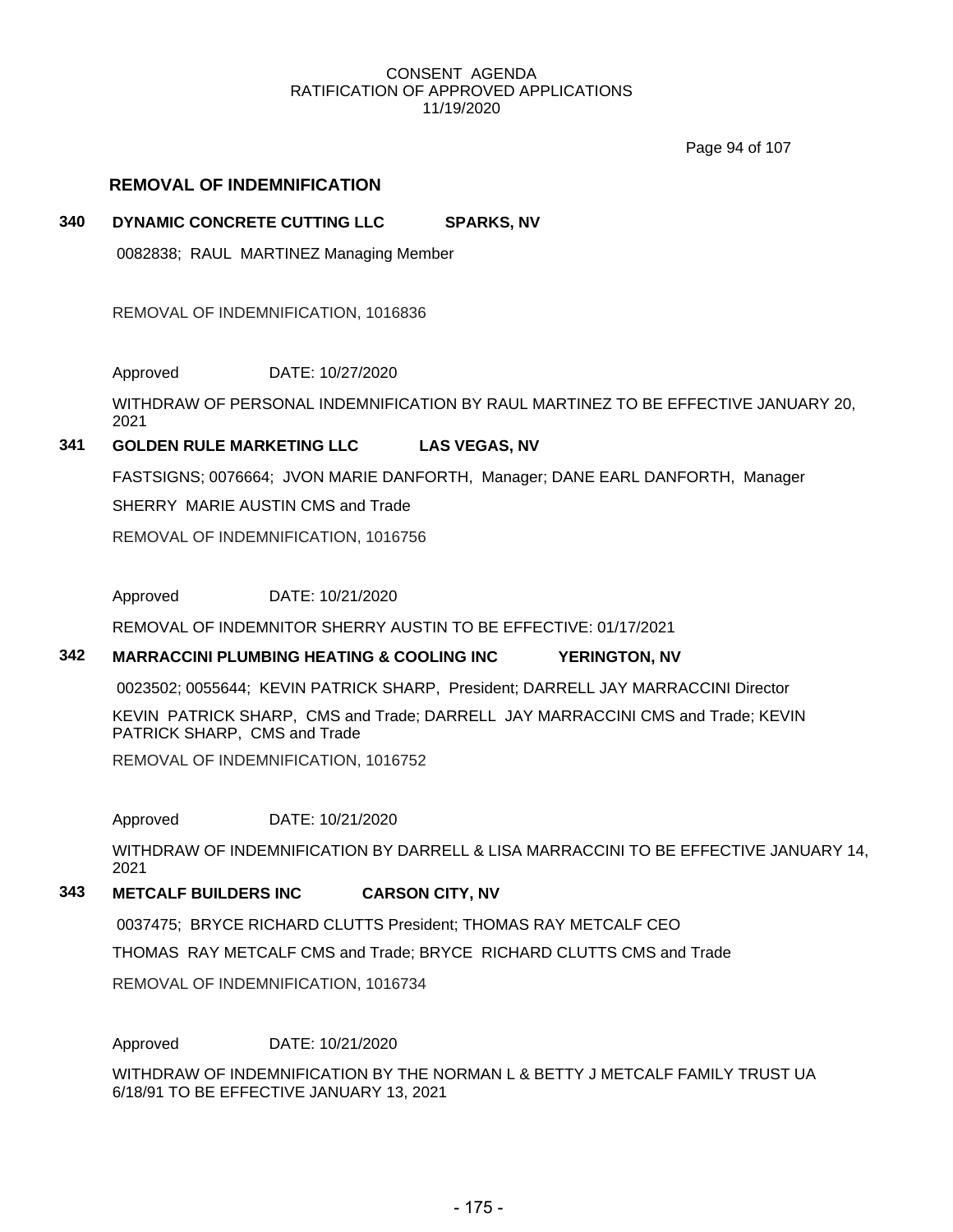Page 95 of 107

# **344 METCALF BUILDERS INC CARSON CITY, NV**

 0037475; BRYCE RICHARD CLUTTS President; THOMAS RAY METCALF CEO THOMAS RAY METCALF CMS and Trade; BRYCE RICHARD CLUTTS CMS and Trade REMOVAL OF INDEMNIFICATION, 1016759

Approved DATE: 10/21/2020

WITHDRAW OF INDEMNIFICATION BY NORMAN LEWIS METCALF TO BE EFFECTIVE JANUARY 13, 2021

# **345 METCALF BUILDERS INC CARSON CITY, NV**

 0037475; BRYCE RICHARD CLUTTS President; THOMAS RAY METCALF CEO THOMAS RAY METCALF CMS and Trade; BRYCE RICHARD CLUTTS CMS and Trade REMOVAL OF INDEMNIFICATION, 1016760

Approved DATE: 10/21/2020

WITHDRAW OF INDEMNIFICATION BY BETTY JOAN METCALF TO BE EFFECTIVE JANUARY 13, 2021

# **346 METCALF BUILDERS INC CARSON CITY, NV**

 0037475; BRYCE RICHARD CLUTTS President; THOMAS RAY METCALF CEO THOMAS RAY METCALF CMS and Trade; BRYCE RICHARD CLUTTS CMS and Trade REMOVAL OF INDEMNIFICATION, 1016761

Approved DATE: 10/21/2020

WITHDRAW OF INDEMNIFICATION BY NORMAN & BETTY METCALF TO BE EFFECTIVE JANUARY 13, 2021

# **347 PLENIUM BUILDERS SPARKS, NV**

 0076482; CHRISTOPHER ANTHONY DIANDA President; MICHAEL PERRY DIANDA Secretary/Treasurer TOBIN DANIEL BASTA CMS and Trade; KEVIN MARK LINDERMAN CMS and Trade REMOVAL OF INDEMNIFICATION, 1016823

Approved DATE: 10/27/2020 WITHDRAW OF INDEMNIFICATION BY CHRIS DIANDA TO BE EFFECTIVE JANUARY 18, 2021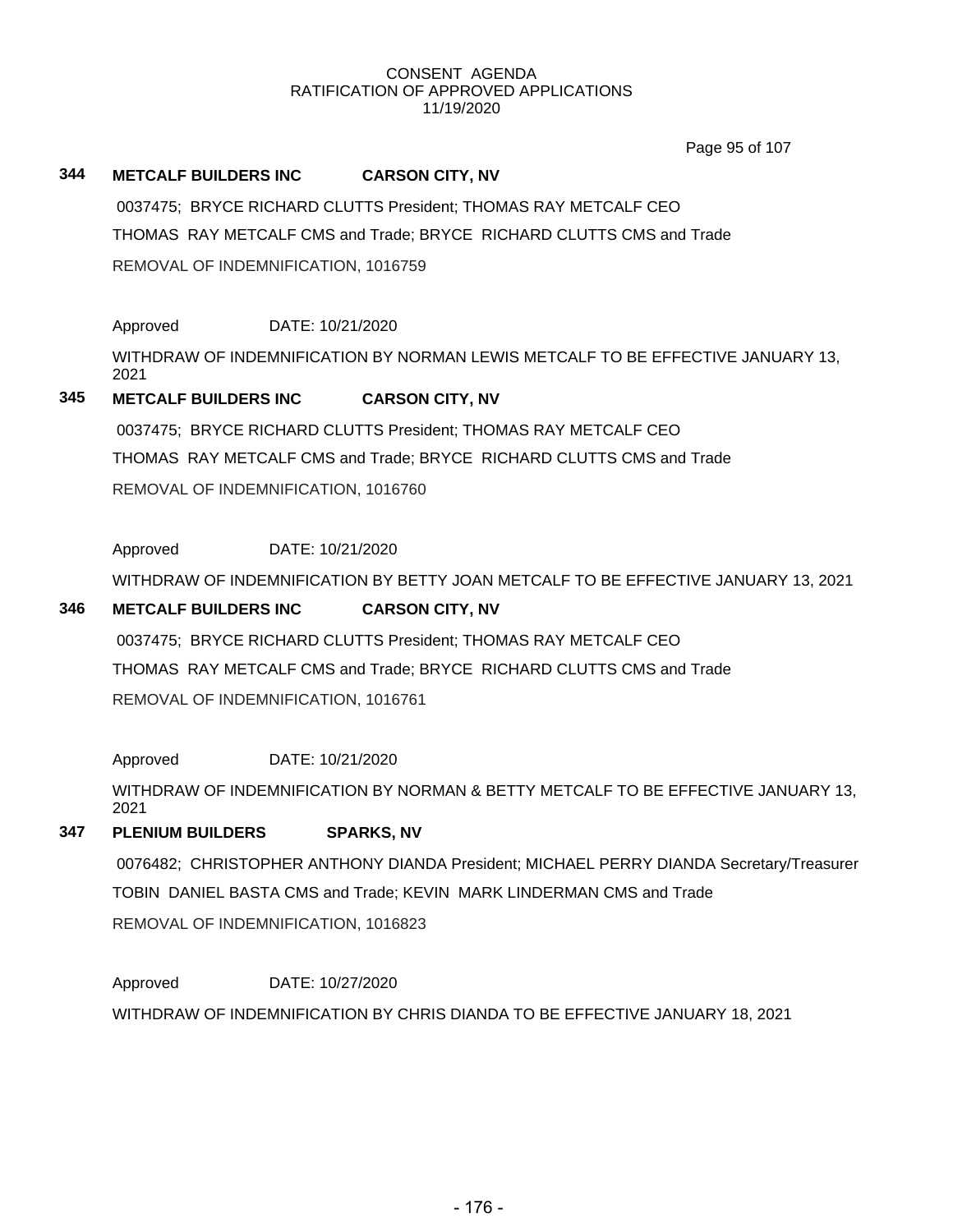Page 96 of 107

# **348 PLENIUM BUILDERS SPARKS, NV**

 0076482; CHRISTOPHER ANTHONY DIANDA President; MICHAEL PERRY DIANDA Secretary/Treasurer TOBIN DANIEL BASTA CMS and Trade; KEVIN MARK LINDERMAN CMS and Trade REMOVAL OF INDEMNIFICATION, 1016824

Approved DATE: 10/27/2020

WITHDRAW OF INDEMNIFICATION BY MICHAEL DIANDA TO BE EFFECTIVE JANUARY 18, 2021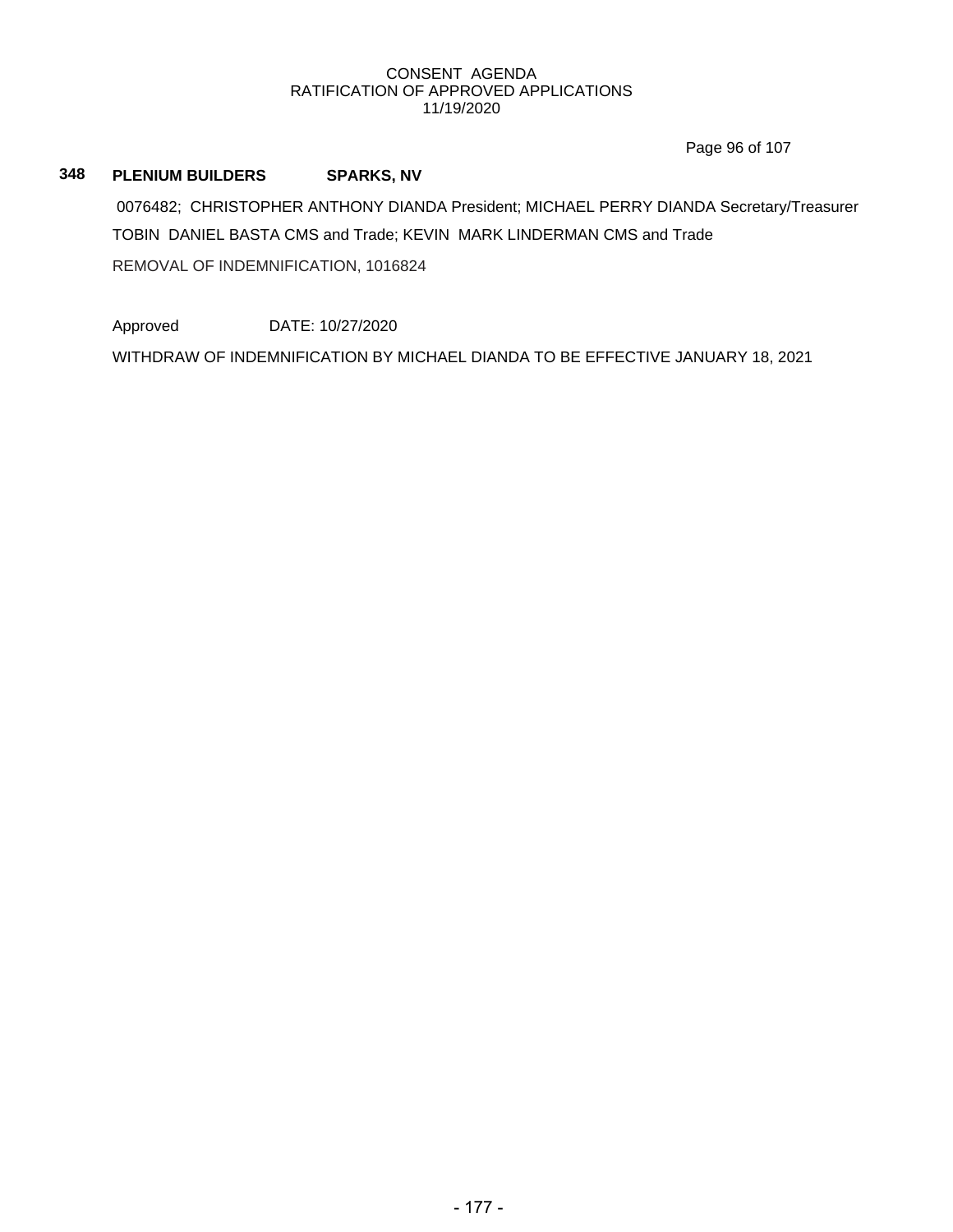Page 97 of 107

### **REQUEST TO INACTIVATE**

## **349 4 M PAINTING INCORPORATION NORTH LAS VEGAS, NV**

 0069182; MODESTO SAMANIEGO President ; (C-4 Painting and Decorating) REQUEST TO INACTIVATE, 1016468

Approved DATE: 11/03/2020

# **350 EXPERT COOLING AND HEATING LLC LAS VEGAS, NV**

 0083399; GENNADIY V DYAKOV Manager TIBOR ITSKOVICH CMS and Trade; (C-1D Plumbing) REQUEST TO INACTIVATE, 1016356

Approved DATE: 11/04/2020

# **351 EXPERT COOLING AND HEATING LLC LAS VEGAS, NV**

AC EXPERT REPAIR; 0078882; GENNADIY V DYAKOV Manager RUBEN AMBARTSOUMIAN CMS and Trade; (C-21 Refrigeration and Air Conditioning) REQUEST TO INACTIVATE, 1016357

Approved DATE: 11/04/2020

# **352 HORNE CONSTRUCTION INC SALT LAKE CITY, UT**

 0052280; STEVEN MORRIS HORNE President; KATHLEEN DEAN HORNE Secretary STEVEN MORRIS HORNE CMS and Trade; (B-2 Residential and Small Commercial) REQUEST TO INACTIVATE, 1016301

Approved DATE: 10/26/2020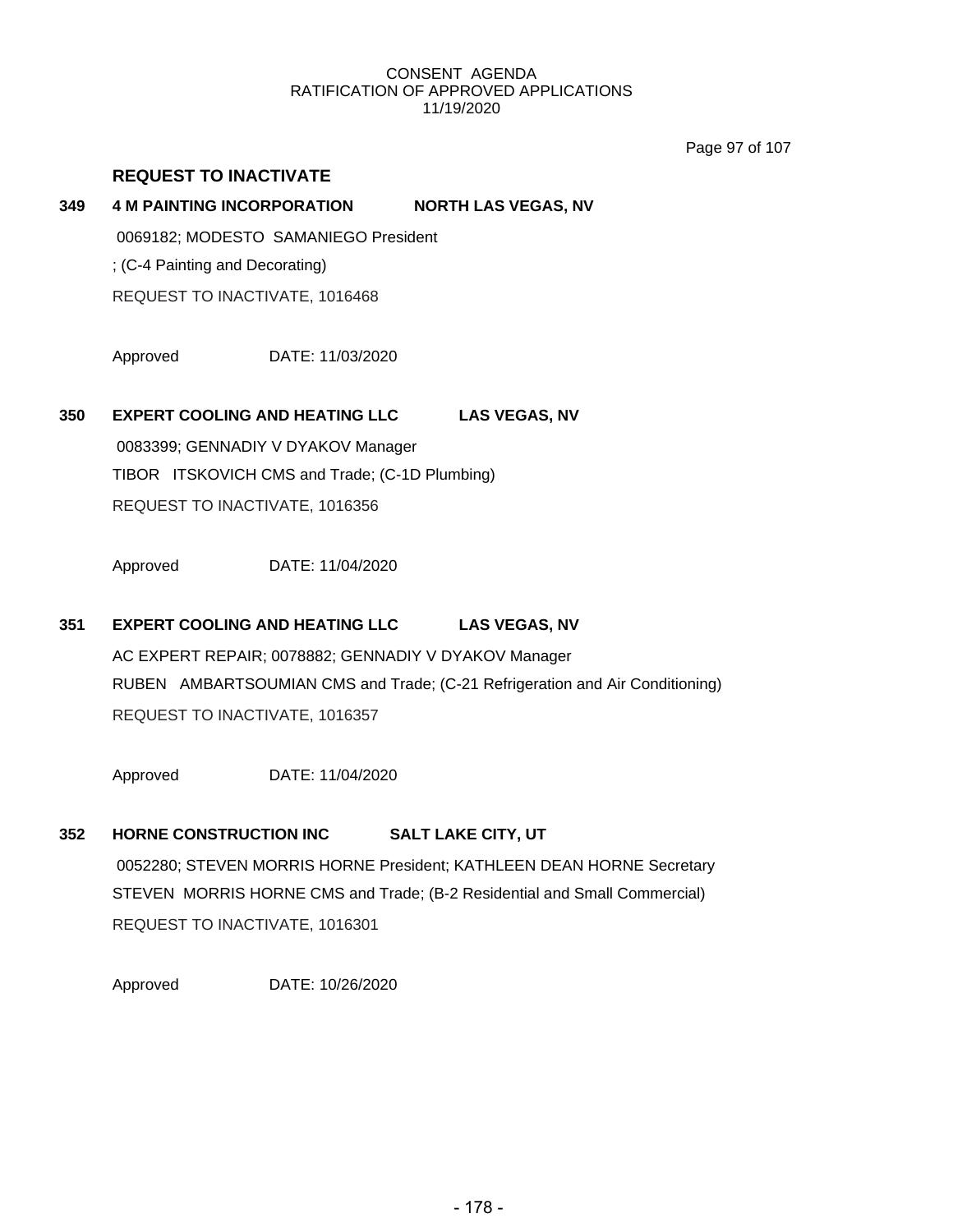Page 98 of 107

### **353 IN MOTION BUILDERS INC POMPANO BEACH, FL**

0060458; ALBERT JOHN MARTORANO President

ALBERT JOHN MARTORANO CMS and Trade; (B-2 Residential and Small Commercial)

REQUEST TO INACTIVATE, 1015957

Approved DATE: 10/28/2020

# **354 LV CONTRACTING LLC HENDERSON, NV**

 0083819; SIARHEI KURAKA Managing Member SIARHEI KURAKA CMS and Trade; (C-5 Concrete Contracting) REQUEST TO INACTIVATE, 1016263

Approved DATE: 11/03/2020

# **355 NESH CONSTRUCTION GROUP LLC LAS VEGAS, NV**

 0084101; PETER WALID NESHEIWAT Manager PETER WALID NESHEIWAT CMS and Trade; (C-3 Carpentry Maintenance and Minor Repairs) REQUEST TO INACTIVATE, 1016377

Approved DATE: 11/03/2020

**356 SAUDER CONSTRUCTION INC MOUNT CHARLESTON ROAD, NV** 0033469; STEVEN LEU SAUDER President STEVEN LEU SAUDER CMS and Trade; (A-7 Excavating and Grading) REQUEST TO INACTIVATE, 1016521

Approved DATE: 11/04/2020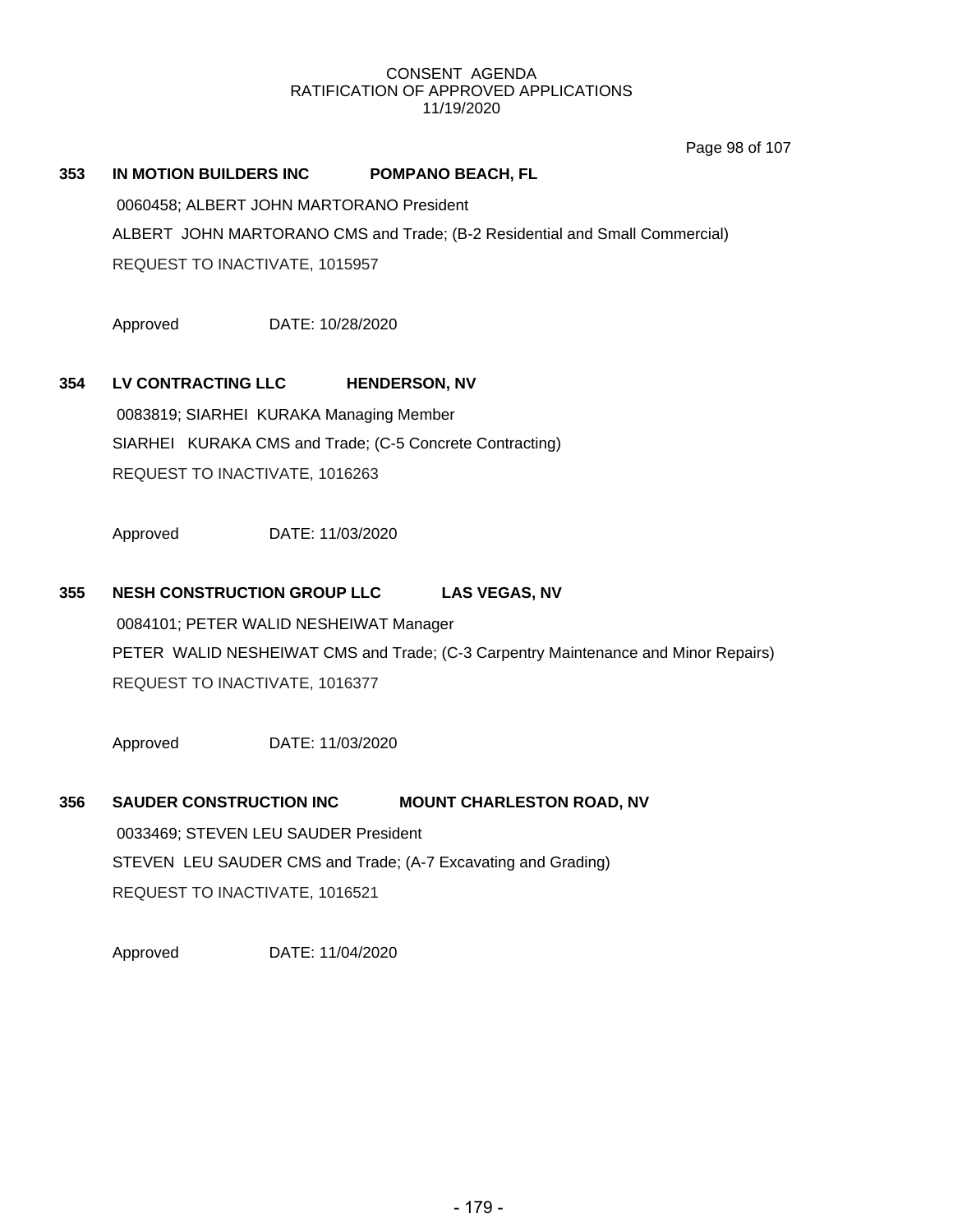Page 99 of 107

# **357 THREE BROTHERS MASONRY INC LAS VEGAS, NV** 0082553; BRENDA LYNN SMITH President; JOSHUA WAYNE SMITH Director JOSHUA WAYNE SMITH CMS and Trade; (A-13 Wrecking Buildings) REQUEST TO INACTIVATE, 1016501

Approved DATE: 10/21/2020

# **358 THREE BROTHERS MASONRY INC LAS VEGAS, NV** 0067133; BRENDA LYNN SMITH President; JOSHUA WAYNE SMITH Director

JOSHUA WAYNE SMITH CMS and Trade; (C-5 Concrete Contracting) REQUEST TO INACTIVATE, 1016502

Approved DATE: 10/21/2020

# **359 THREE BROTHERS MASONRY INC LAS VEGAS, NV**

 0067132; BRENDA LYNN SMITH President; JOSHUA WAYNE SMITH Director JOSHUA WAYNE SMITH CMS and Trade; (C-18 Masonry) REQUEST TO INACTIVATE, 1016503

Approved DATE: 10/21/2020

# **360 WALKER RIVER CONSTRUCTION INC SCHURZ, NV**

 0083961; GYPSY ROBYN HOLMAN President; AARON JOSEPH HOLMAN Secretary/Treasurer JAMES TIMOTHY JOHNSON Trade; GYPSY ROBYN HOLMAN CMS; (C-14G Prefabricated Steel Structures) REQUEST TO INACTIVATE, 1015992

Approved DATE: 10/28/2020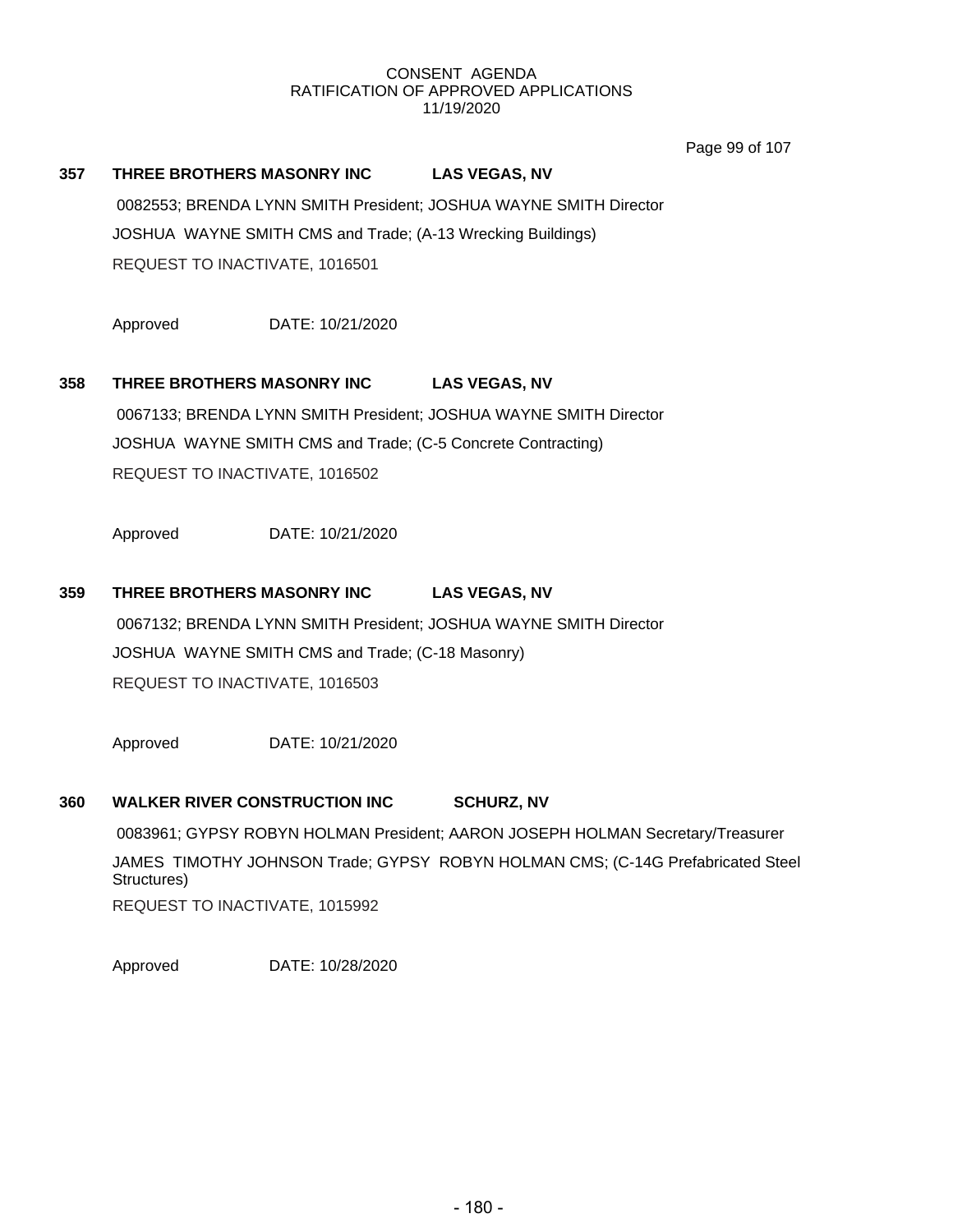Page 100 of 107

# **REQUEST TO REACTIVATE**

# **361 I E A CONSTRUCTORS LLC INDIANAPOLIS, IN**

 0083404; DEREK WADE JOHNSON, President; BRUCE EDWARD SPETH Secretary; WILLIAM RICHARD DOUGLAS, Treasurer

NICHOLAS FIDUCCIA, CMS and Trade; (C-2G Photovoltaics)

REQUEST TO REACTIVATE, 1016810

Approved DATE: 11/02/2020

CONTINGENT UPON ACTIVE RENEWAL FEE

# **362 I E A CONSTRUCTORS LLC INDIANAPOLIS, IN**

 0082866; DEREK WADE JOHNSON, President; BRUCE EDWARD SPETH Secretary; WILLIAM RICHARD DOUGLAS, Treasurer

JOHN PAUL ROEHM CMS and Trade; (A General Engineering)

REQUEST TO REACTIVATE, 1016811

Approved DATE: 11/02/2020

CONTINGENT UPON ACTIVE RENEWAL FEE

# **363 I E A CONSTRUCTORS LLC INDIANAPOLIS, IN**

 0082977; DEREK WADE JOHNSON, President; BRUCE EDWARD SPETH Secretary; WILLIAM RICHARD DOUGLAS, Treasurer

NICHOLAS FIDUCCIA, CMS and Trade; (A General Engineering)

REQUEST TO REACTIVATE, 1016812

Approved DATE: 11/02/2020

CONTINGENT UPON ACTIVE RENEWAL FEE

# **364 LONE MOUNTAIN REINFORCING LLC LAS VEGAS, NV**

 0083611; CHRISTOPHER MICHAEL LOWY, Managing Member; ADRIANNA MARIE LOWY, Managing Member

CHRISTOPHER MICHAEL LOWY, CMS and Trade; (C-14A Reinforcing Steel)

REQUEST TO REACTIVATE, 1016489

Approved DATE: 10/21/2020

CONTINGENT UPON RECEIPT OF WORKERS COMP COVERAGE AND \$10,000 BOND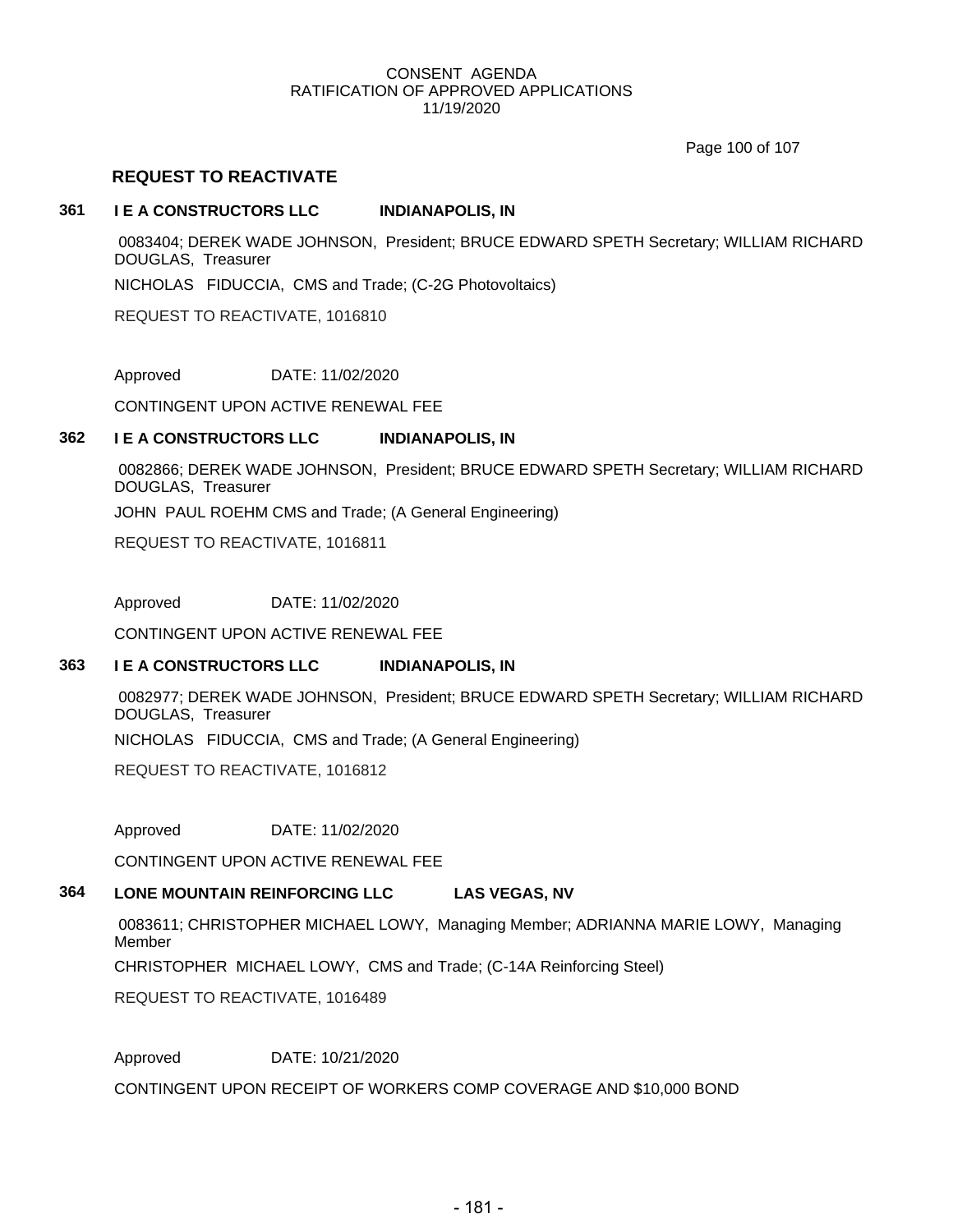Page 101 of 107

# **SINGLE PROJECT LIMIT INCREASE**

# **365 A & J CONCRETE INC LAS VEGAS, NV** 0069366A; STEVEN LEROY HAIGH President STEVEN LEROY HAIGH CMS and Trade; (C-5 Concrete Contracting) SINGLE RAISE IN LIMIT, 1016617

Approved DATE: 10/14/2020

PROJECT LIMIT: \$15,000,000.00 PROJECT NAME: DELTA HOTEL LAS VEGAS

CONTINGENT UPON PROOF OF PAYMENT AND PERFORMANCE BONDS UNLESS WAIVED BY OWNER

# **366 BYRD UNDERGROUND LLC LAS VEGAS, NV**

 0022736A; BU HOLDINGS LLC Manager; BUDDY LEE BYRD Other BUDDY LEE BYRD CMS and Trade; (A General Engineering) SINGLE RAISE IN LIMIT, 1016736

Approved DATE: 10/21/2020

PROJECT LIMIT: \$12,100,000.00

PROJECT NAME: C1576 DALES SUBDIVISION TRENCH BACKFILL AND FINAL PAVING

CONTINGENT UPON PROOF OF PAYMENT AND PERFORMANCE BOND UNLESS WAIVED BY OWNER

# **367 C B & I STORAGE TANK SOLUTIONS LLC HOUSTON, TX**

0086264; C B & amp; I LLC Manager; SHANE PETER WILLOUGHBY, Other

SCOTT WILLIAM PAAR CMS and Trade; (A General Engineering)

SINGLE RAISE IN LIMIT, 1016602

Approved DATE: 10/09/2020 PROJECT LIMIT: \$15,000,000.00

PROJECT NAME: MOLECULAR SIEVE FEED GAS PRE - TREATMENT PROJECT

CONTINGENT UPON PROOF OF PAYMENT AND PERFORMANCE BOND UNLESS WAIVED BY OWNER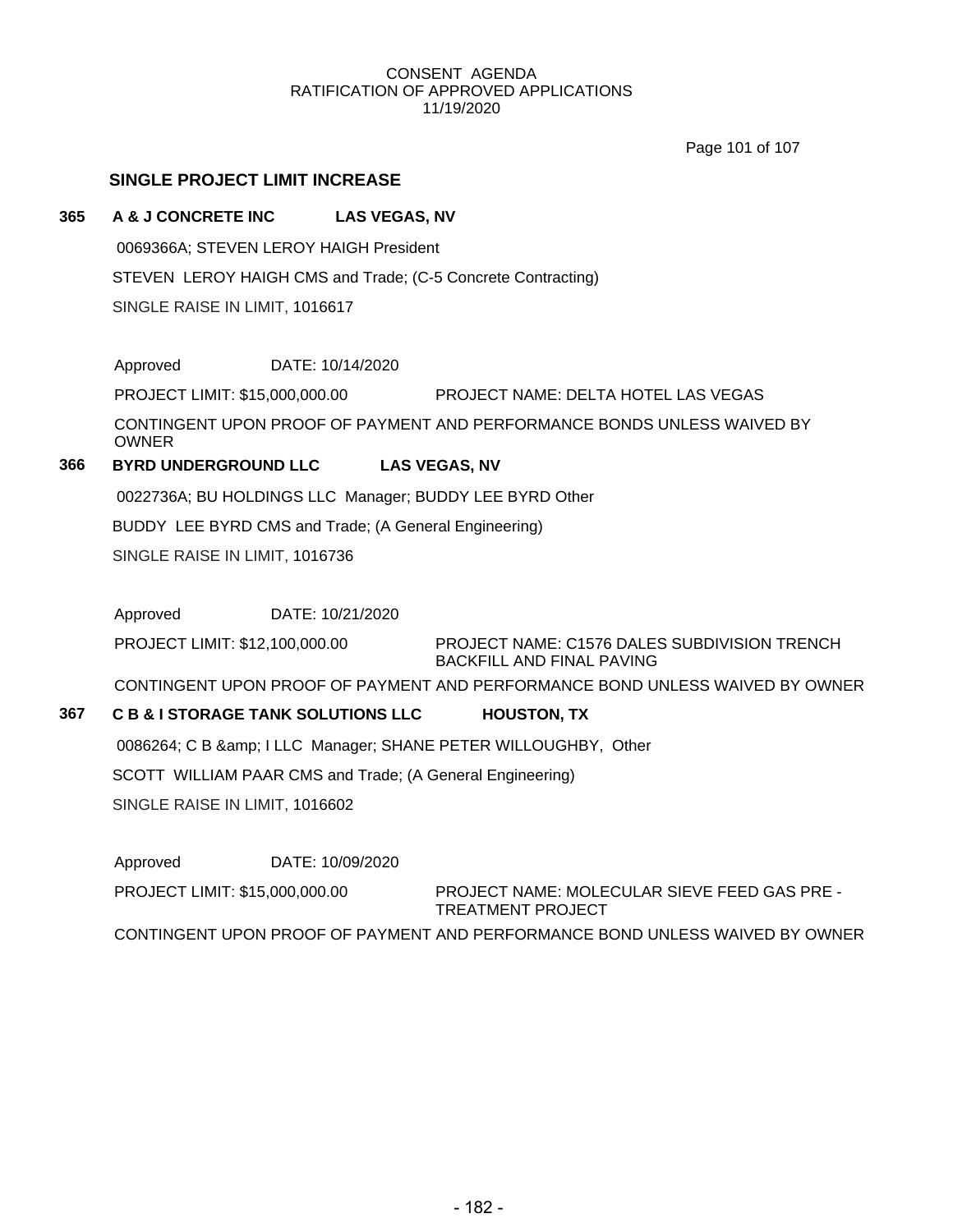Page 102 of 107

### **368 COMPLETE DEMO SERVICES LAS VEGAS, NV**

 0079091; JACK RUSSELL PARIPOVICH President JACK RUSSELL PARIPOVICH CMS and Trade; (A-13 Wrecking Buildings) SINGLE RAISE IN LIMIT, 1016515

Approved DATE: 10/02/2020 PROJECT LIMIT: \$600,000.00 PROJECT NAME: D STREET PROPERTIES DEMOLITION CONTINGENT ON PROOF OF PAYMENT AND PERFORMANCE BOND UNLESS WAIVED BY OWNER

# **369 CONDOR INC EL MONTE, CA**

0074996; FREDERICK JOHN WEISS President; EARL PETER WEISS Secretary/Treasurer

FREDERICK JOHN WEISS CMS and Trade; (A General Engineering)

SINGLE RAISE IN LIMIT, 1016843

Approved DATE: 10/27/2020

PROJECT LIMIT: \$4,000,000.00

PROJECT NAME: WHITNEY PARK AQUATIC CENTER & SPLASH PAD, PROJECT NO RP.G0219087

CONTINGENT UPON PROOF OF PAYMENT AND PERFORMANCE BONDS UNLESS WAIVED BY OWNER

# **370 MUSTANG EXTREME ENVIRONMENTAL SERVICES LLC FORT WORTH, TX**

0086609; KERRY GREGG ABNEY, Managing Member; TODD ALAN CREEL, Managing Member

KERRY GREGG ABNEY, CMS and Trade; (A-22 Unclassified DESIGNATED FOR THE INSTALLATION OF GEO-SYNTHETICS LINING FOR WATER & amp; WASTE WATER CONTAINMENT AND LANDFILLS ONLY) SINGLE RAISE IN LIMIT, 1016611

Approved DATE: 10/14/2020

PROJECT LIMIT: \$1,500,000.00

PROJECT NAME: COEUR ROCHESTER - STAGE IV HLP INTER LIFT LINER EXPANSION

CONTINGENT UPON PROOF OF PAYMENT AND PERFORMANCE BONDS, UNLESS WAIVED BY OWNER.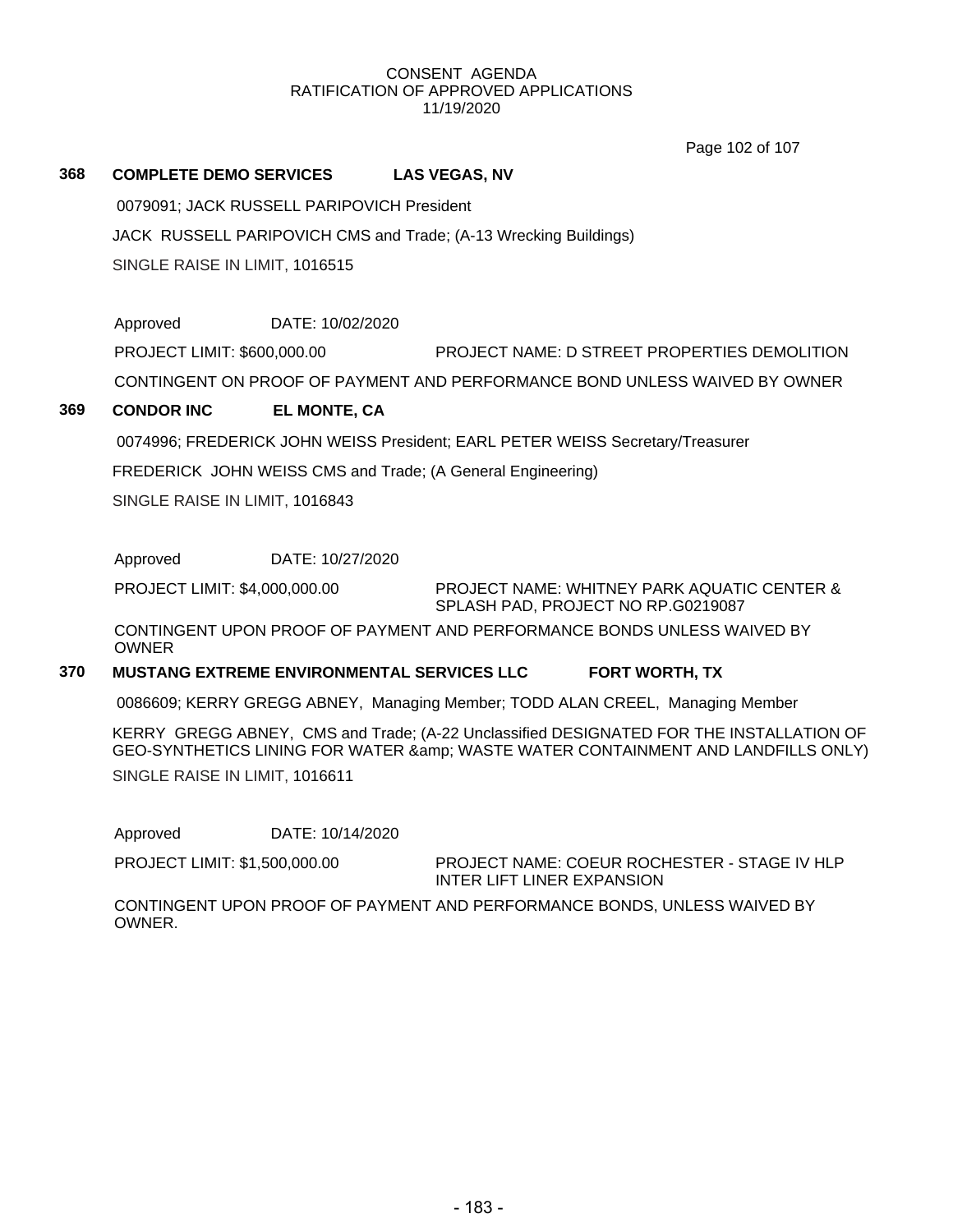Page 103 of 107

## **371 NOTAJO LLC LAS VEGAS, NV**

BLUEPRINT CONSTRUCTION; 0086681; NEBIYOU MARSALLIS TEKLE, Manager; STELLA VITTORIO, Manager

NEBIYOU MARSALLIS TEKLE, CMS and Trade; (B General Building)

SINGLE RAISE IN LIMIT, 1016653

Approved DATE: 10/15/2020

PROJECT NAME: DPS BUILDING REMODEL & RESTROOM REMODEL PROJECT LIMIT: \$1,500,000.00

CONTINGENT UPON PROOF OF PAYMENT AND PERFORMANCE BOND UNLESS WAIVED BY OWNER

# **372 PARISI & POWELL MINDEN, NV**

P R D CONSTRUCTION; 0083034; MATHEW PAUL PARISI, President; JASON PHILIP POWELL Treasurer MATHEW PAUL PARISI, CMS and Trade; (B-2 Residential and Small Commercial)

SINGLE RAISE IN LIMIT, 1016603

Denied DATE: 10/14/2020

PROJECT LIMIT: PROJECT NAME: MILAN RESIDENCE

PURSUANT TO NAC 624.670(3) FAILING TO PROVIDE PROPER FINANCIAL STATEMENTS THAT MEET BOARD REQUIREMENTS

#### **373 SPLASH POOL CHEMICALS INC LAS VEGAS, NV**

SPLASH POOL SERVICE; 0078951; ANTHONY WILLIAM THOMAS President; SCOTT DANIEL THOMAS **Secretary** 

SCOTT DANIEL THOMAS CMS and Trade; (A-10E Maintenance and Repair of Pools and Spas)

SINGLE RAISE IN LIMIT, 1016834

Approved DATE: 10/26/2020

#### PROJECT LIMIT: \$22,000.00 PROJECT NAME: LOUIS PALAZZO

CONTINGENT UPON PROOF OF PAYMENT AND PERFORMANCE BONDS UNLESS WAIVED BY OWNER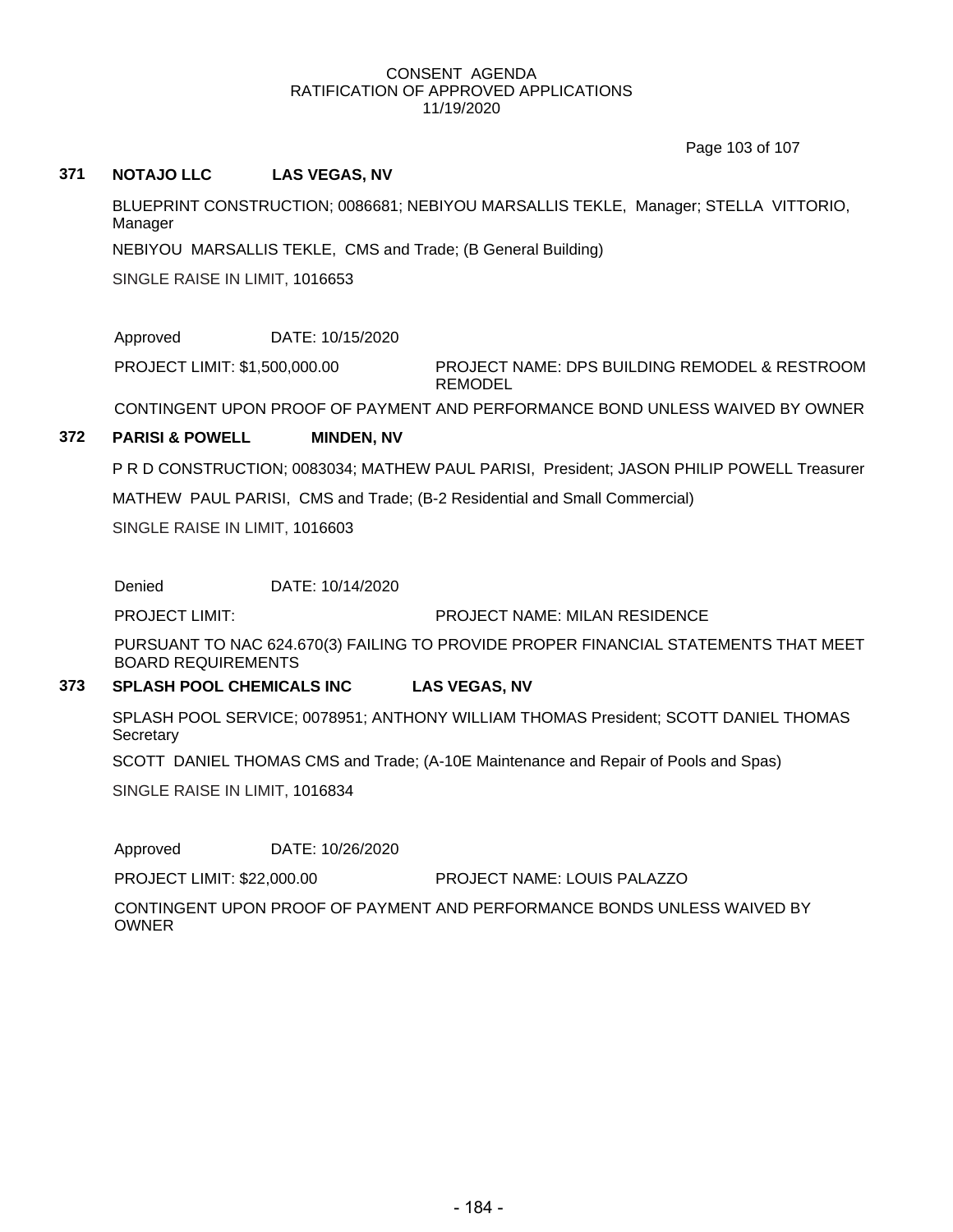Page 104 of 107

# **374 UNICON LLC LAS VEGAS, NV**

 0074897A; JONATHAN EARL CUTLER Managing Member; SIARHEI KURAKA Managing Member SIARHEI KURAKA CMS; JONATHAN EARL CUTLER Trade; (A General Engineering) SINGLE RAISE IN LIMIT, 1016470

Approved DATE: 10/09/2020 PROJECT LIMIT: \$12,650,000.00

PROJECT NAME: BELTWAY DETENTION BASIN AND **CHANNEL** 

CONTINGENT UPON PROOF OF PAYMENT AND PERFORMANCE BOND UNLESS WAIVED BY OWNER

# **375 UNICON LLC LAS VEGAS, NV**

 0074897A; JONATHAN EARL CUTLER Managing Member; SIARHEI KURAKA Managing Member SIARHEI KURAKA CMS; JONATHAN EARL CUTLER Trade; (A General Engineering) SINGLE RAISE IN LIMIT, 1016902

Approved DATE: 11/02/2020

PROJECT LIMIT: \$11,000,000.00

PROJECT NAME: SHADOW LANE IMPROVEMENTS CHARLESTON BLVD TO ALTA DR

CONTINGENT UPON PROOF OF PAYMENT AND PERFORMANCE BOND UNLESS WAIVED BY OWNER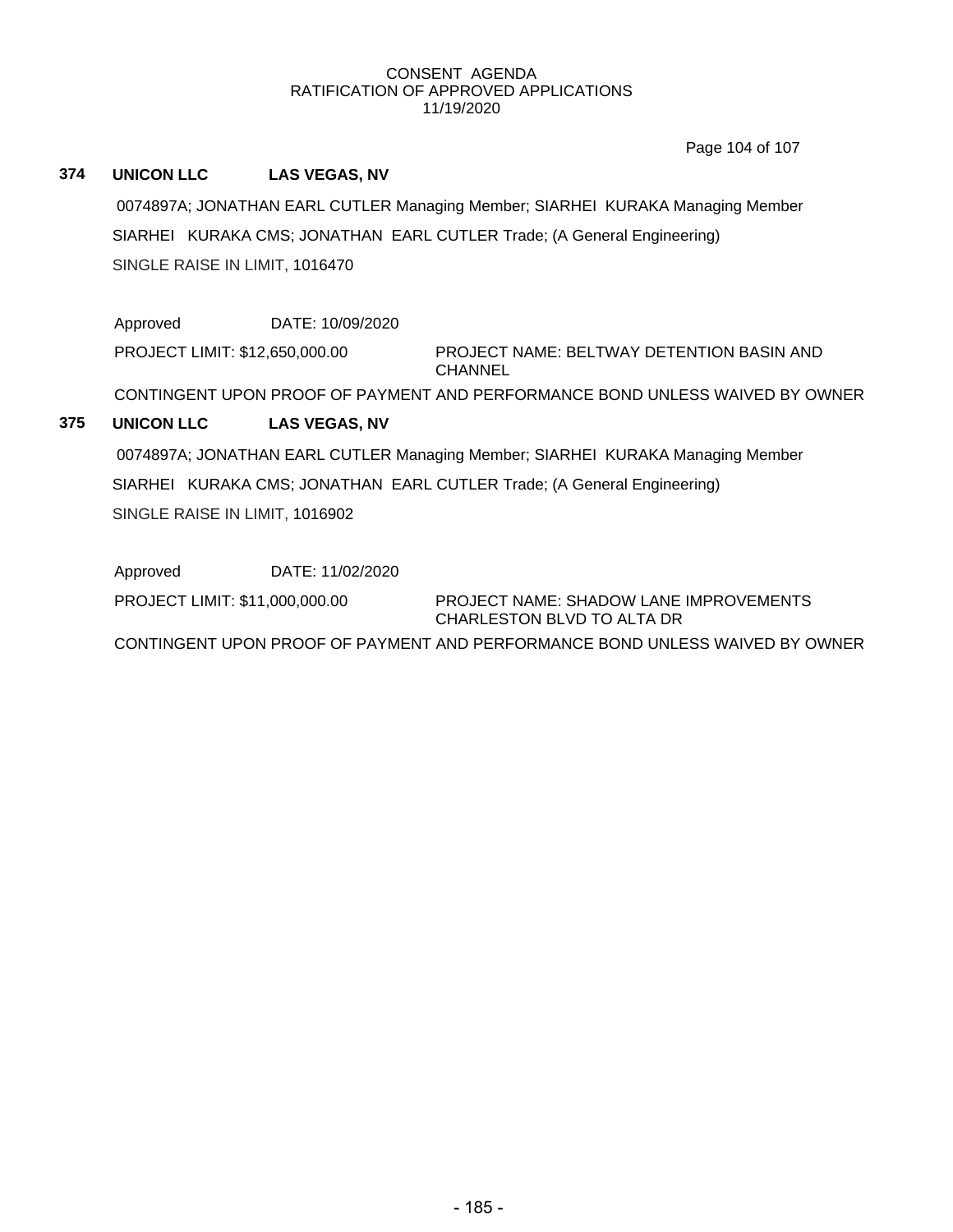#### CONSENT AGENDA RATIFICATION OF APPROVED APPLICATIONS 11/19/2020

Page 105 of 107

# **VOLUNTARY SURRENDER**

# **376 ARTIC MECHANICAL INC GENOA, NV** 0075350; DANIEL RAYMOND HALLISEY President DANIEL RAYMOND HALLISEY CMS and Trade ; (C-21 Refrigeration and Air Conditioning) VOLUNTARY SURRENDER, 1015340

Approved DATE: 11/03/2020

CONTINGENT UPON ISSUANCE OF PENDING LICENSE APPLICATION

# **377 BIALE CONSTRUCTION LLC SPARKS, NV**

 0033586A; DENNIS MARTIN BIALE Member; RANDY EILEEN BIALE, Member DENNIS MARTIN BIALE CMS and Trade ; (B-2 Residential and Small Commercial) VOLUNTARY SURRENDER, 1016296

Approved DATE: 11/04/2020

# **378 BRADLEY ALLEN HALL RENO, NV**

DIAMOND GLASS COMPANY; 0076852; BRADLEY ALLEN HALL Owner BRADLEY ALLEN HALL CMS and Trade ; (C-8 Glass and Glazing) VOLUNTARY SURRENDER, 1016462

Approved DATE: 10/15/2020

CONTINGENT UPON APPROVAL OF NEW LICENSE APPLICATION #1016462

## **379 EAGLE PAINTING & DRYWALL INC HENDERSON, NV**

EAGLE RESTORATION; 0045081; DRENNEN WHEELER STINE President; CYNTHIA KAY STINE Vice President DRENNEN WHEELER STINE CMS and Trade ; (C-4 Painting and Decorating)

VOLUNTARY SURRENDER, 1016348

Approved DATE: 11/04/2020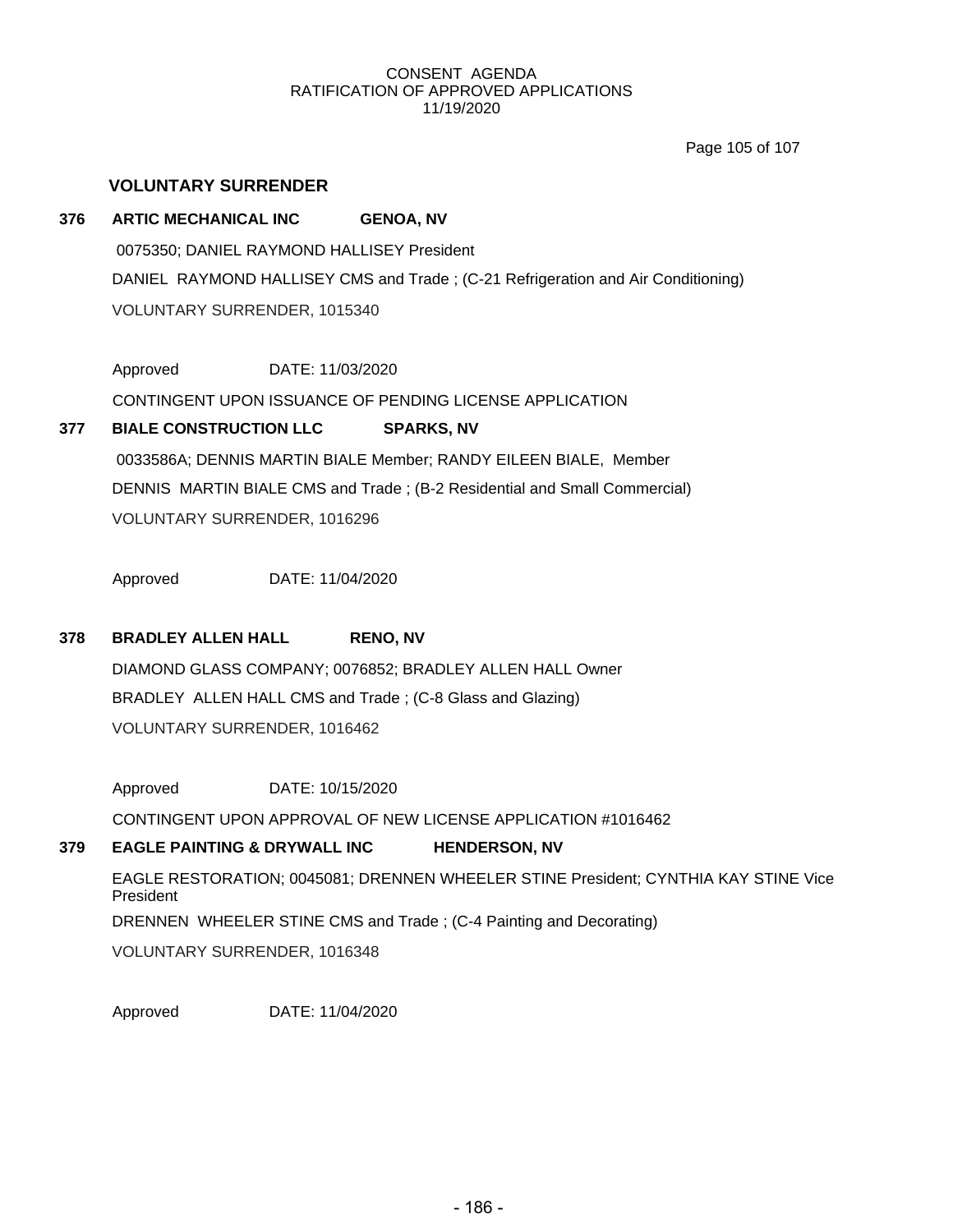#### CONSENT AGENDA RATIFICATION OF APPROVED APPLICATIONS 11/19/2020

Page 106 of 107

#### **380 HERITAGE ONE DOOR AND CARPENTRY LLC N HIGHLANDS, CA**

 0082964; EDWARD ALFRED ZUCKERMAN Member; JOHN ROBERT DUTTER Managing Member; GEOFFREY THOMAS HUGHES Managing Member; DENNIS ALAN GARDEMEYER Manager; JOHN FRANKLIN BALLOU Member

TYLER SCOTT RANDOLPH CMS and Trade ; (C-3B Finish Carpentry)

VOLUNTARY SURRENDER, 1016513

Tabled DATE: 11/04/2020

RESOLUTION OF OPEN COMPLAINTS ON LICENSE #0082964

## **381 PARQUEST CONSTRUCTION INC SPARKS, NV**

0052104A; COLT EMERSON TURNER President; CHRISTINA MARIE TURNER Secretary

COLT EMERSON TURNER CMS and Trade ; (C-10 Landscape Contracting)

VOLUNTARY SURRENDER, 1016195

Tabled DATE: 11/04/2020

RESOLUTION OF UNPAID BILLS

## **382 PARQUEST CONSTRUCTION INC SPARKS, NV**

 0079407; COLT EMERSON TURNER President; CHRISTINA MARIE TURNER Secretary COLT EMERSON TURNER CMS and Trade ; (C-5 Concrete Contracting) VOLUNTARY SURRENDER, 1016196

Tabled DATE: 11/04/2020

RESOLUTION OF UNPAID BILLS

## **383 PARQUEST CONSTRUCTION INC SPARKS, NV**

 0079408; COLT EMERSON TURNER President; CHRISTINA MARIE TURNER Secretary COLT EMERSON TURNER CMS and Trade ; (C-25 Fencing and Equipping Playgrounds) VOLUNTARY SURRENDER, 1016197

Tabled DATE: 11/04/2020 RESOLUTION OF UNPAID BILLS